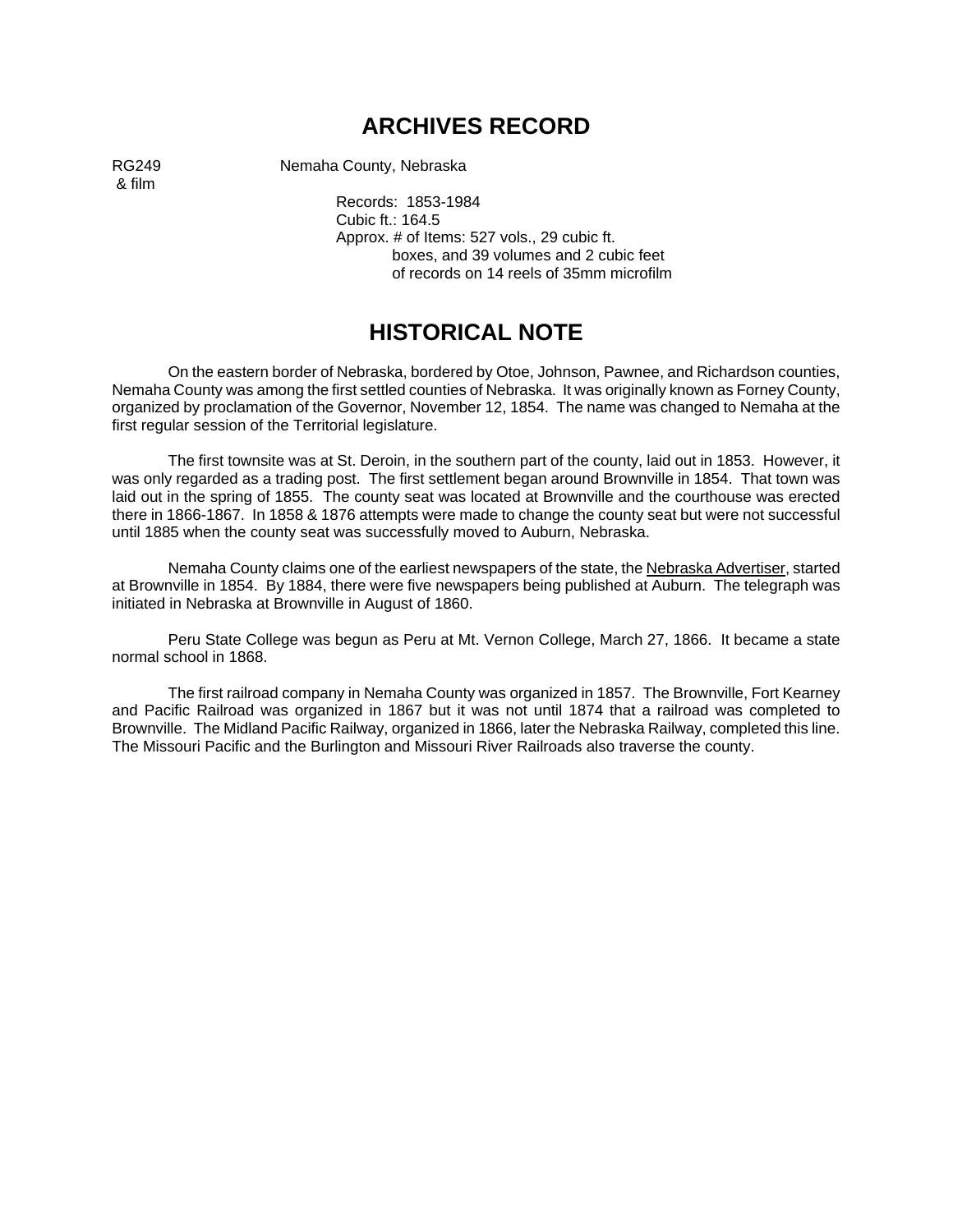#### ADDED ENTRIES:

BONDS--OFFICIALS--NEBRASKA--NEMAHA COUNTY BONDS--RAILROAD--NEBRASKA--NEMAHA COUNTY BROWNVILLE, FORT KEARNEY AND PACIFIC RAILROAD BURLINGTON & MISSOURI RIVER RAILROAD IN NEBRASKA CHIROPRACTORS--LICENSES--NEBRASKA--NEMAHA COUNTY CORONERS INQUESTS--NEBRASKA--NEMAHA COUNTY COUNTY GOVERNMENT--RECORDS AND CORRESPONDENCE DEEDS--NEBRASKA--NEMAHA COUNTY DENTISTS--LICENSES--NEBRASKA--NEMAHA COUNTY DISTRICT COURTS--NEBRASKA--NEMAHA COUNTY ELECTIONS--NEBRASKA--NEMAHA COUNTY EMBALMERS--LICENSES--NEBRASKA--NEMAHA COUNTY INSANE--COMMITMENT AND DETENTION JUSTICES OF THE PEACE--NEBRASKA--NEMAHA COUNTY LAND GRANTS--NEBRASKA--NEMAHA COUNTY LAND TITLES--REGISTRATION AND TRANSFER--NEBRASKA--NEMAHA CO MARRIAGES--NEBRASKA--NEMAHA COUNTY MIDLAND PACIFIC RAILWAY COMPANY MISSOURI PACIFIC RAILROAD COMPANY MOTOR VEHICLES--VALUATION--NEBRASKA--NEMAHA COUNTY NATURALIZATIONS--NEBRASKA--NEMAHA COUNTY Nebraska--District Courts--1st District NEBRASKA RAILWAY COMPANY OSTEOPATHS--LICENSES--NEBRASKA--NEMAHA COUNTY PERSONAL PROPERTY--NEBRASKA--NEMAHA COUNTY PHYSICIANS--LICENSES--NEBRASKA--NEMAHA COUNTY RAILROADS--NEBRASKA--NEMAHA COUNTY RAILROADS--VALUATION--NEBRASKA--NEMAHA COUNTY REAL PROPERTY--VALUATION--NEBRASKA--NEMAHA COUNTY School District #51 (Nemaha County, Neb.) SCHOOL LAND--NEBRASKA--NEMAHA COUNTY Soldiers' Relief Commission (Nemaha County, Neb.) TAXATION--NEBRASKA--NEMAHA COUNTY TAXATION OF PERSONAL PROPERTY--NEBRASKA--NEMAHA COUNTY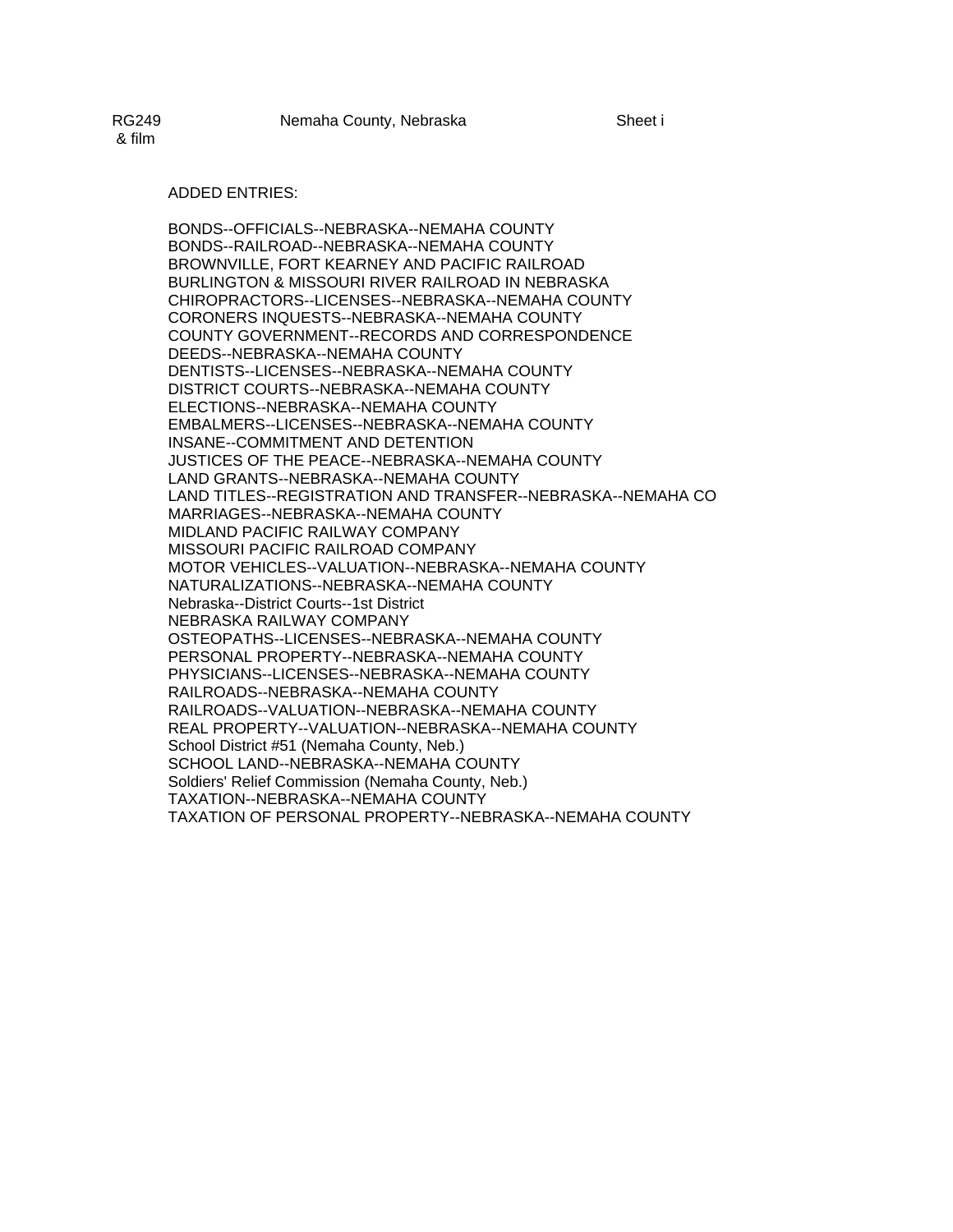RG249 Nemaha County, Nebraska & film

Some prominent citizens of Nemaha County include Robert W. Furnas, Hon. Church Howe, Dr. A. S. Holladay, T. W. Tipton, and Charles F. Stewart.

Nemaha is an Indian word. 'Ne' signifies water in the Otoe district and 'maha' was the name of a tribe of Indians known as Omahas. The county was named for the Nemaha river flowing through the county.

# **SCOPE AND CONTENT NOTE**

Records included in the Nemaha County collection are arranged into nine subgroups: 1) Assessment Records, 1918-1965; 2) County Treasurer, 1863-1974; 3) County Board of Commissioners, 1856-1971; 4) County Clerk and Elections, 1856-1976; 5) Register of Deeds, 1855-1968; 6) District Court, 1855-1982; 7) County Court, 1859-1913; 8) Superintendent of Schools; and 9) School District Records, 1868-1904.

Personal assessments for Nemaha County for 1960 & 1965 only exist in Subgroup One. The remaining assessments are for lands and lots.

The same is basically true for the Tax Lists of the county with the exception of a few scattered years of personal tax lists, 1909-1914 and 1921-1922. Subgroup Two, Treasurer, is divided into six series: 1) Tax Lists, 1905-1966; 2) Delinquent Tax Lists, 1940 & prior; 3) Tax Sale and Redemption Records, 1863-1923; 4) Motor Vehicle Tax Lists, 1935-1942; 5) School Land Records, 1869-1924; and 6) Special Assessment Records, 1913-1974.

Subgroup Three, County Board of Commissioners, consists of the proceedings of minutes of the county board meetings, 1856-1971, on microfilm filed in the West Reference Room under RG249.

Subgroup Four, County Clerk, is divided into eight series: 1) Marriage Records, 1856-1984; 2) Election Records, 1919-1976; 3) Bond Records, 1856-1900; 4) Bounty & Estray Records, 1858-1926; 5) Corporation Records, 1875-1957; 6) Professional Registers, 1881-1953; 7) Soldiers Relief Commission, 1890-1917; and 8) Fiscal Records, 1870-1900.

Records contained in Subgroup Five, Register of Deeds, consist of Patent Entry Books (Grantor/Grantee), 1860-1917; a Deed Record, 1883-1916; and nine numerical indices, 1855-1968.

Subgroup Six, County Court, consists of civil dockets of Justice courts and dockets for civil cases in the Probate court of Nemaha County, 1859-1913. Probate records exist on security microfilm. An index to these cases is shelved in the Library and reels are identified in this inventory.

The bulk of the records for this collection exist in Subgroup Seven, District Court. This subgroup is divided into eleven series: 1) Naturalization Records on microfilm, 1855-1941; 2) Appearance Dockets, 1859-1954; 3) General Index, 1855-1937; 4) Daily Journals, 1856-1947; 5) Complete Record, 1860-1982; 6) Case Files, 1855-1959; 7) Trial Dockets & Calendars, 1867-1919; 8) Judgement & Execution Dockets, 1857-1968; 9) State Tax Suit, 1911-1919; 10) Jury Records, 1880-1953; and 11) Miscellaneous Records, 1853-1972.

There are currently no records in the State Archives for the Superintendent of Schools, Subgroup Eight. See Subgroup Nine for individual School District Records.

Subgroup Nine is divided into one series: 1) School District #51, 1868-1904. Included are minutes of annual school district meetings, treasurer's records, and school census reports.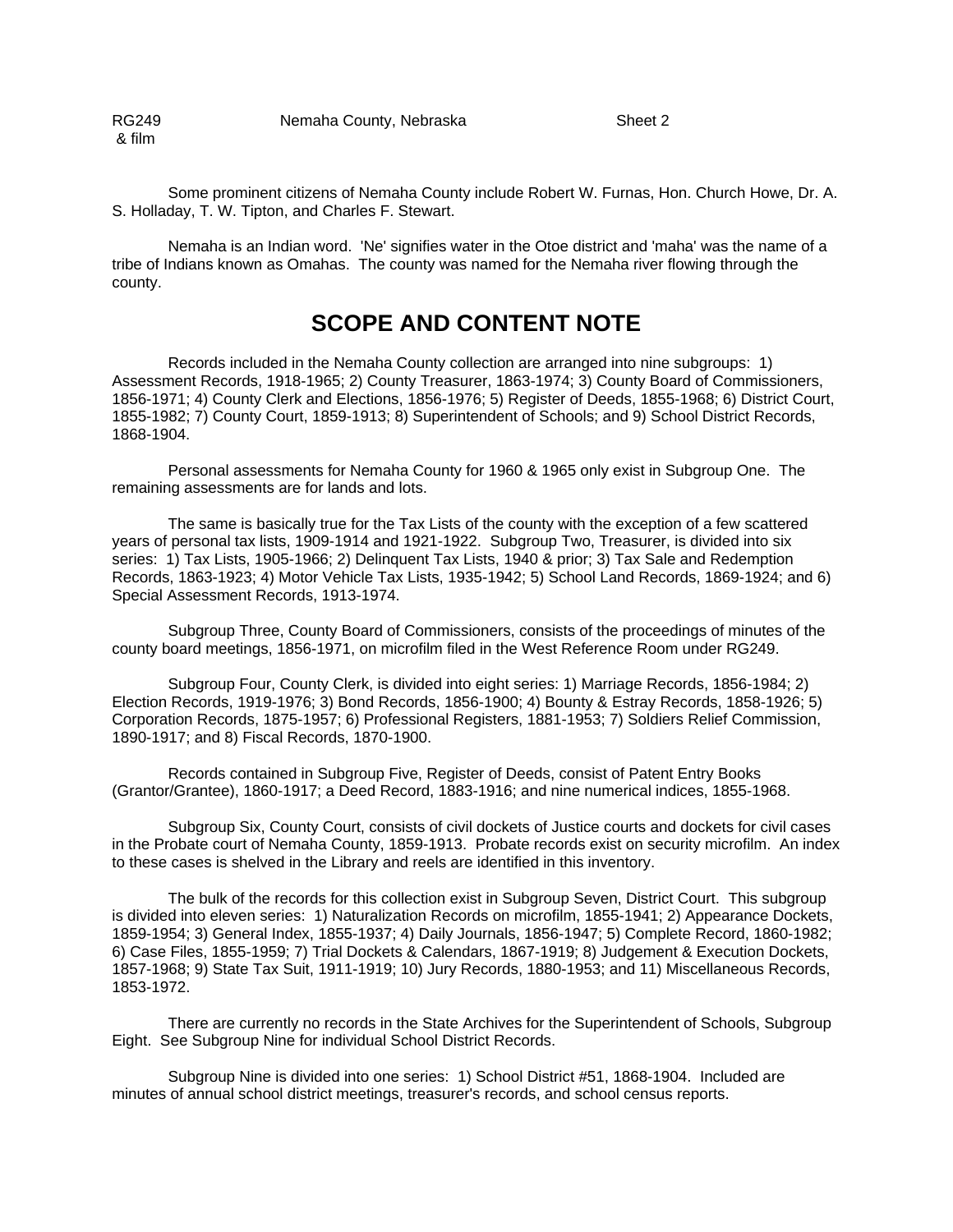& film

RG249 Nemaha County, Nebraska Sheet 3

The first accession of records for Nemaha County was made in June of 1973. This included the county court civil dockets. The county Board of Commissioners proceedings and election records were loaned to the State Archives for microfilming in May of 1977. Records of the Assessor, Treasurer, and county Clerk were accessioned at the same time as the microfilm project was completed. The Nemaha County Naturalization records were accessioned and microfilmed in April of 1989 along with the entire records of the District Court. The School District records were acquired through the courtesy of Pearl Edwards of Lincoln, Nebraska, November 14, 1990. The marriage records were copied from security microfilm produced by the county in 1992 and added to the Reference room in 2005.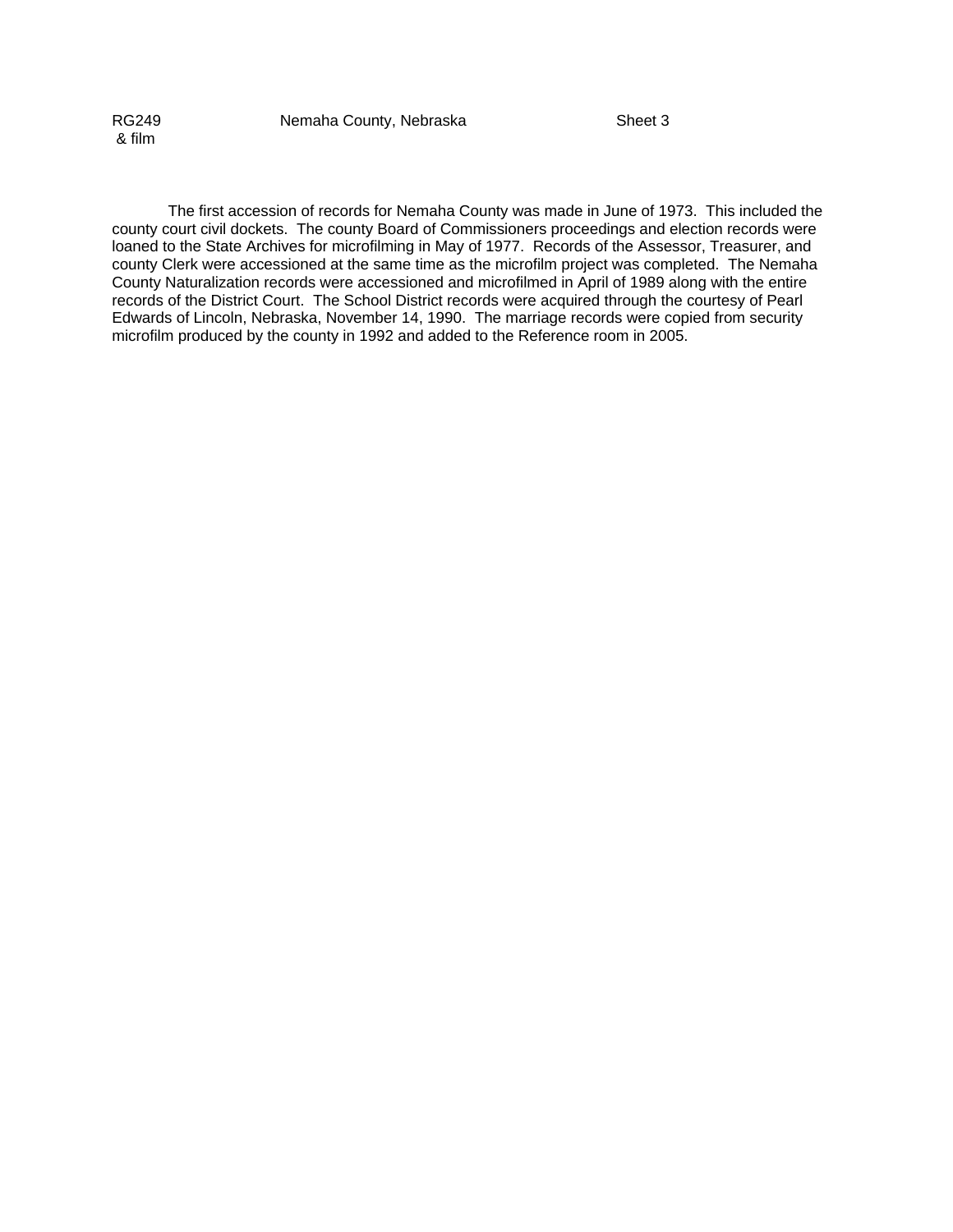& film

# **DESCRIPTION**

## **SUBGROUP ONE ASSESSMENT RECORDS, 1918-1965**

|                       | Livestock Field Books |                            |
|-----------------------|-----------------------|----------------------------|
| Vols. 17-38 1920-1923 | <b>Real Estate</b>    |                            |
| Vols. 39-59 1922-1923 | <b>Real Estate</b>    |                            |
| Vols. 60-80 1924-1925 | <b>Real Estate</b>    |                            |
| Vols. 81-99 1926-1927 | <b>Real Estate</b>    |                            |
| Vols. 100-117         | 1930-1933             | <b>Real Estate</b>         |
| Vols. 118-134         | 1934-1935             | <b>Real Estate</b>         |
| Vols. 135-147         | 1936-1937             | Real Estate                |
| Vols. 148-154         | 1938-1939             | <b>Real Estate</b>         |
| Vols. 155-166         | 1940-1941             | <b>Real Estate</b>         |
| Vols. 167-170         | 1942-1945             | Real Estate (Lots & Lands) |
| Vols. 171-172         | 1951                  | Real Estate (Lots & Lands) |
| Vols. 173-174         | 1952                  | Real Estate (Lots & Lands) |
| Vols. 175-176         | 1953                  | Real Estate (Lots & Lands) |
| Vols. 177-178         | 1954                  | Real Estate (Lots & Lands) |
| Vols. 179-180         | 1955                  | Real Estate (Lots & Lands) |
| Vols. 181-182         | 1957                  | Real Estate (Lots & Lands) |
| Vols. 183-184         | 1958                  | Real Estate (Lots & Lands) |
| Vols. 185-186         | 1959                  | Real Estate (Lots & Lands) |
| Vols. 187-188         | 1960                  | Real Estate (Lots & Lands) |
| Vols. 189-195         | 1960                  | Personal                   |
| Vols. 196-197         | 1961                  | Real Estate (Lots & Lands) |
| Vols. 198-199         | 1962                  | Real Estate (Lots & Lands) |
| Vols. 200-205         | 1965                  | Personal                   |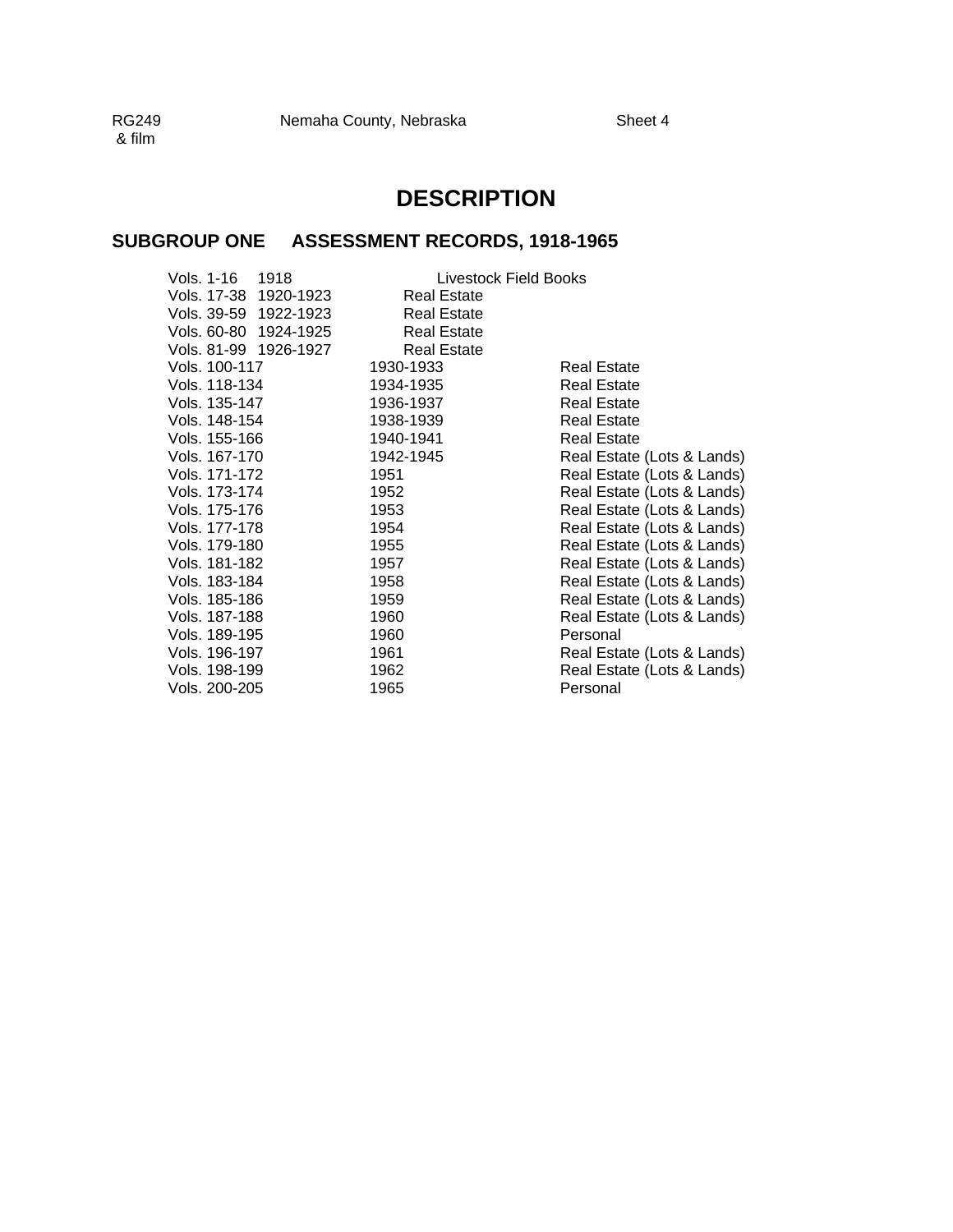# **SUBGROUP TWO COUNTY TREASURER, 1863-1974**

### **SERIES ONE TAX LISTS, 1905-1966**

| Vol. 1      | 1905      | Lands                            |
|-------------|-----------|----------------------------------|
| Vol. 2      | 1906      | Lands                            |
| Vols. 3-4   | 1907      | Lots, Lands                      |
| Vols. 5-6   | 1908      | Lots, Lands                      |
| Vols. 7-8   | 1909      | Lands, Personal                  |
| Vols. 9-10  | 1910      | Lands, Personal                  |
| Vol. 11     | 1901-1910 | Lots & Lands                     |
| Vols. 12-13 | 1911      | Lands, Personal                  |
| Vols. 14-15 | 1912      | Lands, Personal                  |
| Vols. 16-17 | 1913      | Lands, Personal                  |
| Vols. 18-19 | 1914      | Lands, Personal                  |
| Vols. 20-21 | 1915      | Lots, Lands                      |
| Vols. 22-23 | 1916      | Lots, Lands                      |
| Vols. 24-25 | 1917      | Lots, Lands                      |
| Vols. 26-27 | 1918      | Lots, Lands                      |
| Vols. 28-29 | 1919      | Lots, Lands                      |
| Vols. 30-31 | 1920      | Lots, Lands                      |
| Vols. 32-35 | 1921      | Lots, Lands, City & pct Personal |
| Vols. 36-39 | 1922      | Lots, Lands, City & pct Personal |
| Vols. 40-41 | 1923      | Lots, Lands                      |
| Vols. 42-43 | 1924      | Lots, Lands                      |
| Vols. 44-45 | 1925      | Lots, Lands                      |
| Vols. 46-47 | 1926      | Lots, Lands                      |
| Vols. 48-49 | 1927      | Lots, Lands                      |
| Vols. 50-51 | 1928      | Lots, Lands                      |
| Vols. 52-53 | 1929      | Lots, Lands                      |
| Vols. 54-55 | 1930      | Lots, Lands                      |
| Vols. 56-57 | 1931      | Lots, Lands                      |
| Vols. 58-59 | 1932      | Lots, Lands                      |
| Vols. 60-61 | 1933      | Lots, Lands                      |
| Vols. 62-63 | 1934      | Lots, Lands                      |
| Vols. 64-65 | 1935      | Lots, Lands                      |
| Vols. 66-67 | 1936      | Lots, Lands                      |
| Vols. 68-69 | 1937      | Lots, Lands                      |
| Vols. 70-71 | 1938      | Lots, Lands                      |
| Vols. 72-73 | 1939      | Lots, Lands                      |
| Vols. 74-75 | 1940      | Lots, Lands                      |
| Vols. 76-77 | 1941      | Lots, Lands                      |

### **SUBGROUP TWO COUNTY TREASURER, 1863-1974**

#### **SERIES ONE TAX LISTS, 1905-1966**

| Vols. 78-79 | 1942 | Lots, Lands |
|-------------|------|-------------|
| Vols. 80-81 | 1943 | Lots, Lands |
| Vols. 82-83 | 1944 | Lots, Lands |
| Vols. 84-85 | 1945 | Lots, Lands |
| Vols, 86-87 | 1946 | Lots. Lands |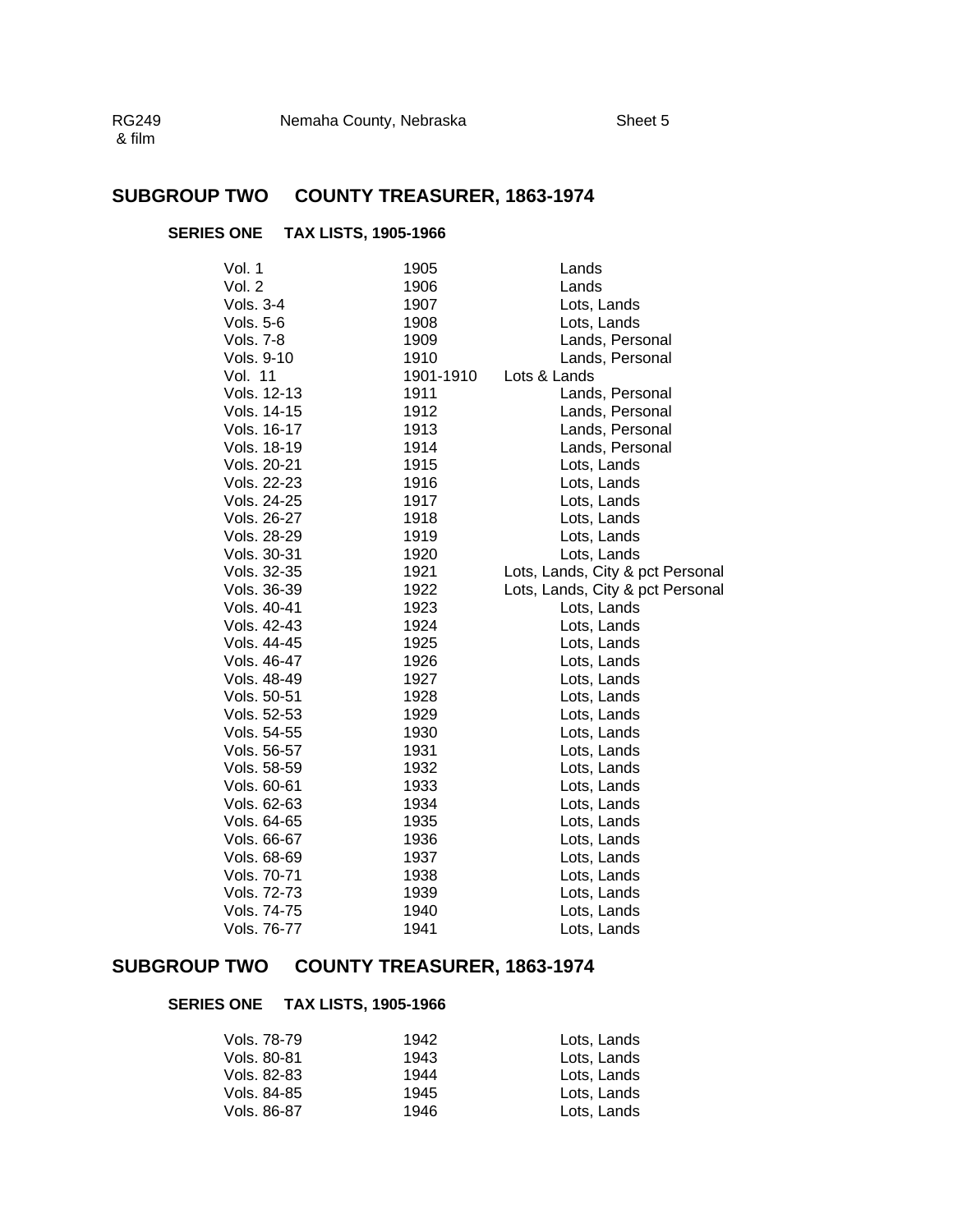| Vols, 88-89   | 1947      |           | Lots, Lands |
|---------------|-----------|-----------|-------------|
| Vols. 90-91   | 1948      |           | Lots, Lands |
| Vols, 92-93   | 1949      |           | Lots, Lands |
| Vols. 94-95   | 1950      |           | Lots, Lands |
| Vols. 96-97   | 1963      |           | Lots, Lands |
| Vols. 98-100  | 1964-1966 | Lots      |             |
| Vols. 101-103 |           | Lands     |             |
|               |           | 1964-1966 |             |

### **SERIES 2 DELINQUENT TAX LISTS, 1940 & prior**

| Vol. 1   | Personal and Real Estate, 1900 & prior          |
|----------|-------------------------------------------------|
| Vol. $2$ | Personal and Real Estate (vol. B), 1900 & prior |
| Vol. 3   | 1920 & prior                                    |
| Vol. 4   | 1930 & prior                                    |
| Vol. 5   | 1940 & prior                                    |

#### **SERIES THREE TAX SALE AND REDEMPTION RECORDS, 1863-1923**

| Vol. 1 | Delinguent Tax Sale Book, 1863-1880         |
|--------|---------------------------------------------|
| Vol. 2 | Sale & Redemption Record, 1874-1902         |
| Vol. 3 | Deed Record, Tax Sales, 4/15/1883-1/21/1916 |
| Vol. 4 | Sale & Redemption Record #4, 1901-1923      |

NOTE: Vol. 2 Sale & Redemption Record is damaged by water and paper rot.

#### **SERIES FOUR MOTOR VEHICLE TAX LISTS, 1935-1942**

| Vol. 1 | 1935 |
|--------|------|
| Vol. 2 | 1936 |
| Vol. 3 | 1937 |
| Vol. 4 | 1938 |
| Vol. 5 | 1939 |

### **SUBGROUP TWO COUNTY TREASURER, 1863-1974**

#### **SERIES FOUR MOTOR VEHICLE TAX LISTS, 1935-1942**

| Vol. 6 | 1940 |
|--------|------|
| Vol. 7 | 1941 |
| Vol. 8 | 1942 |

#### **SERIES FIVE SCHOOL LAND RECORDS, 1869-1924**

| Vol. 1 | (on roll #6, Elections), 1869-1911 |
|--------|------------------------------------|
| Vol. 2 | 1923-1934                          |

### **SERIES SIX SPECIAL ASSESSMENT RECORDS, 1913-1974**

| Vol. 1 | Sewer Dist. Taxes, Book 1, 1913-1974   |
|--------|----------------------------------------|
| Vol. 2 | Special Tax Record (paving), 1922-1962 |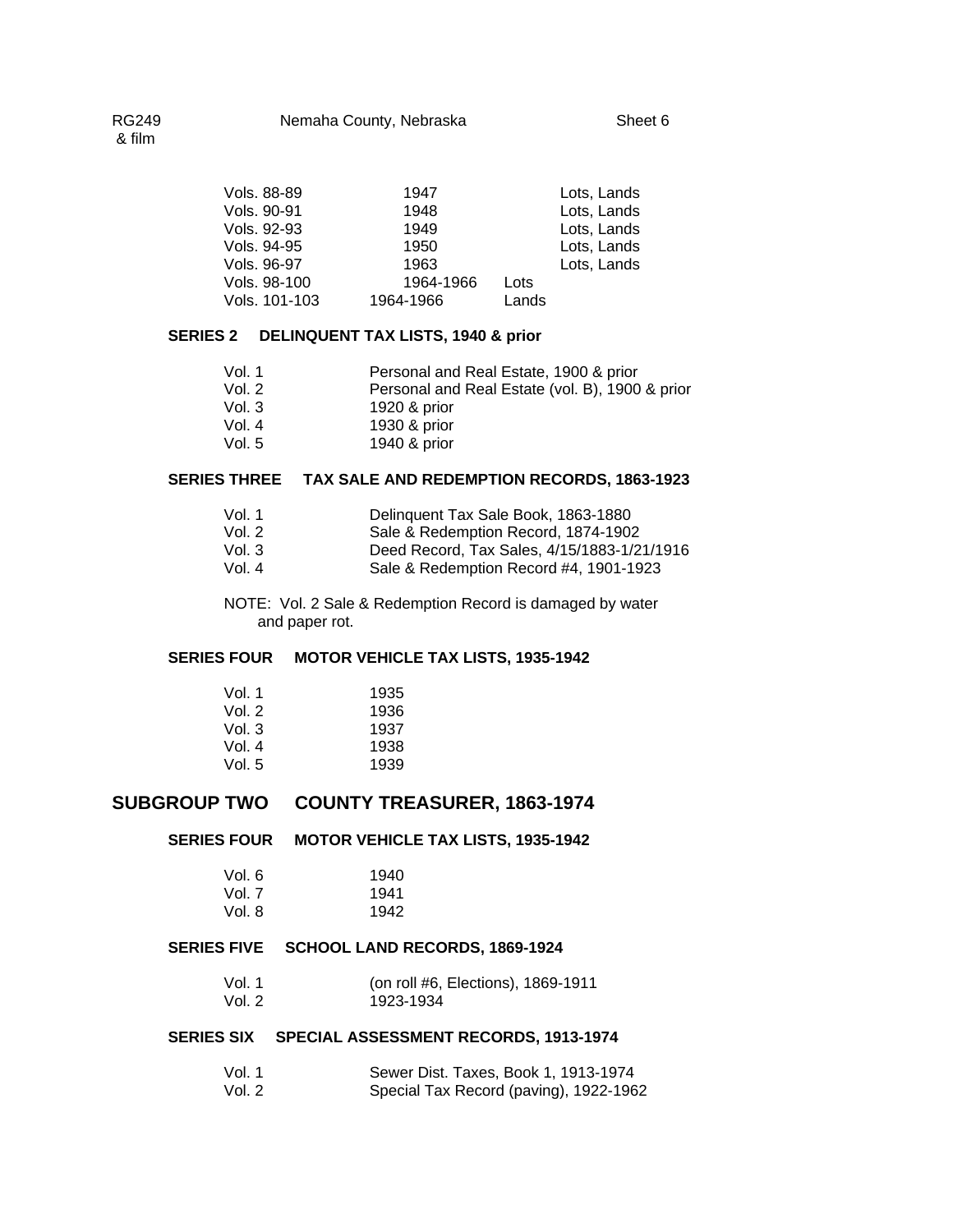## **film SUBGROUP THREE COUNTY BOARD OF COMMISSIONERS, 1856-1971**

### **film**

#### **SERIES ONE COUNTY BOARD PROCEEDINGS, 1856-1971**

| Roll #1             | County Board Proceedings, vol. 1 (1855)                                                                               |
|---------------------|-----------------------------------------------------------------------------------------------------------------------|
| 772 shots           | thru                                                                                                                  |
| 1544 pp.<br>#17,027 | County Board Proceedings, vol. 2, p.351<br>January Term, 1873<br>NOTE: Vol. 1A - light print<br>Vol. 2A - light print |
| Roll #2             | County Board Proceedings, vol. 2, p.352                                                                               |
| 777 shots           | January Term 1873 continued                                                                                           |
| 1554 pp.            | thru                                                                                                                  |
| #17,028             | County Board Proceedings, vol. 4, p.529<br>March 1, 1900                                                              |
| Roll #3             | County Board Proceedings, vol. 4 (cont), p.530                                                                        |
| 786 shots           | March 2, 1900                                                                                                         |
| 1572 pp.            | thru                                                                                                                  |
| #17,029             | County Board Proceedings, vol. 7, p.401<br>March 5, 1934                                                              |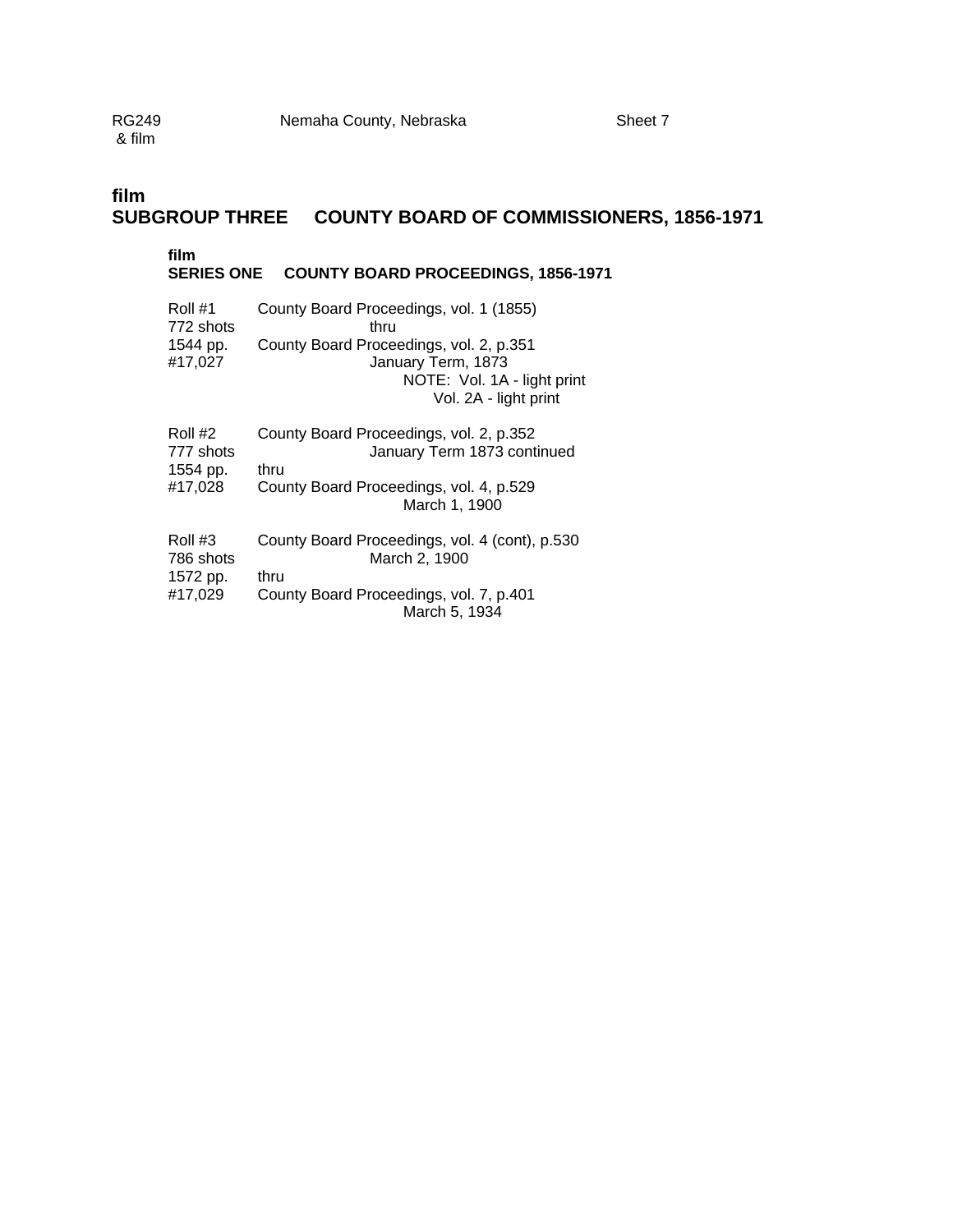## **film SUBGROUP THREE COUNTY BOARD OF COMMISSIONERS, 1856-1971**

### **film SERIES ONE COUNTY BOARD PROCEEDINGS, 1856-1971**  Roll #4 County Board Proceedings, vol. 7 (cont), p.402 772 shots March 20, 1934 1544 pp. thru<br>#17,030 Cour County Board Proceedings, vol. 9, p.520 October 27, 1959

| Roll #5<br>601 shots | County Board Proceedings, vol. 9 (cont), p.521<br>November 16, 1959 |
|----------------------|---------------------------------------------------------------------|
| 1202 pp.             | thru                                                                |
| #17,031              | County Board Proceedings, vol. 10, p.601                            |
|                      | April 13, 1971                                                      |

### **SERIES TWO CLAIMS ALLOWED, 1866-1919**

| Vol. 1 | Register of Accounts Filed, 1866-1887 |
|--------|---------------------------------------|
| Vol. 2 | Journal B - Allowances                |
|        | January Term 1889 thru July 22, 1908  |
| Vol. 3 | Journal C - Allowances                |
|        | July 1908 - July 17, 1919             |

### **SUBGROUP FOUR COUNTY CLERK, 1856-1984**

| film<br><b>SERIES ONE</b> | <b>MARRIAGE RECORDS, 1856-1984</b>                                                                                                                   |
|---------------------------|------------------------------------------------------------------------------------------------------------------------------------------------------|
| Vol. 1                    | Marriages, 1856-1857 (indexed)<br>p.3, Horn-Ralston, 12/18/1856<br>thru<br>p.35, Chasteen-McDonald, 1/26/1856<br>Note: includes marriages, 1856-1857 |
| Vol. $2$                  | Marriage Record, Vol. #2 (indexed)<br>p.1, Crocker-Tidwell, Nov. 2, 1859<br>thru<br>p.217, Delay-McMichael, Aug 2, 1869                              |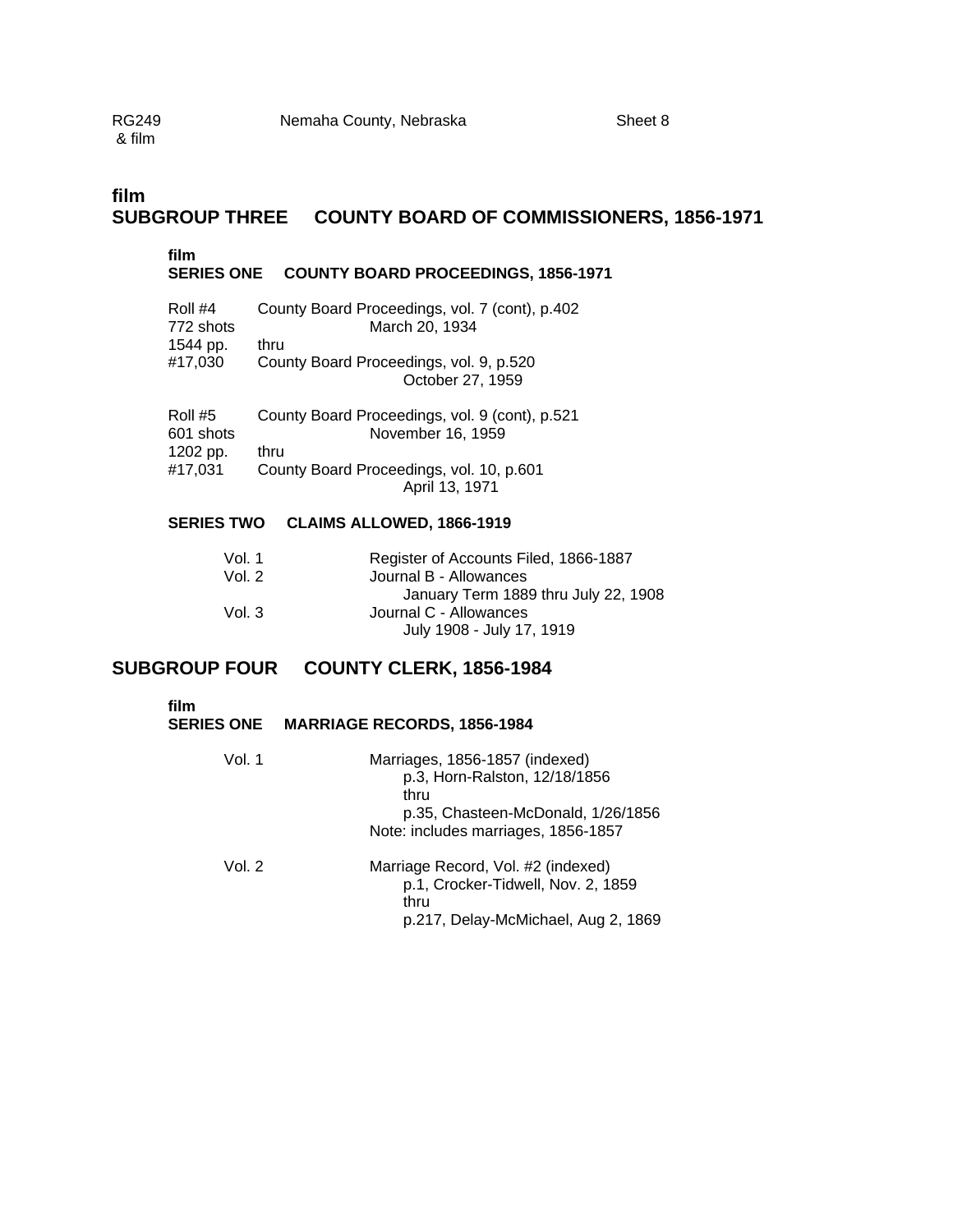# **SUBGROUP FOUR COUNTY CLERK, 1856-1984**

| film  | SERIES ONE MARRIAGE RECORDS, 1856-1984                                                                                             |
|-------|------------------------------------------------------------------------------------------------------------------------------------|
| Vol.3 | Marriage Record, Vol. 2.5 (indexed)<br>p.1, Shrewsbury-Hannaford, Apr 1, 1872<br>thru<br>p.584, Millsops-Entwhistel, July 31, 1880 |
| Vol.4 | Marriage Record, Vol. 3 (indexed)<br>p.1, Bushe-Phippeny, Sept 8, 1869<br>thru<br>p.134, Berger-Rossell, June 7, 1857              |
|       | NOTE: includes marriages, 1857-1878 (no order)                                                                                     |
| Vol.5 | Marriage Record, Vol. 3.5 (indexed)<br>p.1, Knief-Garbis, Aug. 12, 1880<br>thru<br>p.614, Ball-Harman, Jan. 3, 1886                |
| Vol.6 | Marriage Record, Vol. 4 (indexed)<br>p.1, Stevenson-Smith, Jan 12, 1886<br>thru<br>p.452, Sliger-Daugherty, Nov. 25, 1893          |
| Vol.7 | Marriage Record, Vol. 5 (indexed)<br>p.1, Hulett-Jonas, Nov. 29, 1893<br>thru<br>p.424, Taylor-Jackson, Dec. 26, 1900              |
| Vol.8 | Marriage Record, Vol. 6 (indexed)<br>p.1, Swan-Frazier, Dec. 26, 1900<br>thru<br>p.584, Marx-Grimes, Apr 12, 1910                  |
| Vol.9 | Marriage Record, Vol. 7 (indexed)<br>p.1, Fass-Buchholz, July 11, 1910<br>thru<br>p.584, Behrends-Teten, Mar 16, 1921              |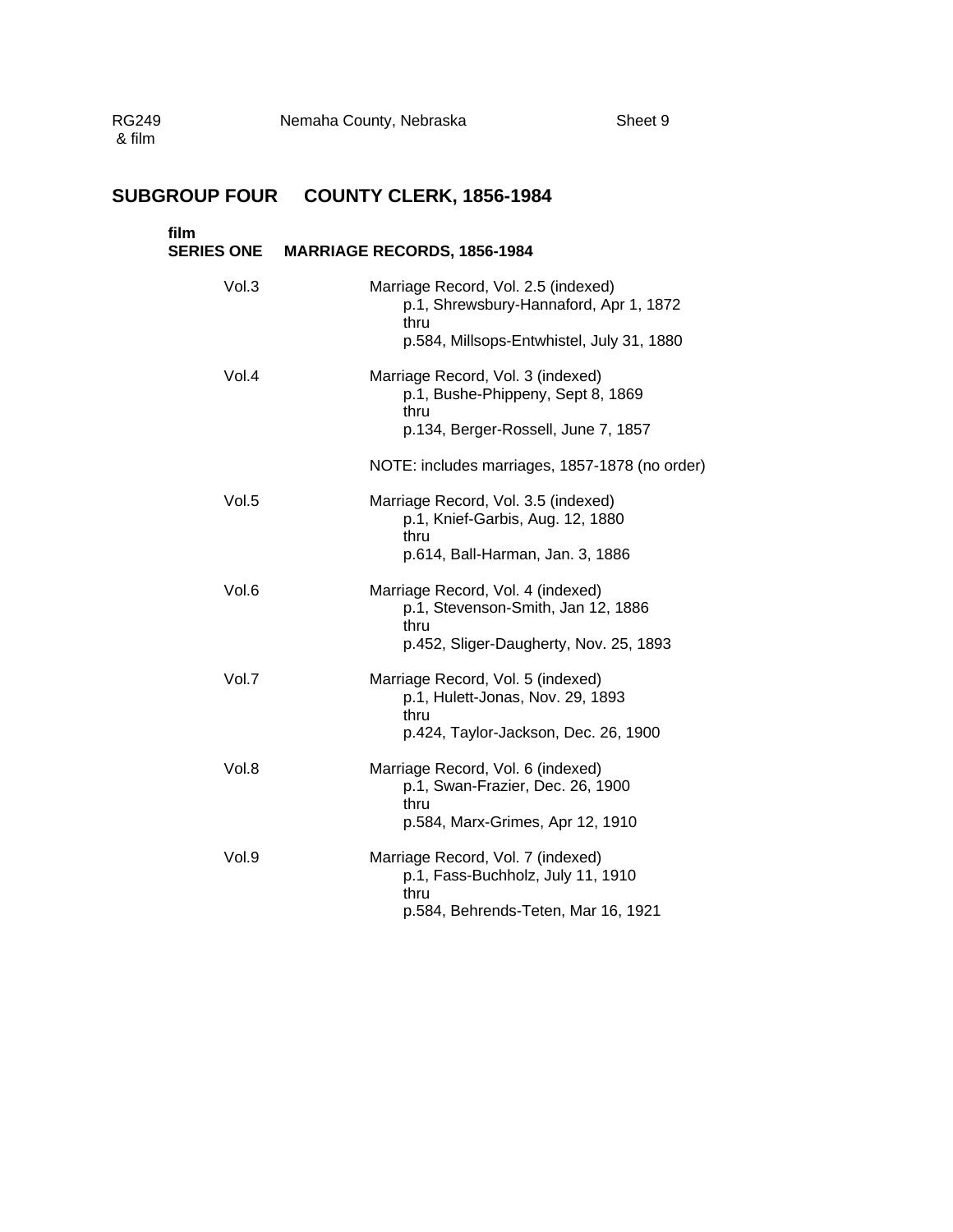| film<br><b>SERIES ONE</b> | <b>MARRIAGE RECORDS, 1856-1984</b>                                                                                         |
|---------------------------|----------------------------------------------------------------------------------------------------------------------------|
| <b>Vol.10</b>             | Marriage Record, Vol. 8 (indexed)<br>p.1, Blunt-Wing, Mar 23, 1921<br>thru<br>p.640, Gordier-Kosta, June 14, 1932          |
| <b>Vol.11</b>             | Marriage Record, Vol. 9 (indexed)<br>p.1, France-Gilbert, June 21, 1932<br>thru<br>p.672, Harris-Cable, Nov. 5, 1939       |
| <b>Vol.12</b>             | Marriage Record, Vol. 10 (indexed)<br>p.19, Glen-McPherren, Nov. 10, 1939<br>thru<br>p.668, Gerdes-Oestmann, July 29, 1948 |
| <b>Vol.13</b>             | Marriage Record, Vol. 11 (indexed)<br>p.1, Gillard-Meyers, July 26, 1948<br>thru<br>p.598, Oestmann-Ritchie, May 24, 1955  |
| <b>Vol.14</b>             | Marriage Record, Vol. 12 (indexed)<br>p.1, Allgood-Morgan, May 24, 1955<br>thru<br>p.640, Rubenking-Allgood, Jan 16, 1963  |
| <b>Vol.15</b>             | Marriage Record, Vol. 13 (indexed)<br>p.1, Schneider-Johnson, Jan 23, 1963<br>thru<br>p.656, Creek-Perry, Nov. 25, 1970    |
| <b>Vol.16</b>             | Marriage Record, Vol. 14 (indexed)<br>p.1, Pharaoh-Anville, Dec. 4, 1970<br>thru<br>p.637, Betts-Simones, Mar 29, 1980     |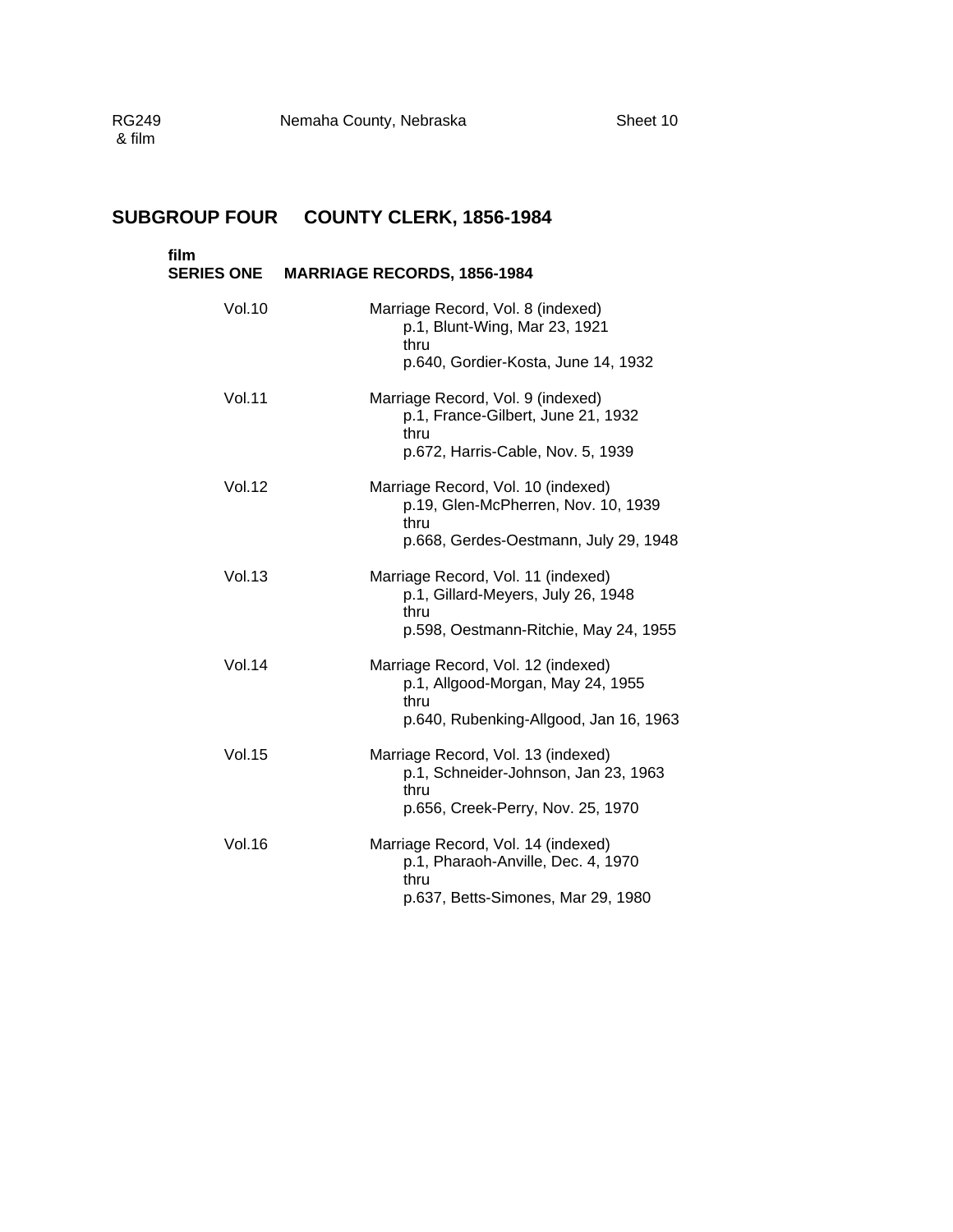## **SUBGROUP FOUR COUNTY CLERK (cont)**

#### **film**

#### **SERIES ONE MARRIAGE RECORDS, 1856-1984**

Vol.17 Marriage Record, Vol. 15 (indexed) p.1, Joy-Kruse, Mar 31, 1980 thru p.231, Riggins-Gilbert, Jan 14, 1984

> NOTE: The remainder of vol. #15 was filmed on another reel and not copied for Reference

### **film**

#### **SERIES ONE MARRIAGES - MICROFILM RECORD MP3056**

note: Marriage Records were microfilmed for the county in 1992 and copied for reference in 2005.

| Roll #1    | Marriage Record, Vol. 1 - Retakes   |
|------------|-------------------------------------|
| 716 frames | McLennan-Hall, Oct. 16, 1859        |
| 1419 pp.   | thru                                |
|            | AR1992-5 Marriage Record, Vol. 3.5  |
| SF32962    | p.281, Elliott-Titus, March 7, 1883 |
|            |                                     |

RETAKES, Start of reel: Bk 1, McLennan-Hall, 10/16/1859 Bk 1, Crocker-Tidwell, 11/2/1859 Bk 1, Hackney-Lovett, 11/22/1859

NOTE: 1 index page for Vol. 2, pp.164-172 appears at the end of the volume.

Roll #2 Marriage Record, Vol. 3.5 (cont) 748 frames p.280, Lutcavish-Hayes, Mar 14, 1883 1471 pp. thru<br>AR1992-7 Mari Marriage Record, Vol. 6 SF32964 p.123, Herr-Sliger, Sept 24, 1902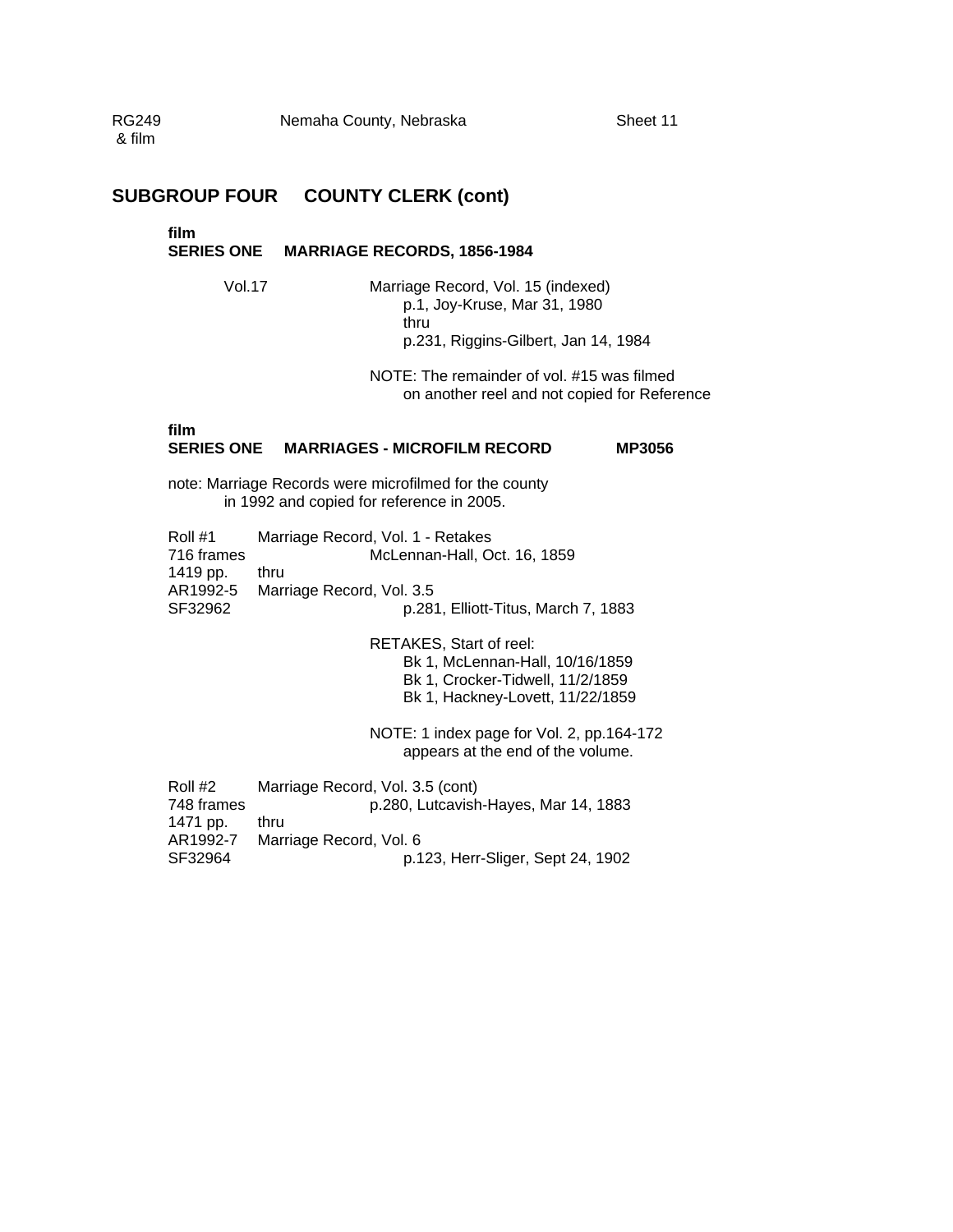## **SUBGROUP FOUR COUNTY CLERK, 1856-1984**

# **film**

### **SERIES ONE MARRIAGE RECORDS - Microfilm Record mp3056**

| Roll #3    | Marriage Record, Vol. 6 - Retakes, and    |
|------------|-------------------------------------------|
| 781 frames | V.6, p.124, Rounds-Blakely, Sept 25, 1902 |
| 1537 pp.   | thru                                      |
| AR1992-8   | Marriage Record, Vol. 8                   |
| SF32965    | p.373, Brock-Hahn, Nov. 1, 1928           |

RETAKES, Start of Reel: Bk 6, pp.256, 269, 270, 274, 341 & 356 Bridgewater-Stancliff, Sept 1904 King-Vanlaningham, Sept 1904 Sharp-Morrison, Sept 1904 Bright-Dirks, Sept 1904 Ponn-Degman, Dec. 1904 Thorn-Filmer, Dec. 1904 Boatman-Johnson, Dec. 1904 Underwood-Myers, Dec. 1904 Setzer-Carter, Dec. 1904 O=Neal-Maxey, Dec. 1904 Sanders-Shively, Mar 1906 Clark-Mardis, Mar 1906 Healey-Stout, June 1906 Neal-Armstrong, June 1906

NOTE: Index, Book 6 on reel #2

Roll #4 Marriage Record, Vol. 8 cont.<br>858 frames p.374, Handle p.374, Handley-Corlis, Nov. 10, 1928 1691 pp. thru AR1992-10 Marriage Record, Vol. 10 p.597, Clark-Myers, Dec. 3, 1947

NOTE: Index, Book 8 on reel #3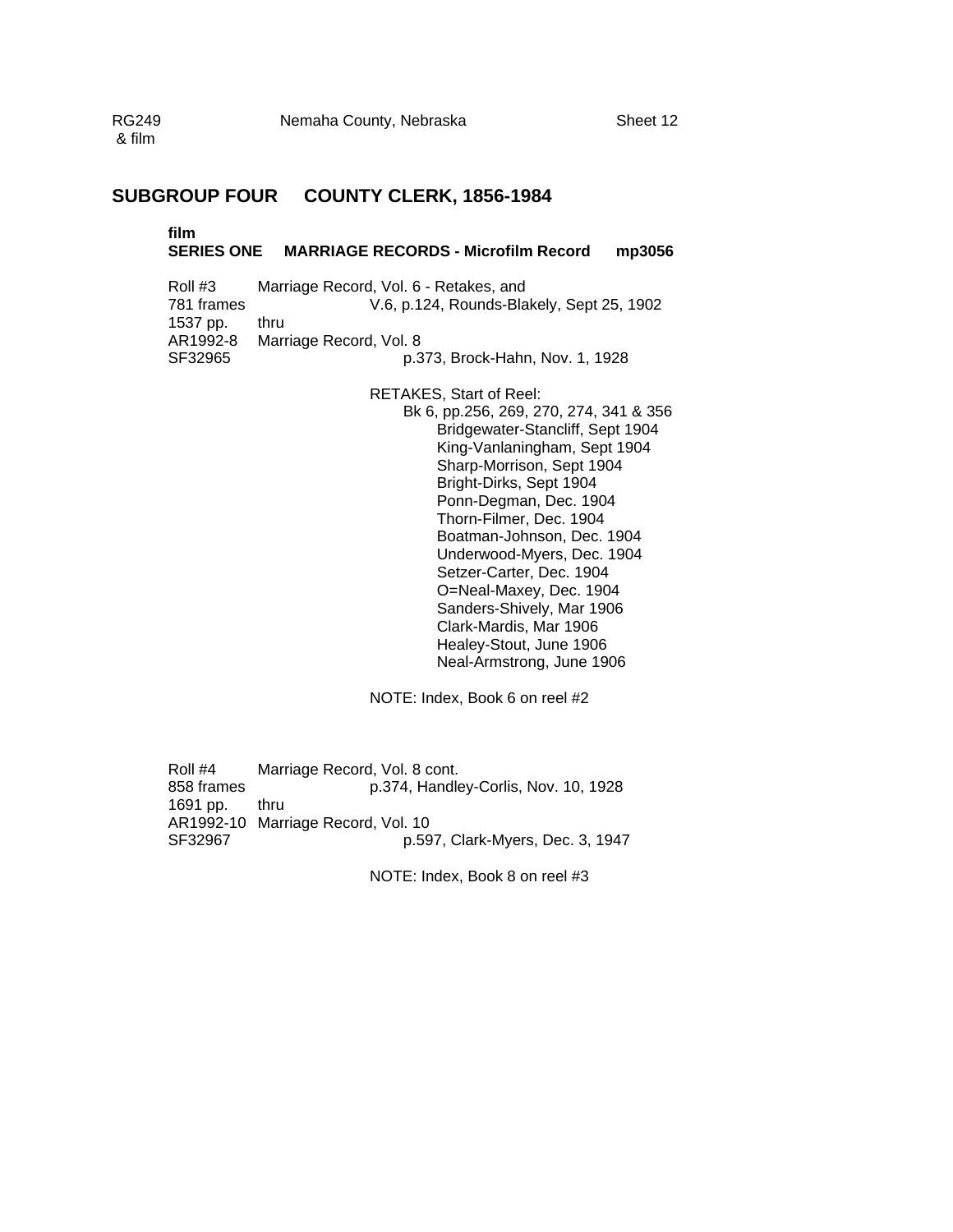### **SUBGROUP FOUR COUNTY CLERK, 1856-1984**

#### **film SERIES ONE MARRIAGE RECORDS - Microfilm Record mp3056**

Roll #5 Marriage Record, Vol. 10 cont. 868 frames p.598, Corbin-Rader, Dec. 4, 1947 1712 pp. thru AR1992-13 Marriage Record, Vol. 13 SF32970 p.227, Joslyn-Johnston, Oct. 19, 1965

NOTE: Index, Vol. 10 on reel #4

Roll #6 Marriage Record, Vol. 13 cont. 712 frames p.228, Cotitta-Blecha, Oct. 20, 1965 1400 pp. thru AR1992-14 Marriage Record, vol. 15 SF32971 p.231, Riggins-Gilbert, Jan. 14, 1984

NOTE: Index, Vol. 13 on reel #5

RETAKES, Start of Reel: Vol. 13, p.230, Clover-Lee, Nov. 6, 1965

#### **film SERIES TWO ELECTION RECORDS, 1919-1976**

Roll #5 cont. General Election, vol. 2 (1919) 144 frames thru 290 pp. Primary Election, vol. 3 (May 18, 1976) #17,031

NOTE: Reel continues from SG3, Reel 5

Roll #6 Primary Election, vol. 3 (cont), May 18, 1976 141 shots thru 282 pp. Primary Election, vol. 3, May 18, 1976 #17,032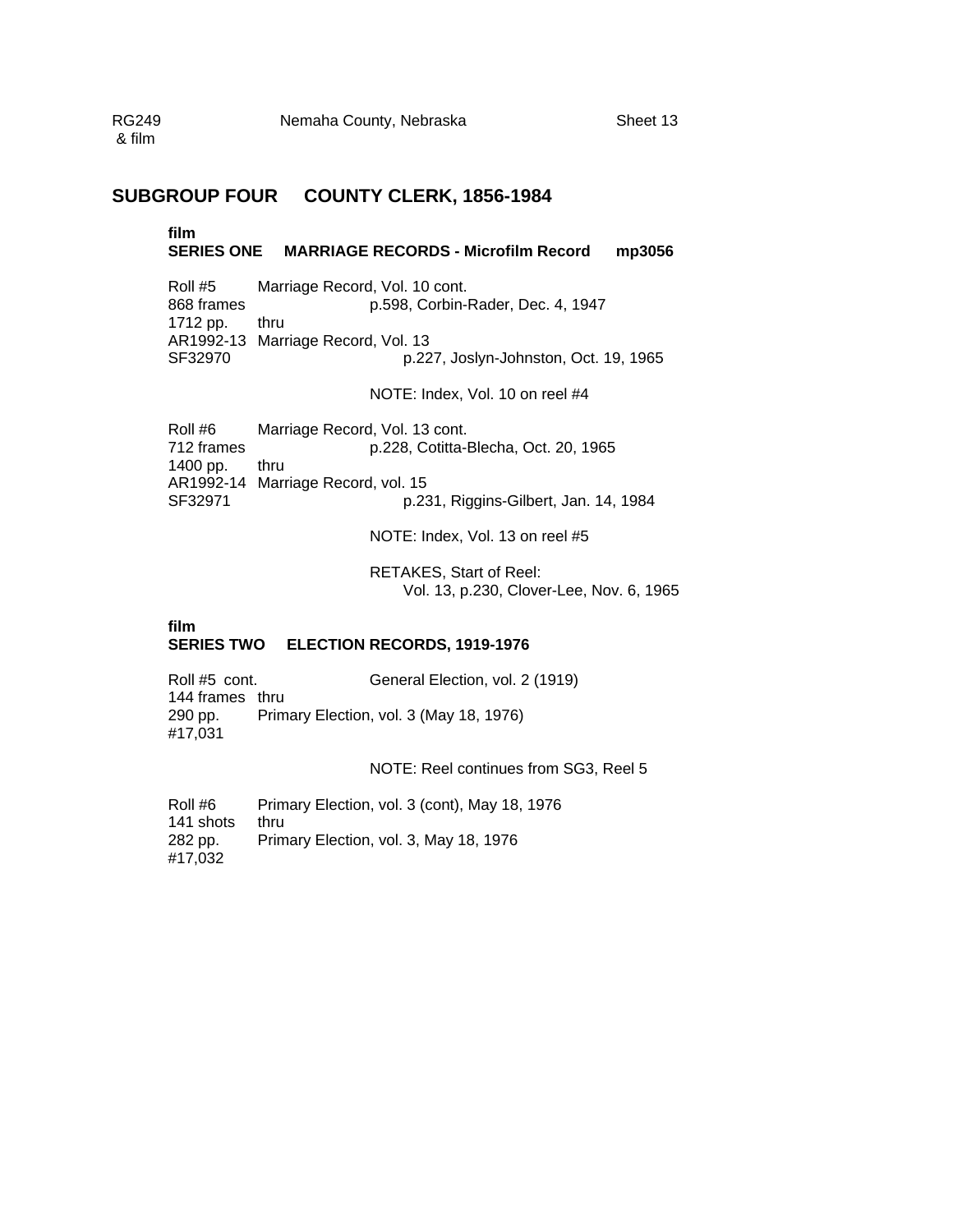### **SERIES THREE BOND RECORDS, 1856-1902**

| Vol. 1    | Abstract of County & Precinct Officers       |
|-----------|----------------------------------------------|
|           | vol. 1 (1856-1871)                           |
| Vols. 2-6 | Officials' Bond Records (County Officers)    |
|           | Vols. A-E (1867-1901)                        |
| Vol. 7    | General Index to Officials' Bonds, 1882-1902 |
| Vol. 8    | Railroad Bonds Redeemed, 1874-1900           |
| Vol. 9    | RR & precinct Bonds Issued, 1870-1899        |
|           |                                              |

### **SERIES FOUR BOUNTY & ESTRAY RECORDS, 1858-1926**

| Vol. 1 | Estray Record, 1858-1870    |
|--------|-----------------------------|
| Vol. 2 | Estray Book #2, 1870-1926   |
| Vol. 3 | Bounty Record #1, 1877-1901 |

#### **SERIES FIVE CORPORATION RECORDS, 1875-1957**

| Vol. 1 | Partnership & Associations Record            |
|--------|----------------------------------------------|
|        | Sept. 18, 1875 thru Mar. 28, 1925 (pp. 1-49) |
|        | NOTE: pp. 50-448 are blank)                  |
| Vol. 2 | Farm, Home and Ranch Names #1, 1911-1957     |

### **SERIES SIX PROFESSIONAL REGISTERS, 1881-1953**

| includes physicians, osteopaths, chiroprac-  |
|----------------------------------------------|
| ticians, veterinarians, druggists, embalmers |
|                                              |
|                                              |
|                                              |

### **SERIES SEVEN SOLDIERS' RELIEF COMMISSION, 1890-1917**

| Vol. 1 | Minutes, vol. 1, 1890-1917 |
|--------|----------------------------|
|        | NOTE: pp. 13-324 are blank |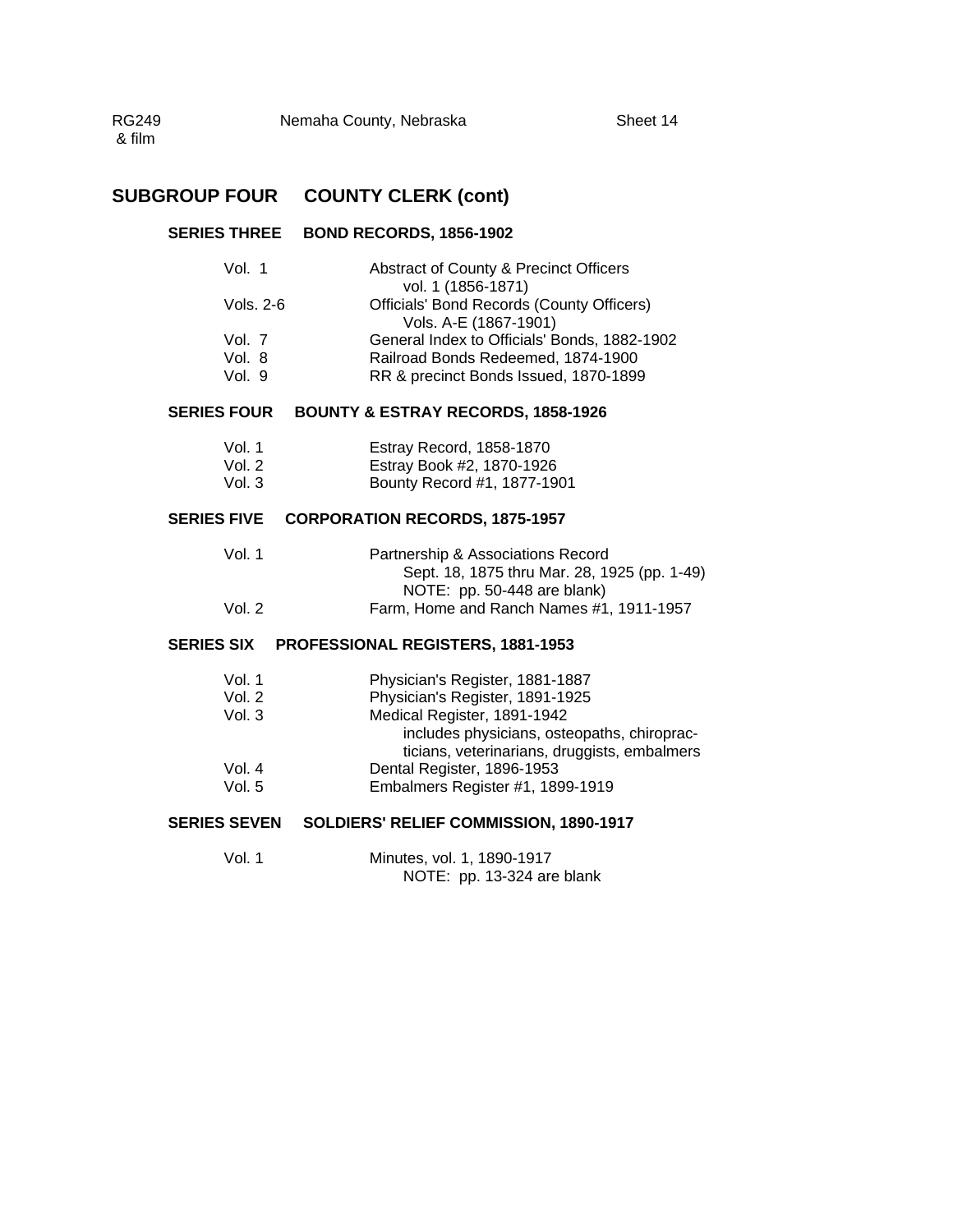RG249 Nemaha County, Nebraska Sheet 15 & film

### **SUBGROUP FOUR COUNTY CLERK (cont)**

#### **SERIES EIGHT FISCAL RECORDS, 1870-1900**

Vol. 1 Fund Ledger: pp.1-65: Road Orders, 1870-1900 pp.99-172: Bridge Fund, 1874-1900 pp.210-213: Soldiers Relief Fund, 1894-1898

## **SUBGROUP FIVE REGISTER OF DEEDS, 1855-1968**

|          | SERIES ONE ENTRY BOOKS (Grantor/Grantee), 1860-1917<br>(Record of Instruments Filed) |
|----------|--------------------------------------------------------------------------------------|
| Vol. 1   | 1860-1872                                                                            |
| Vol. $2$ | 1872-1882                                                                            |
| Vol. 3   | 1882-1893                                                                            |

| Vol. 4 | 1893-1903                                |
|--------|------------------------------------------|
| Vol. 5 | 1903-1913                                |
| Vol. 6 | #5136 (11/20/1913) thru #6299 (1/5/1915) |
|        | (numbers designate warrants issued)      |
| Vol. 7 | #1 (1/7/1915) thru #2892 (7/2/1917)      |

#### **SERIES TWO DEED RECORDS, 1883-1916**

Vol. 1 Deed Record #1, 1883-1916

#### **SERIES THREE NUMERICAL INDICES, 1855-1968 & n.d.**

| Vol. 1    | Lands #1, T4-6, R12-16 for Books 1-13 |
|-----------|---------------------------------------|
| Vol. $2$  | Lands #2, T4-6, R12-16 for Books 1-41 |
| Vols. 3-5 | Twnshp 4-6 (#3), thru July 1928       |
| Vols, 6-8 | Twnshp 4-6 (#4), thru March 1968      |
| Vol. 9    | Lots (#4), Johnson, Brock, Aspinwall  |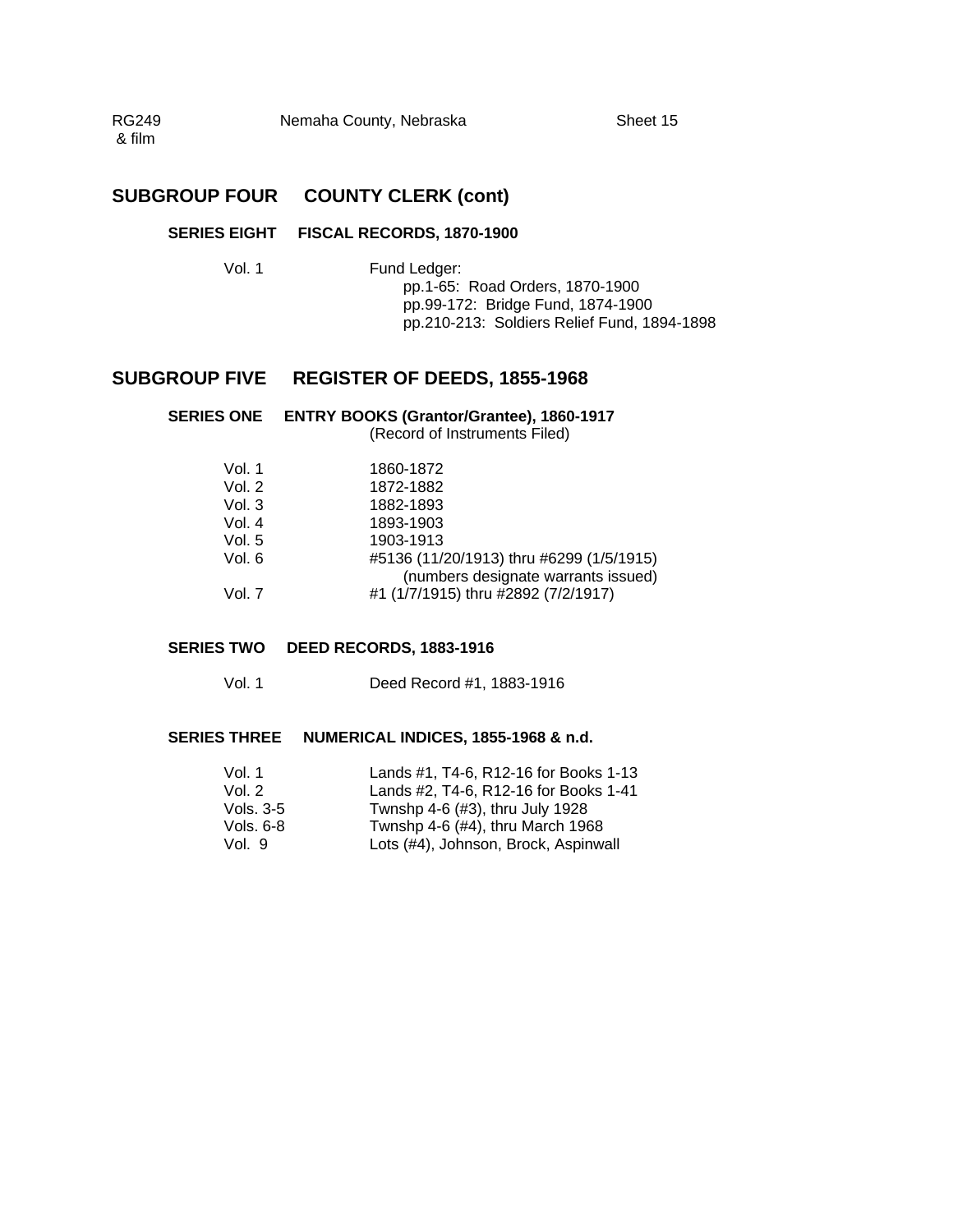## **SUBGROUP SIX COUNTY COURT, 1859-1903**

### **SERIES ONE PROBATE RECORDS**

Probate records exist on security microfilm, 1857-current NOTE: Copies of the following microfilm must be paid for to access these probate files.

| Roll #1<br>16mm<br>SF08368             | Probate Case Files, #629 (7/13/1867)<br>thru<br>Probate Case Files, #680 (12/6/1882    |
|----------------------------------------|----------------------------------------------------------------------------------------|
|                                        | NOTE: Includes cases 1858-1910                                                         |
| Roll #2<br>16 <sub>mm</sub><br>SF08369 | Probate Case Files, #681 (1/8/1872)<br>thru<br>Probate Case Files, #731 (11/13/1880)   |
|                                        | NOTE: Includes cases 1863-1910 AW@                                                     |
| Roll #3<br>16 <sub>mm</sub><br>SF08370 | Probate Case Files, #732 (8/26/1858)<br>thru<br>Probate Case Files, #791 (1/23/1886    |
|                                        | NOTE: Includes cases, 1858-1908 AS-W@                                                  |
| Roll #4<br>16 <sub>mm</sub><br>SF08371 | Probate Case Files, #792 (8/25/1893)<br>thru<br>Probate Case Files, #833 (1/31/1893)   |
|                                        | NOTE: Includes cases, 1859-1902 AR-S@                                                  |
| Roll #5<br>16 <sub>mm</sub><br>SF08372 | Probate Case Files, #834 (10/22/1878)<br>thru<br>Probate Case Files, #887 (11/25/1902) |
|                                        | NOTE: Includes cases, 1858-1907 AP-R@                                                  |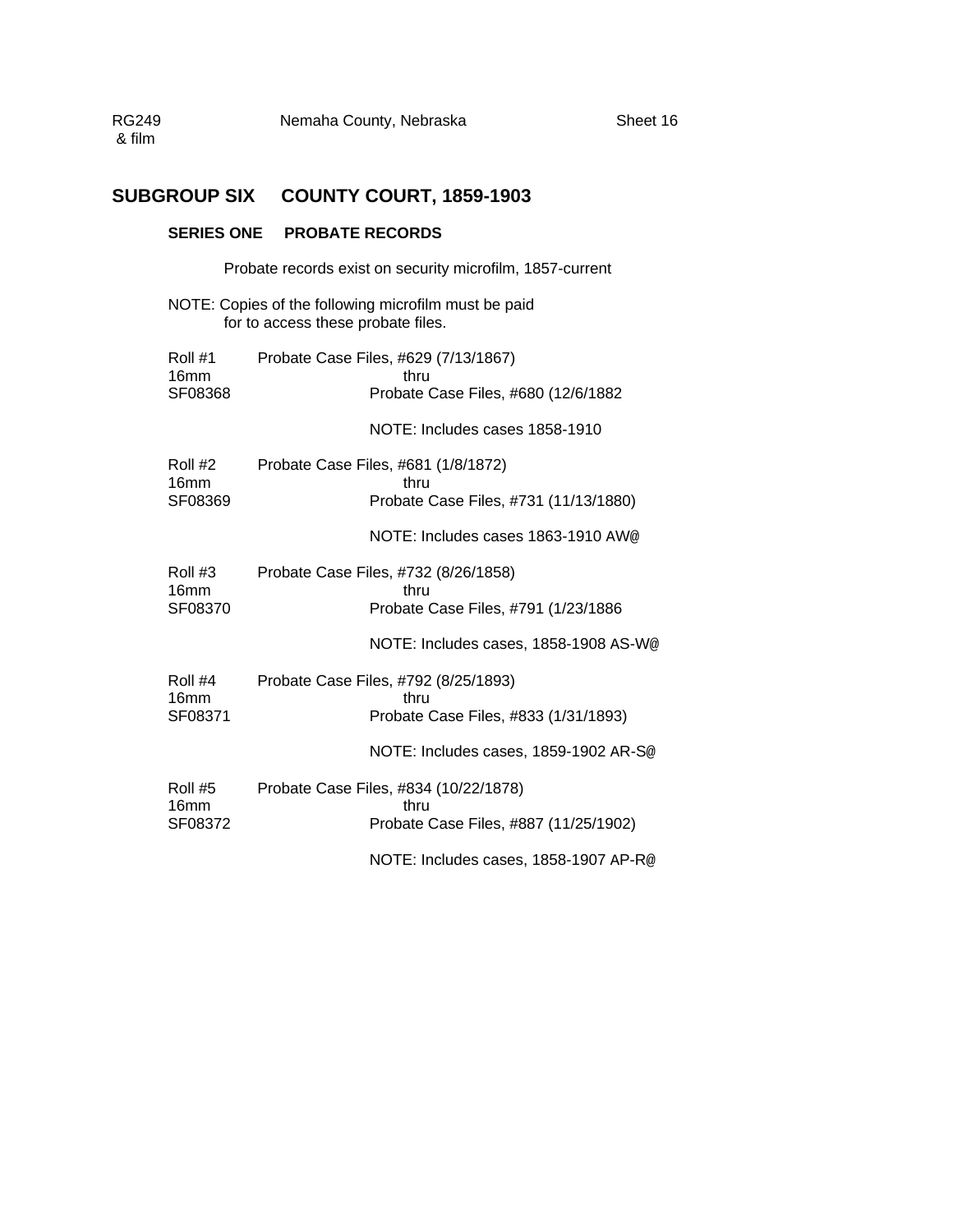## **SUBGROUP SIX COUNTY COURT, 1859-1903**

### **SERIES ONE PROBATE RECORDS**

Probate records exist on security microfilm, 1857-current

NOTE: Copies of the following microfilm must be paid for to access these probate files.

| Roll #6<br>16 <sub>mm</sub><br>SF42805         | Probate Case Files, #888 (2/20/1894)<br>thru<br>Probate Case Files, #947 (2/3/1893)                                               |  |  |  |  |
|------------------------------------------------|-----------------------------------------------------------------------------------------------------------------------------------|--|--|--|--|
|                                                | NOTE: Includes cases, 1859-1902 AM-O@                                                                                             |  |  |  |  |
| Roll #7<br>16 <sub>mm</sub><br>SF42947         | Probate Case Files, #948 (2/3/1893)<br>thru<br>Probate Case Files, #999 (missing)                                                 |  |  |  |  |
|                                                | NOTE: Includes cases, 1857-1907 AK-L@                                                                                             |  |  |  |  |
| Roll #8<br>16 <sub>mm</sub><br>SF43293         | Probate Case Files, #1015 (2/7/1870)<br>thru<br>Probate Case files, Grennell (7/12/1872)<br>NOTE: Includes cases, 1859-1926 AH-K@ |  |  |  |  |
| Roll #9<br>16 <sub>mm</sub><br>SF43294         | Probate Case Files, #1065 (5/15/1863)<br>thru<br>Proate Csse Files, #1124 (9/14/1878)<br>NOTE: Includes cases, 1857-1911 AG-H@    |  |  |  |  |
| <b>Roll #11</b><br>16 <sub>mm</sub><br>SF43940 | Probate Case Files, #1124 (1/6/1866)<br>thru<br>Probate Case Files, #1166 (8/18/1891)<br>NOTE: Includes cases 1858-1904, AF-G@    |  |  |  |  |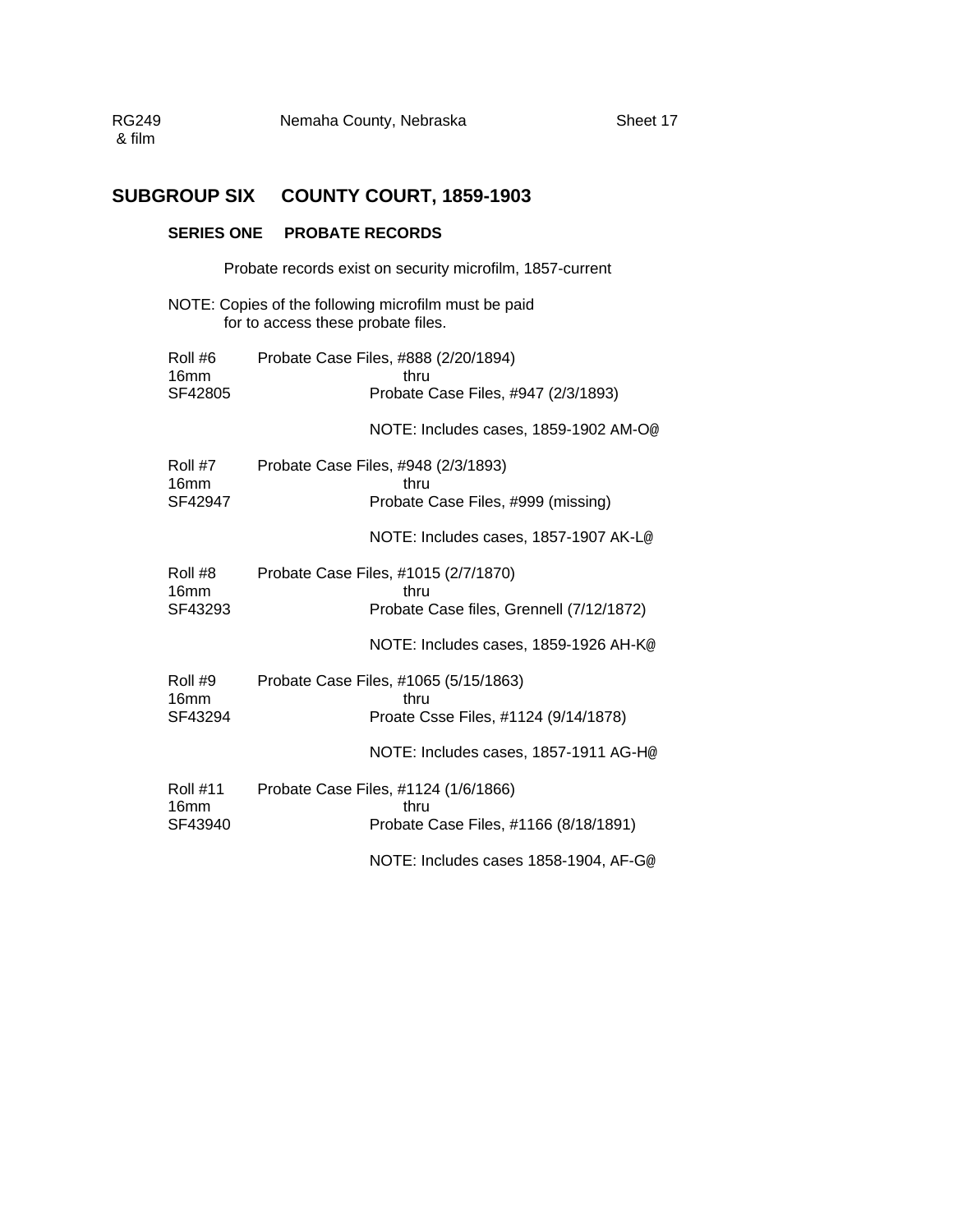### **SUBGROUP SIX COUNTY COURT, 1859-1903**

### **SERIES ONE PROBATE RECORDS**

Probate records exist on security microfilm, 1857-current NOTE: Copies of the following microfilm must be obtained for to access these probate files.

| <b>Roll #12</b><br>16 <sub>mm</sub><br>SF43941 | Probate Case Files, #1167 (11/2/1872)<br>thru<br>Probate Case Files, #1207 (5/12/1884)  |
|------------------------------------------------|-----------------------------------------------------------------------------------------|
|                                                | NOTE: Includes cases, 1860-1908 AD-F@                                                   |
| <b>Roll #13</b><br>16 <sub>mm</sub>            | Probate Case Files, #1208 (9/18/1894)<br>thru<br>Probate Case Files, #1277 (10/26/1878) |
|                                                | NOTE: Includes cases, 1858-1910 AC-D@                                                   |
| <b>Roll #14</b><br>16mm                        | Probate Case Files, #1278 (3/6/1884)<br>thru<br>Probate Case Files, #1313 (4/2/1873)    |
|                                                | NOTE: Includes cases, 1859-1908 AB-C@                                                   |
| <b>Roll #15</b><br>16 <sub>mm</sub>            | Probate Case Files, #1314 (5/19/1883)<br>thru<br>Probate Case Files, #1385 (3/4/1903)   |
|                                                | NOTE: Includes cases, 1859-1903 AB@                                                     |
| <b>Roll #16</b><br>16 <sub>mm</sub>            | Probate Case Files, #1389 (4/22/1903)<br>thru<br>Probate Case Files, #1426 (1/31/1896)  |
|                                                | NOTE: Includes cases, 1857-1909, AA-B@<br>and missed cases in range of K-S              |
|                                                | Droboto Dookoto are alee en seguritu mierofilm                                          |

Probate Dockets are also on security microfilm An Index to Nemaha County Probate is shelved in the Library Reference Room.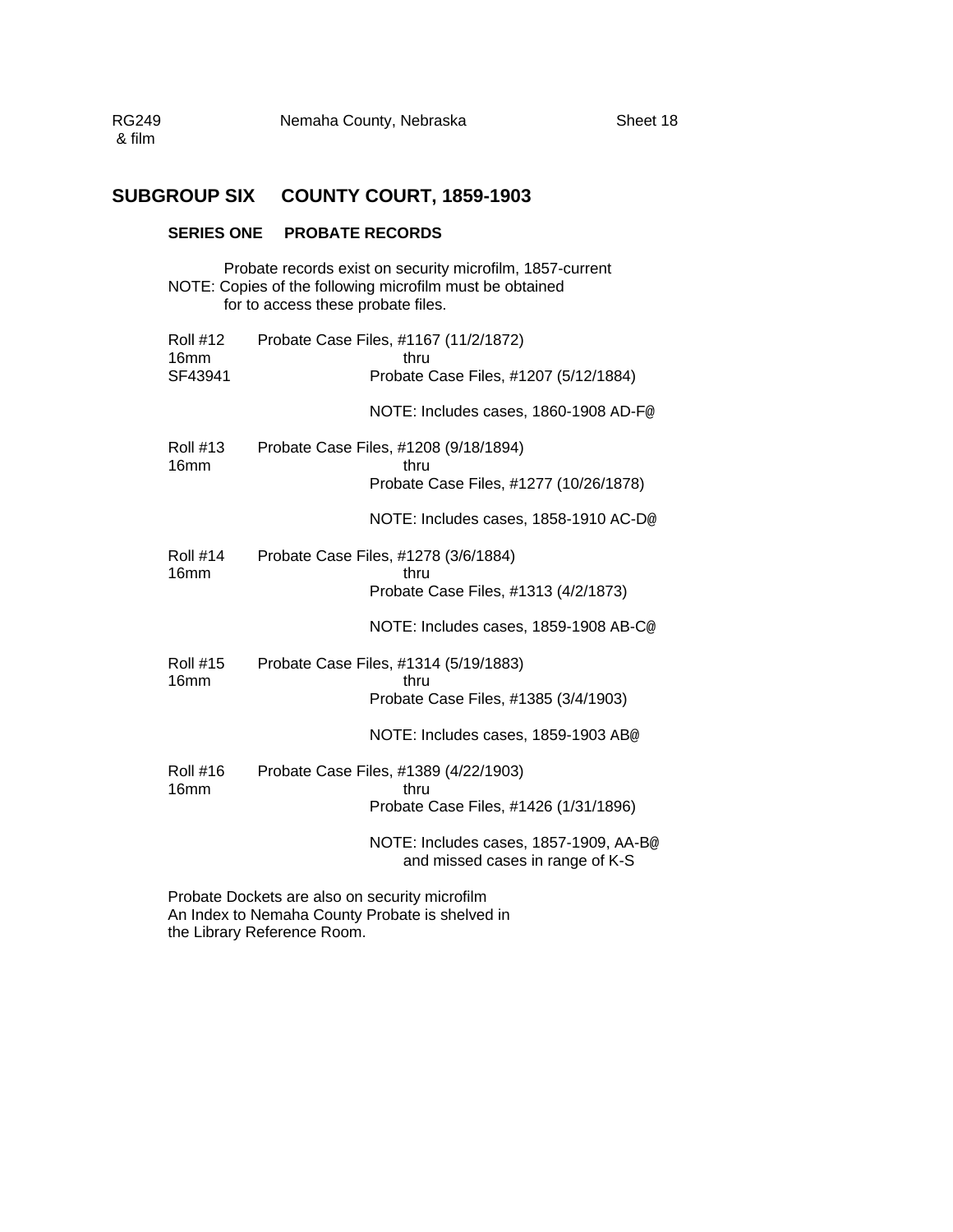| RG249  | Nemaha County, Nebraska |
|--------|-------------------------|
| & film |                         |

### **SUBGROUP SIX COUNTY COURT (cont)**

#### **SERIES TWO JUSTICE DOCKETS, 1859-1913**

- V.1 Justice Docket Aspinwall Precinct, 1861-1884 E. Griffin, J.P., #1 (1/2/1861) thru D. D. Davis, J.P., #4 (11/12/1884)
- V.2 Justice Docket, Brownville, Oct. 26, 1859 Aug. 3, 1867
- V.3 Justice Docket, Brownville, Jan. 1896 Oct. 29, 1913
- V.4 Justice Docket, Brownvile Pct. #1 #62 (1872) thru #272 (1873)
- V.5 Justice Docket Probate Court #273 (6/7/1873-8/9/1876) thru #934 (4/25/1876-12/28/1877)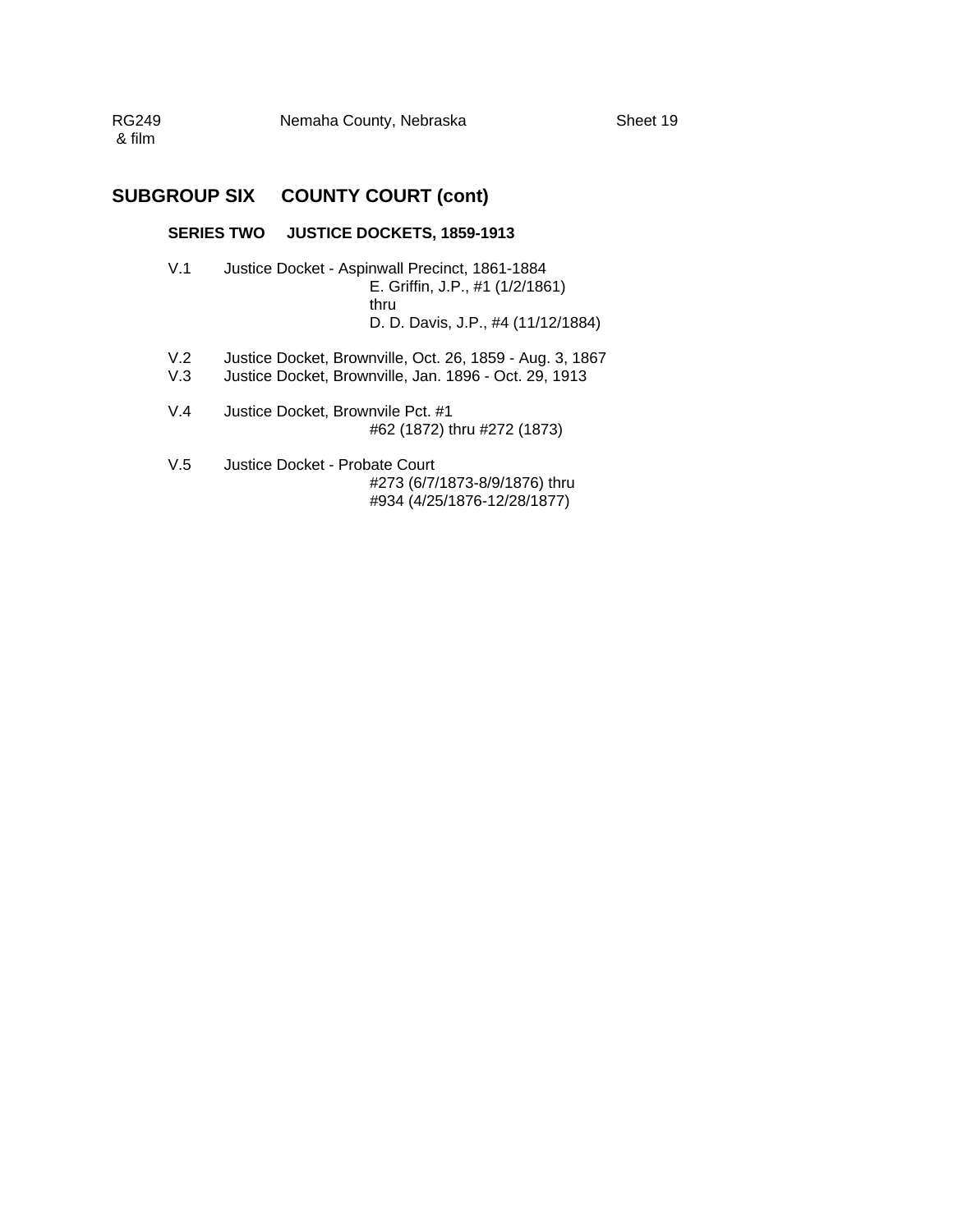RG249 Nemaha County, Nebraska Sheet 20 & film

### **SUBGROUP SIX COUNTY COURT (cont)**

#### **SERIES THREE JUDGE'S DOCKETS, 1872-1903**

NOTE: Civil Cases, Probate Court

| V.1 | Civil Docket #1   |                                               |
|-----|-------------------|-----------------------------------------------|
| V.2 | Civil Docket #2   | #1 (1872) thru #303 (1875-1878)               |
|     |                   | #304 (1875-1876) thru #813 (1881-1882)        |
| V.3 | Judge's Docket #1 |                                               |
|     |                   | January 2-11, 1882 thru Apr. 21-May 3, 1887   |
| V.4 | Judge's Docket #3 | Apr. 25 - May 7, 1887                         |
|     |                   | NOTE: Back cover cont. case thru May 19, 1891 |
| V.5 | Judge's Docket #4 |                                               |
| V.6 | Judge's Docket #5 | Apr. 21, 1891 - last case filed July 24, 1895 |
|     |                   | #1 (7/24-9/33/1895) - #202 (10/28-29/1898)    |
| V.7 | Judge's Docket #6 |                                               |
|     |                   | #1 (11/12/1898) - #258 (2/10-21/1903)         |

### **SUBGROUP SEVEN DISTRICT COURT, 1855-1912**

### **film**

#### **SERIES ONE NATURALIZATION RECORDS, 1855-1941**

- V.1 Declarations of Intention (Indexed), 1855-1888 pp. 1-418 Declarations, 3/19/1867-1/4/1888 pp. 419-507 Declarations, 4/4/1855-12/9/1887 pp. 508-521 1856-1871
- V.2 Naturalization Record, First Papers Vol. 2 (with separate index) p.1 (1/20/1888) thru p.54 (7/20/1903)
- V.3 Declarations of Intention vol. 3 (Indexed) p.1 (10/29/1904) thru p.16 (9/25/1906)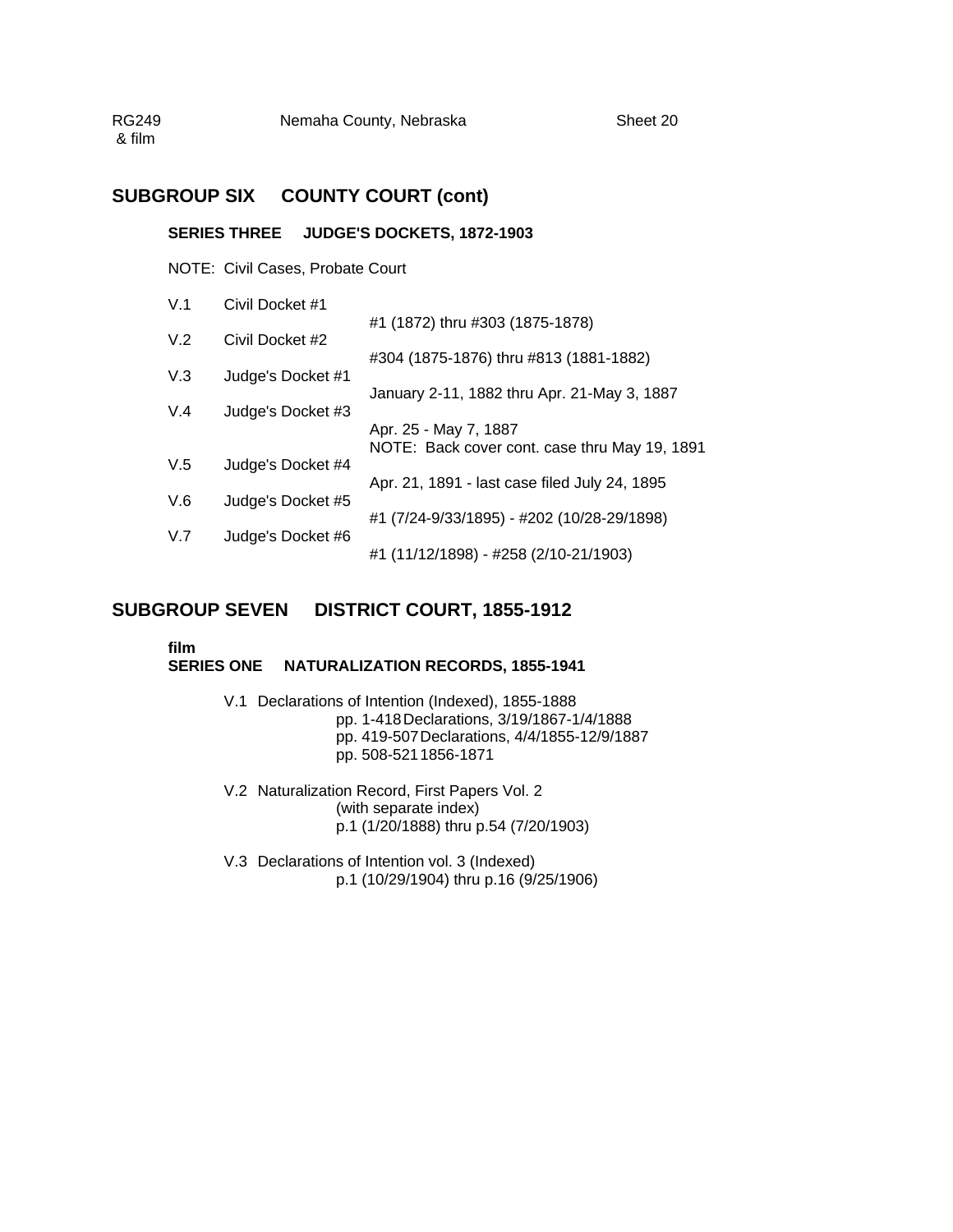### **SUBGROUP SEVEM DISTRICT COURT, 1855-1912**

#### **film**

### **SERIES ONE NATURALIZATION RECORDS, 1855-1941**

Box 1

| v.4 Declarations of Intention (Dept of Commerce and |  |  |  |
|-----------------------------------------------------|--|--|--|
| Labor), Indexed, vol. 1                             |  |  |  |
| #1 (5/9/1907) thru #100 (1/21/1922)                 |  |  |  |
| v.5 Declarations of Intention (U.S. Dept of Labor)  |  |  |  |
| Indexed, vol. 2                                     |  |  |  |
| #101 (10/26/1922) thru #131 (4/26/1929)             |  |  |  |

#### f.1

(v.6 on film) Declarations of Intention vol. 3 #132 (1931) thru #147 (11/2/1940)

| Vol. 7 Petition & Record vol. 1       |
|---------------------------------------|
| #1 (5/28/1907) thru #50 (9/1/1913)    |
| Vol. 8 Petition & Record vol. 2       |
| #51 (9/18/1913) thru #118 (9/22/1922) |
|                                       |

#### Box 1

|                         | f.2 Petitions for Citizenship (includes declarations) |
|-------------------------|-------------------------------------------------------|
| $(v.9 \text{ on film})$ | #119 (5/2/1930) thru #135 (9/22/1941)                 |

- Vol. 10 Naturalization Record Final Papers vol. 2 (separate index) March 26, 1888 thru April 21, 1903
- Vol. 11 Final Papers vol. 3 (indexed) #1 (Mar 15, 1904) thru September 25, 1906

#### Box 1

| v.12 | Certificates of Naturalization              |
|------|---------------------------------------------|
|      | vol. #2425, Dept of Commerce & Labor        |
|      | #24241 (3/17/1908) thru #24250 (4/18/1911)  |
| v.13 | Certificates of Naturalization              |
|      | vol. #6676, Dept of Commerce & Labor        |
|      | #138751 (4/18/1911) thru #138760 (4/7/1913) |
|      |                                             |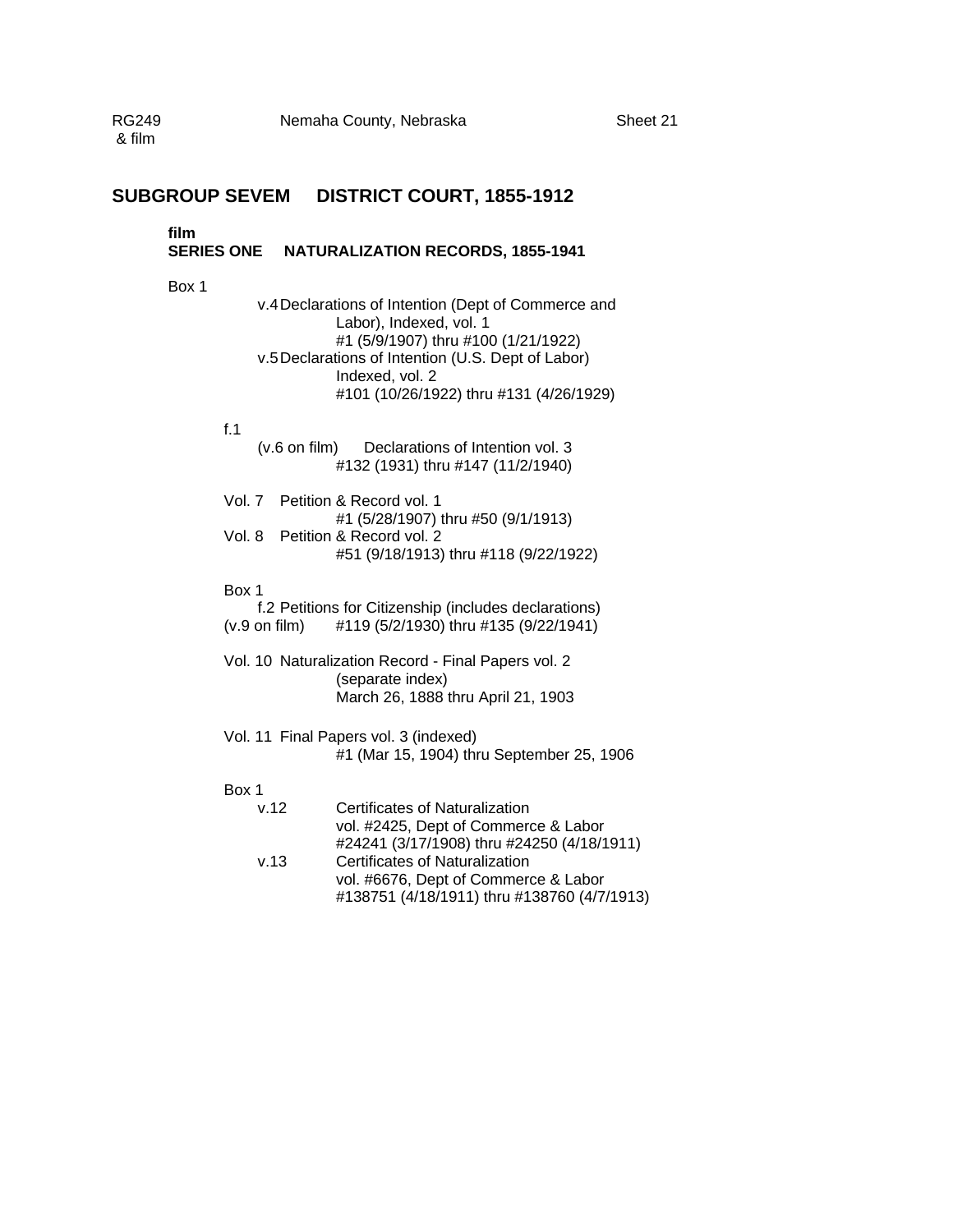# **SUBGROUP SEVEN DISTRICT COURT, 1855-1912**

#### **film**

# **SERIES ONE NATURALIZATION RECORDS, 1855-1941**

Box 1 cont.

| v.14                     | Certificates of Naturalization<br>vol. #9813, Dept of Commerce & Labor |                                             |            |                        |              |  |  |
|--------------------------|------------------------------------------------------------------------|---------------------------------------------|------------|------------------------|--------------|--|--|
|                          | #257621 (4/18/1913) thru #257630 (3/16/1914)                           |                                             |            |                        |              |  |  |
| v.15                     | Certificates of Naturalization                                         |                                             |            |                        |              |  |  |
|                          | vol. #13378, U.S. Dept of Labor                                        |                                             |            |                        |              |  |  |
|                          | #406926 (3/16/1914) thru #406950 (4/2/1917)                            |                                             |            |                        |              |  |  |
| v.16                     | Certificates of Naturalization                                         |                                             |            |                        |              |  |  |
|                          | vol. #20855, U. S. Dept of Labor                                       |                                             |            |                        |              |  |  |
|                          |                                                                        | #733351 (4/2/1917) thru #733375 (10/5/1925) |            |                        |              |  |  |
|                          | f.3 Lists of Petitions Granted, 9/29/1930-9/22/1941                    |                                             |            |                        |              |  |  |
| $(v.17 \text{ on film})$ |                                                                        |                                             |            |                        |              |  |  |
|                          | f.4 Naturalization Correspondence A-Z, 1919-1941                       |                                             |            |                        |              |  |  |
| $(v.18$ on film)         |                                                                        |                                             |            |                        |              |  |  |
|                          | Balson, Charles                                                        |                                             |            | 1934                   |              |  |  |
|                          | Belley, Joseph Valarien                                                |                                             | 1937-1938  |                        |              |  |  |
|                          | Bohling, Wilhelmine Emilie Elis. 1941                                  |                                             |            |                        |              |  |  |
|                          | Bohren, Mrs. Fred                                                      |                                             |            | 1940                   |              |  |  |
|                          | Christensen, Sigmund                                                   |                                             | 1940       |                        |              |  |  |
|                          | Dunekacke, Dietrich                                                    |                                             | 1923, 1932 |                        |              |  |  |
|                          | Gadeken, Bernhard                                                      |                                             |            | 1921                   |              |  |  |
|                          | Hershkovitz, Daniel A                                                  |                                             | n.d.       |                        |              |  |  |
|                          | Hiliar, Harold Hercules                                                |                                             | 1941       |                        |              |  |  |
|                          | Janey, Peter P.                                                        |                                             |            | 1936-1938              |              |  |  |
|                          | Jay, Co                                                                | 1939                                        |            |                        |              |  |  |
|                          | Kirk, William Pearson                                                  |                                             | 1941       |                        |              |  |  |
|                          | Krogman, Anna Hermine Matthies                                         |                                             | 1938-1940  |                        |              |  |  |
|                          | Lebet, Louis Ulysses                                                   |                                             | 1921       | 1940-1941              |              |  |  |
|                          | Michaelis, Emma<br>Niemeyer, August Christopher                        |                                             | 1940       |                        |              |  |  |
|                          | Rippe, Herman                                                          |                                             |            |                        | 1919/1939-40 |  |  |
|                          | Rogge, George Peter Oscar                                              |                                             | 1941       |                        |              |  |  |
|                          | Rogge, Orie Theresa Augusta                                            |                                             |            |                        |              |  |  |
|                          | Romisch, Max & Ida                                                     |                                             |            | 1940-1941<br>1937-1941 |              |  |  |
|                          | Rosinsky, Isadore & lena                                               |                                             |            |                        |              |  |  |
|                          | Shanks, Zelma                                                          |                                             |            |                        | 1939-1940    |  |  |
|                          |                                                                        |                                             |            |                        |              |  |  |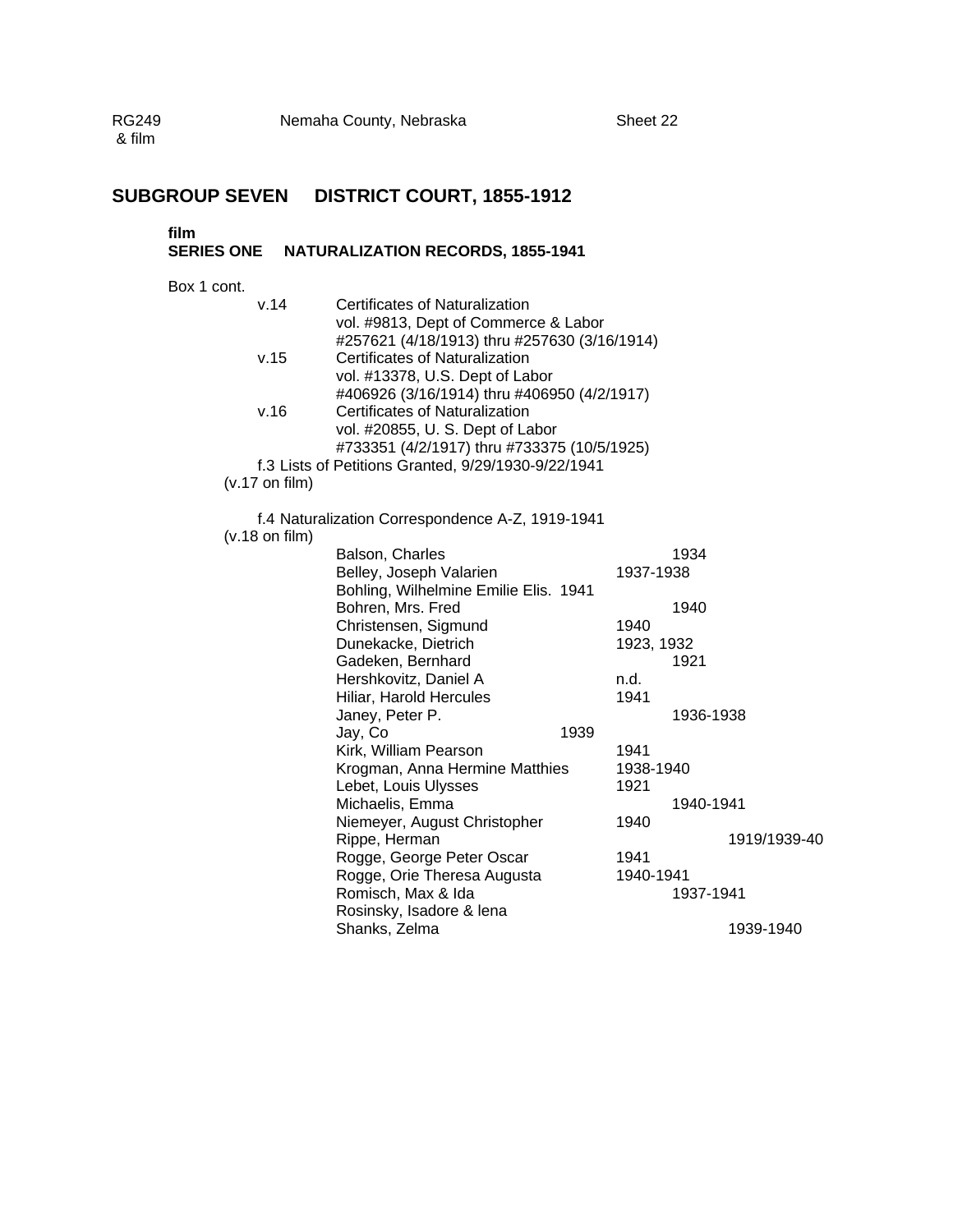| <b>RG249</b><br>& film |                           |           | Nemaha County, Nebraska<br>Sheet 23                                                                                                                                                                                                                                                                                                                                                                                                                                                                                                        |              |                              |
|------------------------|---------------------------|-----------|--------------------------------------------------------------------------------------------------------------------------------------------------------------------------------------------------------------------------------------------------------------------------------------------------------------------------------------------------------------------------------------------------------------------------------------------------------------------------------------------------------------------------------------------|--------------|------------------------------|
|                        |                           |           | <b>SUBGROUP SEVEN DISTRICT COURT (cont)</b>                                                                                                                                                                                                                                                                                                                                                                                                                                                                                                |              |                              |
|                        | film<br><b>SERIES ONE</b> |           | <b>NATURALIZATION RECORDS (cont)</b>                                                                                                                                                                                                                                                                                                                                                                                                                                                                                                       |              |                              |
|                        | <b>B.01 cont.</b>         |           |                                                                                                                                                                                                                                                                                                                                                                                                                                                                                                                                            |              |                              |
|                        | $f.04$ (v.18 on film)     |           | Todter, August William<br>1935<br>Wanamaker, Frank<br>Zech, Erna Clara                                                                                                                                                                                                                                                                                                                                                                                                                                                                     | 1940<br>1939 |                              |
|                        | $(v.19 \text{ on film})$  |           | f.5 Correspondence, Misc. Naturalizations, 1925-1941                                                                                                                                                                                                                                                                                                                                                                                                                                                                                       |              |                              |
|                        | $(v.20 \text{ on film})$  |           | 3/4/1925 re Alexander Michon, Wilhelm Fintel,<br>and Adolph Fred Meyer<br>Note re Zelma Shanks, Elsie Schreiner, and<br>John Rimisch<br>9/5/1936 re August William Todter & Pete Janey<br>10/3/1938 re Jos. V. Belley and Anna Krogman<br>9/16/1940 re Selma Shanks, Laura Rippe, Ida<br>Romisch, Emma Michaelis<br>10/29/1940 re Emma Michaelis & Laura Rippe<br>2/7/1941 re Sigmund Christensen & Ida Romisch<br>9/13/1941 re Henry Michaelis & Herman Rippe<br>9/16/1941, same as above<br>f.6 Administrative Correspondence, 1936-1941 |              |                              |
|                        | Box 2                     |           | Supplemental Naturalization Documents, 1858-1916                                                                                                                                                                                                                                                                                                                                                                                                                                                                                           |              |                              |
|                        |                           | $f.1$ A-B | $(v.21$ on film)<br>Adamson, George (postcard), #406932 1914<br>Anville, Laurent<br>Armstrong, ? (wife Sarah)<br>Armstrong, George<br>Bath, John<br>Beckman, Johann Heinrich F. C. 1893-1909<br>Bender, Leo<br>Bertwell, John Q.                                                                                                                                                                                                                                                                                                           | 1871<br>1876 | 1895<br>1870<br>1884<br>1909 |

Blagdon, Samuel 1899, 1904 Boellstorff, William 1874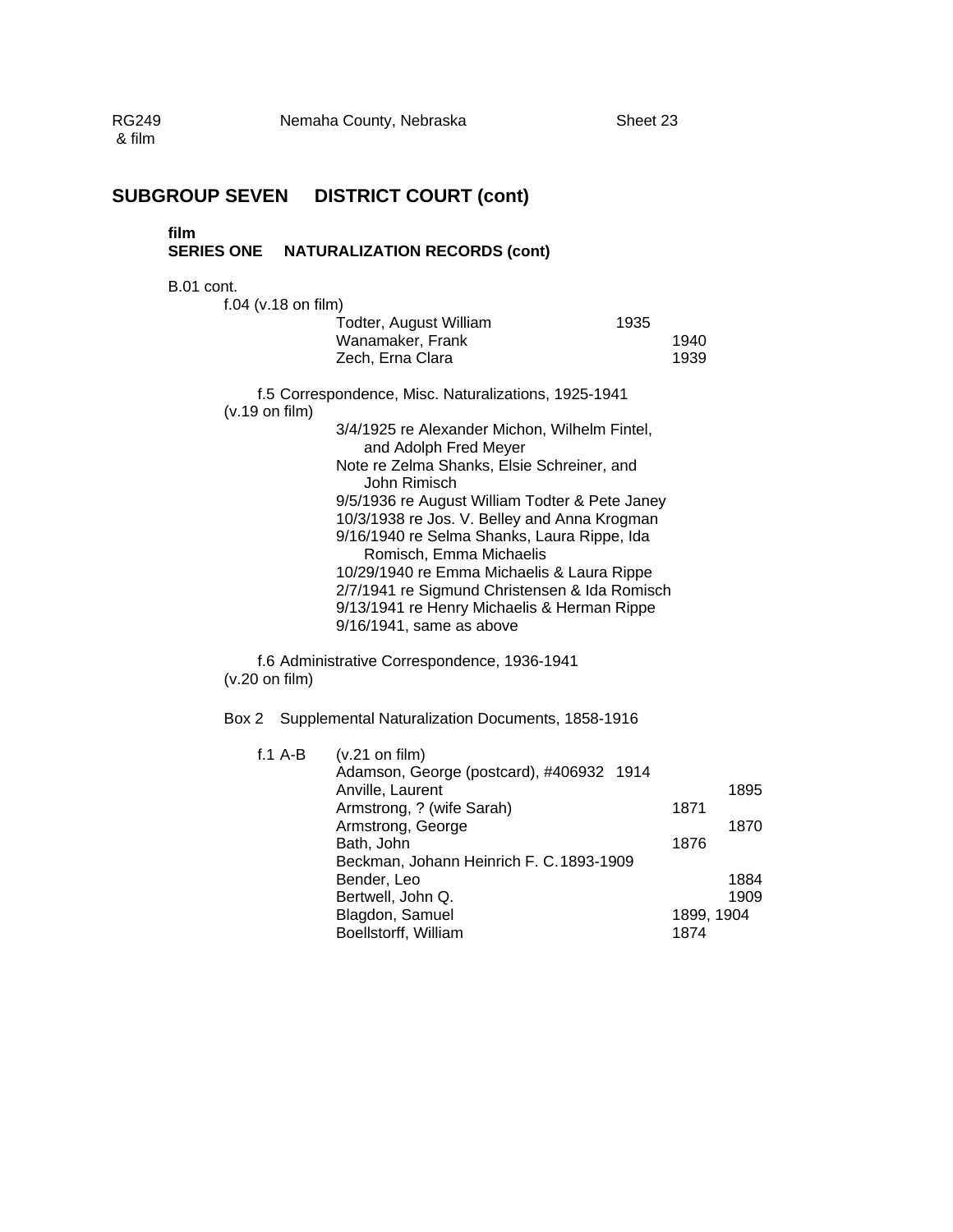**film** 

## **SERIES ONE NATURALIZATION RECORDS (cont)**

| Box 2 | Supplemental Naturalization Documents, 1858-1916<br>f.1 A-B cont. |                                                                                                                                                                                                                                                                                                                      |                                                            |                      |      |  |  |  |  |
|-------|-------------------------------------------------------------------|----------------------------------------------------------------------------------------------------------------------------------------------------------------------------------------------------------------------------------------------------------------------------------------------------------------------|------------------------------------------------------------|----------------------|------|--|--|--|--|
|       |                                                                   | 1906<br>Bohling, Carl H.<br>Bohling, Frederick<br>Bohling, Herman H.<br>Bosch, Henry (Johnson Co., NE)<br>Bowen, John T.<br>1890<br>Brockeus, Johan Hinrik (Otoe Co., NE)<br>Brown, Arthur (Otoe Co., NE)                                                                                                            | 1880                                                       | 1896<br>1906<br>1892 |      |  |  |  |  |
|       | f.2                                                               | $C-G$<br>$(v.22 \text{ on film})$<br>Casper, John G. (postcard) #406929<br>Caspers, Habbe D.<br>Chard, Frederic Arine (Aime)<br>Curzon, James Kirkpatrick                                                                                                                                                            | 1914                                                       | 1883<br>1878<br>1884 |      |  |  |  |  |
|       |                                                                   | Davis, John<br>1870<br>Descomber, Henri (Nemaha Co., KS)<br>Deubler, Conrad<br>Dominey, George W.<br>Druery, Jonas (potcard) #406927<br>Eden, Elde (Atchison Co., MO)                                                                                                                                                | 1891<br>1876                                               | 1890<br>1914         | 1872 |  |  |  |  |
|       |                                                                   | Ekhoff, John (postcard) #247630<br>Eltiste, paul<br>1882<br>Ferneau, E. (affidavit of witnesses)<br>Frohberg, Gustav                                                                                                                                                                                                 | 1905<br>1889                                               | 1914                 |      |  |  |  |  |
|       |                                                                   | Gauchot, Ami Louis (Otoe Co., NE)<br>Gauchot, Charles Leonard (Otoe Co., NE)1882<br>Gelmers, John H. (Cass County, IL)<br>Gertsch, Emile<br>1888<br>Giesmann, Enno<br>Gisil, Wilhelm (Jackson Co., MO)<br>Granot, Victor C. (Otoe Co., NE)<br>Greeving, Heinrich (Johnson Co., NE)<br>Grote, Martin<br>Grube, Justus | 1883<br>1889<br>188_, 1904<br>1880<br>1882<br>1907<br>1890 | 1882                 |      |  |  |  |  |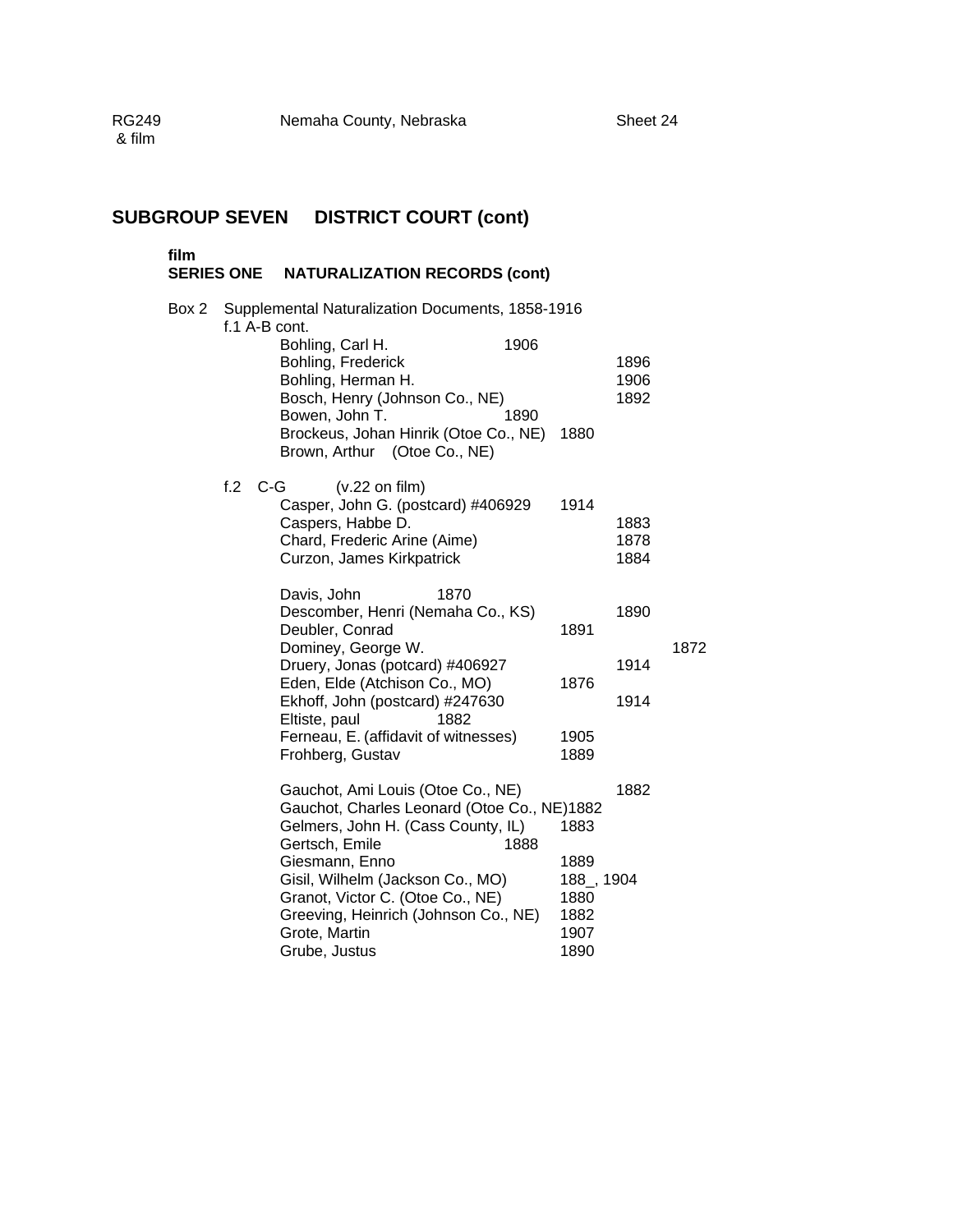### **film SERIES ONE NATURALIZATION RECORDS (cont)** Box 2 Supplemental Naturalization Documents, 1858-1916 f.3 H-K (v.23 on film) Haask (Haak), Louis (Johnson Co., NE) 1883 Hafermann, Frank (Richardson Co., NE) 1900 Haradjian, Nazareth Stephen 1904-1909 Hector, H. F. Henning, Fritz 1879 Henning, William (Cook Co., IL) 1873<br>Henrichs, Johan 1887 Henrichs, Johan Hershcowitz, Daniel 1916 Holthus, Dietrich 1871 Hoops, William 1868 Horms, Conrad Jr. (1883) Horms, Louis (Otoe Co., NE) 1896 Jeannoutot, Auguste Paul Frank 1908 Klein, Gustav Wilhelm (1896)<br>Klein, Karl Heinrich (1892) Klein, Karl Heinrich Knippelmeier, Herman 1886 Kracke, Herman Fred (Johnson Co., NE) 1886 Krause, John Carl 1868 Krepela, Louis n.d., post 1910 Kuhl, Henry 1901 Kuhlmann, Heinrich 1889 Kuker, Charles 1904 B.02 f.4 L-P (v.24 on film) Lozeron, Robert 1910 Magor (Mayor), Edmund C. #406931 1914 Malpert, Gerch 1915 Malpert, Herman (Johnson Co., NE) 1889 Marquandt, Carl 1886 Meier, Henry 1885 Mesnet, Caliste Louis 1890 Meyen, Frederick 1886 Meyer, Diedrich (Van Buren Co., IA) 1872 Michaelis, Henry n.d.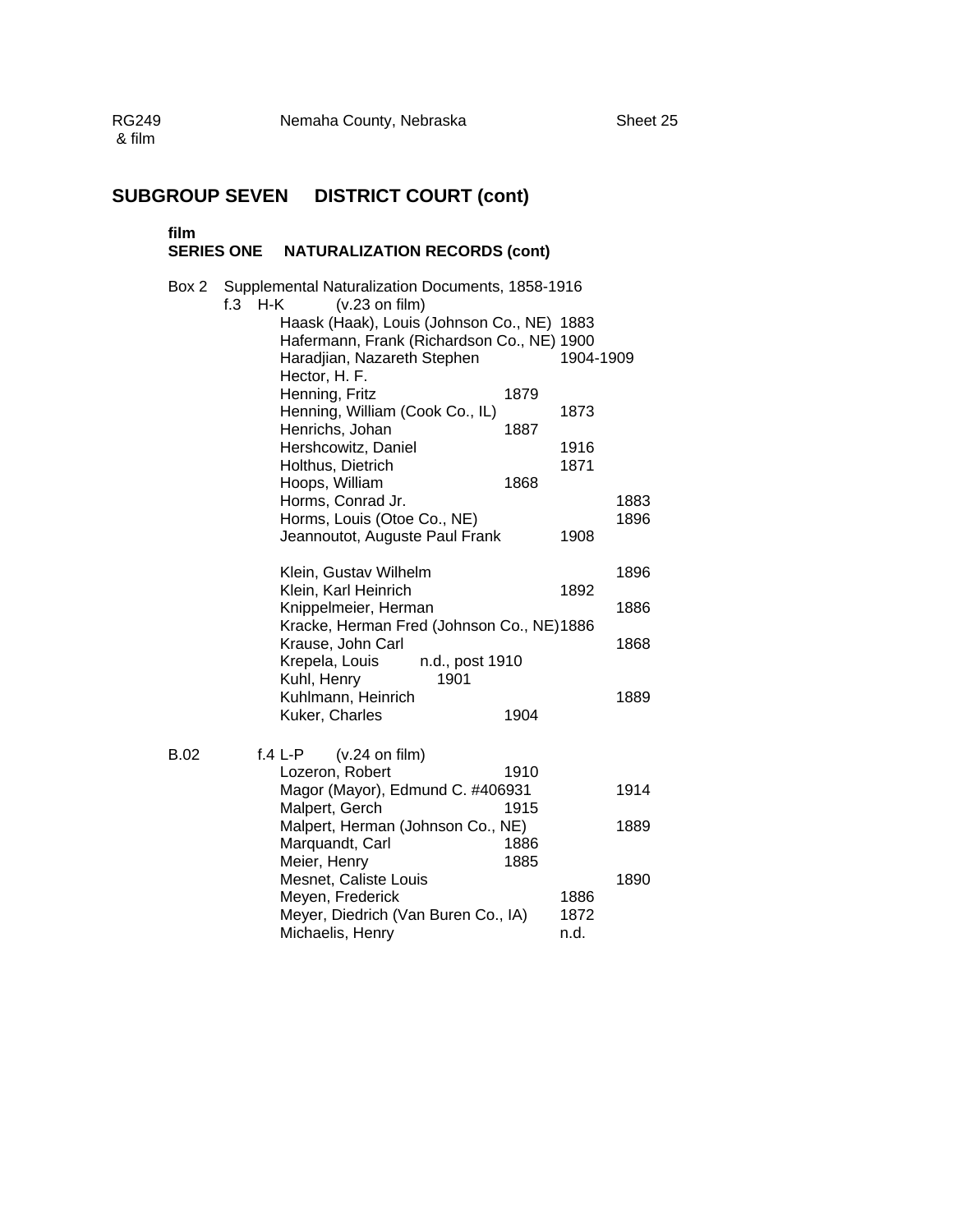| film<br><b>SERIES ONE</b> | <b>NATURALIZATION RECORDS (cont)</b>                                                                                                                                                                                                                                                |                                           |              |              |
|---------------------------|-------------------------------------------------------------------------------------------------------------------------------------------------------------------------------------------------------------------------------------------------------------------------------------|-------------------------------------------|--------------|--------------|
| <b>B.02</b>               | $f.4$ (cont)<br>Michel, Ferdinand<br>Mignin, Alfred Louis<br>Moritz, L.<br>1886<br>Oetjen, Henry C. (postcard) #406936<br>Oetjen, Herman<br>n.d.<br>Oppermann, Adolph (Otoe Co., NE)                                                                                                | 1884<br>1912<br>1914                      | 1868         |              |
|                           | Panning, Heinrich Friedrich<br>Parker, Frederick<br>Pharaoh, William (Otoe Co., NE)1885, 1909                                                                                                                                                                                       | 1866                                      | 1884         |              |
| f.5                       | $R-S$<br>$(v.25$ on film)<br>Rabe, Heinrich (March Co., KS)<br>Rehquate, William C. C. (Richardson Co)1888<br>Reinke, Heinrich<br>Ro"hrs (Roehrs), Heinrich<br>Rogge, Henry F.<br>Rohsmiller (Zohsmuller), Thomas<br>Rotter, Joseph (Otoe Co., NE)<br>Roy, Joseph L. (Cook Co., IL) | 1889<br>1871<br>1913-1914<br>1884<br>1858 | 1890<br>1887 |              |
|                           | Sandoz, Alcide<br>1882<br>Schleufer, Heinrich<br>Schmidt, jacob<br>1902<br>Schrader, Wilhelm F.<br>Schroder, Adolph Hermann<br>Schutte, Johann Hinrich<br>Sewell, James<br>Shook, John<br>1904<br>Streng, Theodor, Pastor<br>Stull, John C.<br>1904                                 | 1890<br>1914-1915                         | 1890<br>1892 | 1890<br>1894 |
| f.6                       | T-W<br>$(v.26$ on film)<br>Taylor, James (postcard) #406934<br>Teppex, Juste                                                                                                                                                                                                        | 1894                                      | 1914         |              |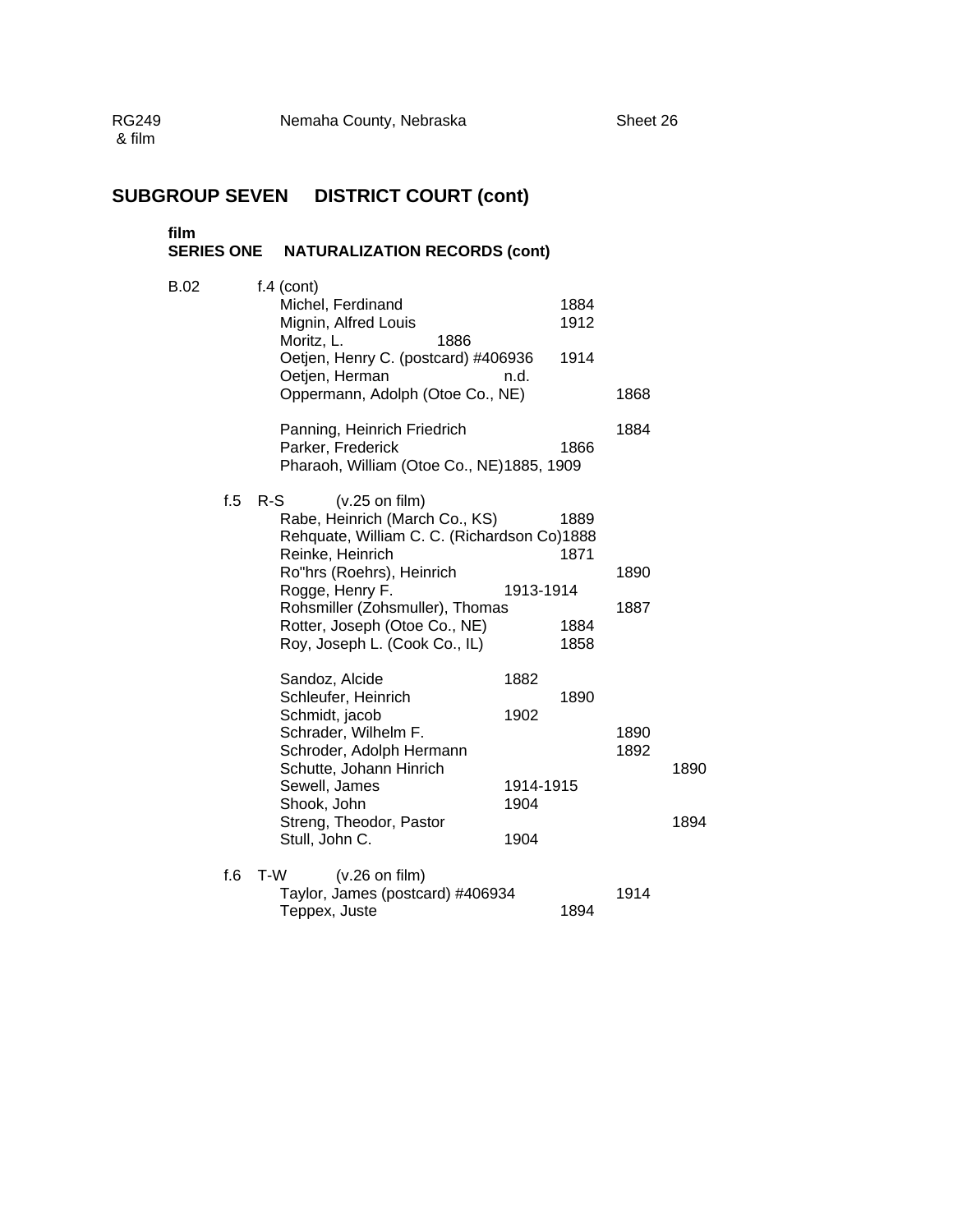# **film**

# **SERIES ONE NATURALIZATION RECORDS (cont)**

| <b>B.02</b>                          |      | f.06 T-W (v.26 on film)<br>Tohmuller, ? (wife Elizabeth<br>(Green River, Wyoming)<br>Torbeck, Reiner<br>Trogel, August<br>Tuxhorn, August<br>Tuxhorn, Heinrich<br>Vielguth, George<br>Weistruck, Joseph<br>Willis, Abraham Herbert<br>Woerner, Martin<br>Wulf (Wolf), William Richard                                                | 1891<br>1896<br>1904 | 1905<br>1888<br>1887 | 1884<br>1885<br>1904 | 1907 |
|--------------------------------------|------|--------------------------------------------------------------------------------------------------------------------------------------------------------------------------------------------------------------------------------------------------------------------------------------------------------------------------------------|----------------------|----------------------|----------------------|------|
| film<br><b>SERIES ONE</b>            |      | <b>NATURALIZATIONS - MICROFILM RECORD</b>                                                                                                                                                                                                                                                                                            |                      |                      |                      |      |
| Roll #1<br>1682 images<br>#23,375    | thru | Declarations of Intention, V.01 (Index)<br>p.1 (March 19, 1867)<br>Petition & Record, V.1, p.27 (May 28, 1912)<br>NOTE: Vol. 1, pp. 419-432, attachments<br>glued to blank pages - no information lost<br>NOTE: Poor print throughout Vol. 1<br>NOTE: Vol. 1, pp. 509-521, attachments<br>glued to blank pages - no information lost |                      |                      |                      |      |
| Roll #2<br>$\lambda$ 0.0 $\lambda$ . |      | Petition & Record, V.1 (cont)                                                                                                                                                                                                                                                                                                        |                      |                      |                      |      |

| Roll #2<br>1064 images |      | Petition & Record, V.1 (cont)<br>p.28 (November 1, 1912)                                                                                                                                                     |
|------------------------|------|--------------------------------------------------------------------------------------------------------------------------------------------------------------------------------------------------------------|
| #23,376                | thru | Volume 26, Supplementary Documents, T-W                                                                                                                                                                      |
|                        |      | NOTE: Frame #497, Vol. 10, p.8, Final Papers<br>October 24, 1888 "Louis Haack," camera<br>problem, camera didn't advance. Retake<br>spliced to end of reel.<br>NOTE: Volume 10, poor print throughout volume |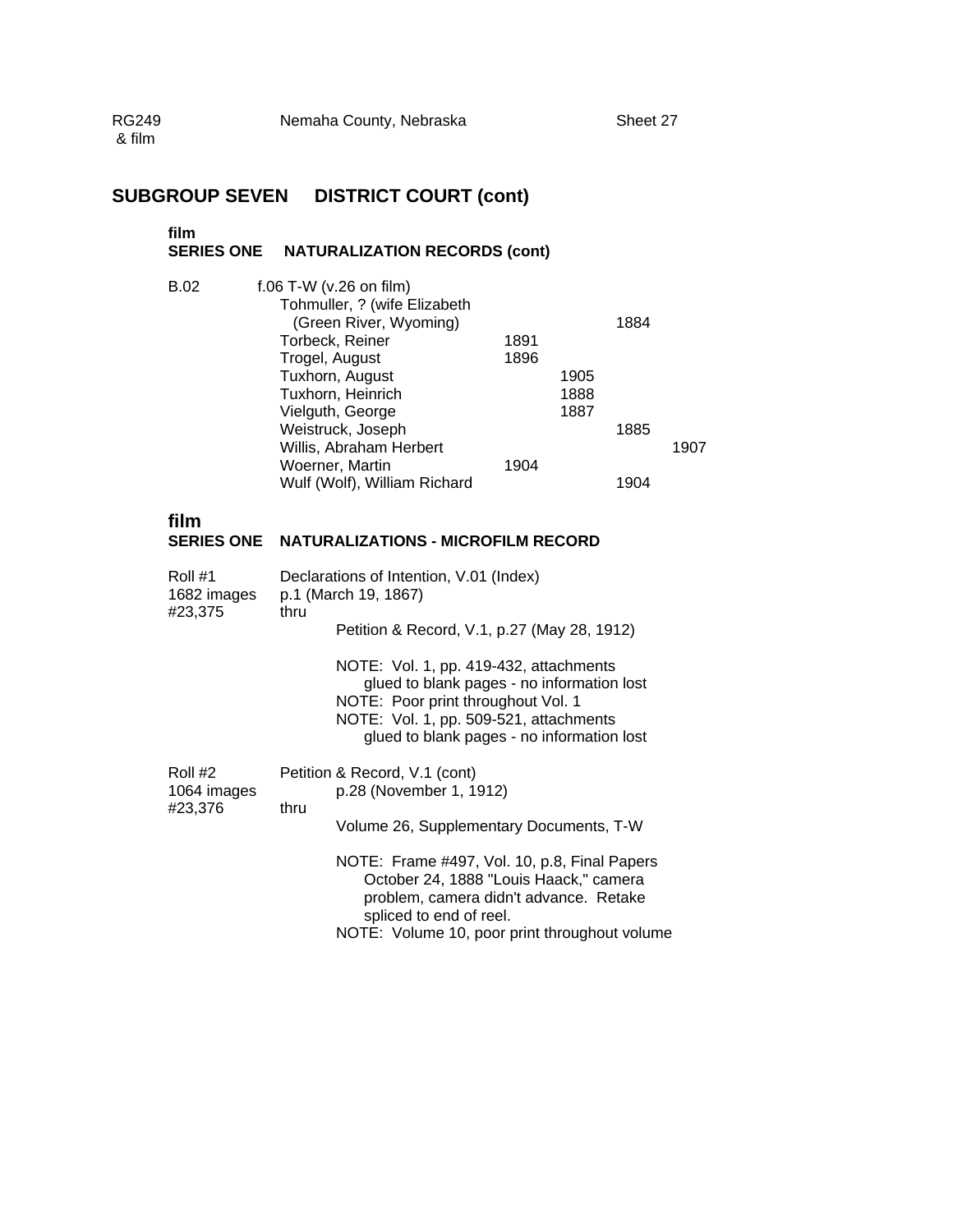#### **SERIES TWO APPEARANCE DOCKETS, 1859-1954**

NOTE: Volumes marked with asterisks will be transferred to RG58, Nebr. Territory. Territorial Courts

NOTE: Dates denote the start of the cases.

| $*$ Vol. 1 |          | Appearance Docket #3     |                                                         |  |  |  |
|------------|----------|--------------------------|---------------------------------------------------------|--|--|--|
|            |          |                          | November 10, 1859 - March 16, 1868                      |  |  |  |
|            | Vol. 2   | Appearance Docket        |                                                         |  |  |  |
|            |          |                          | #1 (3/9/1867) thru #762 (2/24/1875)                     |  |  |  |
|            | Vol.3    | Appearance Docket        | #763 (2/26/1875) thru #1400 (6/26/1882)                 |  |  |  |
|            | Vol. $4$ | Appearance Docket        |                                                         |  |  |  |
|            |          |                          | #1401 (6/26/1882) thru #2036 (4/12/1890)                |  |  |  |
|            | Vol. 5   | Appearance Docket        |                                                         |  |  |  |
|            |          |                          | #2037 (4/16/1890) thru #2532 (5/22/1896)                |  |  |  |
|            |          |                          | NOTE: The following dockets are entitled Appearance and |  |  |  |
|            |          | <b>Judgement Dockets</b> |                                                         |  |  |  |
|            | Vol. 6   | Docket A                 |                                                         |  |  |  |
|            |          |                          | #2533 (6/4/1896) thru #2850 (11/13/1899)                |  |  |  |
|            | Vol. 7   | Docket B                 |                                                         |  |  |  |
|            |          |                          | #2851 (11/21/1899) thru #3166-1/2 (6/27/1903)           |  |  |  |
|            | Vol. 8   | Docket C                 | #3167 (6/29/1903) thru #3483 (3/7/1907)                 |  |  |  |
|            | Vol. 9   | Docket D                 |                                                         |  |  |  |
|            |          |                          | #3484 (3/13/1907) thru #3794 (1/10/1911)                |  |  |  |
|            |          | Vol. 10 Docket E         |                                                         |  |  |  |
|            |          | Vol. 11 Docket F         | #3795 (1/10/1919) thru #4112 (2/25/1914)                |  |  |  |
|            |          |                          | #4113 (3/3/1914) thru #4430 (4/26/1918)                 |  |  |  |
|            |          | Vol. 12 Docket G         |                                                         |  |  |  |
|            |          |                          | #4431 (5/4/1918) thru #4750 (2/14/1922)                 |  |  |  |
|            |          | Vol. 13 Docket H         | #4751 (2/14/1922) thru #5070 (3/3/1925)                 |  |  |  |
|            |          | Vol. 14 Docket I         |                                                         |  |  |  |
|            |          |                          | #5071 (3/5/1925) thru #5389 (6/19/1928)                 |  |  |  |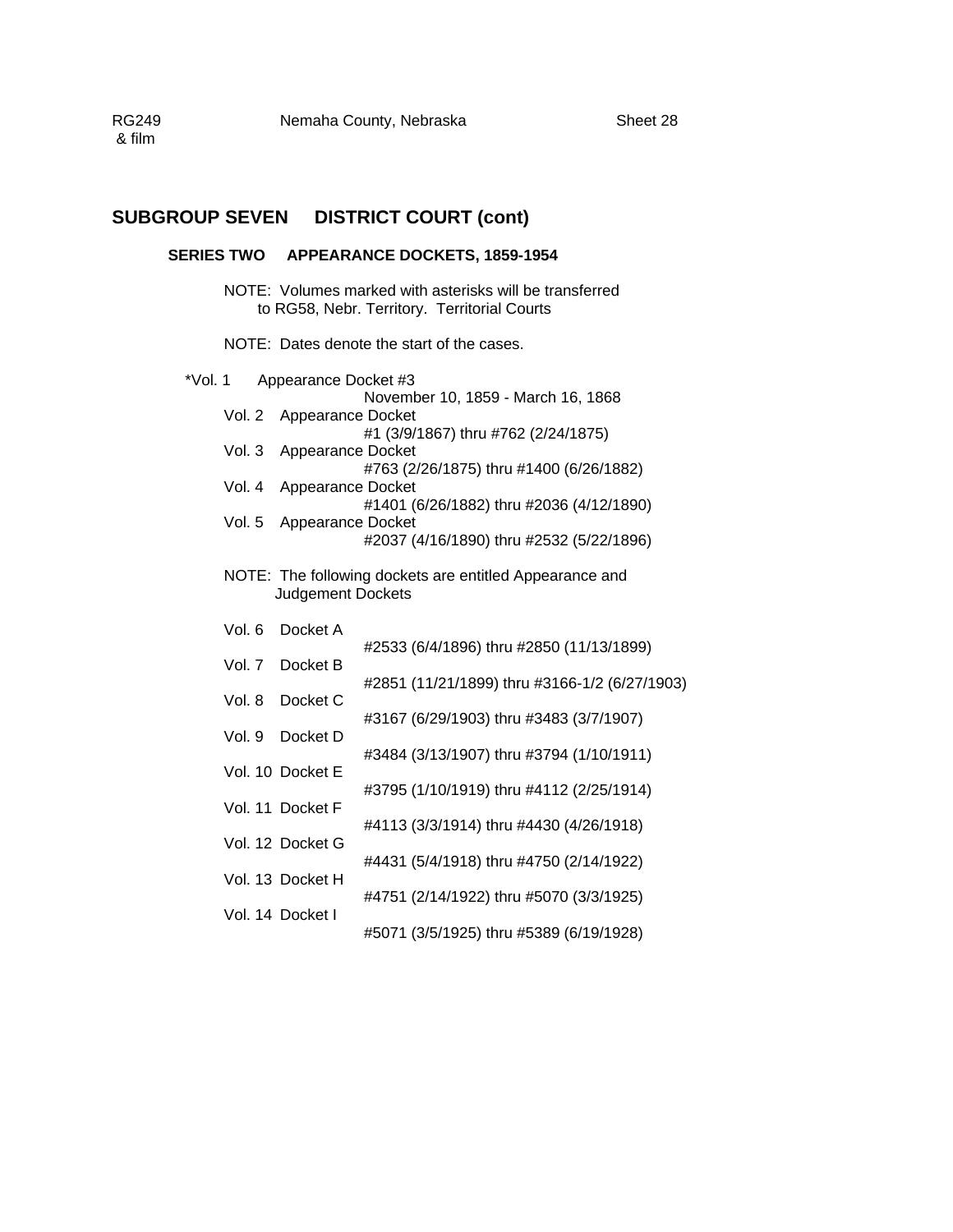### **SERIES TWO APPEARANCE DOCKETS (CONT)**

| Vol. 15 Docket J |                                                                                            |
|------------------|--------------------------------------------------------------------------------------------|
|                  | #5390 (6/25/1928) thru #5709 (1/3/1931)                                                    |
| Vol. 16 Docket K |                                                                                            |
| Vol. 17 Docket L | #5710 (1/8/1931) thru #6031 (7/7/1933)                                                     |
|                  | #6032 (7/12/1933) thru #6350 (5/19/1936)                                                   |
| Vol. 18 Docket M |                                                                                            |
|                  | #6351 (6/23/1936) thru #6671 (8/17/1939)                                                   |
| Vol. 19 Docket N |                                                                                            |
| Vol. 20 Docket O | #6672 (8/17/1939) thru #6991 (8/2/1944)                                                    |
|                  | #6992 (8/15/1944) thru #7312 (11/1/1948)                                                   |
| Vol. 21 Docket P |                                                                                            |
|                  | #7313 (11/15/1948) thru #7624 (7/14/1954)                                                  |
|                  |                                                                                            |
|                  | Vol. 22 Criminal Appearance Docket #1 (with index)<br>#1 (9/10/1867) thru #895 (10/7/1911) |
|                  | Vol. 23 Criminal Appearance Docket #2 (indexed)                                            |
|                  | #896 (1/3/1912) thru #1102 (10/13/1923)                                                    |
|                  | Vol. 24 Criminal Appearance Docket #3                                                      |

#1103 (10/13/1923) thru #1418 (1/28/1953)

### **SERIES THREE GENERAL INDEXES, 1855-1937**

NOTE: Volumes with asterisk will be moved to RG58, Nebraska Territory. Territorial Courts.

| *Vol. 1 | General Index #1                      | 1855-1855 |           |
|---------|---------------------------------------|-----------|-----------|
|         | *Vol. 2 General Index #1 (W.H.Hoover) |           | 1855-1874 |
|         | Vol. 3 General Index #1               |           | 1855-1883 |
|         | Vol. 4 General Index #2               |           | 1877-1904 |
|         | Vol. 5 General Index #3               |           | 1904-1937 |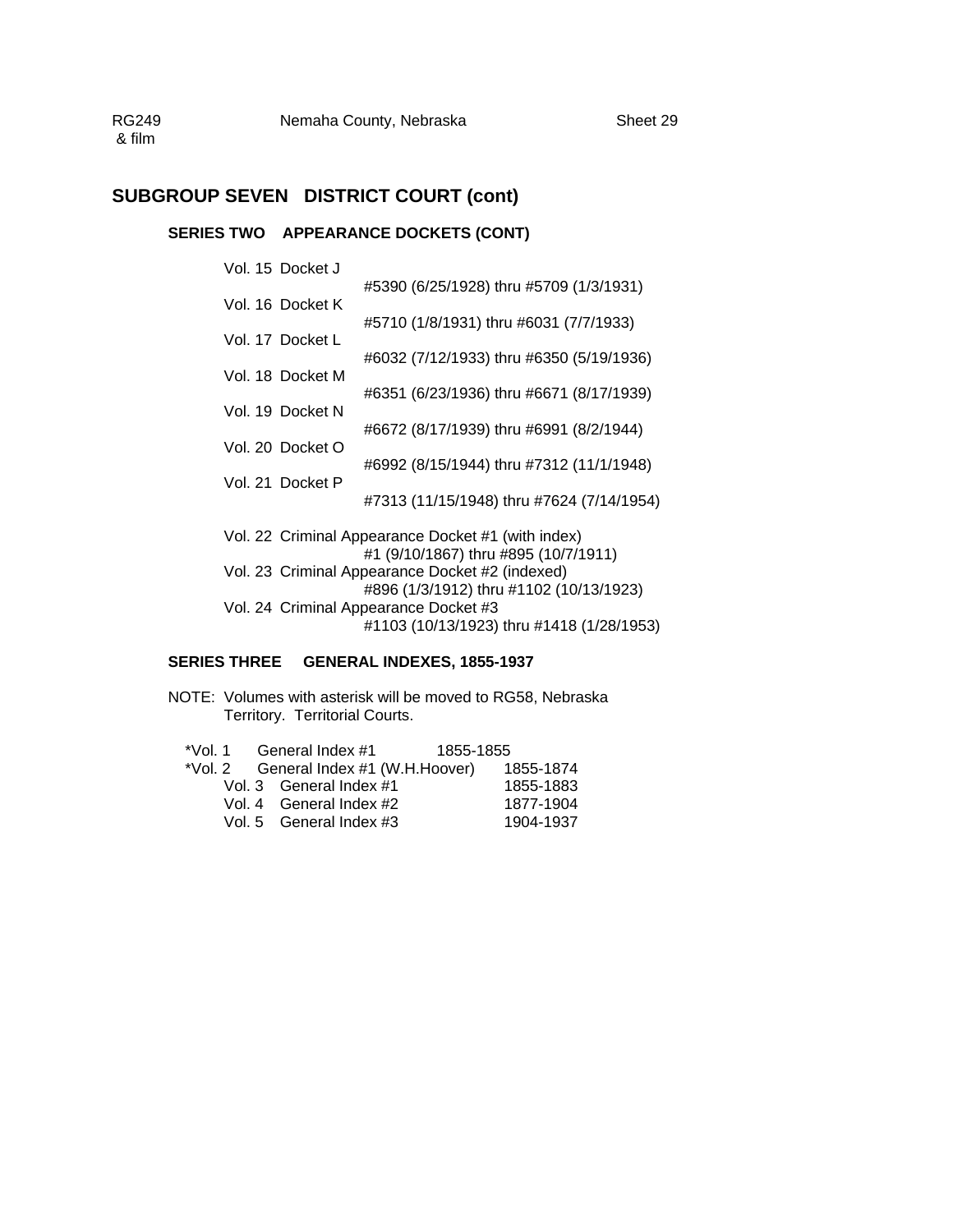#### **SERIES FOUR DAILY JOURNALS, 1856-1972**

- NOTE: Volumes marked with asterisks will be transferred to RG58, Nebraska Territory. Territorial Courts
- \*V. 1 Journal #1 May Term 1856 Spring Term 1863 \*V. 2 Supreme Court Journal #3, Fall Term 1863 thru #485 (Adjourned Term 1868)

#### **CIVIL JOURNALS**

V. 3 July 29, 1867 thru September 1901 (Jury Record) V. 4 Journal #4, Sept Term 1867 - In vacation (9/11/1873) V. 5 Journal #5, Fall Term 1873 - March Term 1876 V. 6 Journal #6, March Term 1876 - In vacation 8/27/1881) V. 7 Journal #7, Sept. Term 1881 - Fall Term 1888 Begins with tributes to Judge Theodore L. Schick V. 8 Journal #8, oct. Term 1888 - Spring Term 1896 V. 9 Spring Term 1896 (2/12) - September Term 1901 (9/16) V.10 September Term 1901 (9/16) - March Term 1907 (3/11) V.11 March Term 1907 (3/11) - December Term 1910 (12/15) V.12 May 15, 1909 thru June Term 1918 (#4475) V.13 June Term 1918 (#4365) - Oct. Term 1923 (1/1/1924) V.14 Oct. Term 1923 (12/3) - Oct. Term 1928 (2/11/1929) V.15 Feb. Term 1929 (2/11) - 9/28/1931 Term V.16 Sept. 28, 1931 Term - Feb. 5, 1934 Term (8/24/1934) V.17 Sept. 17, 1934 Term - September 28, 1936 Term V.18 March 8, 1937 Term - March 6, 1939 Term V.19 Sept. 25, 1939 Term - Sept. 21, 1942 Term V.20 Sept. 21, 1942 Term - March Term 1947 (4/15/1947)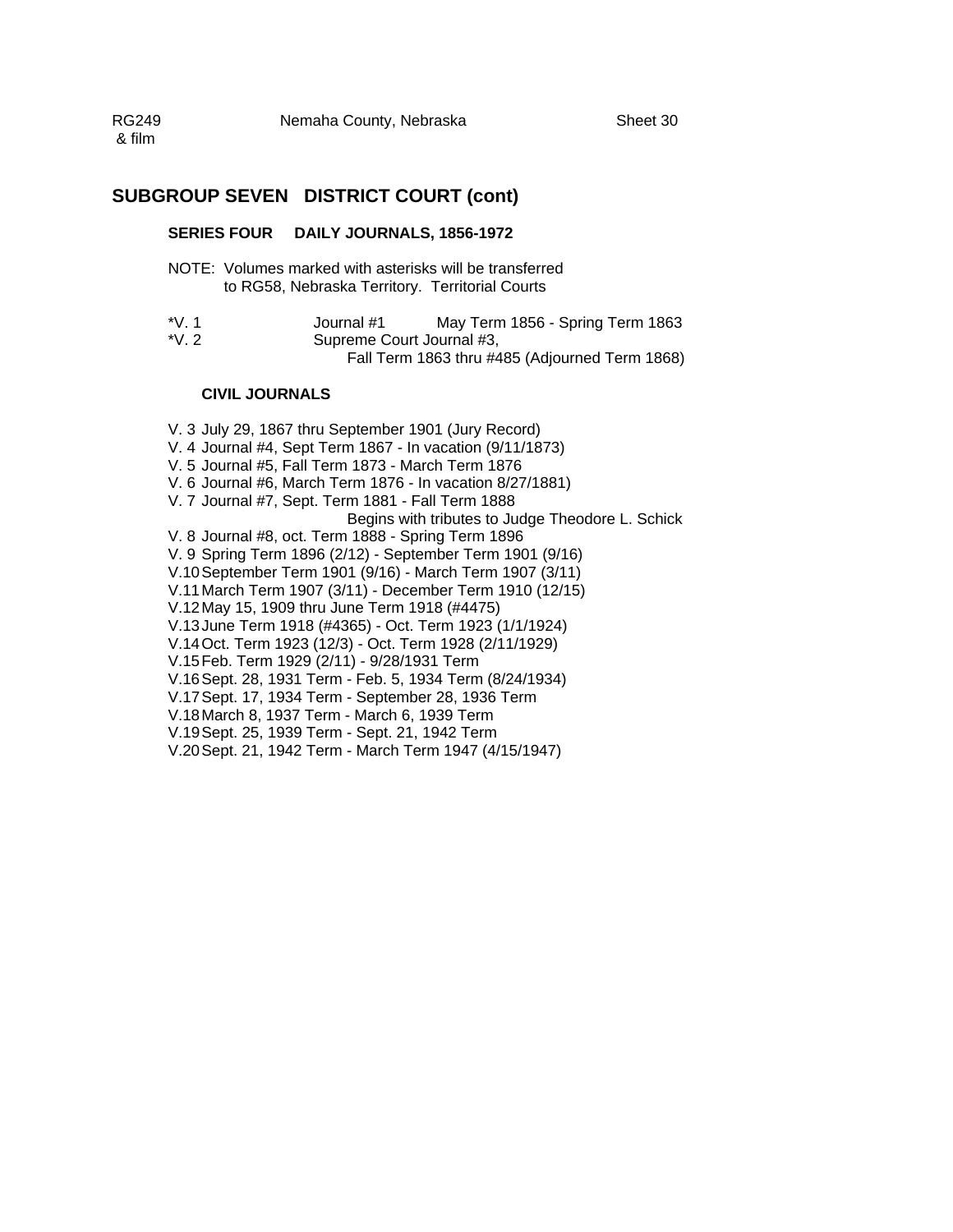#### **SERIES FIVE COMPLETE RECORD, 1860-1982**

NOTE: Volumes marked with asterisks will be transferred to RG058, Nebraska Territory. Territorial Courts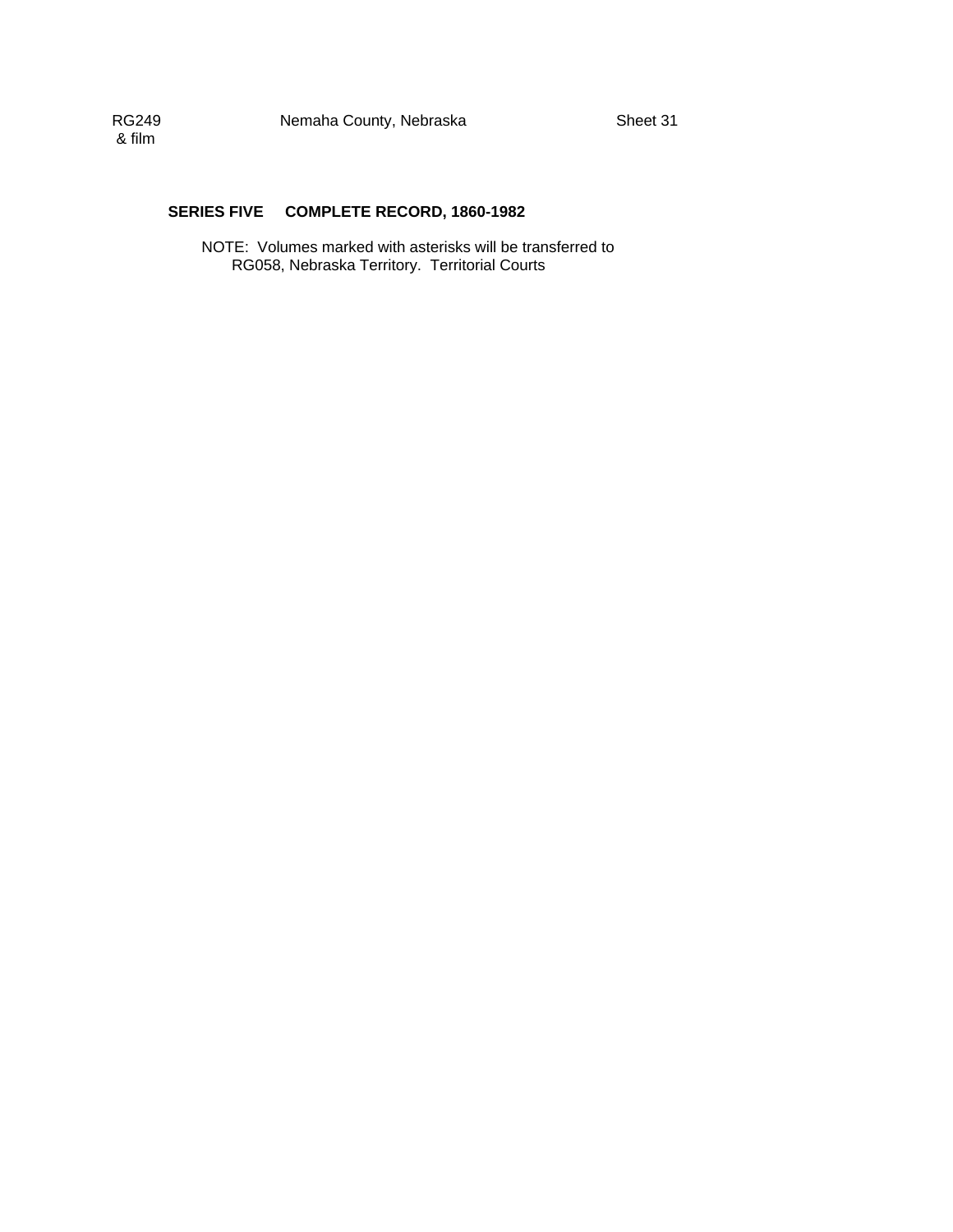RG249 Nemaha County, Nebraska Sheet 32 & film

### **SUBGROUP SEVEM DISTRICT COURT (cont)**

**SERIES FIVE COMPLETE RECORD (cont)** 

**SUBSERIES ONE COMPLETE RECORD - CIVIL, 1860-1945** 

NOTE: Volumes #1 & #2 contain both civil & criminal cases

- \*V.1 Complete Record #1 Civil #363 (1860) thru #484 (1864-1867)
- \*V.2 Complete Record #1&1/2 (cont. from p.588, #1) #484 (cont) 1864 thru 1867
	- V.3 Complete Record #2 Civil #18 (8/24/1867) thru #182 (2/12-3/17/1870)
	- V.4 Complete Record #3 Civil #172 (3/14/1870) thru #299 (3/13-5/6/1871)
	- V.5 Complete Record #4 Civil #209 (9/7-10/21/1871) thru #466 (10/11-11/9/1872)
	- V.6 Complete Record #5 Civil #446 cont. (11/20/1872-1/7/1873) thru #481 (10/6-4/12/1873)
	- V.7 Complete Record #6 Civil #481 cont. (4/12-10/8/1873) thru #707 (4/5-9/11/1875)
	- V.8 Complete Record #7 Civil #632 (10/5/1874) thru #1038 (11/5/1877)
	- V.9 Complete Record #8 Civil #973 (11/5/1877) thru #1230 (9/2-4/1879)
	- V.10 Complete Record #9 Civil #681 (9/2/1879) thru #1174 (3/25-2/7/1879)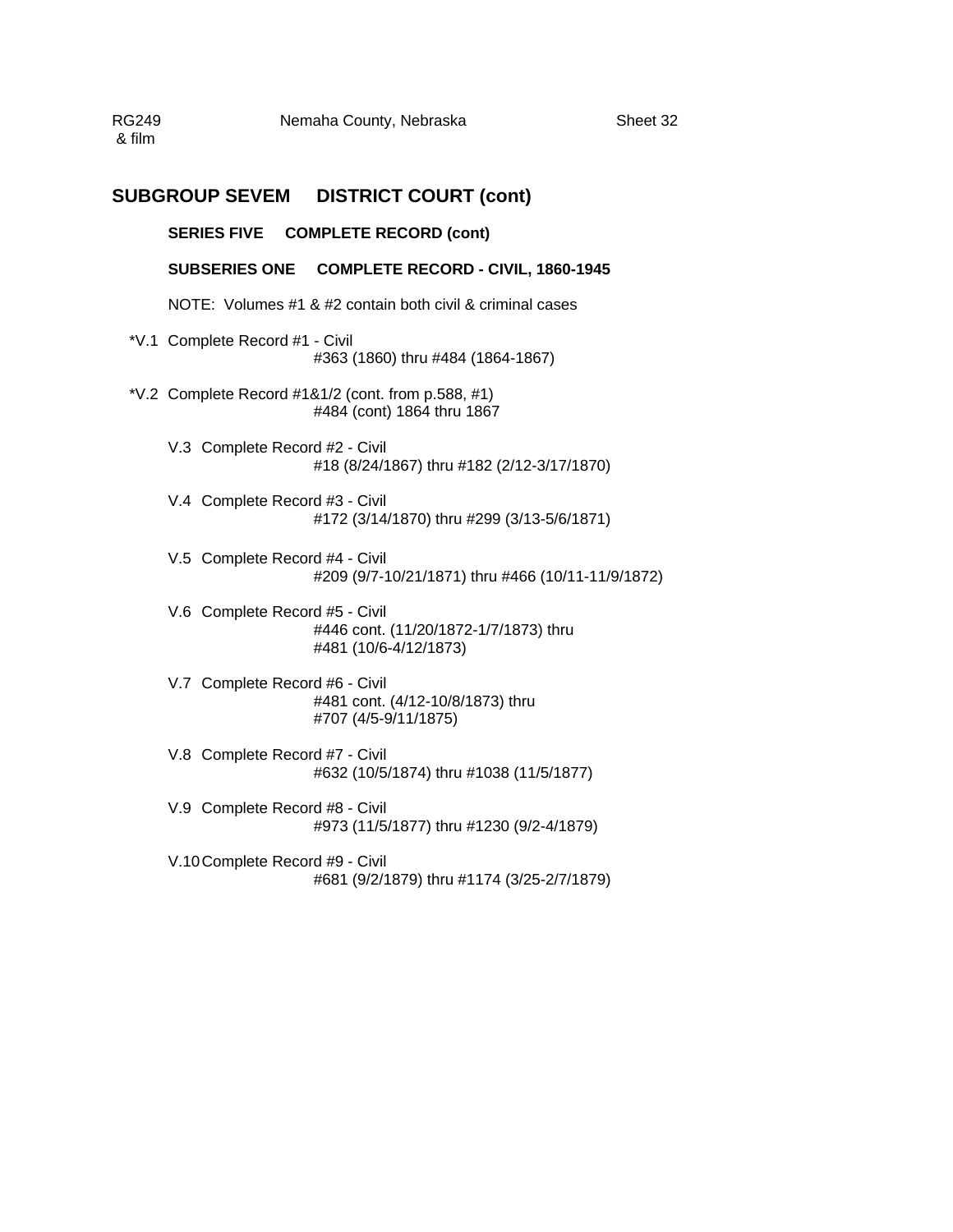RG249 Nemaha County, Nebraska Sheet 33 & film

### **SUBGROUP SEVEN DISTRICT COURT (cont)**

#### **SERIES FIVE COMPLETE RECORD (cont)**

V.11 Complete Record #10 - Civil #1174 cont. (3/25-8/3/1879) thru #697 (3/27/1873-8/25/1874)

- V.12 Complete Record #11 Civil #697 cont. (10/5/1874-3/28/1883) thru #1689 (3/29-30/1886)
- V.13 Complete Record #12 Civil #1689 cont. (3/30/1886) thru #1832 (11/17/1887-3/27/1888)
- V.14 Complete Record #13 Civil #1832 cont. (1/31/1887-10/14/1889) thru #2004 (10/13-15/1890)
- V.15 Complete Record #14 Civil #2099 (filed, 10/14/1892)
- V.16 Complete Record #15 Civil #2099 cont. (10/14/1892) thru #2295 (10/24/1893-2/3/1894)
- V.17 Complete Record #16 Civil #2295 cont. (2/3-1/31/1894) thru #2284 (4/23-26/1895)
- V.18 Complete Record #17 Civil #2284 cont. (4/27/1895) thru #2521 (4/13/1896-12/8/1888)
- V.19 Complete Record #18 Civil #2521 cont. (4/13/1896-5/31/1897) thru #2835 (11/8-9/13/1899)
- V.20 Complete Record #19 Civil #2835 cont. (9/13-11/21/1899) thru #2956 (2/18-21/1901)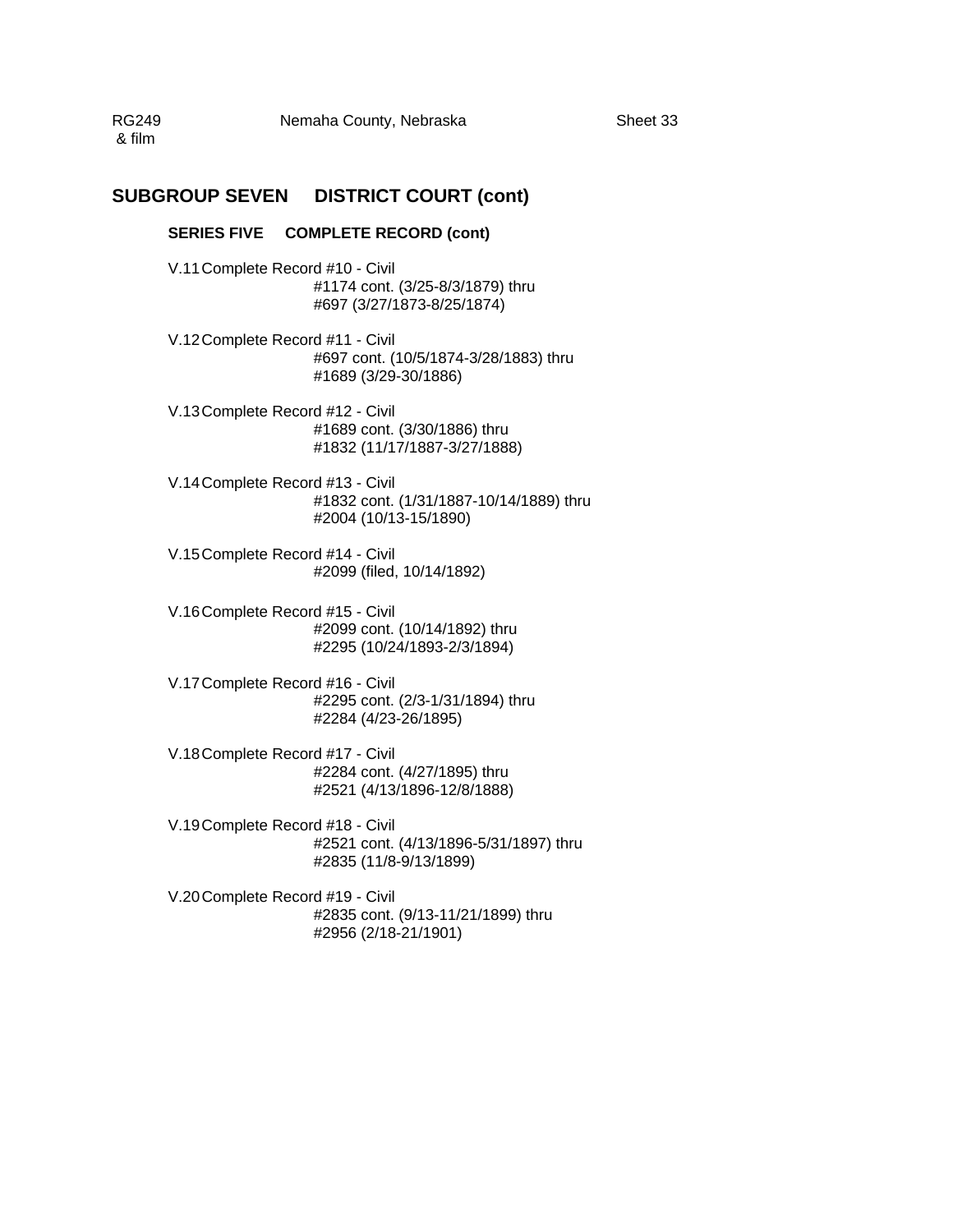RG249 Nemaha County, Nebraska Sheet 34 & film

### **SUBGROUP SEVEN DISTRICT COURT (cont)**

#### **SERIES FIVE COMPLETE RECORD (cont)**

V.21 Complete Record #20 - Civil #2829 (11/12-22/1900) thru #2893 (cont. frm. p.126), p.638 (3/15/1902)

- V.22 Complete Record #21 Civil #3055 (2/3/1902-3/21/1903) thru #3194 (11/17/1903-4/18/1904)
- V.23 Complete Record #22 Civil #3194 cont. (4/19/1904-3/31/1905) thru #2664 (10/9/1897-1/13/1898)
- V.24 Complete Record #23 Civil #3366 (9/2/1905-8/6/1906) thru #3453 (cont. from p.624) 2/1-3/13/1908
- V.25 Complete Record #24 Civil #3471 (1/29/1907-9/7/1907) thru #3380 (7/29-10/12/1909)
- V.26 Complete Record #25 Civil #3561 (1/24-8/21/1908) thru #3427, Nemaha Valley Drainage Dist #2 v. Barlet August 3-19, 1909, cont. Bk 27, p.34
- V.26A Complete Record Nemaha Valley Drainage Dist. #2 History, Proceedings, 2/24/1908-2/29/1924
- V.27 Complete Record #26 Civil #3767 (8/18-9/14/1910) - #3669 (6/23/1909-6/2/1911)
- v.28 Complete Record #27 Civil #3669 cont. (6/2-8/8/1911) - #4102 (1/14-3/16/1914)
- V.29 Complete Record #28 Civil #4086 (10/17/1913-3/24/1914) thru #4334 (2/15-6/19/1917)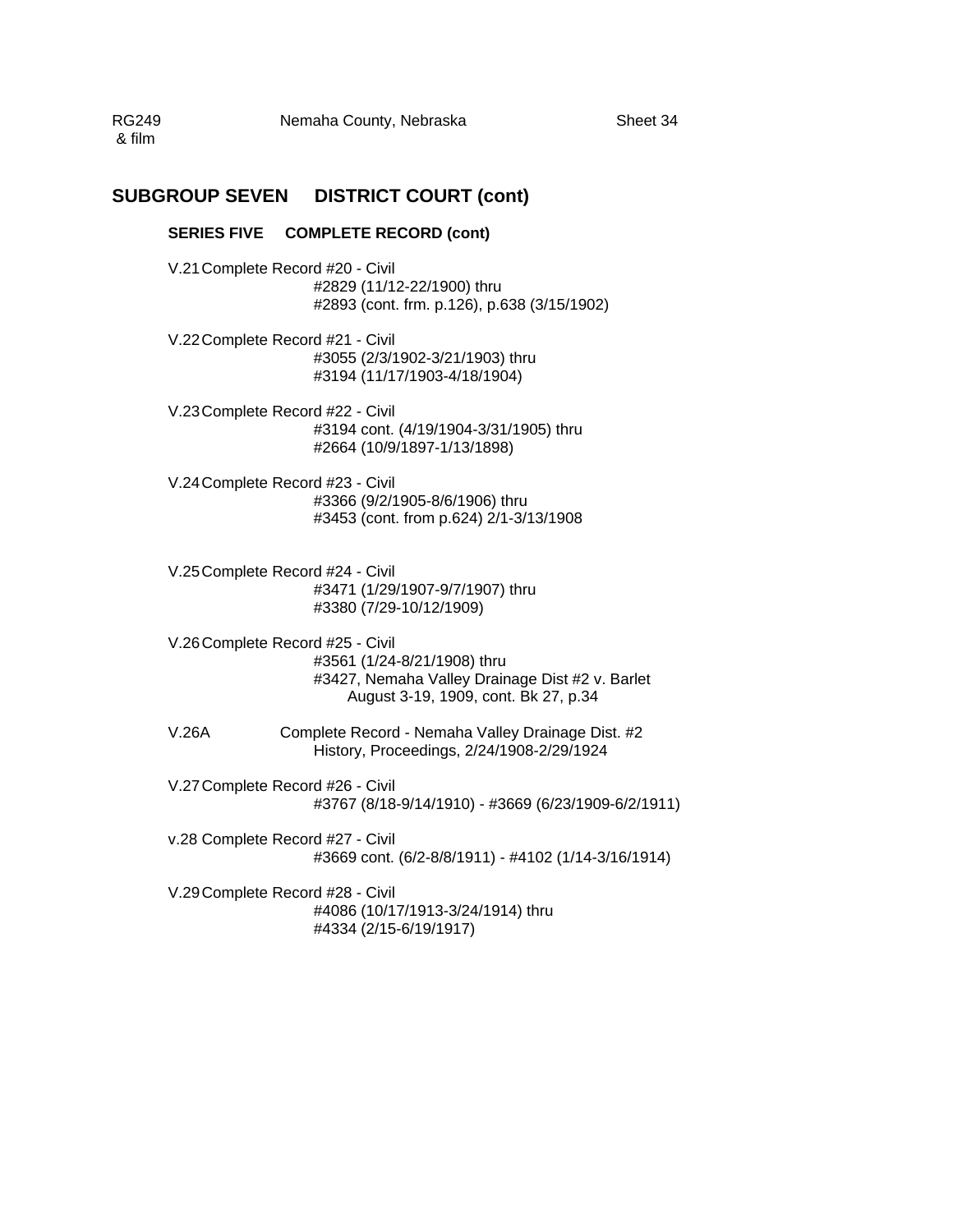RG249 Nemaha County, Nebraska Sheet 35 & film

### **SUBGROUP SEVEN DISTRICT COURT (cont)**

# **SERIES FIVE COMPLETE RECORD (cont)** V.30 Complete Record #29 - Civil #4172 (1/12-5/14/1915) - #4389 (10/3-19/1917) V.31 Complete Record #30 - Civil #4364 (5/28/1917-4/9/1918) - #4513 (6/16-12/12/1919) V.32 Complete Record #31 - Civil #4532 (9/27-12/11/1919) - #4504 (5/23-10/22/1919) V.33 Complete Record #32 - Civil Bush v. Nemaha Co. (6/7/1917-2/10/1919) thru #4838 (12/22/1922-4/2/1923) V.34 Complete Record #33 - Civil Peery v. Dustin et al (cont. from CR#32) 11/30/1921-10/2/1922 thru #4879 (6/28-11/9/1923) V.35 Complete Record #34 - Civil #4977 (4/29-7/1/1924) - #5147 (12/28/1925-3/3/1926) V.36 Complete Record #35 - Civil #5146 (12/18/1925-2/9/1926) - #5202 (6/24-8/28/1926) V.37 Complete Record #36 - Civil #5229 (10/22/1926-5/26/1927) thru #5310 (7/21/1927-2/25/1929) V.38 Complete Record #37 - Civil #5274 (4/13/1927-3/16/1929) thru Farrington v. Clarke et al (6/30/1931-1/20/1931) V.39 Complete Record #38 - Civil Farrington v. Clarke cont. (1/19/1931-4/14/1932)

thru #5140 (10/26/1925-9/17/1926), Cont. CR#40, p.193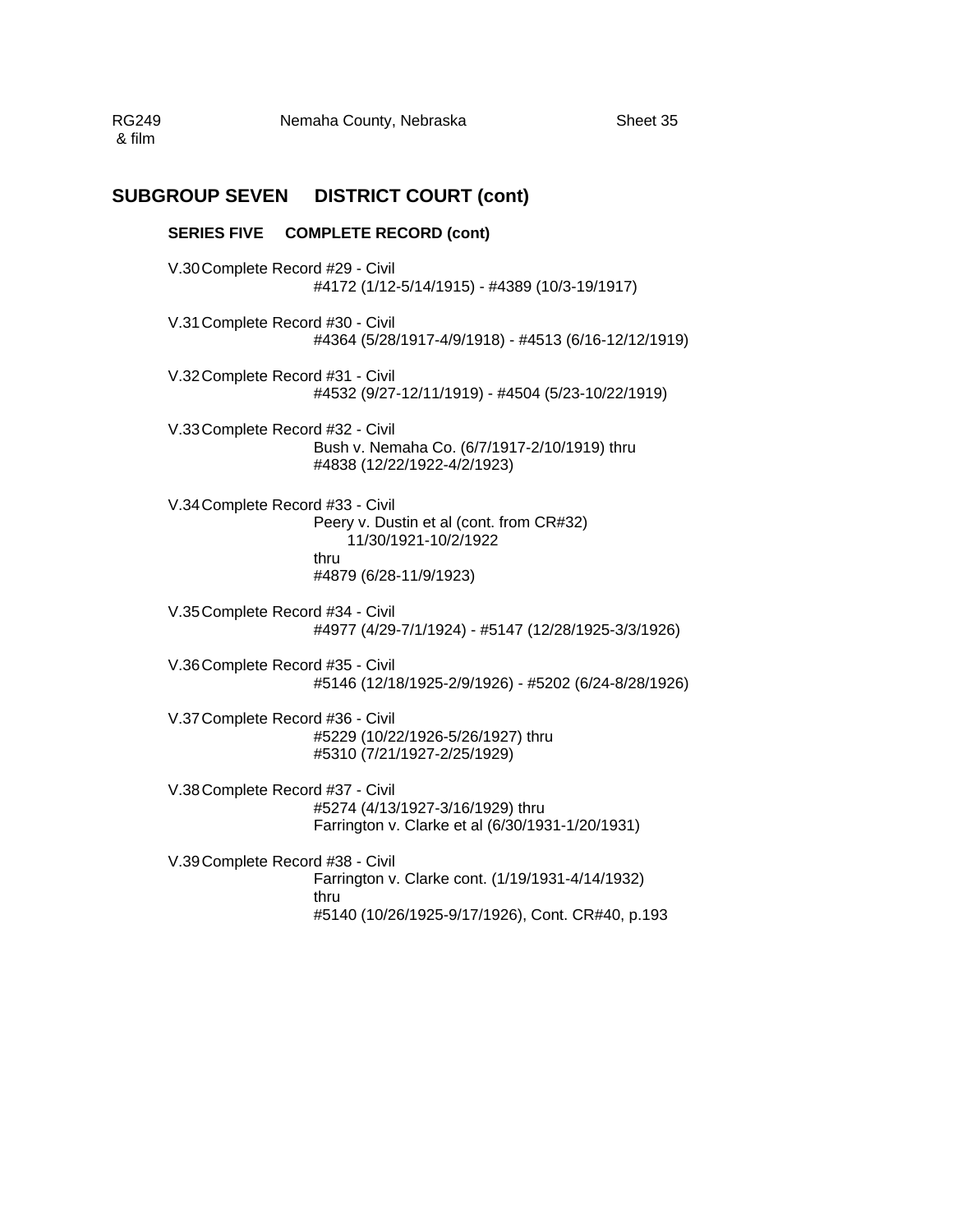RG249 Nemaha County, Nebraska Sheet 36 & film

# **SUBGROUP SEVEN DISTRICT COURT (cont)**

### **SERIES FIVE COMPLETE RECORD (cont)**

V.40 Complete Record #39 - Civil #5701 (11/20/1930-1/7/1932) - #5597 (9/9-14/1931) V.41 Complete Record #40 - Civil #5815 (10/5/1931-9/10/1932) thru #5813 (10/3/1931-4/10/1933) V.42 Complete Record #41 - Civil #5756 (5/6-6/29/1931) - #6161 (8/17-12/7/1934) V.43 Complete Record #42 - Civil #5480 (6/11/1929-1/17/1930) thru #6225 (3/13-9/12/1935) V.44 Complete Record #43 - Civil #5905 (5/27/1932-4/25/1934) thru #6412 (12/8/1936-2/11/1937) V.45 Complete Record #44 - Civil #5556 (1/29/1930-10/3/1935) - #6428 (2/1-4/2/1937) V.46 Complete Record #45 - Civil #6342 (4/30/1936-5/21/1937) thru #6594 (10/27/1938-1/3/1939) V.47 Complete Record #46 - Civil #6595 (11/19/1938-3/1/1939) - #6711 (4/3-6/15/1940) V.48 Complete Record #47 - Civil #6541 (3/12/1938-4/24/1939) - #6816 (9/12-10/7/1941) V.49 Complete Record #48 - Civil #6468 (7/1/1937-7/5/1941) thru #6580 (M-231), 9/14/1938-6/4/1940 V.50 Complete Record #49 - Civil

#6745 (N-74), 10/12/1940-1/6/1941 thru #7006 (O-15), 12/2/1944-12/4/1945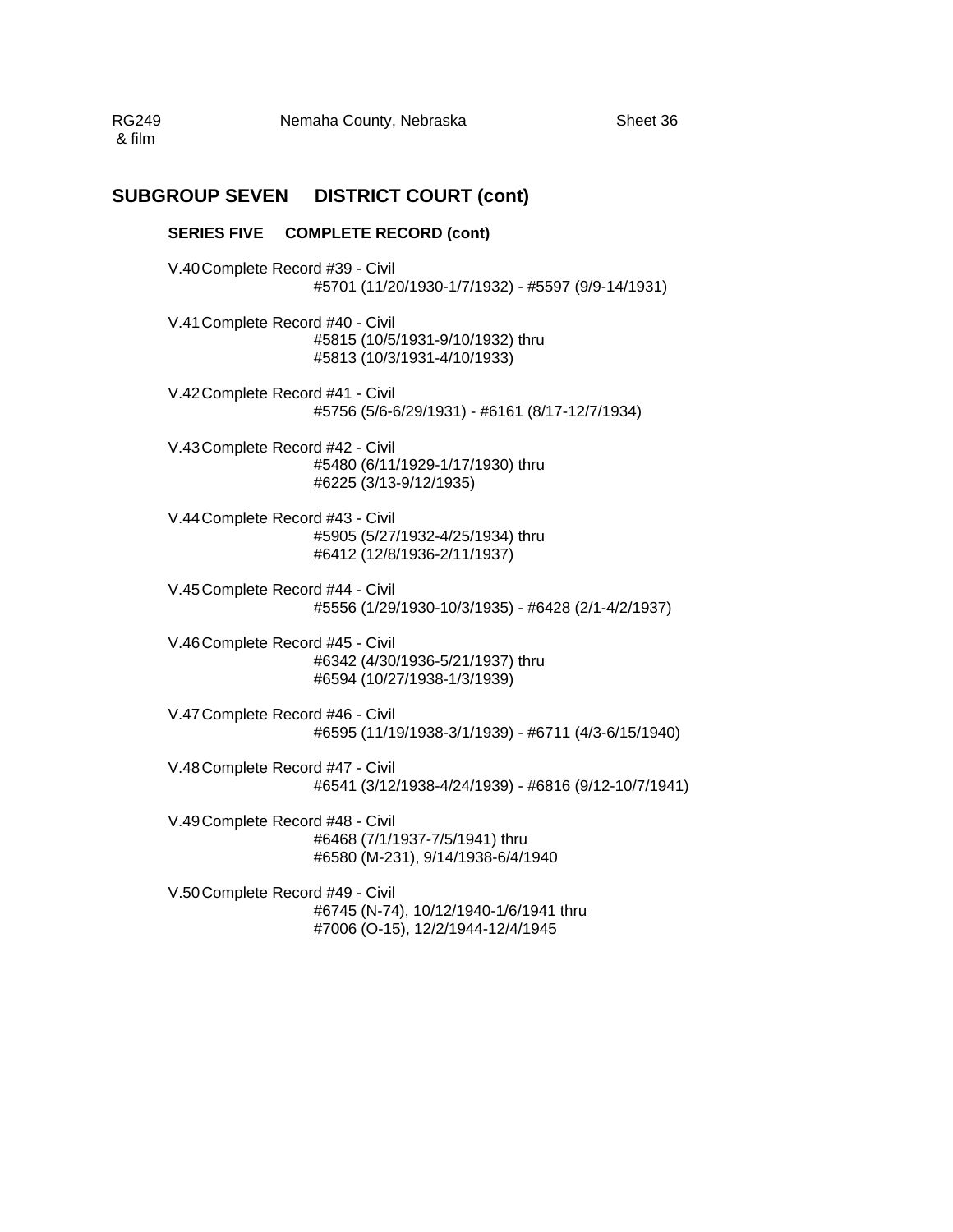RG249 Nemaha County, Nebraska Sheet 37 & film

### **SUBGROUP SEVEN DISTRICT COURT (cont)**

### **SERIES FIVE COMPLETE RECORD (cont)**

#### **SUBSERIES TWO COMPLETE RECORD - CRIMINAL, 1867-1982**

- NOTE: Vols. #1 & #2, Subseries One contain both civil & criminal Cases, 1856-1867.
- V.1 Complete Record #1 Criminal #1 (1867) thru #571 (Fall Term 1893)
- V.2 Complete Record #2 Criminal #571 cont. (Fall Term 1893) - #860 (6/3/1908)
- V.3 Complete Record #3 Criminal #860 cont. (June 1908) - #1075 (5/17/1922)
- V.4 Complete Record #4 Criminal #? (7/22/1922) thru #1270 (6/25/1935)
- V.5 Complete Record #5 Criminal #1291 (1/21/1937) thru #1346 (9/4/1947)
- V.6 Complete Record #6 Criminal #1358 (6/14/1947) thru #1718 (7/1/1982

### **SERIES SIX CASE FILES, 1855-1959**

### **SUBSERIES ONE CIVIL CASE FILES, 1855-1877**

- NOTE: Boxes #1 thru #3 will be added to Nebraska Territory. Territorial District Courts
- NOTE: Numbering cases during the territorial period began anew each term of the district court. Numbers are inconsistent and sometimes non-existent. Starting with 1867 all numbering is accurate. All cases may not appear in the General Index to the District Court for the territorial period.
- NOTE: Both Civil & Criminal cases appear in B.1-3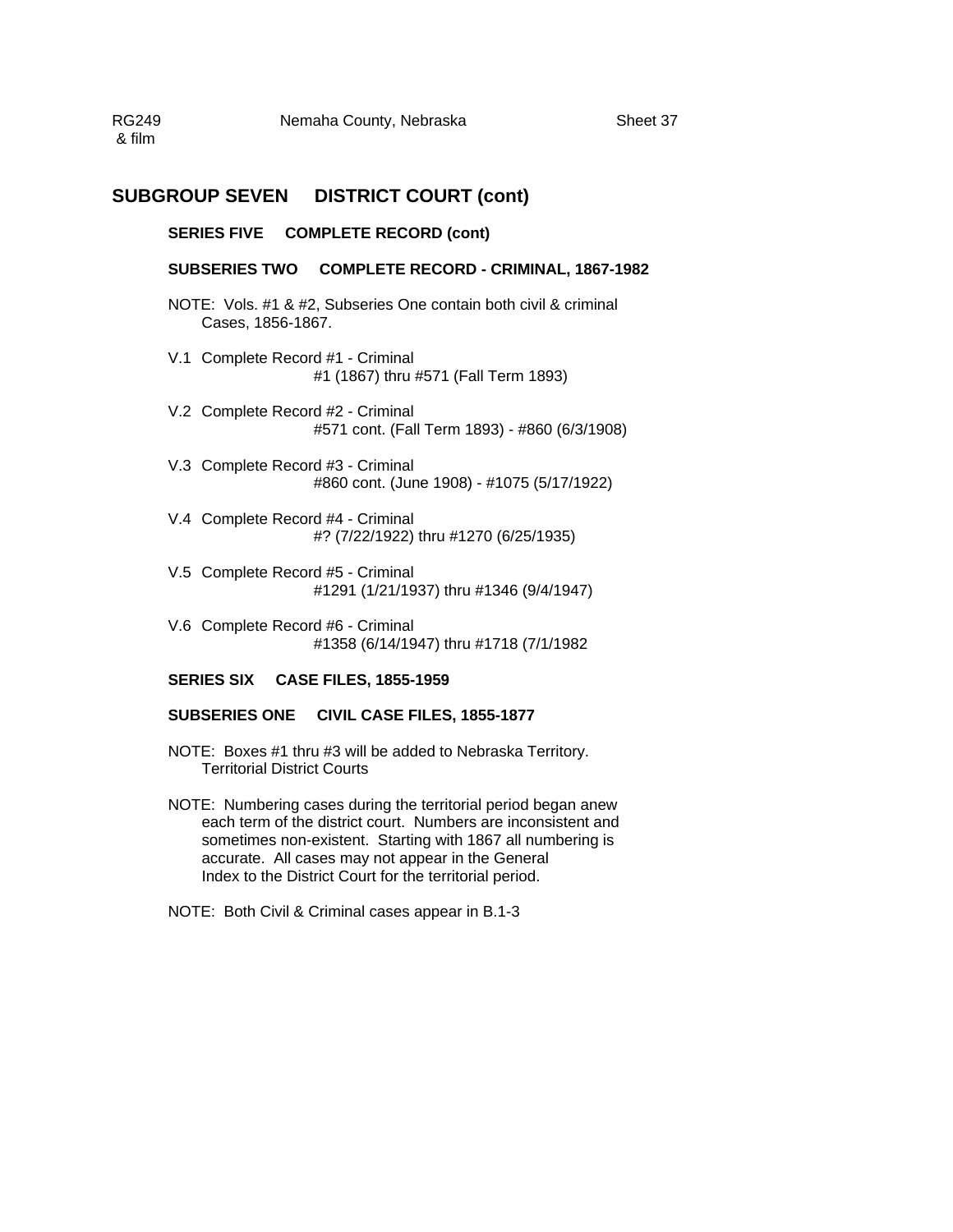RG249 Nemaha County, Nebraska & film

### **SUBGROUP SEVEN DISTRICT COURT (cont)**

**SERIES SIX CASE FILES, 1855-1959** 

**SUBSERIES ONE CIVIL CASE FILES, 1855-1877**

B.1 #1 (11/24/1855) thru #264 (7/19/1860), Territorial Period

#1 Lewis Lawrence v. Thomas Edwards, et. al. #2 James F. Canton v. B. F. Leachman, et. al. #3 T. H. Edwards v. William L. and George C. Ferguson #4 William Teague v. Thomas Heady #5 Benjamin Caspentes #6 Isaac Saxon or Sexson v. John Maulding #7 Isaac Walters v. Martin Forde #8 S Hainline v. Housfield or Boswell #9 Francis J Marshall, et al v. Jerome Hoover, et al #10 Dillon Thompson & co v. Thomas P Haywood #11 Stephen F. Nuckolls v. Uriah Smith #12 Jesse Noel & Henry W. Lake, et. al. v. City of Brownville #13 John W Pherson v. J B Asa Wilgus #14 A J Benedict v. James W Kelly, et al #15 Jepee Cale v. James H Holland #16 Smith Moore & Smith v. George C Fergnson or Fergenson #17 J T White and Co v. The Nemaha Valley Bank #18 R W Furnas v. Tyler Dawdson #19 H B Strong v. John Baird #20 Jasper Evans vs George W Lewis #21 William Edwards v. Joseph L Teague or League #22 J S Whyle & co v. Robert B Slaut or Slout #23 Fleming Davidson v. Henry W Lake #24 S F Nuckolls ,et al v. Louis or Lewis Neals Hals #25 John Eaten v. William Couch #26 Taulbird H Edwards, et al v. Williams L Ferguson, et al #27 Henry D S Leepen or Leeper v. John McPhenson, et al #28 Robert H B Slaut or Slout v. John S Scott, et al #29 Crane & Hill v. William A Alderman #30 H D S Leeper v. John McPherson #31 R D Masterson v. William A Alderson #32 George Harmon v. John G M Cathron #33 Walter W Hackney v. Charles F Rucketts #34 Joseph L League v. William Edwards, et al #35 James M Henton v. Mathew Haywood, et al #36 Gerome B Pratt v. Oscar F Lake #37 B B Barkalow v. S E Rogers #38 Hubbell Alexander & Driver v. Moore & Brownlee #39 Dillon & Hawks v. James Fergnson #40 Peter Martin v. Alexander Hallam #41 Dillon Thompson & co v. H Neimerer or Niemerer #42 Hawke Bro & Co v. Lewis Neals #43 Darst & Herchelrod v. Alex M Fergus or Hergus #44 Alex D Skeen v. A H Shurfy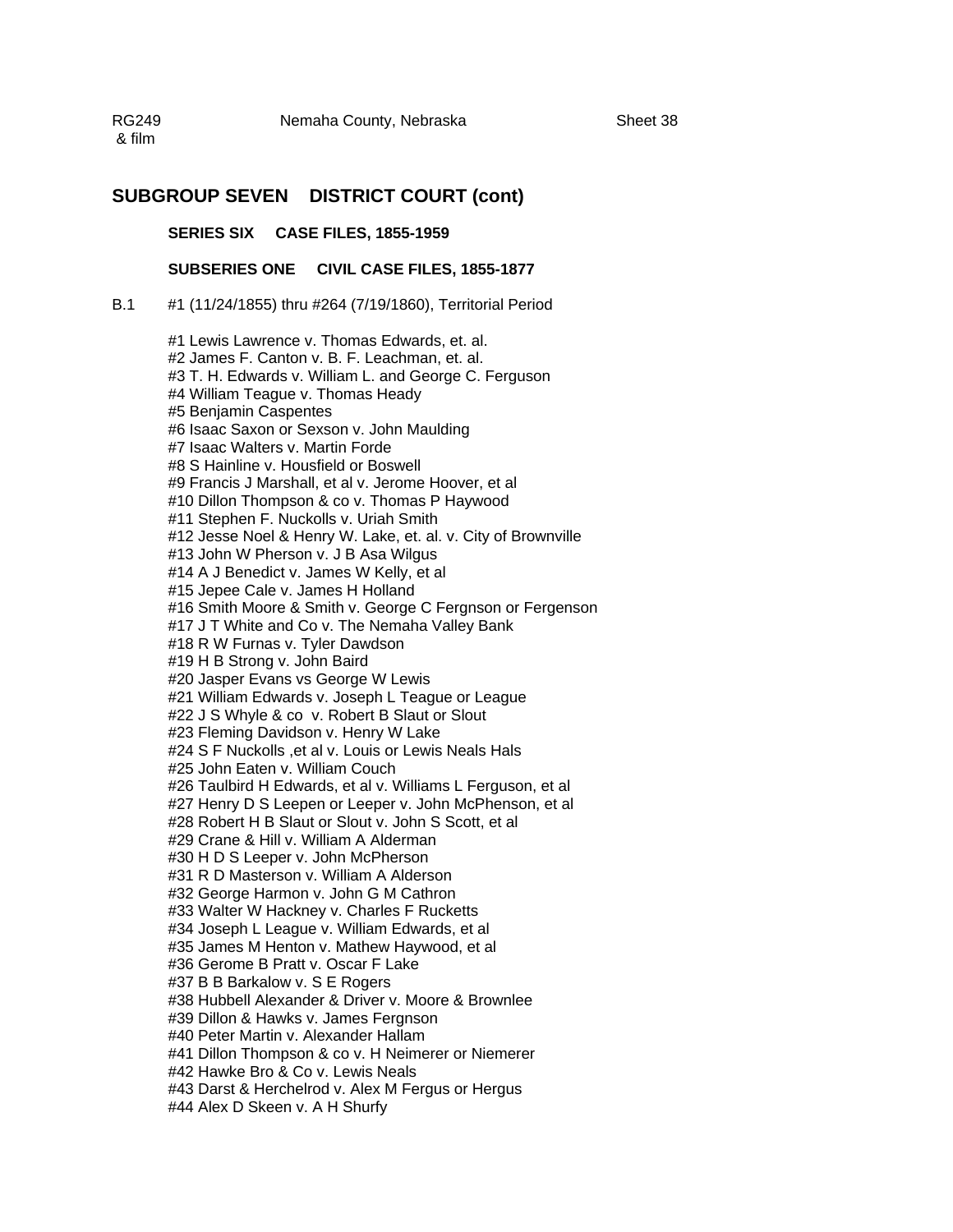#45 J F Whyle & Co v. Rue P Hutchius #46 Dillon & Hawke v. George C Ferguson #47 Eggers & Co v. John H Maun #48 John L Edwards v. R W Furnas, et al #49 Jepu Johns v. Jerome Hoover #50 John R Davis v. L P Hiatt #51 William Holletzell or Hobbetzell & co v. V S Dryden #51A John R Davis v. C E S Holmes #52 William Hobbetzell or Holletzell & co v. Jesse Noel #53 William Hobbetzell or Holletzell & co v. Michael H Hart #54 Lushbaugh Hearson v. Hugh Baker, et al #55 John R Davis v. R C Berger, et al #56 John R Davis v. Jesse Noel #57 Lushbaugh Hearson v. R B Stout, et al #58 William Holletzell or Hobbetzell & co v. Robert B Stout #59 John H Moss & Co. v. L D N Thompson et al #60 J F Whyle & Co. v. Jna S Mumick #61 Hawke Bros. & Co. v. John G Melvins #62 William Hobbetzell or Holletzell & co v.Thomas B Edwards #63 R B Stout v. J D N Thompson #64 Jepu Johns v. Wayon Nemaha City #65 James Emmons v. James Cooper, et al #66 John T Scott v. John G M Cathron & J L Knighh #67 Samuel Callan or Callen v. Joseph F Springer #68 Alex D Skeen v. A F Sherfy #69 William A Finney v. John S Scott #70 S Wyatt v. A Medley #71 Samuel Brixlen or Brixler v. Moore & Brownlee #72 N B Findal or Findall or Findoll or Lindoll v. Philip Starr #73 Wallace Sallman v. George W Field #74 Samuel A Chawbers executer of estate of Willis Hill Deed v. L P Haitt, et al #75 Milton Myers v. Bernard Olten #76 J R Davis v. Studsen George #77 William Morton v. William Delay or Deloy, et al #78 Missing #79 Bernard Adams & Co v. E W McComas #80 Theodore Sittig v. Charles Freiburg #81 Missing #82 James W Coleman v. William A Finney #83 Charles F Holly v. Moore & Brownlee #84 Stephen F Nuckolls v. Alfred Medley #85 Hubbell Alexander Driver v. Moore Brownlee #86 Thomas Mosely v. L Lavinder, et al #87 L S Nickerson v. William Hencher #88 Wilson Bro & Co v. Ino or Jno R Davis #89 William S Hall v. Abel Line #90 Martha C Higgins v. Henry Higgins #91 Martin Stowell v. S G Dailey #92 D L M Gary v. William Hencher #93 J F Whyle & co v. James Entwistle #94 William Furgnson & R A Furgnson v. Thomas Haywood #95 H P Bennett & Co v. William Rose, et al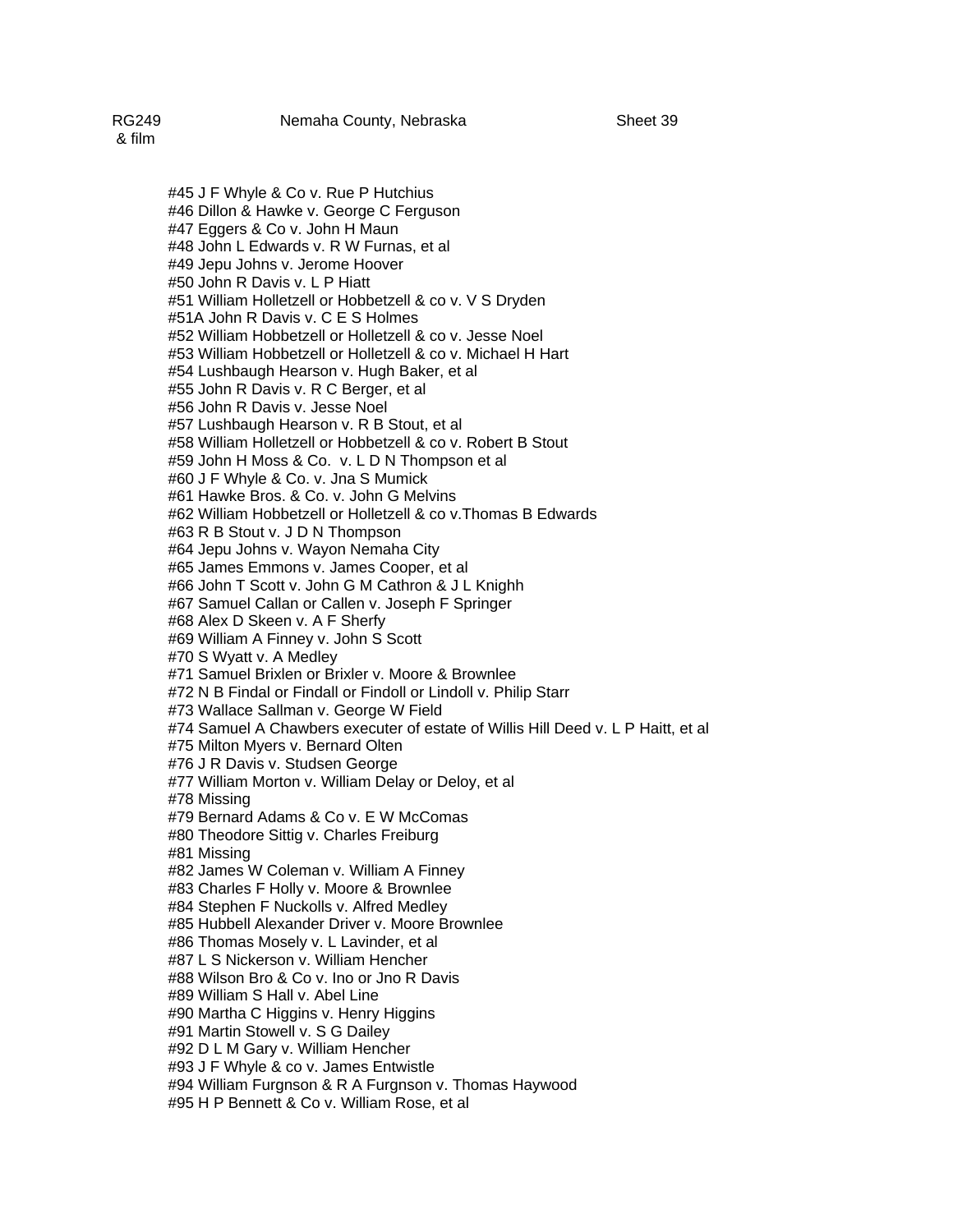#96 Emily McBride v. Samuel McBride #97 Fredrick Sam or Same v. D L Gary, et al #98 William F Thorne v. Rue P Hutchuis or Hutchius #99 Margaret J Beuedieh or Beuediet v. Hugh Baker #100 Thomas Heady v. H Neimeier #101 William Shurber v. Alexander Fergus, et al #102 Hawke Bro & co v. James G Melvin #103 William F Thorne v. Morrison & Wheeler, et al #104 Robert Sinford v. A Hallam #105 R R Edwards v. M F Clark #106 Richard Brown v. O F Lake #107 John McBonough v. San Francisco Town #107A Nuckolls & White v. George C Fergnson #108 Valentine Neogul v. James Furgnson #109 R R Edwards v. J C Aylesworth & George W Dursey or Dorsey #110 J A Juslee & co v. Silas Lidwell, et al #111 Milton Myers or Myres v. John Long, et al #112 Kingsland & Furgnson v. S G Dailey #113 Douglass or Douglas & Co v. R B Stout & George C Fergnson #114 Hawke Bro & co v. Louis Neals #115 John McDonough v. Brownville Hotel & Co #116 Solomon Wyatt v. Medley & Camfort or Comfort or Campton or Compton #117 William Thurber (or Hoover) v. Alexander W. Fergus & Jonah (or Josiah) Fergus #118 R R Edwards v. Thompson & Hunter #119 Martin Dunsmore v. William S Hall #120 Crane & Hill v. City of Brownville #121 Almena Munson v. G A Munson #122 J Hart & Son v. James W Coleman #123 R J Whitney v. S L Mackoy & Hudson George #124 Brownville Hotel Co v. John McPherson #125 A C Salbott or Dalbott or Talbott v. J G Daily #126 C W Wheeler v. Robert Morrison #127 J Holmes v. J G Melvin, et al #128 J T Whyle & Co v. Hudson George #129 Noel Lake & Co v. Samuel B Holmes #130 William L Sherman v. C E Holmes & E L Grubb #131 Brownville Hotel co, et al v. John McPherson #132 E White v. Jesse Johns #133 Jacob Bozarth v. Charlotte Bozarth #134 Harriet Lee v. Josephus Lee #135 Elizabeth Field v. George W Field #136 C E L Holmes v. Elias Cook #137 Charles E L Holmes v. James W Coleman #138 George L Hafer v. A M Fergus or Furgus, et al #139 E J Langdon v. C S Langdon #140 Lyford & Horn v. J W Swan #141 Missing #142 James Titus v. F Swartz #143 H H Evarts v. Thomas M Green, et al #144 McAlister Broomback & Co, v. Elija Hiatt #145 Pratt and Reath v. Robert W Furnas #146 F L Goldsberry v. John McDonough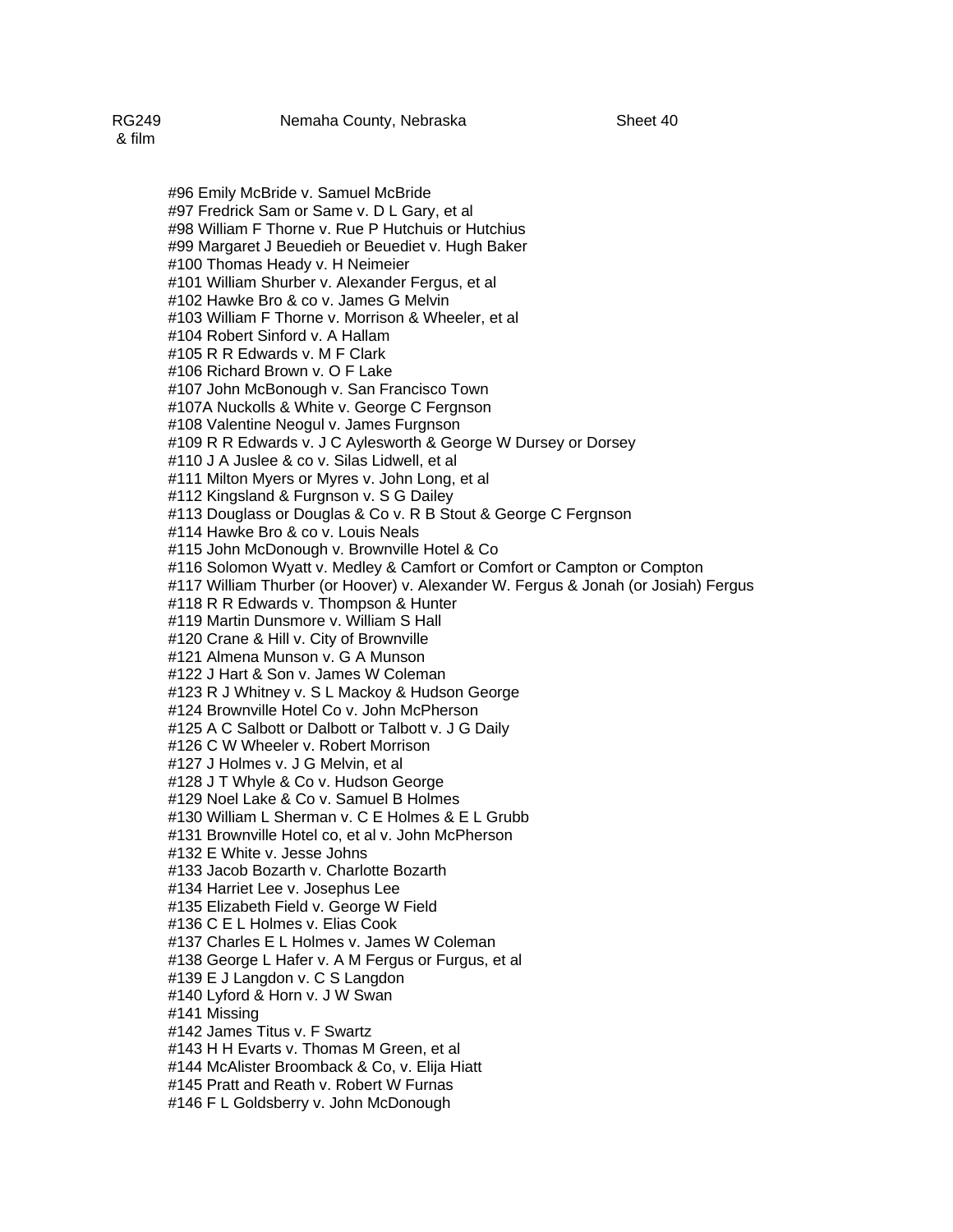#147 A H Scoville, et al v. J G Melvin #148 John Campbell v. Winston L Soper or Sopen #149 John Jamison v. James Holland #150 J D N. Thompson v. Homer Johnson #151 Martin Dunsmore v. Abel Lyons #152 Nathan McArthur administration of estate of John Nillers or Villars v. Daniel Kinnison #153 S Belben v. James N Kelly #154 John McPherson v. Brownville Hotel Co #155 John L Scott v. William W Smith #156 Richard E Case v. Mary Case #157 David Siegel v. Horace Coleman #158 Heath Nuckolls v. Reilly Jeffrey #159 Thomas Williams v. Isaac Edwards #160 Samuel Callen v. The Unine Settlement Company #161 John Hall v. Frank Worth #162 Frank Worth v. John Hall #163 John Hall v. John Leach, et al #164 John Hall v. Madison York #165 Theodore Hill or Heill v. J or Y H Edwards #166 William F Enders & co v. Gaimes Strickler & Co #167 J T Whytle & Co v. I H Edwards #168 W C Johnson v. Nathan Harman #169 J T Whytle & Co v. Joel Westfall #170 E M Smith v. John Edwards #171 John C Denser or Densen v. C A Freyberg #172 M F Moss, et al v. J D N Thompson #173 Henry Loring & Co v. J R Davis #174 White Russell & Co v. A Predmore, et al #175 Stephen F Nuckolls v. Nemaha Valley Bank #176 Stephen Nuckolls v. W S Heall or Hall, et al #177 Kinney & Holley v. Lewis Neals #178 Samuel McCartney v. J T Whyle & Co, et al #179 Warren Green or Greene v. Charles B Smith #180 Bank of Nebraska v. W W Hackney #181 D L McGary v. W W Hackney & D Plasters #182 J L McGee v. James W Coleman #183 Nuckolls and Coddington v. Miles Walace #184 Heath Nuckolls v. R W Furnas, R J Whitney, and J W Coleman #185 Samuel Mccartney v. Alexander Hallam #186 George W Crane v. John P Baker and John Martin #187 J J Hochsteller v. J J Schiitz #188 Samuel O Roberson v. William Edwards #189 H Douglas v. B B Thompson #190 Stetson L Swan v. James M Kelly or Kelley #191 Ladew Peers & co v. R W Furnas #192 Davidson Plasters v. J W Clark #193 Rudasill Cooper & co v. G C Ferguson #194 Thomas P Haywood v. Charles L Holmes & H H Scovill or Seovill #195 William R Penick v. Grubb & Holmes #196 William S McKnight & co v. Medley & co

#197 John R Davis v. Cyrus W Wheeler

#198 William W D Barnard & James Barnard v. Solomon Wyatt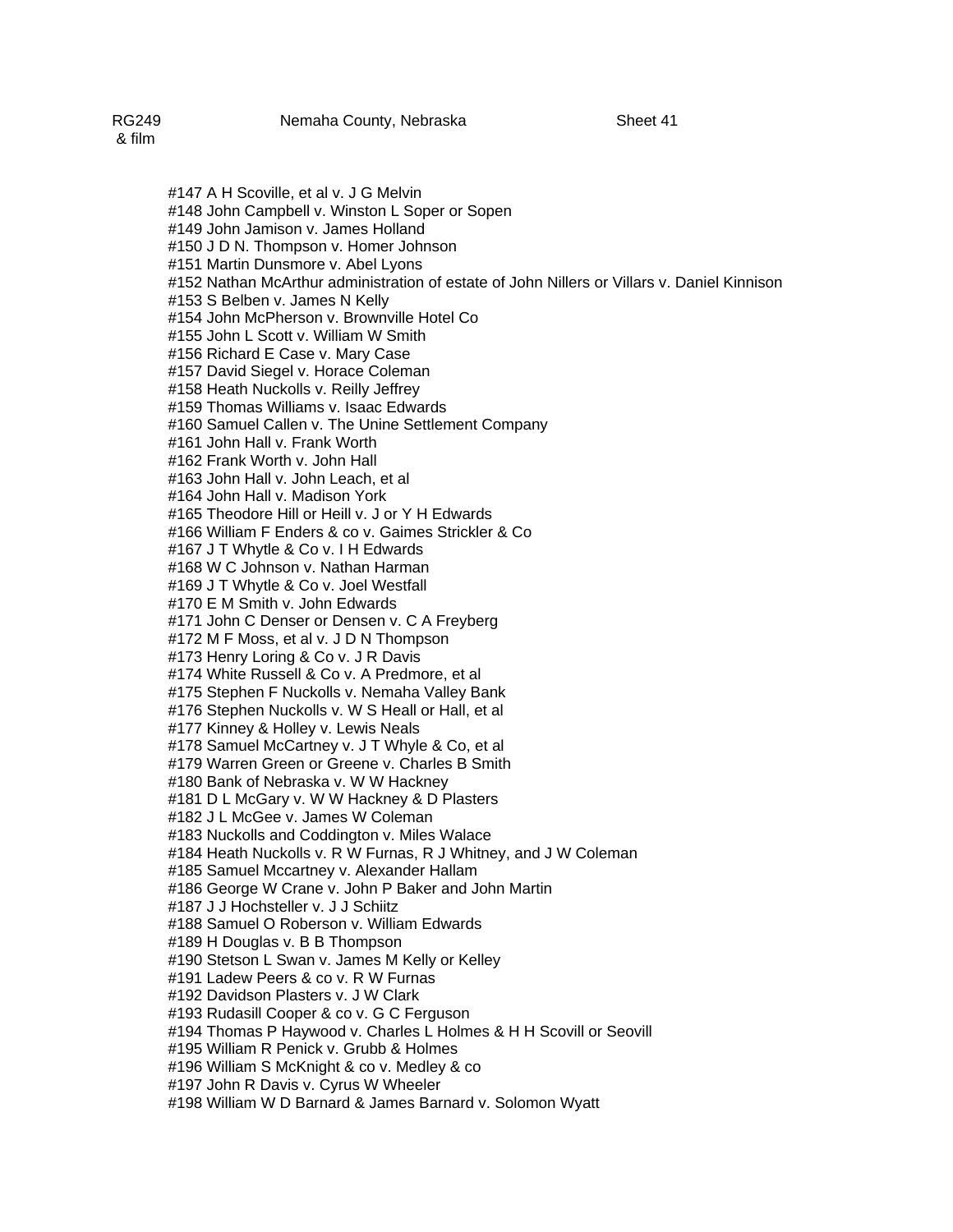#199 John R Davis v. R W Furnas #200 William R Penick v. John H Maun #201 Seigel and Henry Green Greenbaurn #202 John Long v. Hudson George #203 John C Densen v. Charles B Smith, et al #204 James Foster, et al v. J T Whytle #205 C C Cobell v. C B Smith, et al #207 John R Davis v. John H Maun #208 Moore & Brownlee v. L P Hiatt #209 William Gearry v. Joseph Leahy #210 Israel R Cummings v. William Hobbitzell or Hoblitzell #211 Daniel Kinnison v. Nathan M Arthur

#212 Henry Hart v. D L McGary #213 Heath Nuckolls admin of estate of Charles M Greever & co v. Georgia or Georgia Frederie

#214 C W Wheeler v. R J Whitney

#206 S Belden v. L P Hiatt

#215 D J Martin & co v. D L McGary

#216 Samuel Hahn v. Solomon Wyatt

#217 Charles G Dorsey v. Hosea T Williams

#218 David Seigel v. Brownvill Hotel co

#219 Michael and Charles Foley v. D L McGary

#220 William R Cain v. Hugh Baker

#221 Samuel O Roberson v. Samuel Wyatt

#222 Bery Halladay v. John McDonough and John B Hills or Wells

#223 Oliver Bennett & Co v. Lyford and Horn

#224 William F Enders v. Lyford and Horn

#225 Richard Brown v. D L McGary

#226 David Lockwood v. Silas Tidwell, et al

#227 R W Furnas v. J L Sharp

#228 William Weddell or Weddle v. S F Nuckolls and Robert Hawke

#229 Lushbaugh & Carsen v. E McCaun or McCann

#230 Missing

#231 Chloe L Thurber v. Samuel H Bennett and John S Favorite

#232 R W Furnas v. E M Anderson

#233 John H Maun v. Peter J Peterson

#234 U C Johnson v. Lot 16 Block 56, et al

#235 Davidsen & True v. Horatis Horrall or Worrell

#236 R W Booth & co v. McPherson Morrison & Hutchins

#237 George Frederick v. Davidson Plasters

#238 John E Chaffee v. C W Wheeler, et al

#239 R W Furnas v. H D Johnson

#240 William E Wilson Assigne & co v. Charles B Smith

#241 A H Owens v. C W Wheeler, et al

#242 Mayor of City of Brownville v. A S Holladay or Halladay and J T Whytle

#243 R W Frame v. Joshua G Abbe

#244 Petu White v. Daniel G Houches or Houchin

#245 Robert W Furnas v. Lots No. 9-10-12-13 Block 4 Brownville

#246 James W Coleman v. Lot 10 in block 32, et al in Brownville

#247 Mary A Hallam (by her next friend) v. Brownville Hotel Co

#248 Charles G Dorsey v. Cornelius Maslin or Martin and W R W Cobb

#249 Charles G Dorsey v. William H Rogers

#250 T W Bedford v. Hudson George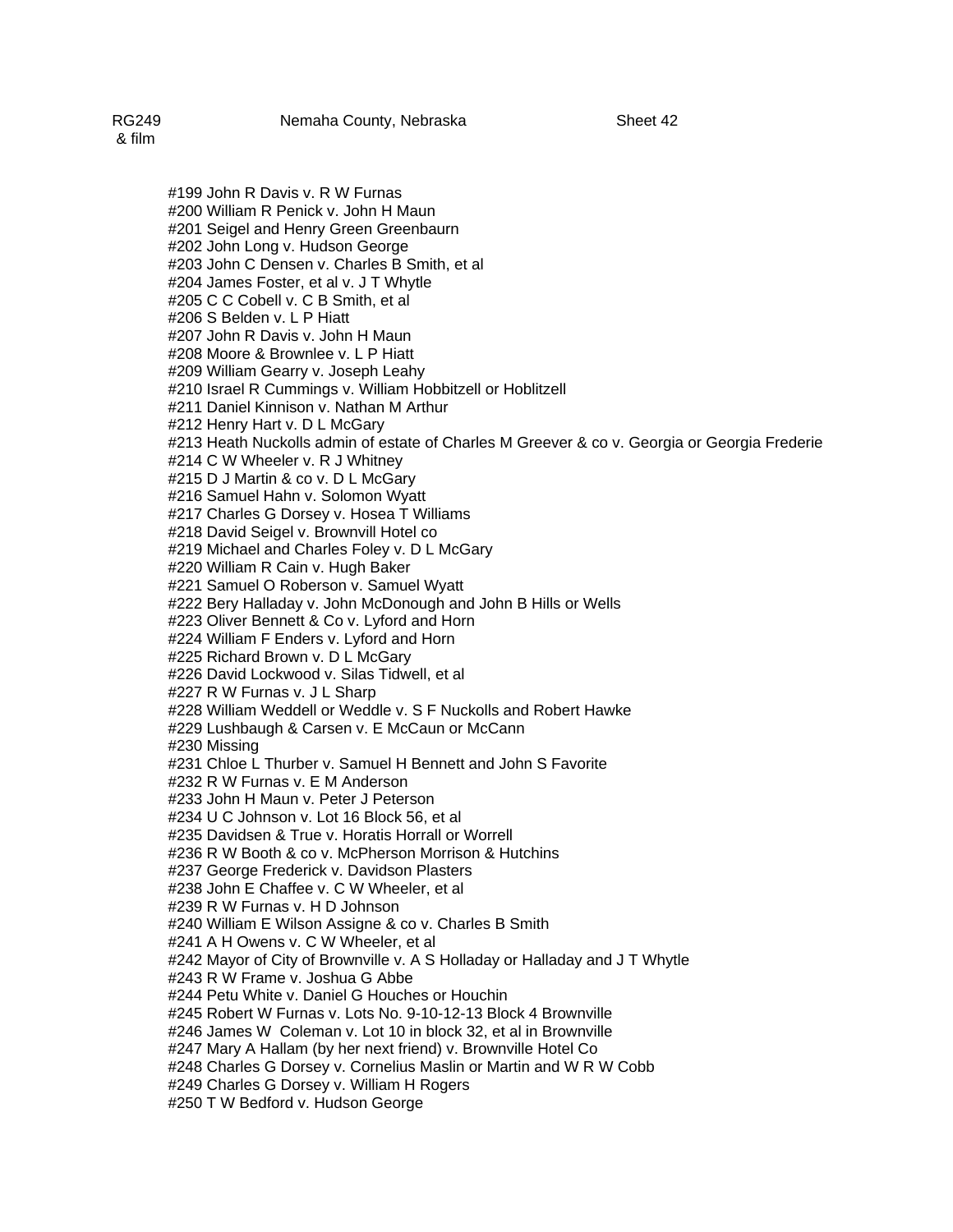#251 Charles G Dorsey v. William Miles #252 Charles G Dorsey v. Thomas Staley and W R W Cobb #253 William Smith v. William Edwards #254 Martha Squires v. Simpson Walker #255 Missing #256 James A Adams v. C W Wheeler and R J Rainey #257 James A Adams v. C W Wheeler and R J Rainey #258 John L Shanks v. T M Dryden and V S Dryden #259 G H Wilcox v. Hugh Baker and D Plasters #260 Henry Knepter or Knepper v. Cyrus W Wheeler #261 Richard Brown v. John W Hall #262 Samuel Callan or Cullan v. Fielding H John #263 M E Reeves or Reever & co v. McPherson Morrison and Hutchins #264 Joseph F Mitchell v. Russel Peery admin of estate William Gilmon, et al

### B.2 #265 (7/19/1860) thru #448 (11/20/1863), Territorial Period

#265 Emil Stern or Sterne v. William L Swan #266 Thomas Bearn or Beare v. John Hanna #267 The Bank of the Union in Tennessee v. Gordon H Wilcox #268 Benjamin B Frazier v. Henry W Lake, Jesse Noel, and Henry Emmerson #269 John L A Smith v. R G Whitney #270 John McPherson v. William Dewitt #271 Martha Meek v. Samuel H Meek #272 Calhoun Vanderbergh v. E M McComas and R W Furnas #273 E M Watson v. A S Houchins #273A Heath Nuckolls v. A S Halladay, et al #274 Jackson Lynes v. I T Whyte, et al #275 Kelly and Harding v. John McPherson #276 D G Martin v. Thomas L Ricketts #277 Daniel G White and O B Hewitt v. Cyris W Wheeler #278 Thomas G Little & Co v. Robert W Furnas #279 Truitt Brothers & Co v. Peery and Brothers #280 John Deere v. John McPherson #281 David S Martin v. Samuel Callen, et al #282 Missing #283 Missing #284 Catharine Rubideux v. Charles Rubideux #285 Wilson Levering & Waters v. Peery and Brothers #286 North and Scott v. Peery and Brothers #287 Thomas Heady v. G B Wells #288 Williamson R W Cobb v. G H Wilcox #289 Joseph Forsyth #290 Jessee Call v. Frank Worth, et al #291 Thomas Heady #292 William Helbing or Holbing v. Christian Harner #293 William Helbing or Holbing v. John W Horn #294 R E Case v. John McDonough #295 Thompson, Ruland & cl v. Theodore Hill #296 John Woerlen, et al v. W A Denman #297 Francvis or Francais Puteguch v. Jean Lavique or Lavigue, et al #298 Joseph W Snow v. John Strain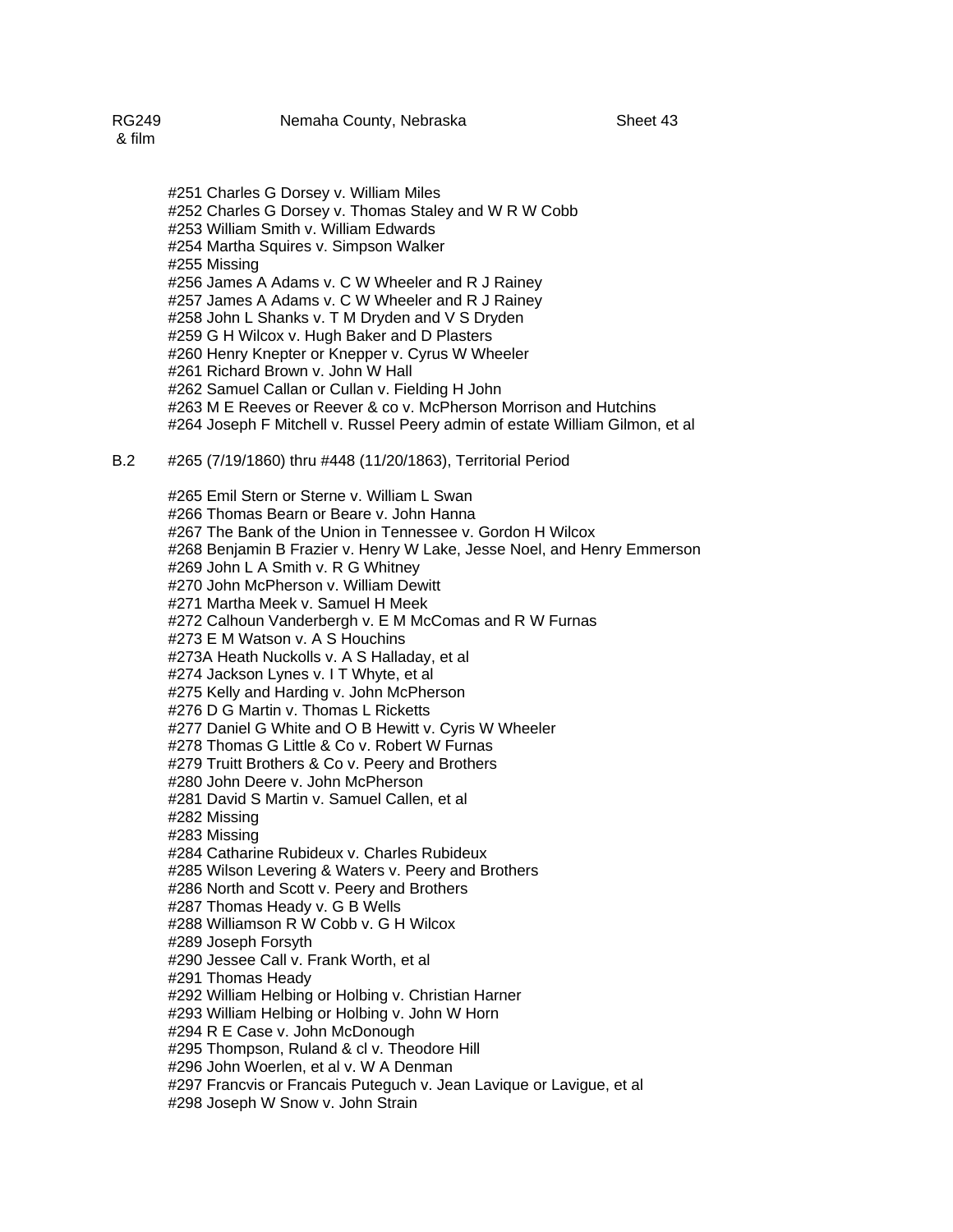#299 G Milton Paulin v. George A Thomas, et al #300 Fiske, Knight & Co v. Moore & Smith #301 Samuel Callan v. Fielding H John, Jessie John, John A Small #302 Evan Worthing v. Samuel Bauserman #303 White and Russell v. W T Hall, et al #304 R W Clarke & co v. City of Brownville #305 Samuel A Chambers v. Jerome Hoover, et al #306 Barbara E Mitcalf v. D P Mitcalf #307 Reuben George v. William Dewitt #308 William Smith v. John Hanna #309 James Hays v. U C Johnson, Jesse John, et al #310 Smith Rude v. William Munson #311 Richard Brown v. Cyrus W Wheeler, et al #312 Richard Brown v. Robert W Furnas and Wheeler and Johnson #313 Roger E Harding v. John McPherson #314 Gasten Dickson and Walling Ford v. Williams L Thurman #315 Franklin Type Co v. Robert W Furnas #316 W R Pennick v. W L Thurman, et al #317 Whiltemore or Whitemore & co v. John McPherson #318 William R Pennick v. William C Kern, et al #319 Charles C Cabble v. Charles B Smith #320 William B Beck v. Robert W Furnas #321 Ira Smith v. Oscar F Lake #322 Morris Langsdorf, et al v. John Argabright #323 Auson Comstock & Lou v. John Argabright #324 John D A Smith v. H O Minick, et al #325 Day Matlock, et al v. Allen L Coute, et al #326 Samuel A Chambers, et al v. L P Hiatt, et al #327 Hubbell Alexander and Driver v. John Argabright and William L Thurman #328 Kingsland & Furgeson v. Thomas U Green, et al #329 George W Crum v. John P Baker #330 Baldwin & Dodd v. John Argabright #331 J S Oorman v. Samuel B Whiteside #332 A G Frounstine & co v. McPherson Morrison & Hutchins #333 Culten and Terrill v. John McPherson #333.5 Fife Hubbard and Vogel v. John McPherson #334 Stetson S Swan v. John B Wells, et al #335 Jepee Johns v. David Gwinn #336 William Russell v. William Comford #337 John A Ponn v. J V Edwards #338 William McSerman v. Lewis Lawrence #339 John R Ullery v. R J Whitney #340 D J Martin v. William Weddle #341 Sam Walkins v. Elizabeth Baker, et al #342 S F Nuckolls v. A J Whitney #343 Bery Baldwin v. Harvey S Hays #344 Jacob Cogdill v. Thomas Davis, et al #345 Peter Hindgen, et al v. J H Morrison #346 R W Frame v. Christian Fogle, et al #347 Samuel A Hunter v. D D White, et al #348 Jacob B Berger, et al v. D D White & co #349 John Ovelmen, et al v. Preston Bacon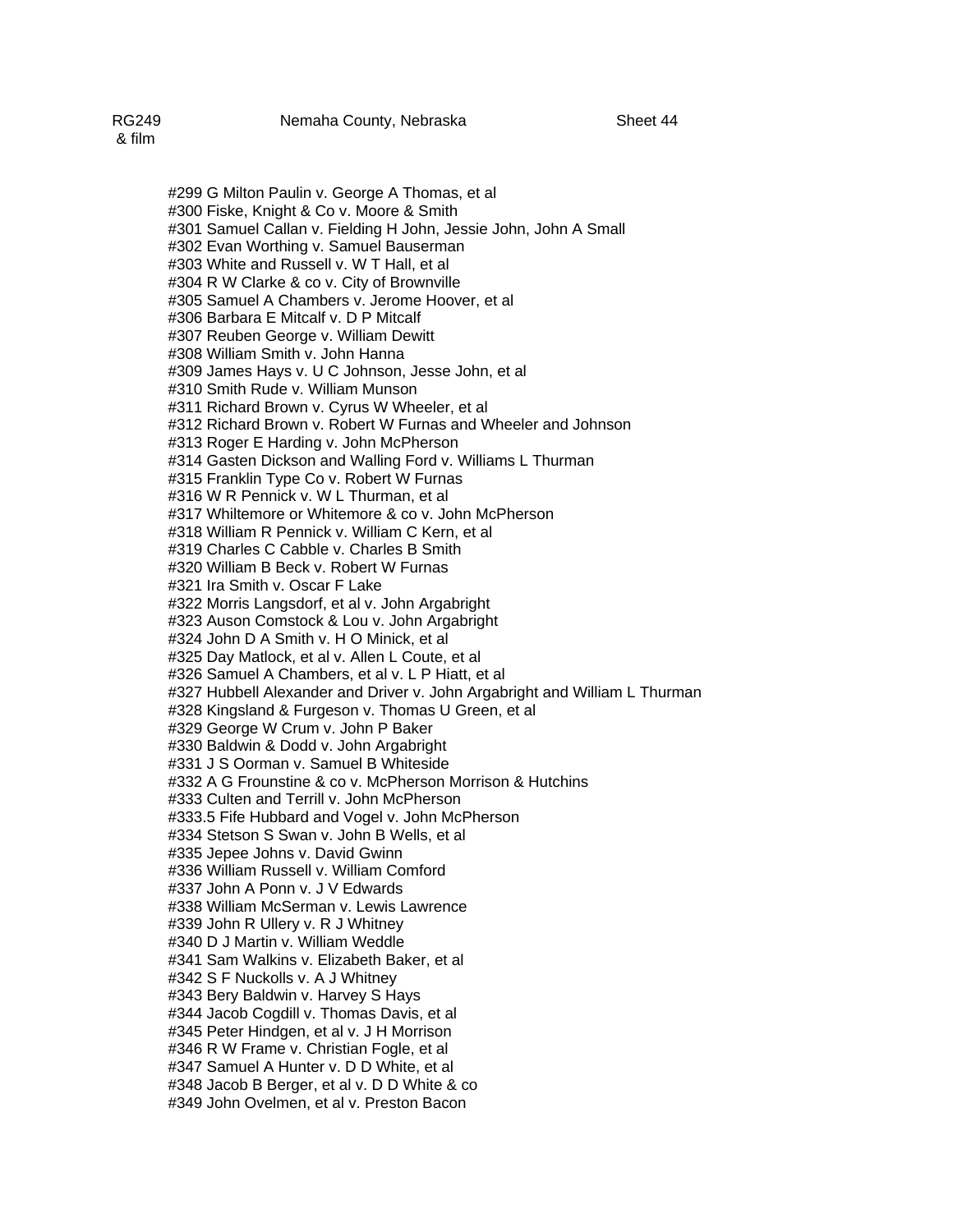#350 Samuel R Bennett v. Israel R Cummings, et al #351 Theodore W Bedford v. Thomas Williams, et al #352 Samuel Snyder v. John W Hall #353 Wolff & Hoppe, et al v. John Argarbright #354 Frank Gormine v. William Russell or Rossell #355 Theodore H Bedford v. James B Fleming and Isaac Coe #356 S F Nuckolls v. Heath Nuckolls, et al #357 Houston Nuckolls v. Heath Nuckolls, et al #358 Wolff & Hoppe v. H C & J J Thurman #359 Jacob Dustin v. S G Good #360 Smith Reed v. William Munson #361 Martin Steler v. Charles Snyder, et al #362 Dursh or Darsh and Hershelrode or Herchelrode v. Alexander M Fergus #363 Turner, Frazer and co v. John W Swan & co, et al #364 William A Little and Robert A Howard v. Louis Neals #365 Stephen F Nuckolls v. Rufus S Rainey, et al #366 Field Brothers v. Jacob Marohn #367 Clarance or Clarence H Gibson v. William G Swan #368 Jacob W Hegler v. John W Partch #369 Theodore Hill v. George H Swan #370 William T Den or Dun v. George H Swan #371 Richard Brown v. Talbot or Talbert H Edwards #372 Francis Dowler v. George H Swan and Thomas F Williams #373 A C Johnson v. Hiram Villus #374 S L Nuckolls v. James McDonald #375 P J Becker v. John Jelkins, et al #376 Isham Reavis v. Daniel H McClure #377 L M Smith & co v. Hackney or Huckney & George #378 William Wilson v. Gideon Tindall #379 James A Tarrell v. Jessee Call or Cale #380 James A Tarrell, et al v. John Snyder #381 Jaques Boulier or Bourlier v. James Coleman #382 Laugsdorf and Rosinstine v. William L Thurman #383 Saker and Brothers v. Thurman and Cannen #384 Laugsdorf and Rosinstine v. William L Thurman, et al #385 Cutler and Terrill v. Peter Hendgen, et al #386 G J Maddax or Mattax v. William S Roberts #387 Cutler & Terrill v. William S Thurman #388 Francis Michaud v. Richard Clair #389 John Delay v. John O'Bryant #390 J Dice Hegler v. John H Maun #391 Henry Elliott v. J D Hegler #392 U C Johnson v. J B Wells, et al #393 Theodore Hill v. Amos T D Hughes

#394 Theodore Hill v. Stephen W Kennedy

#395 Robert W Frame v. William H Denman

#396 Charles T Hillyer v. John R Doruty or Doroty

#397 William F Thorne v. John B Wells, et al

#398 Joseph O'Pelt v. James Ginder

#399 Thomas Henry v. J D H Thompson, et al

#400 Jasper H Ware v. Francis Putegnal or Pietegnal, et al

#401 Alfred O'Pelt v. Hugh Brownlee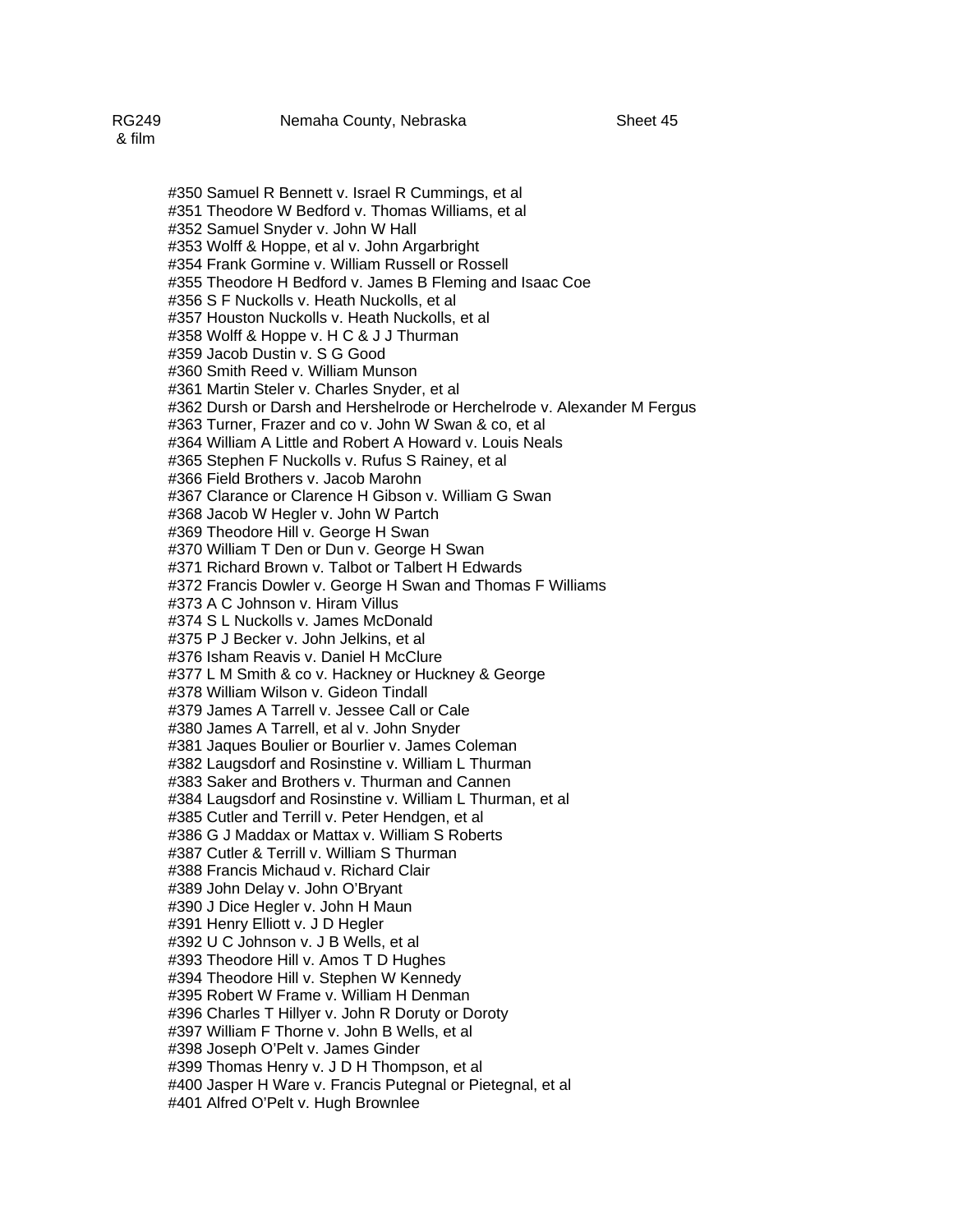#402 Benjamin G Cooper v. Edward M McComas #403 Richard Brown v. W T Den #404 Wolff & Hoppe v. Joseph O'Pelt #405 Richardson Miller & co v. Alfred O'Pelt #406 John Bell v. George Shroaf #407 John Cole v. James L Knight, et al #408 Rebecca Belden v. Seymour Belden #409 William R Speen, et al v. Andrew Sample, et al #410 Oliver Stevenson, et al v. John McPherson, et al #411 Benjamin G Cooper v. Jerome Hoover, et al #412 Benjamin G Cooper v. John Delay #413 William H Small v. Martin Stiler or Stilen #414 James Berry & co v. Archibald Handley #415 William M Stanley v. ThomasJ Metcalf #416 Jessee Cole v. James A Farrell #417 Eli H Wilcox v. William Hackney, et al #418 George Duby, et al v. Alfred O'Pelt & J M Paulin #419 Charles Gaede v. Robert W Frame #420 Jessee Cole v. James A Farrell, et al #421 David O Stiles v. Amos Hutchins #422 S L Nuckolls v. Nemaha Valley Bank, et al #423 J Dice Hegler v. S A Chapin #424 John J Mathews v. Jacob Cooke #425 William H Hoover v. George H Nixon #426 Eli H Wilcox v. George H Nixon #427 Samuel A Chambers v. Sevi Sprinkle and John P Baker #428 Wolff & Hoppe v. Ann Conner, et al #429 Richardson Mellier & co v. Alfred O'Pelt and Joseph O'Pelt #430 S P Majors v. Robert W Frame #431 Wood, Christy & Co v. A D Williamson #432 Lucus Thompson & co v. John McPherson #433 Brownville Terry co v. Steam Boat Robert Campbell #434 Brownville Terry co v. Steam Boat Omaha #435 Missing #436 John Hanna v. Williamson R W Cobb #437 James Harger v. Julianna Harger #438 Samuel South v. S A Frogden #439 David Gwin v. Jacob Easterly #440 Luther E Benedict v. Thomas B Edwards, et al

#441 John R Ullery or Ullrey v. William Myers, et al

#442 Samuel G Daily v. Township board of education, Brownville township #443 James S Bedford v. Suther Robinson, et al

#444 Harriet A Wilcox v. David H McLaughlin

#445 Hackney and George v. John L A Smith

#446 Miles W Burford v. Alex Majors, et al

#447 Western Bank of MO v. Russell or Rupell Majors and Waddell

#448 Miles W Burford v. Alex Majors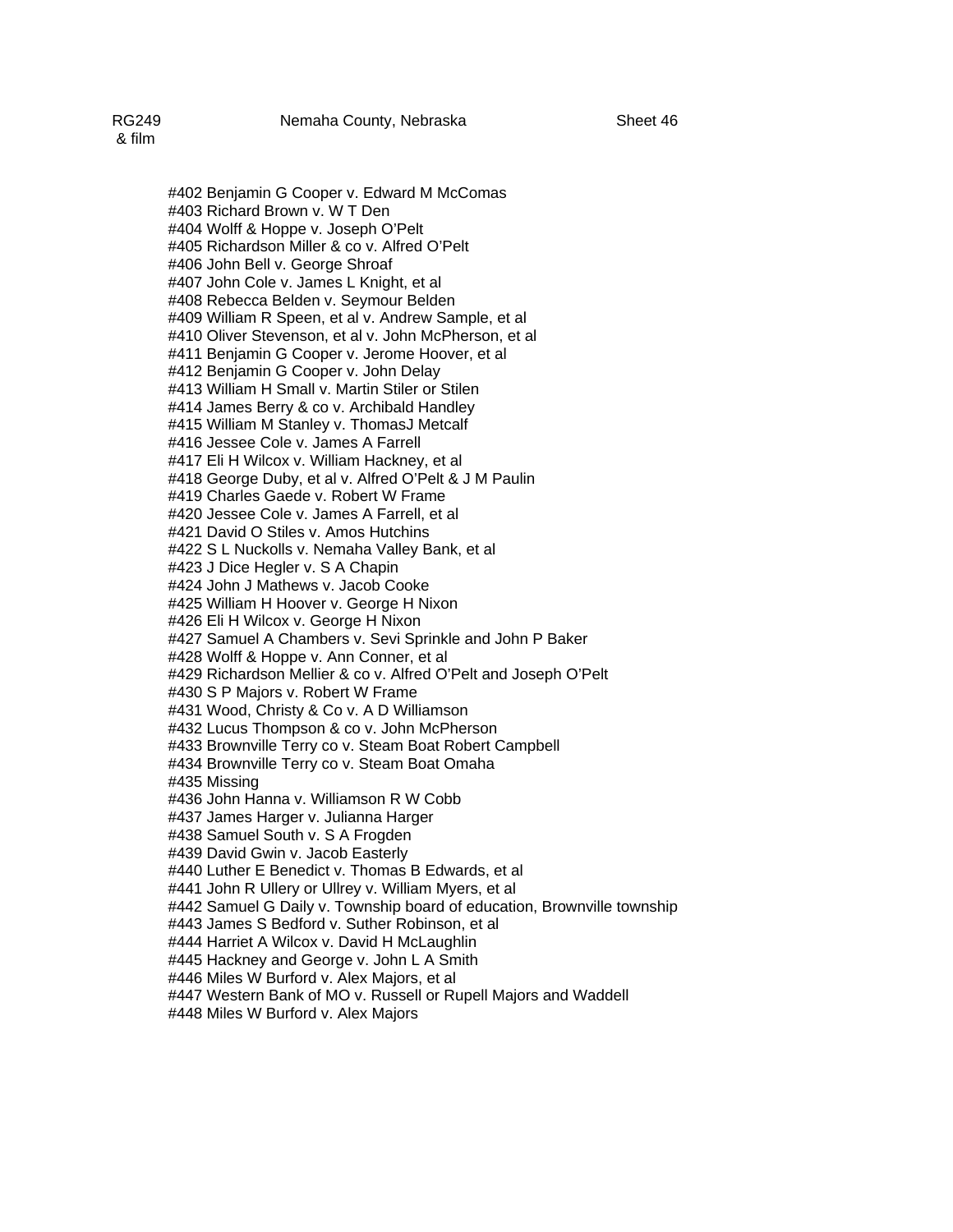| RG249<br>& film | Nemaha County, Nebraska                                                                                         | Sheet 47 |
|-----------------|-----------------------------------------------------------------------------------------------------------------|----------|
| B.3             | #449 (11/21/1863) thru #585 (2/14/1867), Territorial Period<br>NOTE: John L. Carson v. E. S. Dundy, Adminis.    |          |
|                 | (7/21/1865), not in General Index, follows #480                                                                 |          |
|                 | #449 M A Haudley v. P M Wood                                                                                    |          |
|                 | #450 Francis Springer v. John Williams, et al                                                                   |          |
|                 | #451 A G Perry v. Sigmond or Sigmund Seplen or Sesslen                                                          |          |
|                 | #452 William McMillan v. Robert Heap and Jesse Bartup<br>#453 William McMillan v. Stephen Wilkinson, et al      |          |
|                 | #454 C H McCormick & Bros v. John S Minick, et al                                                               |          |
|                 | #455 Michael Barrada v. Sophie Barrada                                                                          |          |
|                 | #456 Conduce C Gest v. Nathan Squires Jr, et al                                                                 |          |
|                 | #457 James Wright v. E B Wright                                                                                 |          |
|                 | #458 John Shirts v. Levi Sprinkle, et al                                                                        |          |
|                 | #459 Thomas Hatfield v. John S Minick                                                                           |          |
|                 | #460 William Daily v. W W Mills                                                                                 |          |
|                 | #461 H R Reed v. G H Wilcox                                                                                     |          |
|                 | #462 Katharine Ratinchar by her next friend David McSaughlin v. Henry Smith, et al                              |          |
|                 | #463 Benjamin Chapman v. Thomas R Simpson                                                                       |          |
|                 | #464 Thomas Hatfield v. John Colerick                                                                           |          |
|                 | #465 Salima Shoemaker v. George W Shoemaker                                                                     |          |
|                 | #466 Henry Hardy v. William R Hall                                                                              |          |
|                 | #467 Israel R Cummings v. Joseph Bacon                                                                          |          |
|                 | #467.5 Allen Comstock, et al v. Levi P Banks                                                                    |          |
|                 | #468 John L A Smith v. James H Bedlow, et al                                                                    |          |
|                 | #468.5 James Wood v. Edward W Thomas                                                                            |          |
|                 | #469 William Hackney v. William King                                                                            |          |
|                 | #470 Thomas J Dowler v. Francis A Dowler administrator, et al<br>#471 Anthony Swift v. Thomas Burress or Burres |          |
|                 | #472 John J Jamison v. John W Hall administrator                                                                |          |
|                 | #472.5 Harriet A Smith v. William R Smith                                                                       |          |
|                 | #473 John Mullis v. Schoeuheit & Brown                                                                          |          |
|                 | #474 William McSennan v. John McPherson                                                                         |          |
|                 | #475 John L A Smith v. John R Ulery                                                                             |          |
|                 | #476 Missing                                                                                                    |          |
|                 | #477 Jeremiah Snyder v. John W Bliss, et al                                                                     |          |
|                 | #478 Abraham F Sherfy v. Mary Jane Shurfy                                                                       |          |
|                 | #479 Benjamin F Sushbaugh v. Richard V Hughes, et al                                                            |          |
|                 | #480 R J Whitney v. S & B Moore                                                                                 |          |
|                 | #481 John L Carson v. E S Dundy admin of estate of Tomas J Meek                                                 |          |
|                 | #482 Missing                                                                                                    |          |
|                 | #483 Missing                                                                                                    |          |
|                 | #484 Rachel O Callen, by next friend Hugh O Callen v. William McDonald, et al                                   |          |
|                 | #485 Wilson Hughs v. Jonathan David<br>#486 James Wood v. John McPherson                                        |          |
|                 | #487 Missing                                                                                                    |          |
|                 | #488 Mattie L Cnawden v. George W Cnawden                                                                       |          |
|                 | #489 Missing                                                                                                    |          |
|                 | #490 Missing                                                                                                    |          |
|                 | #491 John L Carson v. Rebecca Belden                                                                            |          |
|                 | #491.5 Mary A Thorn v. William T Thorn                                                                          |          |
|                 | #492 John L Carson v. Joseph P Coleman, et al                                                                   |          |
|                 | #493 Benjamin F Lushbaugh v. Henry C Hill, et al                                                                |          |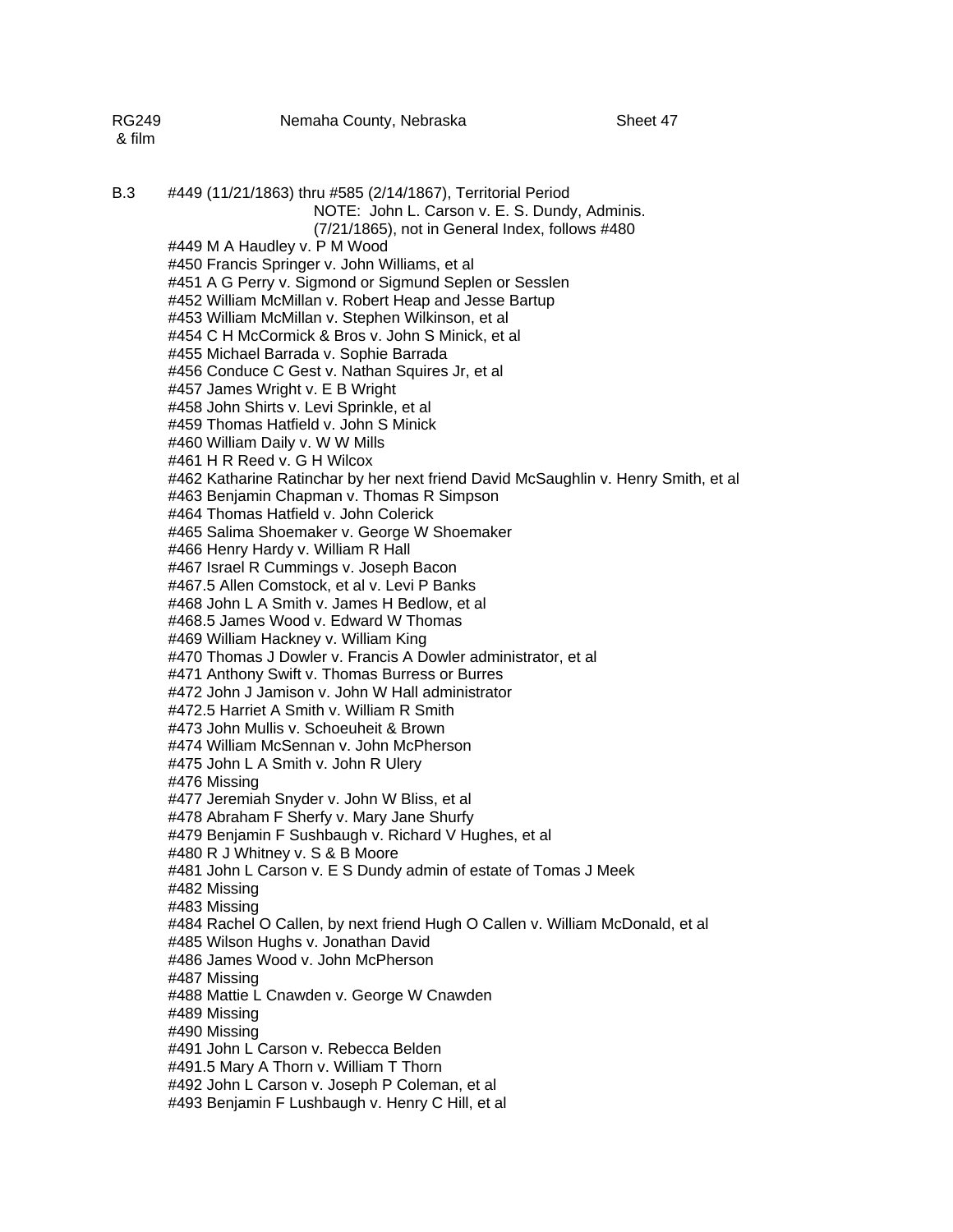#494 John S Carson v. Isaac B Walters, et al #495 John L Carson v. Horalis G Worrall, Stephen H Bechtel and Benjamin F Lushbaugh #496 Samuel A Chambers v. John B Nells, et al #497 John R Davis v. John W Swan, et al #498 John P Hodge v. Charles T Jamison, et al #499 John P Hodge v. John Hamilton, et al #500 Benjamin T Lushbaugh, et al v. John Trusly #501 Lushbaugh and Carson v. George W Shroaf, et al #502 Augustine Albright v. Charles Moul #503 John F Neal v. Stephen Wilkinson, et al #504 Elizabeth Kennison v. Philip Young #505 McCarren & Fisher v. H C & J J Thurman, et al #506 Joseph Eavey v. Thomas H Marshall, et al #507 Lushbaugh v. Richard V Hughes, et al #508 Magdalena Smith, et al v. Joseph W Canneil, et al #509 James O Carson v. Urial Akin, et al #510 Henry Harmon admin v. The unknown heirs of Fran Putignat, et al #510.5 Hezekiah B Strong v. Davidson Plasters, et al #511 A K Farman v. T J Metcalf #512 Elizabeth Kennison v. Philip Young #513 Richard E Case v. Philip Hoffman #514 Andrew J Scott v. James B Wyne #515 Alice Simmons v. E A Deslonde, et al #516 James Ginder v. Orin Gerwillinger or Gerwilliger #517 Felix Morgan v. John W Hall, et al #518 James L Eagan v. Steam Boat Denver #519 Benjamin Rogers v. Richard F Barrett #520 Henry B Goucher v. Christian Slagle and John Warren #521 George G Manley v. Jacob Bozarth #522 Isaac Coe v. John G Akin, et al #523 James F Bertholf v. John T Scott, et al #524 Mary J Bale v. Sam A J Bale #525 David Dodge v. A W Barns #526 William Mohle v. William Sayls or Sayle #527 Clark Allen v. John W Hall admin of estate of William Wilson #528 Ina or Ira Maxon v. John W Halll admin #529 Charles Gaude or Guede v. Wolf Weingertner #530 Bedford & co v. Steamboat Colorado #531 Annah B Sanly v. Elias Sanly #532 Daniel McKissack v. W H Denman #533 Catharine S F Crane, et al v. Jonas Crane, et al #534 John Bell v. John L Ritchey, et al #535 Catharine S F Crane, et al v. R F Barrett #536 Hiram Storm v. Austin W Mathews #537 Elijah Burner v. Anton Kimig, et al #538 Paschul F Sundy v. Oliver Mitchell #539 John Parlestine v. The Territory of Nebraska #540 William Vincent v. Robert & Reed

#541 Juleus Balke v. Joseph O'Peth

#542 Mary C Mourdick v. David H Mourdick or Murdick

#543 John A Pann v. Annie E Pann

#544 Charles Gaude or Guede & co v. Frederick Alley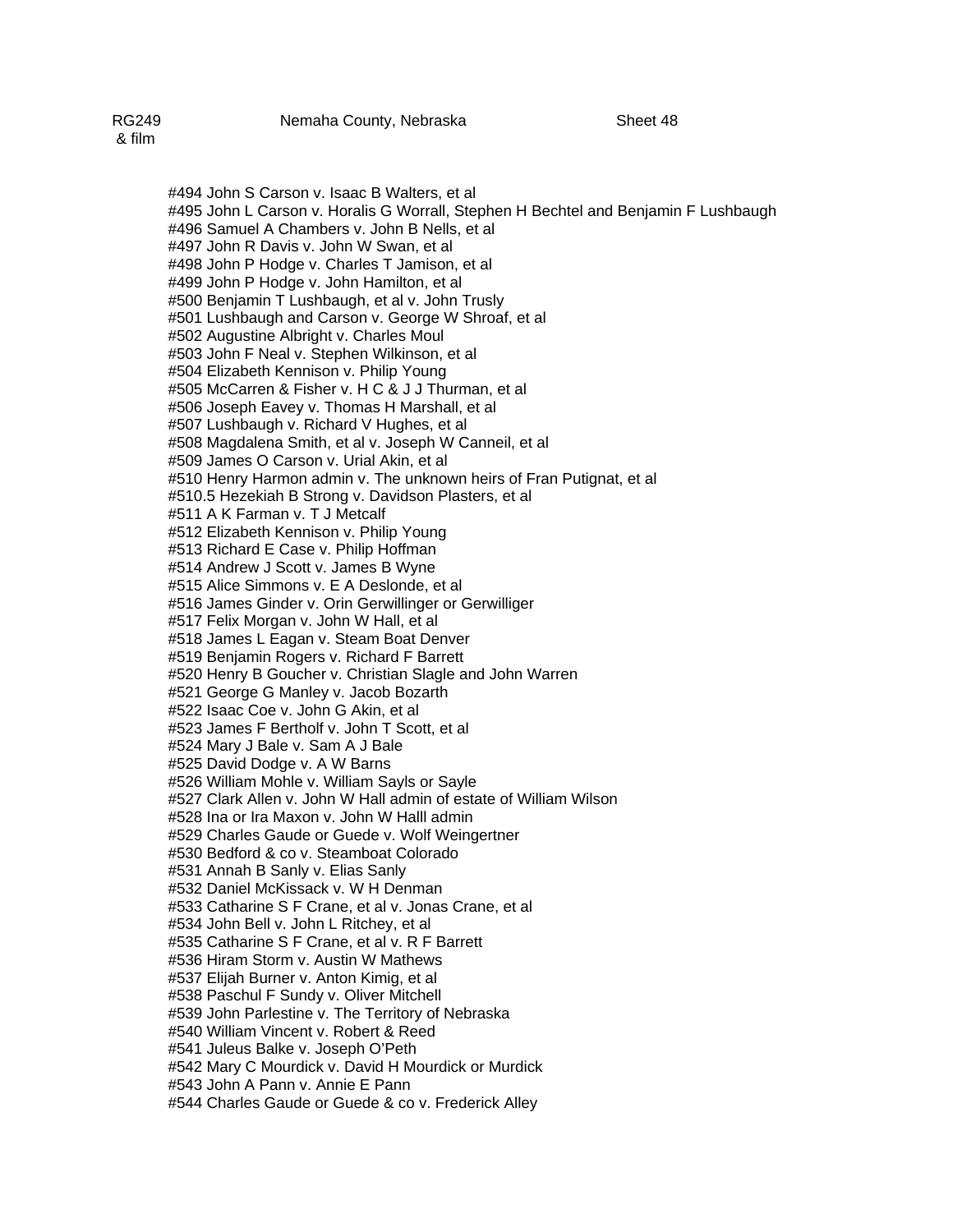#547 Caroline O. Ault v. Peter Ault #548 A. Zook v. Samuel Wagstaff #549 John Crim v. James Rice #550 Clara Toupain v. Peleg Toupain #551 David Lockwood v. Seymour Howard, Jr. #552 David Lockwood v. John Shuck #553 McFall & Co. v. Steamboat Colorado & Theodore Hill or Heill Co. #554 Sigman Leeman, et. al v. Steamboat War Eagle #555 Thomas W. Green, et. al. v. William F. Wright #556 Meredith Helvey v. Charlton and Sylvester Hall #557 Elias Sowles v. Henry VanBuren #558 Peter and Mary Bretty v. Peter F. Bretty #559 Patrick McCamen or McCarren & Francis Fisher v. John Argabright #560 Henry Overaker v. John J. Thurman #561 James I. Pernell v. John Watson #562 Samuel Snyder v. James Wyne or Wynn #563 William Sayles v. Martin Warner #564 Sarah A. Shaw v. John Shaw #565 D. & H. Siegel v. Frederick Sedores #566 J. Davis v. Catharine Davis #567 Jonathon Higgins v. William and Daniel Kinnison #568 Martha McCoy v. James McCoy #569 August Albright v. Milo L. Gatis and Stephen M. Kennedy #570 Augustine Albrecht v. D.H. Ellis and George Crow #571 Jacob Cook v. Benjamin Campbell #572 Richard E. Case v. E.S. Allen et. al. #573 James McGruder v. Meredith Helvey #574 John W. Middleton, et. al. v. City of Brownville #575 Thomas M. Green & Burdick v. A. J. Richardson #576 D.J. McCann v. William Vincent #577 Joseph Thompson, et. al. v. Hiram Stern or Stone, et. al. #578 Edwin Hastings and John B. Gordon v. Sigmund Seeman #579 Samuel Bennett v. John Shuck and Andrew Scoville #580 Overman, Mann & Co. v. Edmund H. Burchess #581 Elizabeth Stevens v. Hiram Stevens #582 William Chambers v. Robert Sayer #583 Clarissa A. Bunker v. Samuel M. Rich and William Glasgow #584 Charles G. Dorsy v. Theodore Hill and Smith P. Tuttle #585 William Allen v. Joel Westfall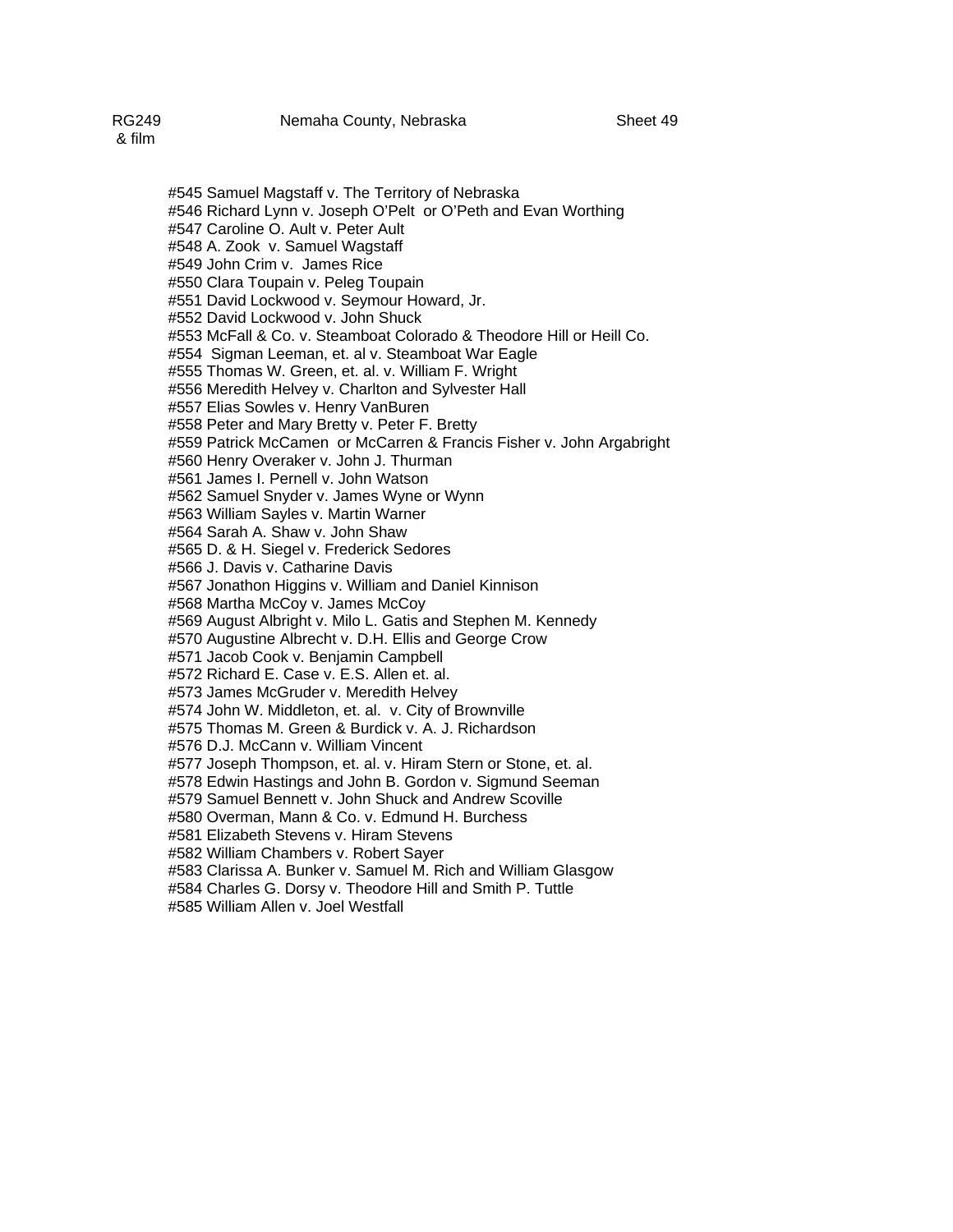| RG249<br>& film | Nemaha County, Nebraska                                                                                      | Sheet 50                                                                                               |
|-----------------|--------------------------------------------------------------------------------------------------------------|--------------------------------------------------------------------------------------------------------|
| B.4             | #1 (1867) thru #110 (1869), Civil Case Files                                                                 |                                                                                                        |
|                 | #1 Israel R. Cummings v. Samuel Bennett, et. al                                                              |                                                                                                        |
|                 | #2 Alex W. Morgan v. Jonas Crane                                                                             |                                                                                                        |
|                 | #3 Reuben B. Presson v. Charles Libbey                                                                       |                                                                                                        |
|                 | #4 Heath Nuckolls v. Louis Neal, et al                                                                       |                                                                                                        |
|                 | #5 Richard Claire v. Samuel Wagstaff                                                                         |                                                                                                        |
|                 | #6 John M Bennett v. Robert W Furnas                                                                         |                                                                                                        |
|                 | #7 Missing                                                                                                   |                                                                                                        |
|                 | #8 D S Sarkin v. Samuel Bennett and John Grieve                                                              |                                                                                                        |
|                 | #9 Evan Worthing v. Albert Mead                                                                              |                                                                                                        |
|                 | #10 J or I W Hollengshead or Hollingshead                                                                    |                                                                                                        |
|                 | #11 Sigmond Seeman v. Benjamin Hickox<br>#12 Almina McComas by next friend Robert Furnas v. James B Campbell |                                                                                                        |
|                 | #13 Gideon Amick v. Lydia E Amick                                                                            |                                                                                                        |
|                 | #14 Lemon Hosea v. Sevi Johnson, et al                                                                       |                                                                                                        |
|                 | #15 John Cook v. L N Westfall and Henry Westfall                                                             |                                                                                                        |
|                 |                                                                                                              | #16 Conrad Schreiner or Schrimer or Schriener and Charles Briegel or Breigel v. the city of Brownville |
|                 |                                                                                                              | #17 Conrad Schreiner or Schrimer or Schriener and Charles Briegel or Breigel v. the city of Brownville |
|                 | appeal                                                                                                       |                                                                                                        |
|                 | #18 A D Marsh and J W Bliss or Blip v. Oscar M Johnson                                                       |                                                                                                        |
|                 | #19 Edward M McComas v. the city of Brownville                                                               |                                                                                                        |
|                 | #20 John C Martin v. William A Pallack or Pollock                                                            |                                                                                                        |
|                 | #21 Abraham F Sherfy or Sherfey v. John Hanna                                                                |                                                                                                        |
|                 | #22 Missing                                                                                                  |                                                                                                        |
|                 | #23 Board of education of city of Brownville v. Henry G F Kephler or Kefhler                                 |                                                                                                        |
|                 | #24 Anthony P Cogswell v. Paul Perkins<br>#25 Orville P Welch v. Stanton Perkins & co                        |                                                                                                        |
|                 | #26 Richard J Whitney v. Stephen B Miles                                                                     |                                                                                                        |
|                 | #27 I or J M Hopkins v. Samuel Greathouse or Gresthouse                                                      |                                                                                                        |
|                 | #28 Evan Worthing and Eli Wilcox v. Samuel Guss                                                              |                                                                                                        |
|                 | #29 M A Handley v. Sarah Clark, et al                                                                        |                                                                                                        |
|                 | #30 Gideon Amick v. Lydian E Amick                                                                           |                                                                                                        |
|                 | #31 John M Graham v. Samuel South                                                                            |                                                                                                        |
|                 | #32 Nelson Adams v. John I Terrell                                                                           |                                                                                                        |
|                 | #33 Lovinda M Godfrey by Francis H D Hunt v. Reubin T Stephens                                               |                                                                                                        |
|                 | #34 J N Reynolds v. Jacob Gengens, et al                                                                     |                                                                                                        |
|                 | #35 Joseph W Blackbum and Richard J Whitney, et al v. Isaac Clageth or Clagett                               |                                                                                                        |
|                 | #36 Richard V Hughes admin of William Stillwell estate v. Lucinda Stillwell, et al                           |                                                                                                        |
|                 | #37 Samuel Crane v. Henry Atkinson and John S Stanton, et al                                                 |                                                                                                        |
|                 | #38 Esthen or Estten D Muin, et al v. H S Jenkins, et al                                                     |                                                                                                        |
|                 | #39 Samuel Wagstaff v. Richard Claire                                                                        |                                                                                                        |
|                 | #40 Caney Flanghen v. Andrew J Scott<br>#41 Thomas M Rooken v. Joseph B Sayres or Sayers and John K Smith    |                                                                                                        |
|                 | #42 Margaret Jane Crawford v. Charles Silly or Sibby                                                         |                                                                                                        |
|                 | #43 William S Horn, et al v. John W Hall, et al                                                              |                                                                                                        |
|                 | #44 John N Reynolds v. Charles J Beach                                                                       |                                                                                                        |
|                 | #45 Ephriam M Long v. T F M Waldschmidt                                                                      |                                                                                                        |
|                 | #46 Richard Claire v. Samuel Wagstaff                                                                        |                                                                                                        |
|                 | #47 Virginia M Hunt guardian of George S Ebbs v. Estate of George S Ebbs                                     |                                                                                                        |
|                 | #48 Westhennen and Eppstine v. J W Blip and Theodore C Hacken or Hacker                                      |                                                                                                        |
|                 | #49 A P Cogswell v. Sigmond Seaman or Seeman                                                                 |                                                                                                        |
|                 | #50 George Cecil v. P Caursey Richards, et al                                                                |                                                                                                        |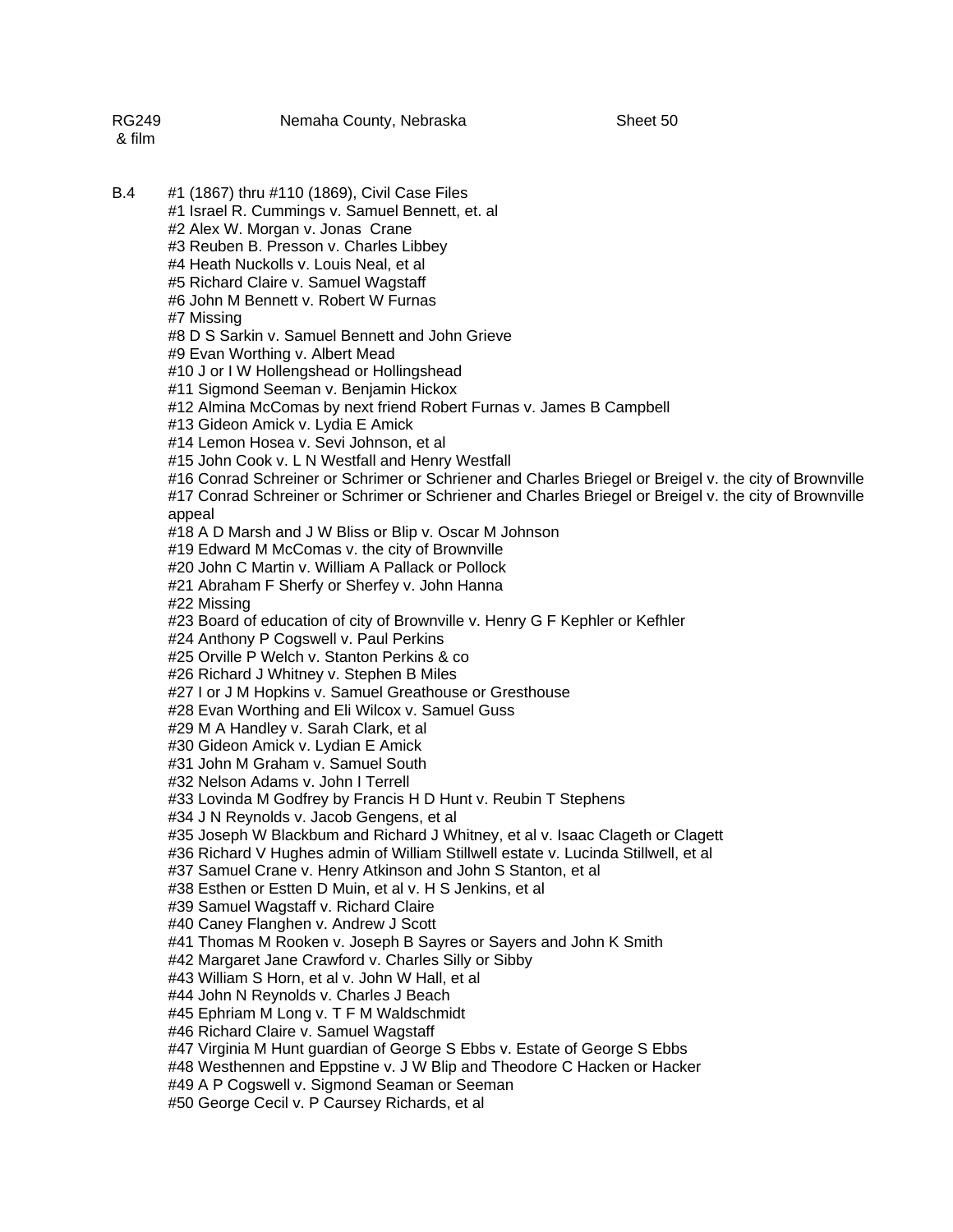#51 Samuels Stemburg & co v. Sigmond Seeman #52 Chauncey H Allen v. Sarah J McKay, et al #53 Richard Claire v. Samuel Wagstaff #54 John W Horn v. Catherine E Horn, et al #55 David H Lewis v. Holladay or Halladay & co #56 Rebecca Young, et al v. Russell B Ruden, et al #57 Francis Michand v. Richard Claire #58 McFall & co v. Charles Silly or Sibby #59 D J McCann & co v. William Daily #60 Andrew J Davis v. Osee Mathews #61 Homer or Herman S Mathews v. Osee Mathews #62 Catherine S F Crane by Theodore Hill v. McComas and co #63 Jane Claire v. Richard Claire #64 George W Pleasant v. Christopher C Mann, et al #65 Sarah L Bynd v. Milton O Bynd #66 Dwight J McCame or McCann v. Charles Snyden and Julian Metcalf #67 John R Davis v. Jospeh Saudep or Sauelep #68 Mary C Owens v. George W Owens #69 Emmor Lash v. Rue P Hutchins, et al #70 Ann Wolf v. John Wolf, et al #71 J N Reynolds v. Lucinda B Beach #72 Polly M Randall, et al v. Levi Johnson, et al #73 William Campton or Compton v. Jane Saudep or Saulep, et al #74 S Aldlen or Adler and co v. Pierce Blake #75 Arminda Green v. Isaac M Green #76 William F Wilson v. the city of Brownville #77 John W Bliss v. William F Wilson #78 James S Chase v. A W Morgan, et al #79 D May v. George W Hill #80 J N Reynolds admin v. J W Middleton #81 William H Hoover, et al v. Luther D Robinson #82 John Creasow or Creason v. Jonas M Hacker or McHacker, et al #83 William Hutton v. Dona Goudy #84 Andrew L Shaffer or Shafer v. Peter Burlett #85 Jefferson N Broady v. Bernard McFillan and William Richard #86 Worthing and Wilcox v. Levi Johnson #87 William L Horn, et al v. William M Daily, et al #88 Benjamin F Lushbaugh admin of John D Reamen Estate v. Isabella Reamen, et al #89 Eliza Elliott admin v. Heirs of Henry Elliott #90 Sarah Wait, et al v. Mary Wait, et al #91 Emilia Raulean et al v. James Craig, et al #92 William McLennen, et al v. William Vincent and George Harrison #93 Mathew Rombach v. Benjamin Halladay or Holladay #94 Samuel Petit or Pettit v. P Coursey Richards, et al #95 Jackson Lynes v. Benjamin Holladay or Halladay, et al #96 Ann Eliza Collins v. Robert Collins #97 L or J N Reynolds admin v. Heirs of Willis Hill #98 Gilkeson & Sloss v. Green &Burdick et al #99 Sidney L Stout v. Newton M Hollzinger or Holtzinger #100 Mary Hacker v. Odum C Look #101 The people of the state of Nebraska v. James Ginder and John Blacklaw #102 Jonas Craw admin v. Isaac H Clayett or Clagett, et al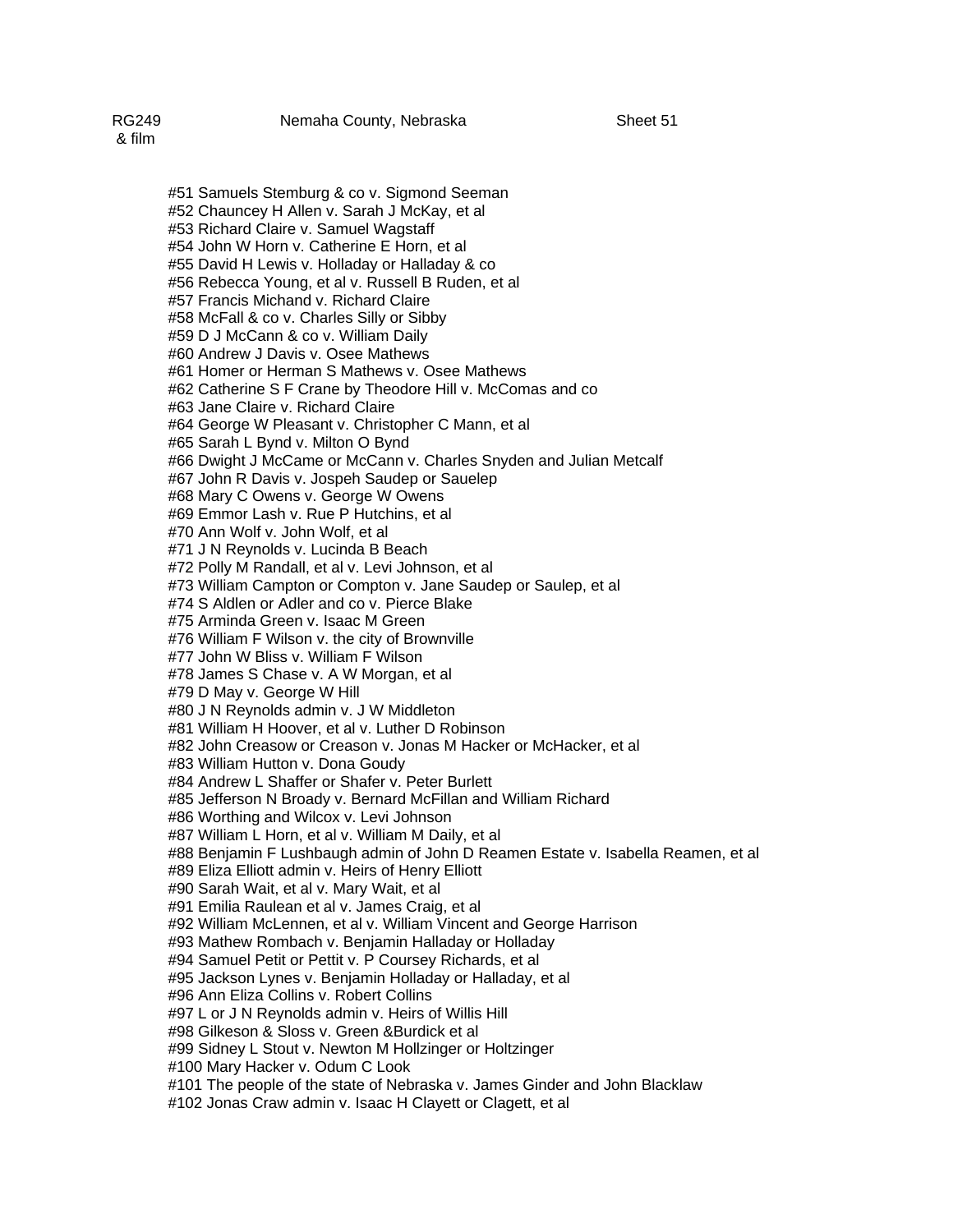#103 Iowa College v. Lawrence Winkleman and John Brunsden, et al #104 John S Moore v. Henry Seymour, et al #105 Galis Bossfield or Brusfield & co v. the warden and vestry-men of "Christ Church Parish", et al #106 John Studabaker v. Alex W Morgan et al #107 Lenard or Leonard Arnold v. Richard F Barrett #108 Mary Bretey v. Jacques Miguerey #109 Missing #110 John L Carson v. Richard J Barret B.5 Civil Case Files, Case #111 thru Case #224 #111 (1869) thru #224 (1870) #111 Julian Metcalf, et al v. unknown heirs of Fernando Crocker #112 John A Pann v. Abner Ray #113 John McPherson v. Richard F Barrett #114 John Marly or Maley v. Joseph Ord #115 John Steele et al v. the people of the state of Nebraska #116 McFall & co v. Richards F Barrett #117 Samuel M Rich v. "Journal Printing Co" (Hill and Blackburn) #118 Edward W Thomas admin v. Morgan Hewett #119 Calvin R Baker admin v. Mary M Woodard, et al #120 Worthing and Wilcox v. Nathan P Russell #121 L D Robinson v. Samuel M Rich #122 Lorinda Godfrey v. Reuben F Stevens, et al #123 Lorinda Godfrey v. John Ebbs and Perry Godfrey #124 Lorinda Godfrey v. Frances H Hunt and Perry Godfrey #125 John R Davis v. the city of Brownville #126 William McLennan v. Thomas M Green et al #127 Ira Wilson v. Oliver Pickens and wife #128 Henry H Wilson v. John P Flack and Frank Morris #129 John W Richardson v. Thomas M Green and J P Bundick #130 Henry Stieman v. Fredrick W Beckman #131 John Creasen v. A P Cogwell #132 George W King & co John W Bliss and Theodore C Hacker #133 Paul Cuhman et al v. Louis Wagnen and Andrew Shafer #134 William McDaily v. Richard F Daily et al #135 Levi Hughes v. Nathan G Randall #136 David S Hacker v. James C Hacker et al #137 William D Bryant v. William Collins and Thomas Collins #138 John V Farwell & co v. Fufus F Rainey et al #139 John D Stauton v. E. R. Phillips et al #140 G Summers v. Samuel R Summers #141 William D Scott v. Frederick E Allen #142 Goerge Wheeler v. Joseph Loveless or Lovelep #143 Emma Wilson v. John W Wilson #144 Haney J Shoapman v. Andrew Tynan #145 Job A Dillon v. Joseph Dillon, et al #146 E D Burbank v. Hank & Holtzinger #147 N W Richards v. O P Faulkner #148 A May & co v. Newton M Holtzinger #149 Cyrus M Kaufman v. Richard J Whitney #150 Benjamin Savil v. Charles Campbell #151 George Empson v. John Crow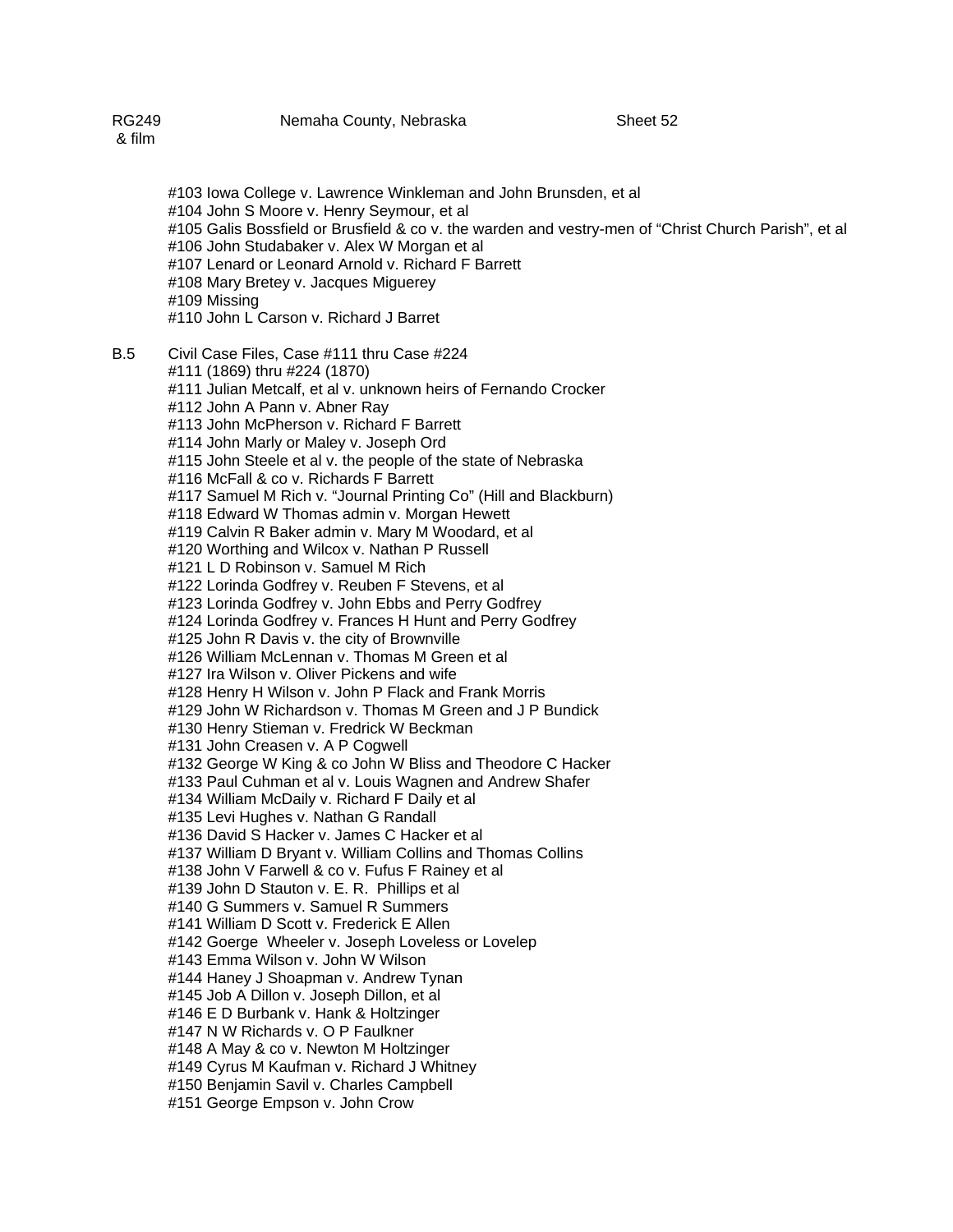#152 John McPherson v. Nemaha County #153 Louis Neals v. Edward Weisenreder or Weisenrider #154 Lemon Plastens v. Emily Cranmen or Crawmen #155 Moses S Collins v. Samuel Francis and wife #156 Phillip Fraker v. Lydia Fraker #157 State of Nebraska v. Cass Rice & Hiram Alderman #158 C Aultman & Co v. Albert Moyer et al #159 McFall & Co v. Charles Briegel et al #160 Missing #161 E G L Faxon & Co v. McFall & Co #162 Allie Bear v. Jacob K Bear #163 John L. Columbia v. Winslow L. Sapen or Safen #164 Edwin S Smith v. Nelson R Pinney #165 Ducher D Robinson v. Reuben C Berger #166 Richard J Whitney v. J W Blackburn #167 William T Russell v. Juliette E Russell #168 Mary Manny v. Samuel Wagstaff et al #169 Sarah Wait v. Archie H Wait #170 Luther Hoadley et al v. William F Wilson #171 Conner & Drury v. John N Reynolds #172 James H Drain v. Mary Jane Clark et al #173 Richard S Miles v. Anthony P Cogswell et al #174 Mariah E Baker v. James S Baker #175 Isaac Burn v. Sarah M Mason et al #176 John D Carson v. John N Reynolds #177 Turner Frazer and co v. Bliss & Hacker #178 Rainey & Levis v. Charles C Ellis #179 John Conaut v. Mary E Wood #180 John Studabaker v. John N Reynolds #181 Benjamin F Duncan v. Nathan McArthur and John Delay #182 Justus C Lincoln v. Richard S Hannaford #183 Oppenheimer & Meyer v. William F Wilson #184 James C Peter v. Lemon Plaster et al #185 Helen & Hoffman v. McFall & co #186 John P Fink v. William S Clark #187 Long Black and Allstaller v. Nathan Squires #188 John Jemison v. John L Ferrill et al #189 Greenewald et al v. John C Cowles #190 Phineas Jones v. Charles C Ellis et al #191 Jacob Mundinger v. Conrad Schriner #192 John S Silver v. Homer R Manning #193 H F Minnell v. John Rowen #194 A J Ritter v. D W Haulin #195 Studebaker and Brothers v. Anthony P Cogswell #196 John L Carson v. City of Brownville #197 Thomas Robins v. City of Brownville #198 James Carpenter v. David Kinnison #199 Sarah J McKay v. Chauncey H Allen #200 John W Perry v. Alfred W Morgan #201 Robert V Muir v. Richard F Barrett #202 Joseph M Snow v. Louis Neals #203 C B Hank and T J Armitage v. D A Jauary & co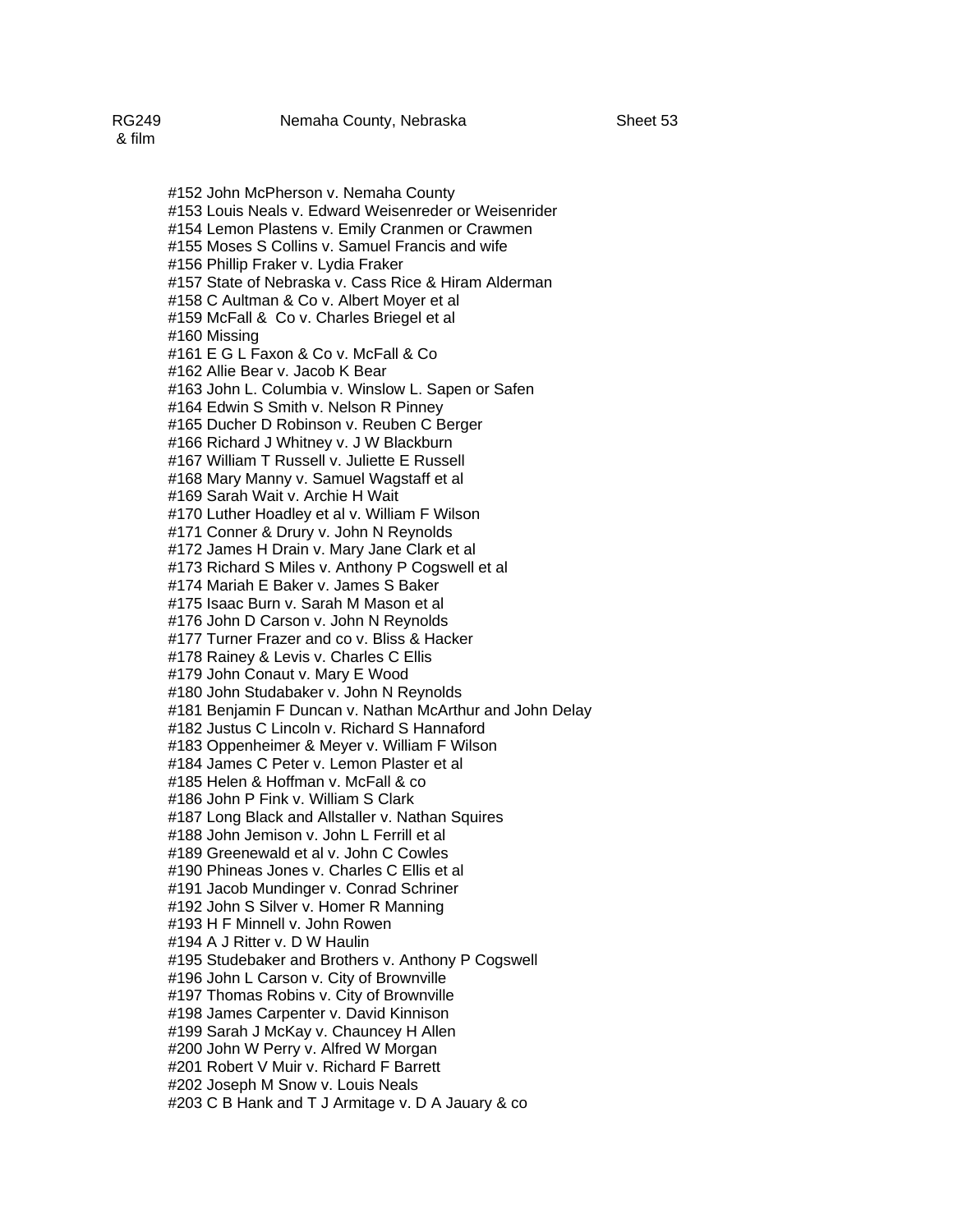& film

#204 Curtis and Burnham v. Hank and Armitage #205 Cantwell and Short v. A D Marsh and Mary J Marsh #206 William Hank v. Davidson Plasters #207 Wentel Grant v. John W Middleton #208 Theodore Hill and co v. John W Middleton #209 Robert Tear et al v. William F Wilson et al #210 Matilda Ann Turner v. Samuel Turner et al #211 Catharine S F Crane v. the city of Brownville #212 George P Whl v. James L Hitt et al #213 William P Fergus v. Joseph Curtis and John W Bennett #214 Horace Metcalf v. Charles D Kellogg and Julian Metcalf #215 Horace Metcalf v. Charles D Kellogg and Julian Metcalf #216 John R Bell v. Anthony P Cogswell and John Creason et al #217 S Adler and co v. J or G E Kentner #218 William Patrick and James Patrick v. Walter A Burleigh #219 E K Kentner v. Davidson Plasters #220 Sidney A Barto v. J W Barto #221 S Sockwood and co v. Anthony P Cogswell #222 Lewis Hill v. S D Robinson and Solomon Kirkhum #223 Jarvis S Church and Virginia E Sock v. J N Reynolds #224 William B Lovejoy & co v. Alf W Morgan et al

B.6 Civil Case Files ##225 (1870) thru #344 (1871)

 #225 (1870) thru #344 (1871) #225 James M Young v. Alfred W Morgan #226 Hugh Boyle v. Alfred W Morgan #227 D J McCann & co v. David H Ellis #228 Philip R Vogel v. Valentine Sheer #229 John V A Smith v. Anthony P Cogswell et al #230 Wesley Johnson v. Gotleile Mahle et al #231 Horace Metcalf v. Josephine Welch et al #232 Sophia B Day v. Ben Jame B Day #233 Herman B Wells v. Evan Worthing #234 William Bourke v. A R McCandless #235 Eliza Elliott et al v. Nemaha County #236 William Watson v. James Adamson #237 Halsted V Stiles v. Alf W Morgan #238 Joseph W Blackburn v. Richard J Whitney et al #239 Nelson R Pinney v. Cordelia E Fraker et al #240 John P Flack v. Napolean B Flack #241 Sanford Wells & co v. Thomas M Green & co #242 Francis Bradley v. Curtis S Bowen #243 Isaac Boehm v. John Munden #244 William Patrick & James Patrick v. Walter A Burleigh & Charles J Brazeau #245 Robert Plunket v. Martha Plunket #246 Young Bro's & co v. Thomas M Green & co et al #247 Bryant Cobb v. Martha Finley et al #248 Blackburn Brothers v. C M Snoke et al #249 J J Case & co v. H P Manning and C F Haywood #250 Frasher & McGee v. S A Ingham & co et al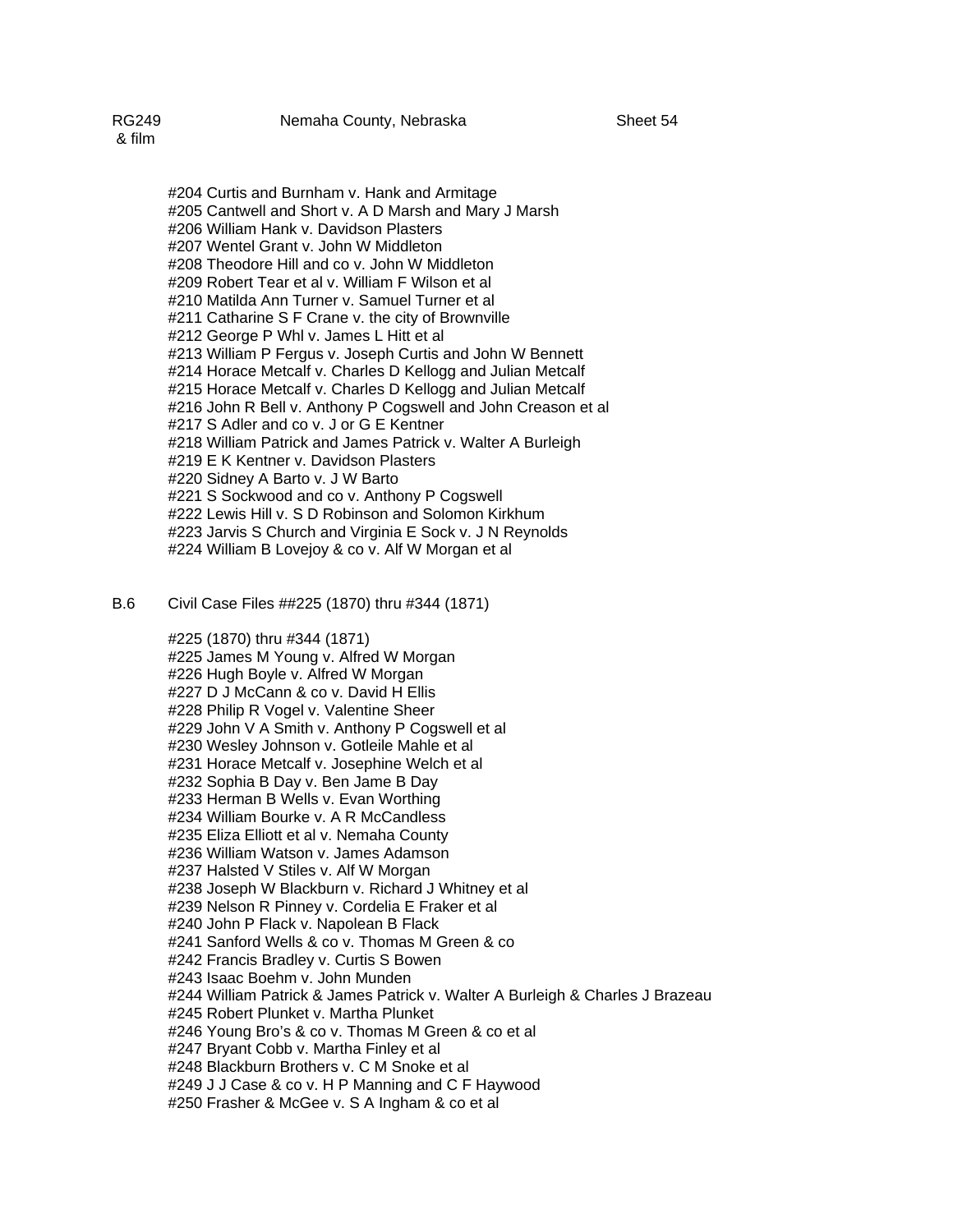#251 Thomas Heady v. Dust & Co #252 Henry Bush v. Asa Day & Irven Bristol #253 Dodd Brown & Co v. Thomas M Green & Co et al #254 Appleton Noyes & Co v. Thomas M Green & Co et al #255 Mathew A Handley v. Almira McComas & Edward M McComas #256 Kilbourn Jenkins & Co v. Alexander Neely #257 Kilbourn Jenkins & Co v. Thomas M Green #258 Peter Rease v. Jonathan Corn et al #259 Robert W Furnas et al v. Lucian A Fontenelle #260 James Medford v. Jarvis S Church #261 John R Bell v. Thomas J Armilage et al #262 John R Bell v. Jerry Hawkey et al #263 Henry Schneider v. George Gerdis et al #264 F A Tisdel Jr & Co v. David S Hacker & wife & J G Case & Co #265 City of Brownville v. James Emmons & Nancy Emmons #266 John R Bell v. Barton L Easley & C E Fitzgerald #267 Moses M Conner v. Norman Collard et al #268 Andrew J Ritter v. Francis H D Hunt et al #269 Sarah Saunders et al v. Sarah E Sanders & Charles Sanders #270 Russell & co v. Thomas Cummings & W Cummings #271 Russell & co v. Sidney Williams et al #272 Working & Compton v. Franz Hellmer #273 Moses M Conner v. Anthony P Cogswell #274 J J Case & co v. John W Richardson #275 John A Dinsmore v. Asa Day and Irven Bristol #276 Annand & Thompson v. Lewis & Allen #277 William B Lovejoy & co v. Wentel Frank #278 C Aultman & co v. Herman Cook et al #279 Edna Bancroft v. John N Reynolds #280 Luther Hoadley Trustee v. Mary J Marsh et al #281 Isaiah Bowles v. Jonathan Higgins et al #282 John S Helzel v. Alphonso W Ellis & Cora T Ellis #283 Judge of Probate for Hugh Baker v. Elizabeth Melvin et al #284 J W Hollingshead v. S G Hall #285 Wyman Kent admin v. William Edwards & Orsa P Root #286 Wyman Kent admin v. T J Rolstan et al #287 William R Seach v. Manly E Fisher #288 George P Berkley v. First Baptist Church & trustees #289 Ira Moore v. William R Hall #290 William H Hinkley v. Frederick Swartz #291 David Remick v. John A Wroe or Moe #292 C M Kauffman v. D W Pease & S P Woolf #293 Ellen Kilkinney v. William M Chafee #294 John L Carson v. Thomas M Green & Eli H Wilcox #295 Alfred Sedoras v. John W Middleton #296 Thomas Heady v. Richard Talbot #297 John T Hendrick & Shipley S Wilson v. Charles Sibby #298 The State of Nebraska v. Jefferson Chapman #299 In the matter of the sale of real estate of George McKay and Nellie A McKay #300 John R Bell v. E B Stevens #301 John R Bell v. J W Bliss #302 Timothy D Crook v. Nathan Squires et al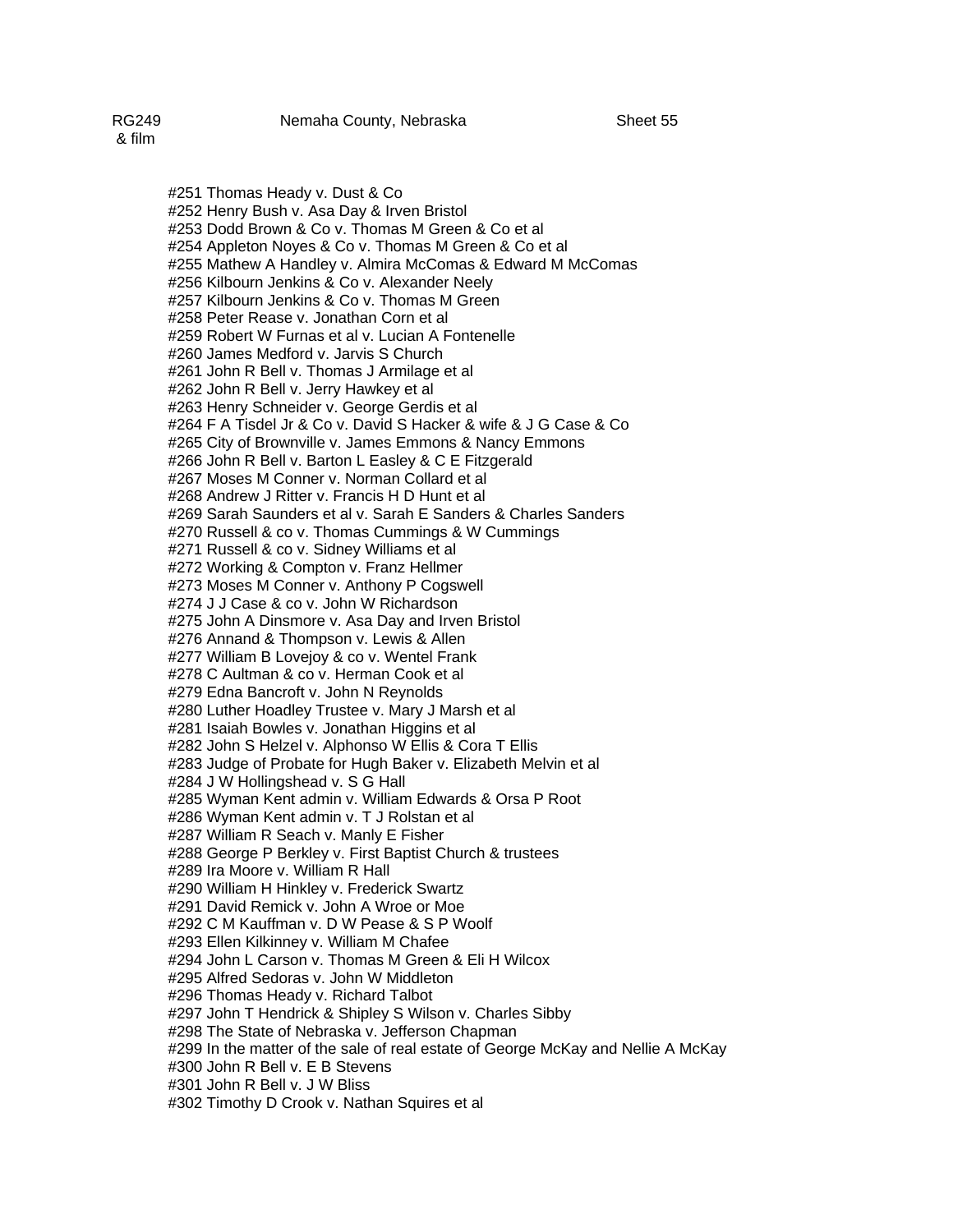#303 Holmes Gould & Co v. Nathan Squires & Washington Squires #304 Holmes Gould & Co v. Nathan Squires #305 John S Hetzel v. Solomon Kirkham #306 John W McJutosh v. D W Mills #307 the state bank of Nemaha v. Evan Wonthing #308 Nanson or Manson Bartholow & Co v. W M Chaffee & Co #309 Arthur Farrar & Co v. H C Thurman #310 John Tobin v. Clark Allen #311 Mary E Entivistle v. Thomas Entivistle #312 John Braenngar or Braenger v. John Argabright #313 John Braenngar or Braenger v. William Bunzell #314 Wentel Grant v. Conrad Schriener #315 Elizabeth Ervin v. William M Ervin #316 Aultman & Taylor Manufacturing co v. David H Ellis et al #317 Abel R Phillips Jr v. Archelus Farnham et al #318 Cyrus M Kauffman v. William M Chaffee & William D Lewis #319 Lorinda M. Godfrey v. Perry Godfrey #320 Kilbourn Jenkins & co v. J K Fretz et al #321 John C Bohond et al v. Harrison H Blodgett #322 William H Hawley v. Sarah Sanders et al #323 John McPherson v. John M Graham #324 David Remick v. Anthony P Cogswell et al #325 Hickman & Sipple v. Thomas M Green et al #326 John White v. Jonas Crane #327 John Monteith v. Nicholas Conrad et al #328 Polly Hopper v. Alfred W Morgan #329 Fiske Knight & co v. R Teare & Co #330 Paul Kern v. Frederick G Holmes et al #331 James Patrick and William Patrick v. James Crawford #332 Louis C Miller v. Osea A Morgan & Alex W Morgan

#333 John W Bennett guardian v. John Snyder et al

#334 John C Denser v. Jane Loveless and Joseph Loveless

#335 Evan Worthing v. Charles J Johnson et al

#336 Koch Chew & co v. Cyrus A Pollock

#337 Luther L Mills v. Lorenza Rice

#338 Adolph Opperman v. Patrick Dougherty

#339 Orton Bachelor v. H F Morton

#340 H H Dolen v. George S Dunn

#341 Emanuel D Hyde v. Samuel Bennett et al

#342 John Strain et al v. James P Sayles et al

#343 Joseph J Pascoe et al v. Joel Westfall

#344 Gibson & Vancil v. S Seeman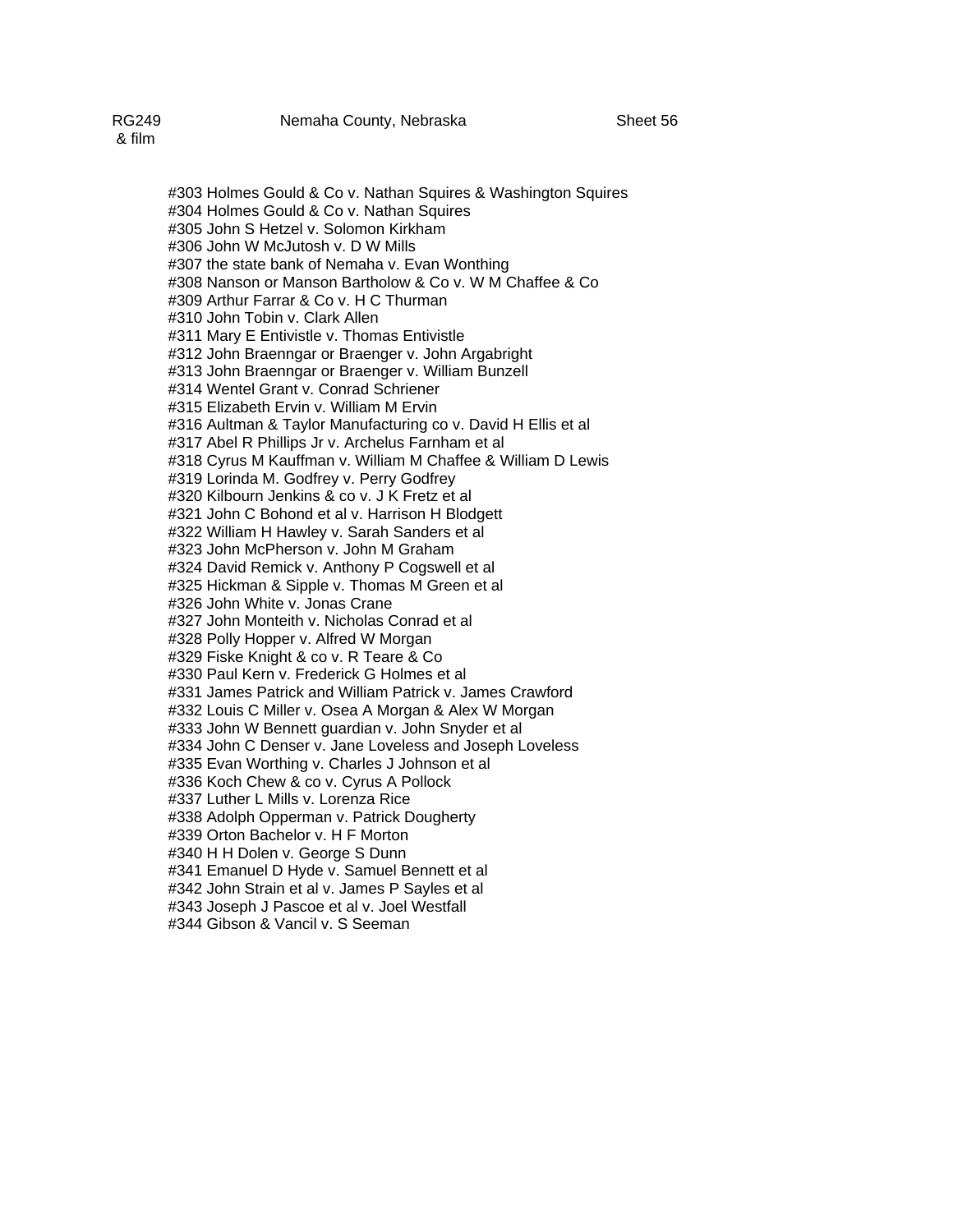B. 7 Civil Case Files #345 thru #457 #345 R W Sheldon admin with the will annexed of the estate of George W Arnold #346 John H Brown v. Barton L Easley & Eli Osborn #347 Gibson & Vancil v. W F Wilson #348 J C Deuser v. J B Loveless #349 Jonathan Higgins v. B F Duncan & A J Chambers #350 D A January & co v. W F Wilson #351 William McDennan v. Andrew Shaffer #352 Henry M Atkinson v. Judson R Hyde admin #353 E Ball & Co v. George Wagner et al #354 Joseph W Lash v. William R Smith #355 Joseph Lash & Jacob Good v. William R Smith #356 John Patterson v. B R Raines et al #357 Julian Metcalf v. Benjamin G Watson #358 James Doile v. Benjamin R Raines et al #359 Frank Ballard v. Mary J Ballard et al #360 Samuel Bennett & James F Bennett v. A D Skeen #361 Kingsland Ferguson & co v. A W Harper et al #362 Mary E Furnas v. A W Ellis et al #363 John Cook et al v. Peter Richards et al #364 Samuel Bausermau v. Warren G Sevansaler or Sevausaler #365 Mary E Kerns v. James Kerns #366 Mary E Kerns v. Benjamin Wilson and wife #367 David P Douglass v. Richard A Hawley et al #368 Lucien Woodworth v. George Sampher et al #369 John W Brecken v. Isaac J Crossley #370 Eliza J Swearinger v. Autrim Swearinger #371 Henry McDonald v. R V Muir #372 Thomas M Green v. John W Henderson admin et al #373 Thomas M Green v. Jacob Austin #374 Robert Dillon v. John Wirick et al #375 D B McMeehan v. Samuel Wagstaff #376 Lewis Nauson & co v. John Q A Smith et al #377 David Crock v. Thomas Heady jr

#378 Louisa Meader v. Eunice N Meader et al #379 Nancy Emmons v. James Emmons

#380 Felicia A Holmes v. Samuel Bennett et al

#381 Samuel M Summers v. Cyrus A Pollock et al

#382 Robert H Finker v. F A Tisdel jr & co

#383 In the matter of the estate of Henry Read. Stephen Sutton admin

#384 John McPherson v. Smith P Tuttle et al

#385 Seymour, Morgan and Allen v. James Hacker et al

#386 Bernard J Kalkman v. Caroline Kalkman

#387 Darvin H Hill v. John C Gibson et al

#388 Francis Michaud v. Peter Richard

#389 Malissa B Claire v. August Claire

#390 Eli H Wilcox v. Thomas M Green et al

#391 Dade Douglass v. Samuel M Hank

#392 Cyrene Houchins & Andrew J Houchins v. Mary Vandevort et al

#393 Lawrance Winkleman v. Andrew Tynan

#394 David Abbott v. David W Pierpont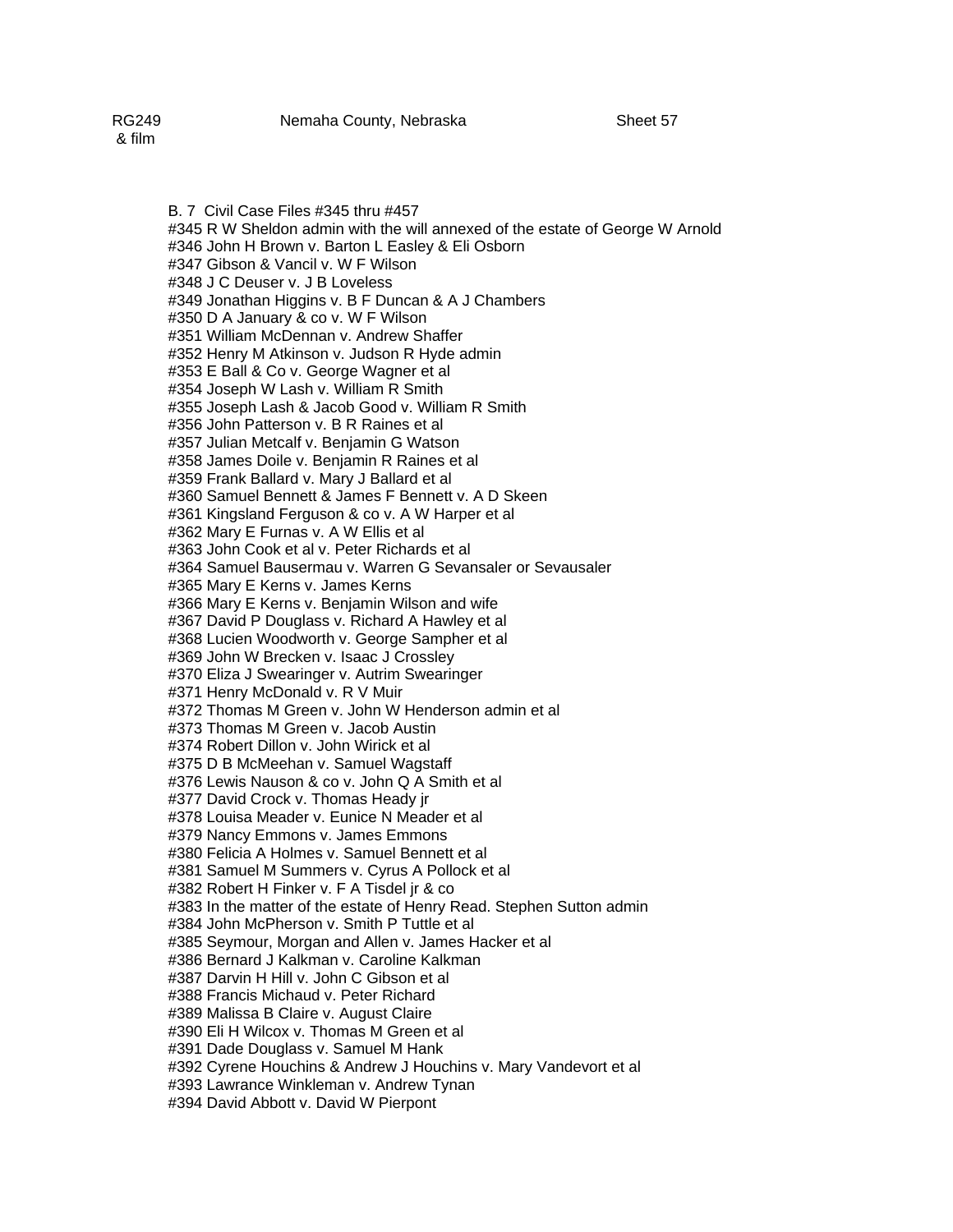#395 S Adler & co v. John Parlstine #396 John McPherson & Evan Worthing v. John M Graham #397 Ed Weisenreider v. H H Vonphelden #398 G W Brooke v. W McLennan #399 Andrew Shafer v. W McLennan #400 Joseph Marsh v. Jane Loveless #401 Grover & Baker Swing Machine Co v. A W Ellis et al #402 McGreen & Nickle b. Lewis Waldter #403 Arther or Arthur Farrer & co v. Lewis Thompson #404 Cyrus M Kauffman v. Solomon Kirkham #405 Application of R V Hughes for a rule v. Probate Judge #406 Richard V Hughes et al v. Josephine E Hughes et al #407 Black & Elliott v. David Hawke #408 Mary Grant v. Weulil Grant #409 Leonard & Shmidt v. Fred Knoepple et al #410 Ellen M R McIninch v. Ida V McIninch #411 Jefferson H Broady admin v. Willis Birl Minick et al #412 Edward A Pierpont v. Davidson Plasters #413 William J Hulit v. Elzira Hulit #414 Andrew Shafer v. Phillip Young #415 William H Hinckey v. F M Fownsley et al #416 Neil & Cohn v. Jacob Marohn #417 John L Carson v. John H Morrison #418 John L Carson v. George S Phillips et al #419 John L Carson v. Anthony P Cogswell et al #420 John L Carson v. Andrew J Berry #421 Wentil Grant v. John W Middleton #422 David S Hacker v. Caroline Kitchen et al #423 Stephen W Kennedy guardian v. R V Hughes et al #424 John Hallinan et al v. Michael Riordan #425 John W Perry v. Alfred W Morgan et al #426 John R Bell v. Thomas S Wiswall #427 Altman Miller & co v. A Dreehouse or Driehouse or Druhouse #428 John M Brunswick & bros v. Jefferson Chapman #429 Peter Ault v. John Lewis #430 Euoch or Enoch Robnett v. William Phillips #431 People of the state on application of Russell & Brandow or Braudow v. Anthony P Cogswell mayor #432 Fielding Price v. C W Wheeler #433 Wentel Grant v. Mary Grant #434 Conrad Schreiner v. Weulil Grant #435 Stetson L Swan v. George H Nixon #435.5 Ocke J Hermann v. Paulina Hermann #436 Sarah A Fishburn v. Thomas Heady Sr #437 J J Case & co v. G W Smith et al #438 Edward W Thomas et al v. John C Bohond et al #439 Robert McNight v. Calista McNight #440 Benjamin H Swift v. Louisa Meader #441 Josephine E Hughes v. Mariah C Hughes et al #442 Barnes Moodey & co v. Harley F Morton et al #443 F A Leonard & co v. Weulil Grant #444 the state bank of Nemaha v. Smith Dye co #445 Studabaker brothers manufacturing co v. Anthony P Cogswell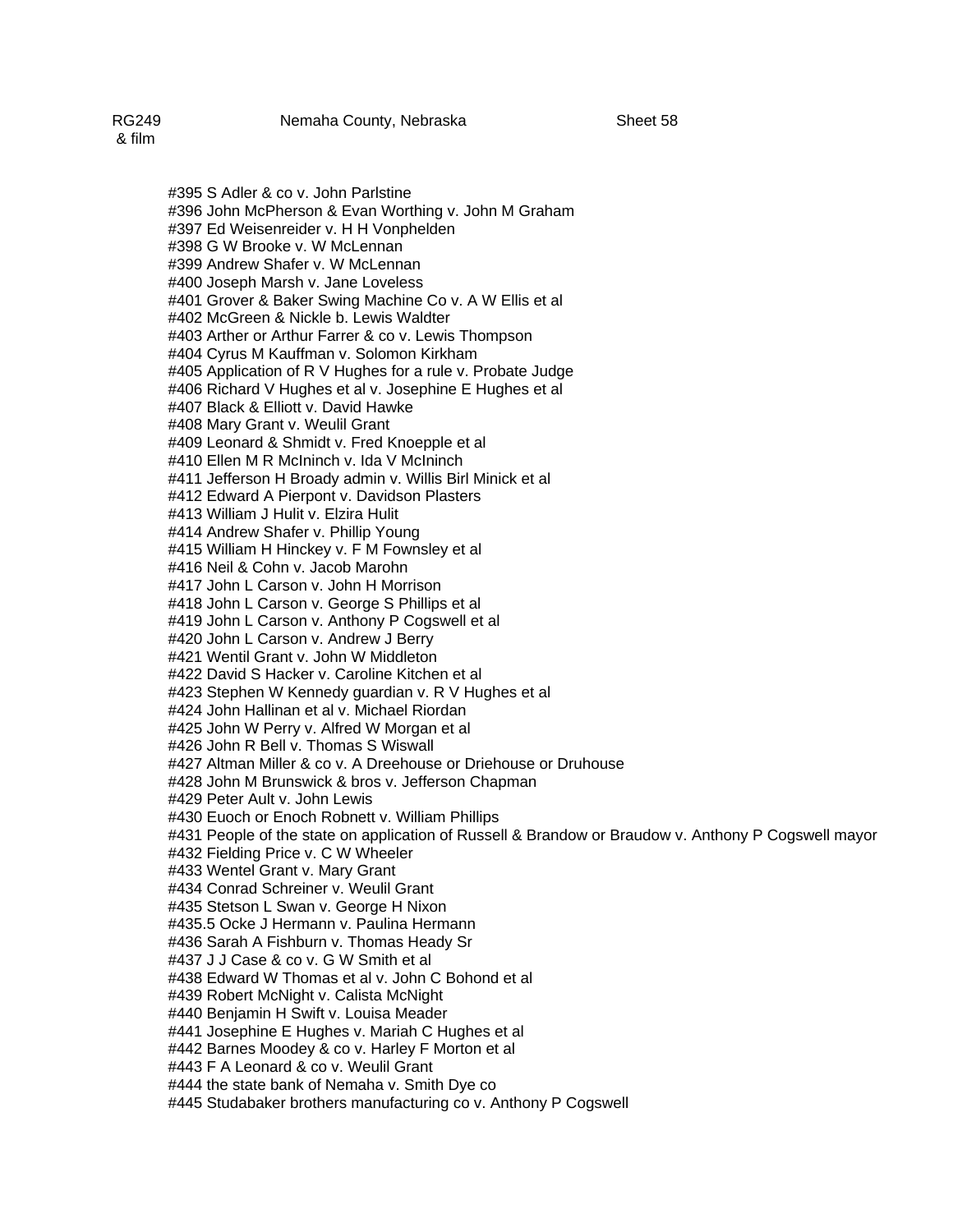#446 Roulund E Cahle or Caule guardian v. Ellen Shellenberger et al #447 L R Halladay v. A J Williams et al #448 Dick Jelkin v. Nemaha County #449 Newton B Swan v. George Patterson and T Morris King #450 Medfond and Hawand v. John S Calhat and Mary T Calhat #451 James W Coultard v. John B Loveless et al #452 W B Davis v. Charles J Brown et al #453 Aultman Miller & co v. A P Beird et al #454 Aultman Miller & co v. Josiah Armstrong #455 Aultman Miller & co v. Louis Neal #456 John S Martin v. C H Peudleton #457 Valentine Sheer v. Peter Burger et al

### B. 8 #458 (1872) thru #544 (1873)

#458 Nathan S Snow v. Esther J Niebel et al #459 Kilbourn Jenkins & co v. J A Biser et al #460 Charles Call v. Edward F Swope #461 John L Carson v. William H Hawley et al #462 Louis Waldter v. Luther Hoadley #463 William T Deu v. Audrew Tynan et al #464 Barnard Otteus v. George Otteus #465 people of the state on relation of William R Harris v. Commissioners of Nemaha county #466 John W Bliss v. David H Ellis #467 John Lavigue v. John H Stanton #468 Switzer & Abbott v. A P Cogswell #469 Andrew Tynan v. George Tate #470 Evan Worthing v. McPherson & Graham #471 George P Whe v. W T Morris et al #472 Hugh Boyle v. Alfred W Morgan et al #473 Diana E Berkley v. Henry H Bryant #474 Kingsland Ferguson & co v. James C Robbins #475 J G Hammon v. John W Henderson #476 Benjamin Holladay and Jesse Holladay v. Andrew S Holladay et al #476.5 A P Cogswell v. George B Henderson #477 A P Cogswell v. George B Henderson #478 Zebulam R Brockway v. J A Biser #479 John M Bartscherer v. Henry M Atkinson #480 George P Berkley v. Alexander W Morgan et al #481 John Williams v. James W Williams #482 Edwin S S Marsh v. Martha Swift et al #483 Neil and Cahn v. L W Henderson & co #484 Young Brothers & co v. L W Henderson & co #485 William Hanna v. William Durall or Dunall and Sarah N Drew #486 John C Denser or Densen v. A W Morgan #487 the people of the state of Nebraska v. George Harmon and James S McGee et al #488 C A Aultman & co v. Harman Flager or Plager et al #489 Russell & co v. John G Rogers et al #490 George Kendrick v. William R Leach et al #491 Suther Hoadley v. Herman Utecht #492 Thomas S Horn v. John W Henderson et al #493 Wilson E Majors v. John S Randolph et al #494 Luther Hoadley v. Mary A Kindt et al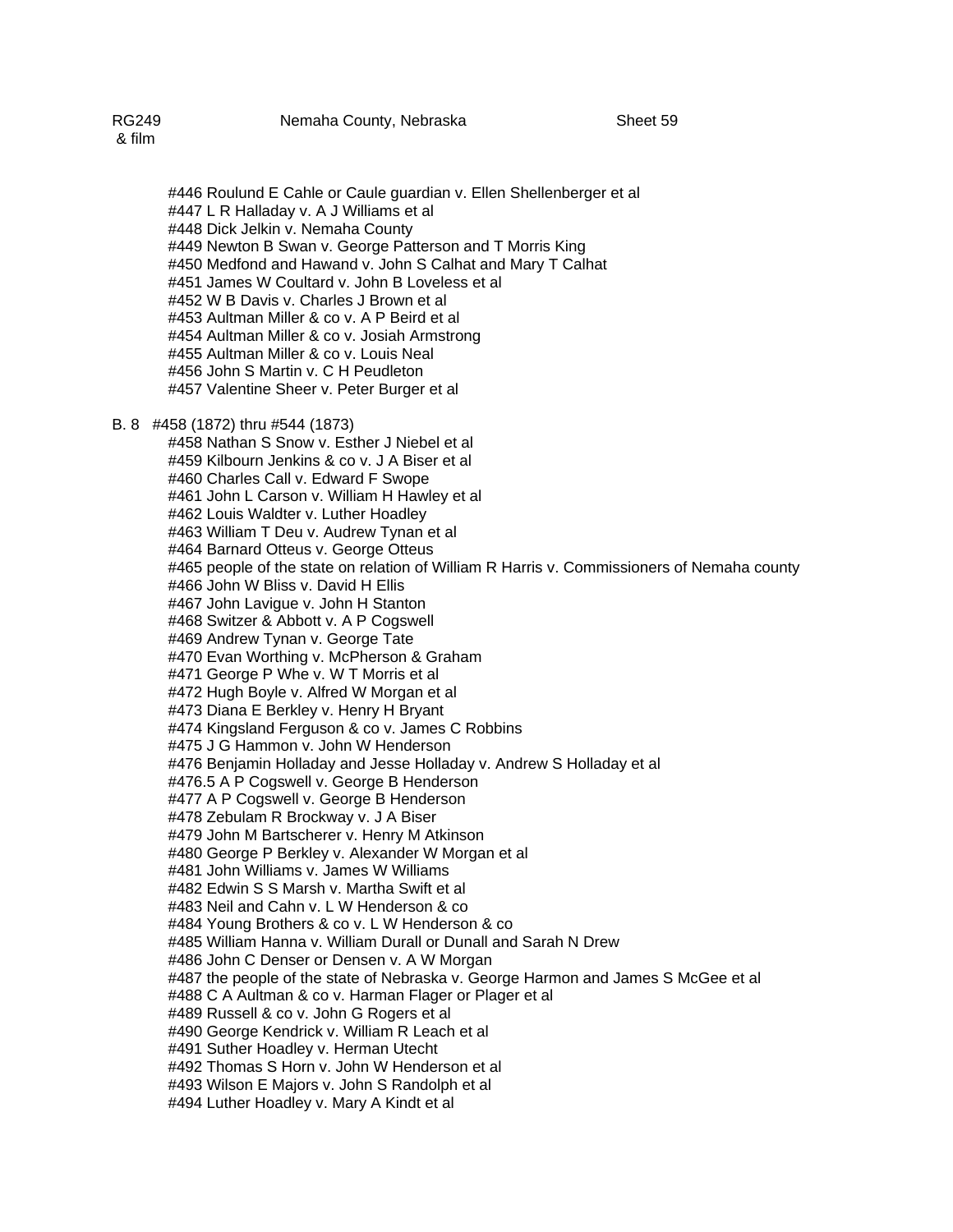#495 Luther Hoadley v. E B Stephens et al #496 Solomon Kirkham v. Luther D Robinson et al #497 William Lamb v. Wellington Rich et al #498 Benjamin Holladay v. Louis Neals et al #499 Dade Douglass v. Samuel M Hank et al #500 Aultman Miller & co v. Jonathan Edwiston et al #501 William P Jewell v. Elizabeth Jewell et al #502 John W Bennett v. Joseph L Roy et al #503 Jacob Shoopman v. Amos T Hutchinson #504 James T Ely v. Henry Seymour et al #505 Henry Hoyt v. Joseph Pierce #506 Jacob Marohn v. S R Jamison et al #507 Jacob Strickler et al v. William D Daugherty #508 Jacob Strickler et al v. Sammie or Tammie Kennedy et al #509 Jacob Strickler et al v. Sammie or Tammie Kennedy et al #510 Charles Brunn v. the menaha driving park association et al #511 John L Carson v. Smith & Wilcox #512 John L Carson v. Jacob Erisman #513 John L Carson v. Mary J Clark et al #514 Samuel M Summers v. Henry Cecil et al #515 Stephen B Miles v. Conrad F Harms et al #516 Alexander W Morgan v. Alfred W Morgan et al #517 William Compton v. Daniel C Cole et al #518 D J McCann & co v. William McLennan et al #519 Ruddick Kiser & co v. Isaac L McCoy #520 Joseph Lippitt v. Benjamin B Thompson et al #521 John M Graham v. Anthony P Cogswell #522 Kingsland Ferguson v. Daniel E Douglass et al #523 Hooven & Sons v. Frank Ballard #524 Samuel M Bartscherer v. Nave McCord & co #525 Samuel M Bartscherer v. Turner Frazer & co #526 Samuel M Bartscherer v. Bennett & Son #527 Turner Frazer & co v. Aaron Conner #528 Steele & Johnson v. J H Conlee et al

#529 Nicholas Se Poidevin v. Josephine S Gilmore et al #530 Nancy A Buckner v. William H Buckner #531 Henry F Kampe v. Andrew Shafer et al #532 Henry F Kampe v. Daniel Lare or Lane et al #533 Dewitt Clinton Shellaberger exr v. F A Tisdel Jr #534 Andrew Tynan v. William Tynan #535 John R Bell v. Ira Moore #536 Daniel C Cole v. Mary Ann Tate et al #537 Robert Hawke & co v. Solomon J Fisher et al #538 Robert Hawke & co v. Julius Gilbert et al #539 the city of Brownville v. John W Middleton #540 Samuel M Summers v. Pierpont & Crook #541 Nathan Mason v. Amos T Hutchinson #542 Winnie G Cook v. City of Brownville

#542.5 Atchison County Missouri v. Paul Kern et al

#543 John Lavigne v. Peter Bretty

#544 A A Sargent & Co v. S M Bartscherer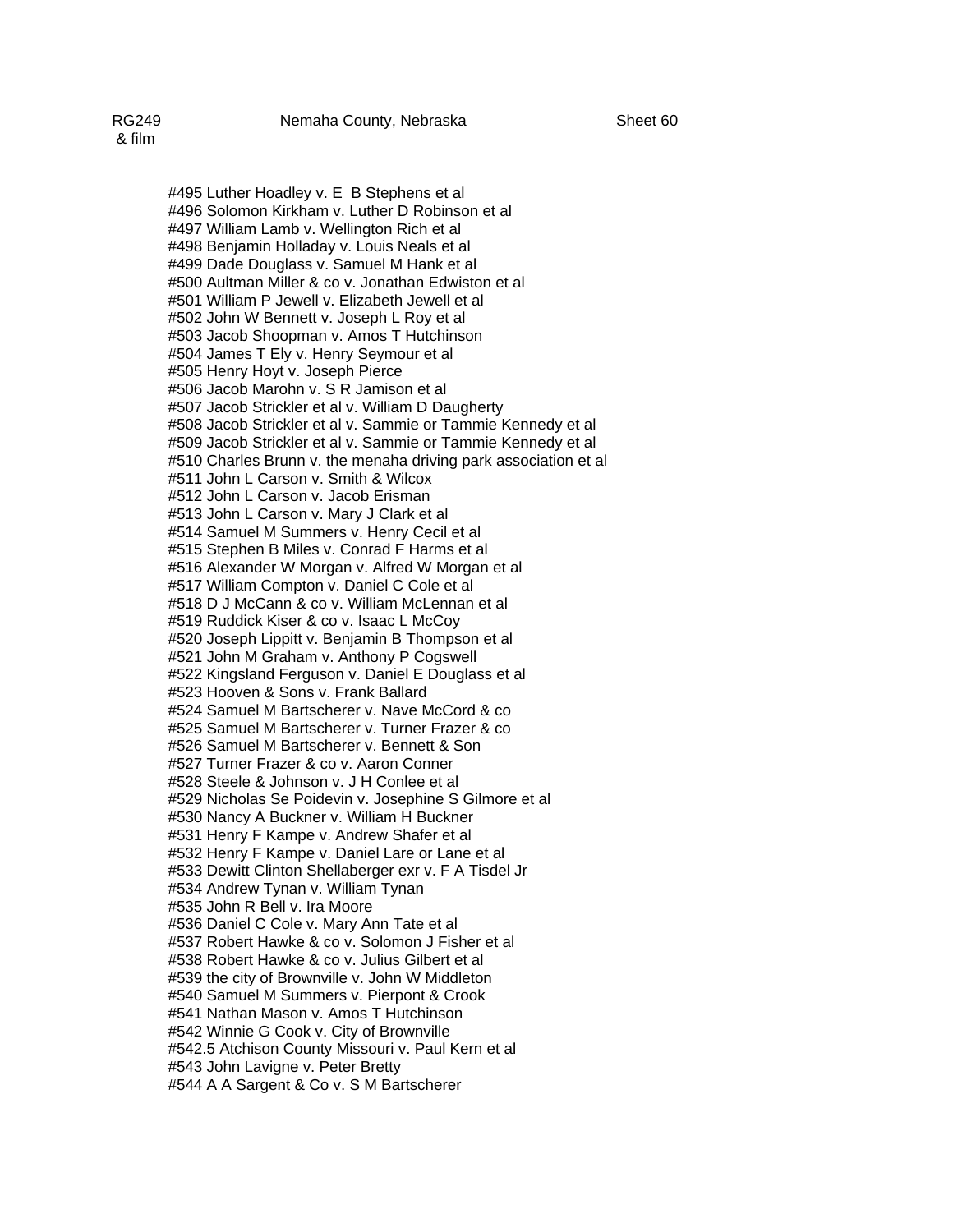& film

B. 8 Continued

 #545 Andrew Fightman v. Joseph Root #546 John W Bennett v. Alexander W Morgan #547 John Anderson v. William Jewell

 B.9 Civil Case Files #547.5 (1873) thru #650 (1874) #547.5 Frasher & McGee v. Lugham & Co and William H Denman #548 John L Carson v. R V Hughes et al #549 John Lavigne v. Peter F Bretty #550 Church Howe v. Jacob Gergens #551 John C Denser v. Louis Neals #552 Richard V Hughes et al v. Josephine Hughes #553 Edward Schneider v. Bruno G Schneider & wife #554 S R Daily v. W R Stebbins #555 Watson Empson v. W W Hackney #556 H A Kohn & bros v. Alfred W Morgan #557 Florence Swing Machine Co v. George W Mensetler #558 H Closterman v. Eli S Wibley et al #559 William H McKenna v. A P Cogswell #560 David H Brewer v. A P Cogswell #561 John C Bowfield v. Joseph Sysart et al #562 Mary L Eastman v. J J Roberts #563 Wentel Grant et al v. William French & son #564 Giles R Reeder v. Jacob Coffman #565 William R Hall v. McCoy Bros et al #566 Herman A Haenssler as trustee et al v. Charles A Raymond et al #567 Herman A Haenssler as trustee et al v. George J Raymond et al #568 Aultman Miller & co v. F A Tisdel Jr. #569 Singer manufacturing co v. William H Larkins et al #570 Kilbourn Jenkins & co v. Issac N McCoy et al #571 Robert W Furnas v. E H Burches #572 Missing #573 Louis Waldter v. Thomas Wiswall et al #573.5 Emma Hawkey v. Jerry Hawkey #574 J P Burdick v. Manerva Flack et al #575 Aultman Miller & co v. George W Shirley #576 E M Miller & co v. A P Cogswell & wife #577 Stull & Schick v. William H Kimberlin #578 Robert W Furnas v. Samuel A Chambers et al #579 William Watson v. B C Ellsworth #580 John L Carson v. Nemaha County #581 John Flora v. Rufus N Partch #582 George Harman v. William O Bartcholomew #583 The National State Bank of Mr Pleasant, Iowa v. William B Phillips et al #584 J J Case & co v. Jonathan Jonathan Higgins et al #584.5 Jane Shively v. David Shively #585 William Campbell v. Anthony P Cogswell et al #586 De Witt Clinton Shellaberger exr v. Julia A Biser et al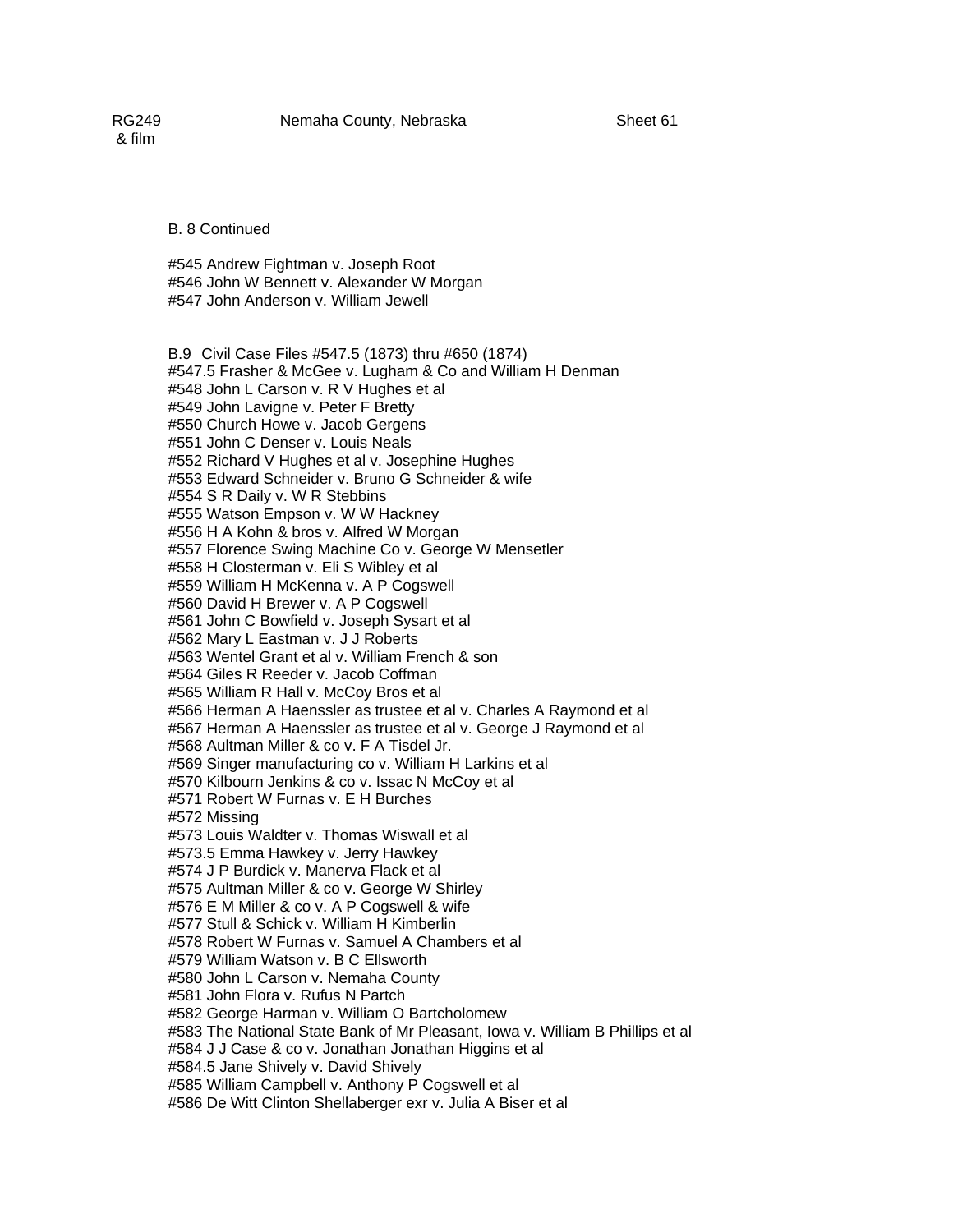& film

#587 Missing #588 Gilkeson & Sloss v. Peacock & Emerson #589 Sullivan Savings v. J J Kennedy #590 Thomas J Morgan v. Swith P Tutler et al #591 George Gerdis et al v. William Gerdis et al #592 Andrew Tynan v. Seymour S Tomlinson et al #593 J H Drain v. Nathan F Russell et al #594 Samuel Snyder v. John Snyder #595 the state bank of Nebraska v. John G A Swith et al #596 Steele & Johnson v. James F Rich et al #597 M A Handley v. James A Million #598 William M Lambert v. Stephen Fuller #599 Field Bros v. Jacob Marohn #600 Henry F Kampe v. Andrew Schafer #601 Polly Webber v. James Bennett #602 Samuel Bennett & son v. Polly Webber et al #603 Peter Roy v. John Lavigne #604 David H Sarnam v. Harriet Farnam #605 Soloman J Fisher v. John F Murphy & William T Moore #606 Mary E Wilson v. Benton Aldrich #607 Ransom Whitney v. Joseph S Roy et al #608 William H Wilson v. John Ryan #609 Charles V Marrell v. M J Fenn #610 John Umland v. Judson A Hyde et al #611 Lucinda Marion v. George Marion #612 Monroe and Dillon v. Peter Brady #613 Cyrus H CcCormick & Seander J McCormick v. John Shuck #614 William Davies v. Charlotte Davies #615 George P Berkley v. F P Halsey #616 Hawley Burk and co v. M E Wagstaff et al #617 Hawley Burks and co v. W F Wright et al #618 Cyrus H McCormick et al v. S T Knox #619 Sloyd Weimer & co v. William G Graham et al #620 David Cope v. John W Wixon et al #621 David Cope v. William H Tucker et al #622 Gerome J Case et al v. John Strain et al #623 Vandiver Cornplanter company v. Freeman A Tisdel et al #624 Daniel Houchins v. John Delay #625 William Hanlon v. Mary A Hanlon #626 John A Bell v. F O Halsey #627 Illinois Richardson v. William J Richardson #628 Samuel Crowley et al v. Joseph S Roy et al #629 Israel R Cummings v. David Hawk et al #630 Prentis D Cheney v. Robert O Hanna et al #631 Matilda E Miller et al v. Alexander A Majors et al #632 Sou M Moore v. Martha J Wroe et al #633 Francis H D Hunk v. Thomas L Wiswall et al #634 Furst & Bradley manufacturing co v. F A Tisdel Jr & co #635 John Delay v. William Edwards #636 George P Eaton v. A S Hanaford & W M Hanaford #637 Ed Weisenreider v. W S Wilson #638 Eliza C Marsh v. Joseph L Marsh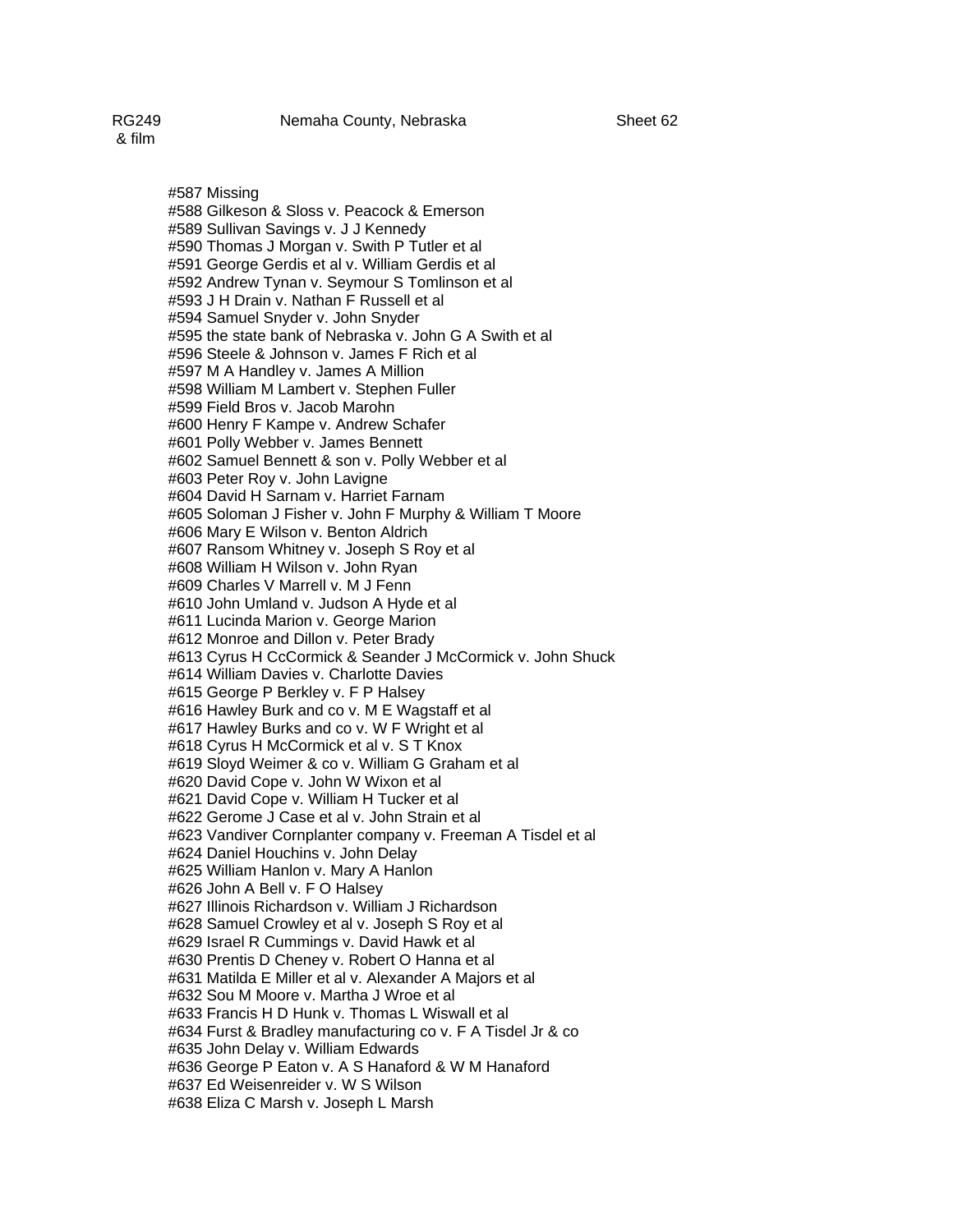#639 Elijah D Dickinson v. Samuel Miner et al #640 Isaac Black v. James Million #641 State Bank of Nebraska v. J S McCoy et al #642 John Conant v. George P Eaton #643 Aultman Miller & co v. H Eggers #644 William McDonald v. Robert V Muir #645 Edward Weisenrider v. Jarvins Harger #646 Stephen W Kennedy guardian of Caroline Grewell v. Richard V Hughes et al #647 Stephen W Kennedy guardian of Caroline Grewell v. Richard V Hughes et al #648 Stephen W Kennedy guardian of Caroline Grewell v. Richard V Hughes et al #649 Stephen W Kennedy guardian of Caroline Grewell v. Richard V Hughes et al #650 Alexander Blake v. Samuel A Chambers et al

### B.10 Civil Case Files, #651 (1872) thru #749 (1875)

#651 J S Hetzel v. Thomas Heady #652 Studebaker Brothers Manufacturing co v. Anthony P Cogswell et al #653 Grover & Baker Swing Machine co v. Robert R Dunn et al #654 Mary Kimberlin v. Theodore S Schick and John S Stull #655 John S Hetzel v. Thomas Heady et al #656 Henry Schlitt v. M W Dean et al #657 Mary A Mason v. David K Farnam #658 A F Perkins v. A P Cogswell #659 J H Bauer v. A P Cogswell #660 John Suodgrass v. A P Cogswell and A F Cohn & Bro #661 J N McCoy et al v. Wilkinson J Sage #662 S Sockwood & co v. D E Berkley #663 Joseph Heady v. Davidson Plasters #664 William Knipplemeyer v. Robert A Ream #665 John Clark v. Jane Loveless #666 In the matter of app of A H Gilmore Co yeas for judgement for delinquent taxes on county property #667 Missing #668 John C Christy v. Joseph W Lash #669 R W Plumb v. Julius A Johnson et al #670 John W Campbell v. Jonathan Higgins #671 Henry W Price v. John S Hetzel #672 Harriet Ames v. M J Woodward et al #673 Nathan Mason v. Harmon Ray #674 W J Sanger v. School district No 54 #675 Giles R Ruder et al v. Nemaha County Neb et al #676 Alexander Robeson et al v. Henry Harmon et al #677 John S Stull v. Henry Harmon et al #678 William H McCreery v. William B Phillips et al #679 J W Summer v. William B Phillips et al #680 Mattie E Morris v. Wellington Morris et al #681 The State Bank of Nebraska v. Peter B Borsr #682 William Jones v. John Haley et al #683 Asa W Allen v. Thomas H Marshall et al #684 Joseph W Harkley et al v. Joel Hale #685 John W Walton v. A P Cogswell #686 John McPherson v. Thomas Heady et al #687 Wilkinson J Sage v. Isaac N McCoy et al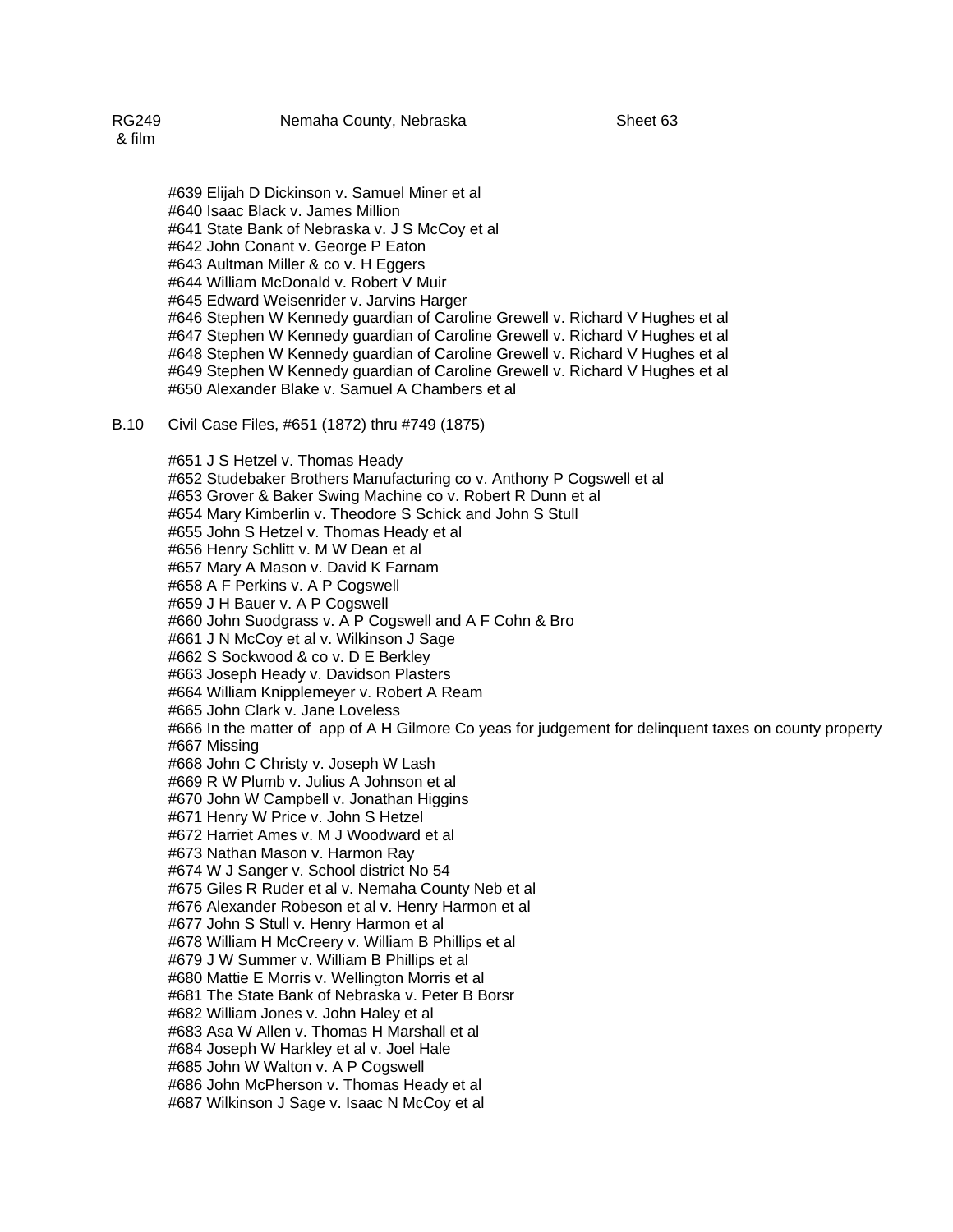#688 Studebaker Bros Manufacturing co v. A P Cogswell and A G Gates #689 Joseph Schutz v. Morrow and Sperry #690 James P Sayle v. Mary J Sayle #691 Farrar & Wheeler v. Thomas Heady et al #692 Cyrus B Bowman v. C B Tool #693 Alexander Fudge et al v. Thomas Heady et al #694 William Daily v. John W Richardson et al #695 C H McCormick & Brother v. John W Richardson #696 Annie E Barret v. McGee & co et al #697 The State of Nebraska v. A P Cogswell et al #698 State Bank of Nebraska v. McCoy Bros et al #699 Samuel Crowley Jr v. Francis A Hacker et al #700 Abel R Phillips v. William B Phillips et al #701 Judson R Hyde v. Cyrus W Wheeler #702 Aultman Miller & co v. A W Harper et al #703 Briggs & Euock or Enock v. F A Tisdel Jr & co #704 Joseph Curtis v. Fredrick Benson #705 Laura Cogswell v. Eleanor Kelley et al #706 Luther Hoadley v. Julius A Johnson #707 Luther Hoadley v. Francis R Sykes et al #708 Luther Hoadley v. J A Johnson et al #709 The Singer Manufacturing co v. James M Hacker et al #710 Catharine Shellhorn v. Smith P Tuttle et al #711 Catharine Shellhorn v. Smith P Tuttle et al #712 John S Stull v. Joseph L Roy #713 Jefferson H Broady v. Joseph Stanley et al #714 George P Eaton v. John S Hetzel #715 Joseph Loveless v. Jane Loveless #716 Esther J Niebee v. John Buch #717 Giles R Reeder v. J M Campbell #718 W T Rogers v. William Greever et al #719 Fredrick M Sperry v. Thomas N Morrow #720 The State Bank of Nebraska v. Alex W Morgan et al #721 George Harmon v. Davidson Plasters #722 George P Whe v. Moses Banks #723 Homer S Matthews v. Alexander W Morgan #724 Martha Rouse v. C F Haywood #725 Henry Harmon v. Davidson Plasters #726 John E Harmon v. Davidson Plasters #727 John L Carson v. E W Thomas et al #728 John S Stull v. William B Phillips et al #729 Amariah Dodd v. James Crawford #730 Augusta Shulz v. Herman T Schulz #731 Elizabeth Gaede v. Charles Wey #732 James S Burnes v. Joshua P Burdick et al #733 Huntington Sharp & co v. B F Souder et al #734 Stephen Gilbert v. James Doile #735 James Kay v. Josephine Howe #736 Alex W Morgan v. Charles E McPherson #737 August Bastian v. Herman T Schultz #738 T S Babbitt v. O B Hewett et al #739 Indiana County Deposit Bank v. Peter B Borst et al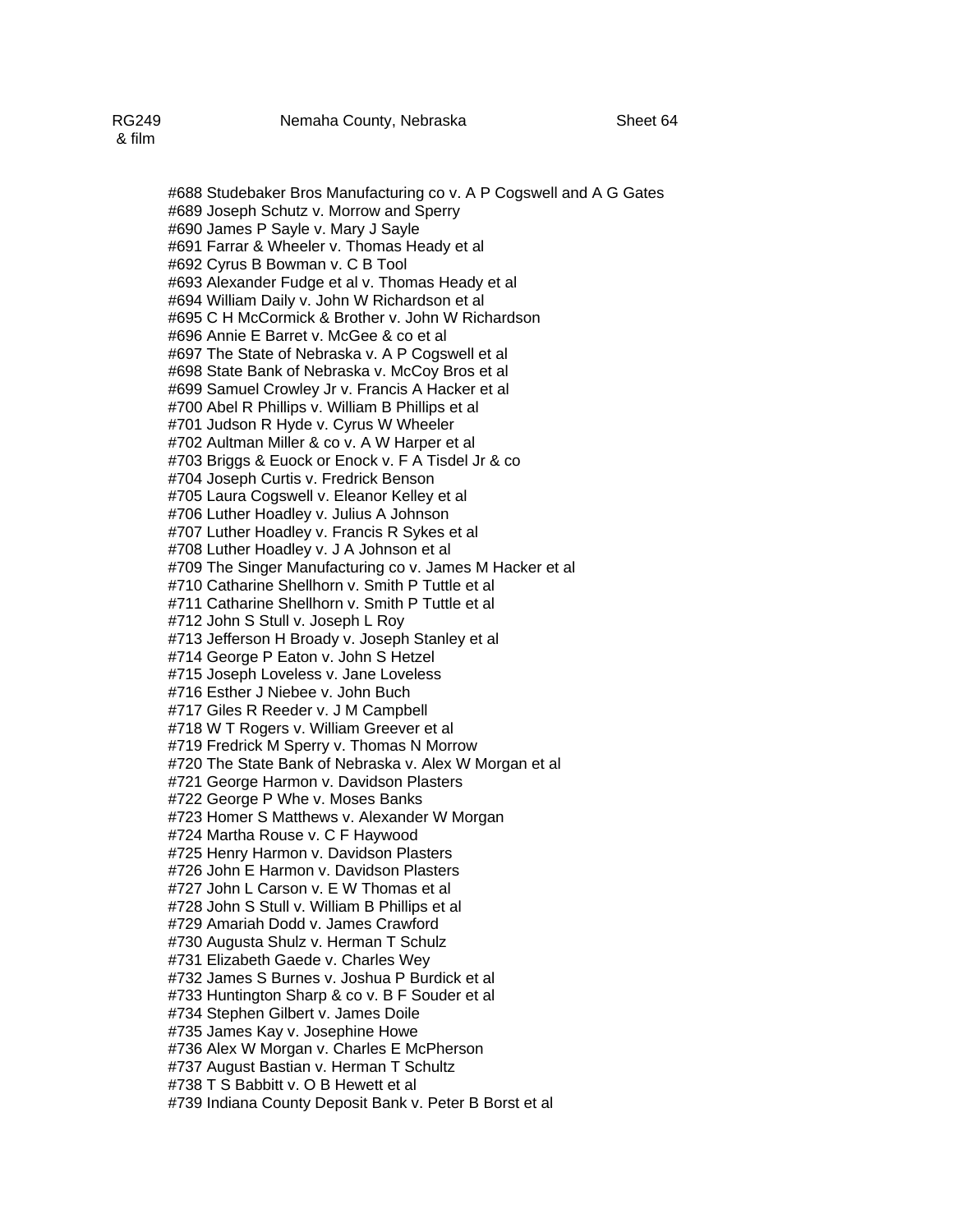#740 Mahlon Smith et al v. Charles Campbell et al #741 Thomas W Bedford v. F A Tisdel et al #742 John W Deary v. William McCarty et al #743 School district no 54 of Nemaha county v. George G Start & William R Larkin #744 Joseph H Roy v. Laura Cogswell et al #745 Ed Weisenreder & Co v. David Hayes #746 Daniel W Pease v. Sarah J Pennell et al #747 John S Moore v. Joel Hale et al #748 James Stilwell v. R V Hughes et al #749 Joseph Hartley et al v. Joel Hale et al #750 J Jenkins & co v. H H Bryant et al #751 C R Johns & co v. William Jewell et al #752 Lydia McKnight v. Vincent Dye et al #753 Franklin J Bayless v. Pierce Blake et al #754 Mary E McClure v. Michael Feistuer et al #755 State Bank of Nebraska v. Sidney French et al #756 James L McGee et al v. Annie E Barret et al #757 George S Dunn v. William B Phillips et al #758 George S Dunn v. William C Clary et al

B.11 Civil Case Files, #759 thru #874 (1875)

#759 Moormon Green & co v. John A King #760 John Davies v. William Varney #761 James Medford v. Mary E Furnas et al #762 Kezia McLaughlin v. William F Wilson et al #763 Joseph L Roy v. Smith P Tuttle et al #764 Rufus T Rainey v. Goerge W Tate et al #765 Jonathan Higgins v. Harlen or Harlan Edmiston or Edmisten et al #766 Joseph L Roy v. Laura Cogswell #767 J P Burdick v. Henry Warnet #768 Laura Knight v. James L Knight #769 Augusta Schulz v. Herman T Schulz et al #770 D M Osborne & co v. F A Tisdel Jr & co #771 State Bank of Nebraska v. Mary Colhapp et al #772 Philip Lowery v. Laura Cogswell et al #773 State Bank of Nebraska v. L A Bergman & co et al #774 R S Barber v. F A Tisdel Jr & co #775 James Selby & co v. F A Tisdel Jr & co #776 Thomas J Campbell v. William Nesbitt et al #777 Charles A Goodwin v. Zed P Thornton et al #778 Joseph Foote v. Elizabeth Ashley et al #779 A W Wickell v. W H McCreery #780 J J Kinkead v. E H Buck et al #781 Thomas J Morgan v. J R Whitney et al #782 Charles N Maybury v. A P Cogswell et al #783 Thomas N Morrow v. Charles Sullender #784 Henry Harvemeyer v. Fred Boellstorff #785 F E Johnson & co v. Robert Gilmore #786 George Kennison v. William R Leach #787 Henry Leck v. Peter Warner #788 J M Brunswick et al v. J B Hoover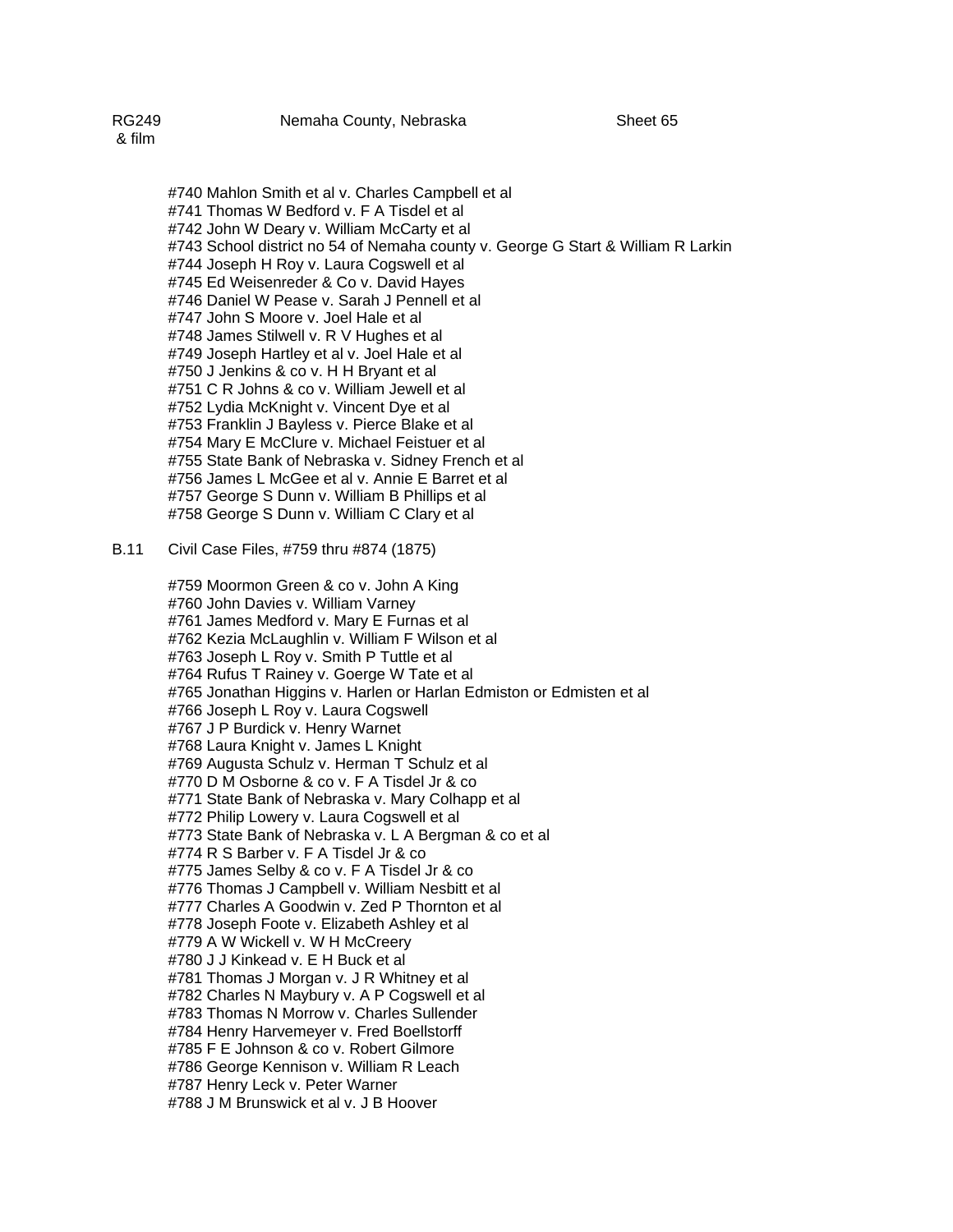#789 Wheeler & Tucker v. Corwell Wilson and Herbert Wilson #790 S H Clayton v. Edmond Money #791 Abraham J Williams v. Isaac Clark #792 Francis R Sykes v. Stephen W Kennedy #793 Eli H Wilcox v. Morrow & Sperry #794 William H Small v. Morrow & Sperry #795 Conrad Danges v. Alexander Cohn et al #796 J B Berger v. Morrow & Sperry #797 Freeman A Tisdel v. Morrow & Sperry #798 R P Trimble v. David Campbell #799 Sarah M Ellis v. Mathias Fravers #800 Garret P Flack v. Russell Chalfield et al #801 J M Campbell v. B C Parker #802 Grover & Baker Swing Machine Co v. Richard A Hawley #803 J M Campbell v. Thomas Corey and B C Parker #804 Henry Garnett v. Silas Frazier et al #805 William McLennan v. Lewis G Hall et al

#808 John Halliman & Daniel Halliman v. William Varney #809 Aaron S McCarter v. Mary A McCarter #810 Jane Loveless v. Joseph Loveless #811 A R Phillips v. Davidson Plasters #812 Mellissa J Adams v. Horace N Adams #813 James D Harvis v. Roswell Belsher #814 Thomas Burress v. Jonathan Higgins #815 F E Johnson & co v. R V Hughes #816 First National Bank of Brownville v. Jane Loveless and John B Loveless #817 Willard M Shubert v. Orvin Randall #818 First National Bank of Brownville Neb v. Nanson Bartholow and co #819 R A Stewart v. Barney Burgamann #820 Phillip D Eltinge et al v. Peter Richards et al #821 Edward Weisenreder v. John Flack Jr #822 Ebenezer H Buck v. John H Miller #823 Mary E Goosman v. Esther J Niebel et al

#806 J Gilbert and M J Aldrich v. John Leck

#807 A H Skinkle v. Joseph Heady

#824 The Midland Pacific Rail Road Co v. Thomas M Green and Mary Green

#825 Dedrick Gaede v. The Midland Pacific R R Co

#826 John M Morrow v. Laura Cogswell

#827 Biddle & Boyd v. Marohn & Son

#828 Andrew J Ritter v. Mary A Ritter alias Mary A Clark

#829 Abigail Chastain v. Gracy A Ward et al

#830 George A Brown v. Midland Pacific Railway Co

#831 J S Hetzel v. W H Harris

#832 Mary A Randolph v. Mary A Tate et al

#833 Mary C Wightman v. Thomas Wightman

#834 The Lexington Ferry Co v. Richard T Baret et al

#835 Homer L Matthews v. G S Gillespie et al

#836 Ezekiel G Robinson v. George P Eaton et al

#837 Raymond Bros v. Furnas Irish and co

#838 Thomas J Morgan v. J W Newman et al

#839 State Bank of Nebraska v. John S Hetzel et al

#840 The State Bank of Nebraska v. W D Scott and W R Scott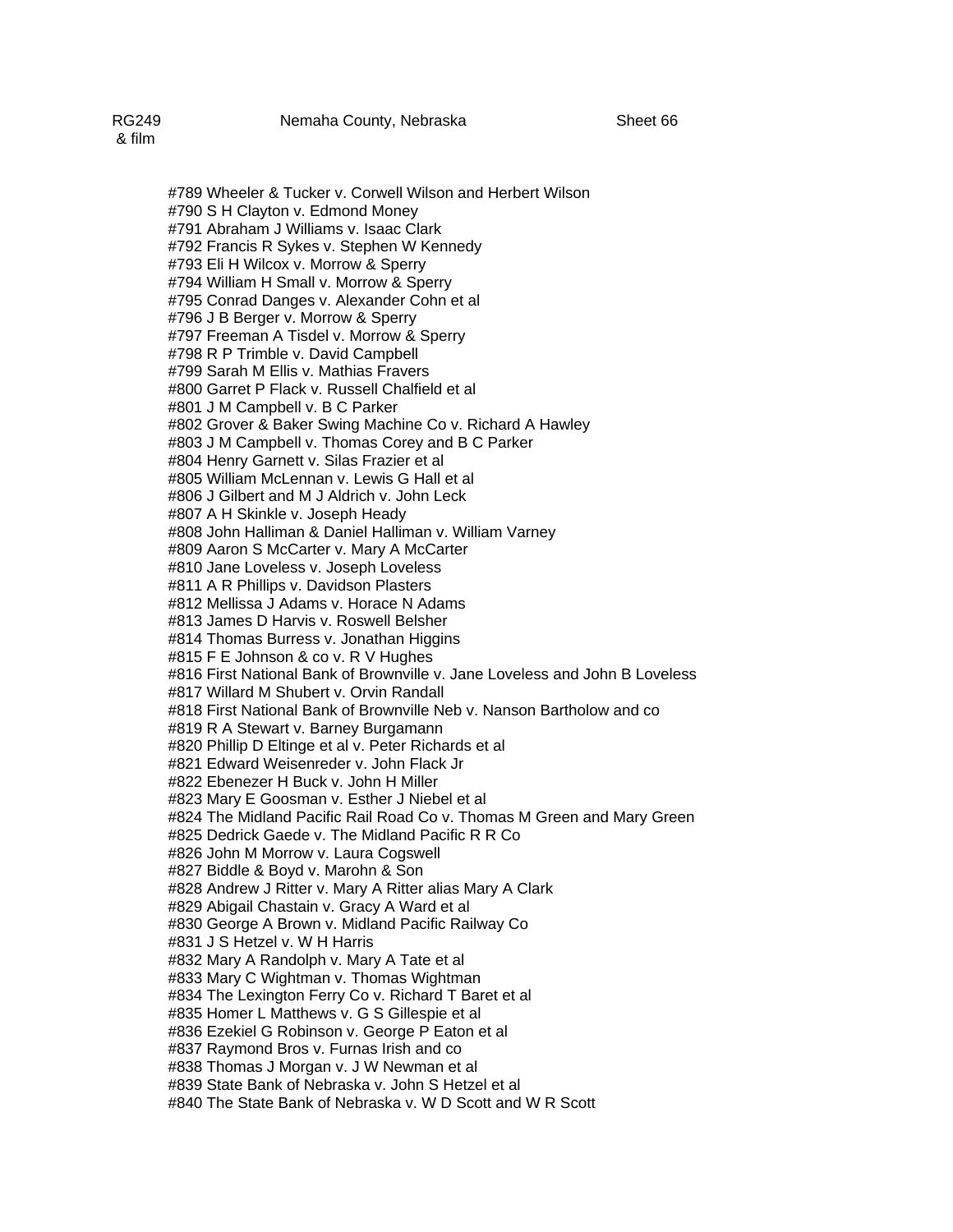#841 C S Gillespie v. The Midland Pacific Railway Co #842 Wade Couts v. The Midland Pacific Railway Co #843 William Williams and William Gerdis v. James L Culbertson et al #844 T K Skeen v. Lewis Green et al #845 Heman L Wayland v. O B Hewett et al #846 Heman L Wayland v. Robert Gilmore et al #847 The State Bank of Nebraska v. Mary Hacker #848 Effie J Thomas v. Ettie A Thomas et al #849 Samuel Crowley v. Levi Johnson et al #850 William McSeman v. Gilkeson & Sloss #851 J R Hyde v. O B Hewett et al #852 J R Hyde v. James Stevenson et al #853 Samuel Heikes v. George W Clark et al #854 Jacob Marohn v. S E Jamison et al #855 Buchanan Bank v. John H Dunn et al #856 Missing #857 Missing #858 Missing #859 Joshua Dawson v. Midland Pacific Railway #860 Robert W Furnas v. Nemaha County #861 Mary E Furnas v. Nemaha County #862 T D Owen v. J Higgins #863 Robert T McAdams et al v. Ebin H Buck et al #864 Sylvester Osborn et al v. Phoebe Osborn et al #865 The People of the state of Nebraska v. Giles R Reeder #866 Missing #867 Thomas N Morrow v. John Thorp #868 James M Trowbridge v. The Midland Pacific Railway Co #869 Penick & Loving v. W A Joy et al #870 Abner Walter v. James G Russell #871 John M Graham v. James G Russell #872 The Singer Manufacturing Co v. Elizabeth Kennison & Taylor Cook

#873 Edward Weisenreder & Co v. John G Kite

#874 John A Ponn v. James G Russell

B.12 Civil Case Files: #875 (1875) thru #1004 (1877) #875 John P King v. Morris Bennett et al #876 W G Swan v. Davidson Plasters #877 Aultman Miller & Co v. O B Hewett #878 Aultman Miller & Co v. O B Hewett #879 Thoedore Hill & Co v. Charles G Butler #880 George W Clark v. John Heikes #881 State Bank of Nebraska v. Joseph J Pascoe et al #882 State Bank of Nebraska v. Joseph J Pascoe et al #883 Ezra S Hawley & Co v. B C Parker #884 Sandwich Manufacturing co v. B C Parker #885 John Tenney v. L B Miller #886 Thomas Wagner v. Jonathan Higgins #887 Board of County Commissioners of Nemaha Co Nebraska v. Brownville Fort Kearney and Pacific Railway Co et al #888 Samuel H Townsend v. C H Hoagland et al #889 Francis E Henry v. August Claire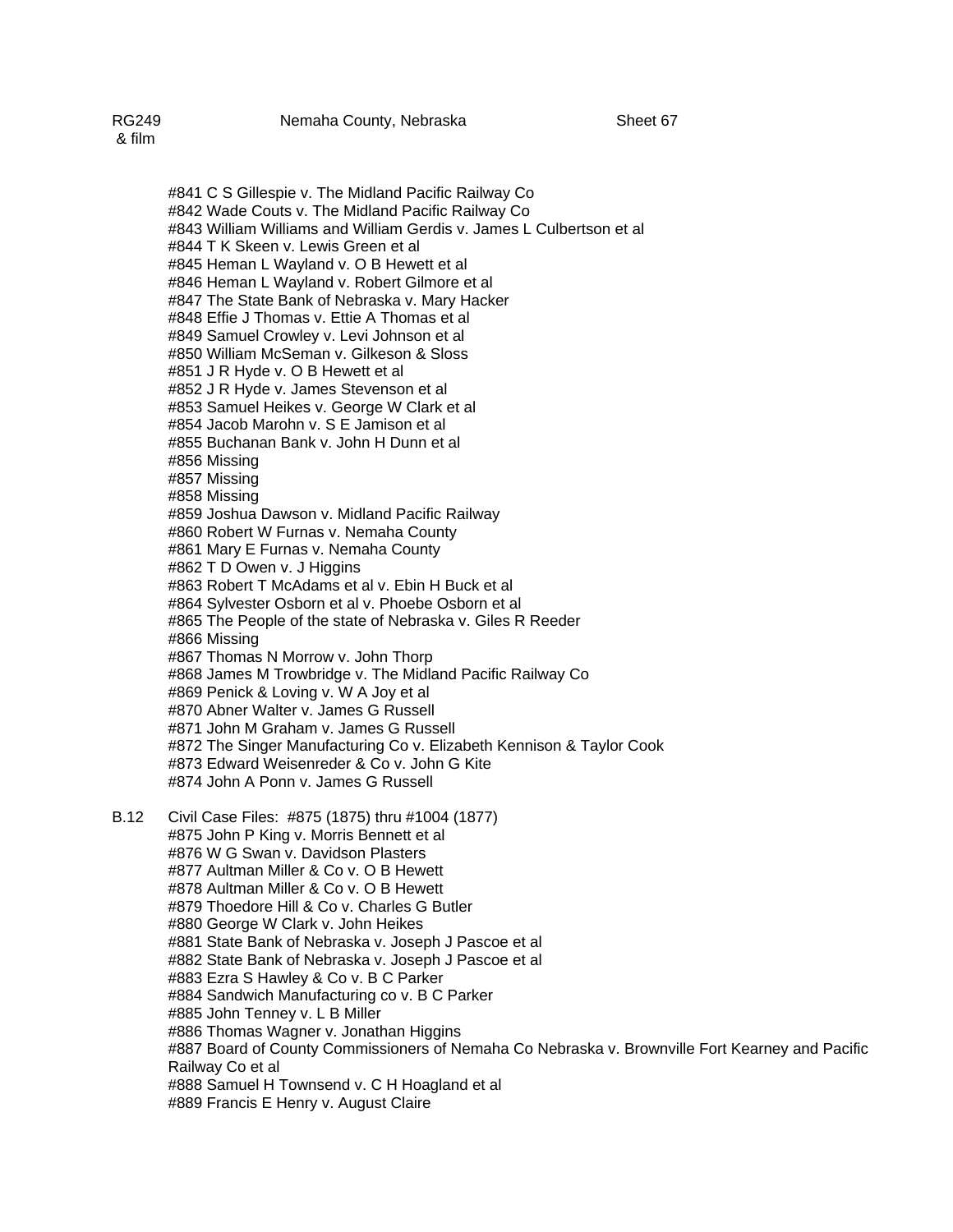#890 Missing #891 Missing #892 Missing #893 Samuel Heikes v, George W. Clarke, et. al. #894 Louis J. Briner v. Mary E. Briner #895 Barney S. Radley v. Theodore F. Gill #896 Patrick Burk v. R A Stewart #897 Missing #898 H Hout & co v. James G Russell #899 Missing #900 Missing #901 De Witt Clinton Shellaberger v. Midland Pacific R R Co et al #902 Ed Weisenreder & co v. Cam Snockey et al #903 Ed Weisenreder & co v. Abraham Berg #904 Ed Weisenreder & co v. James Grinder #905 Edward Weidenreder v. F H D Hunt et al #906 William Findley v. Joseph E Lamaster #907 William Delay v. Jennett P Cory et al #908 A Tynan v. John Chapman #909 Delion Bros v. Henry O Kerns #910 Dolton Bros v. B C Parker #911 Henry C Butts v. Brownville Nebraska et al #912 Ed Weisenreder & co v. Abraham Berg et al #913 Aultman Miller & co v. Herman F Schulz #914 James Twining v. William A Stevenson #915 Samuel M Summers v. The Nebraska Rail Way Company #916 State Bank of Nebraska v. F A Tisdel et al #917 J C Ogden v. James A Sailors et al #918 School District No 16 of Nemaha County v. William Vanderford et al #919 Edward Culbert v. A R Phillips #920 George W Bratton v. Emma Blake et al #921 State Bank of Nebraska v. Robert W Turnas et al #922 Edward Weisenreder v. S H Ames #923 George Humphry v. Oakley & Neely #924 Dolton Bros v. Lewis H Morris et al #925 The Union Mutual Life Insurance Company v. David H Ellis et al #926 First National Bank Brownville Nebraska v. A P Cogswell et al #927 Susan M Burkholder v. Thomas Burkholder #928 Jeremiah Marlatt v. H McCormick et al #929 John H Codington v. Mary Ann Stevenson et al #930 Mahala E Carey v. William H Carey #931 Tootle Craig & co v. J P Burdick et al #932 Peter Engels v. Josiah Gilliland et al #933 Brittain Ovelman & co v. Oakley & Neely et al #934 John Lavigne v. Peter F Bretty #935 W A Judkins v. A W Morgan et al #936 W W Hackney v. Hiram Alderman #937 Esther D Muir v. Davidson Plasters #938 Wesley Dundas v. Mariah E Townsend #939 Buhler & Reinhardt v. A F Cohn & bros #940 John King v. J A Sailors et al #941 J H Peery v. J N Converse & co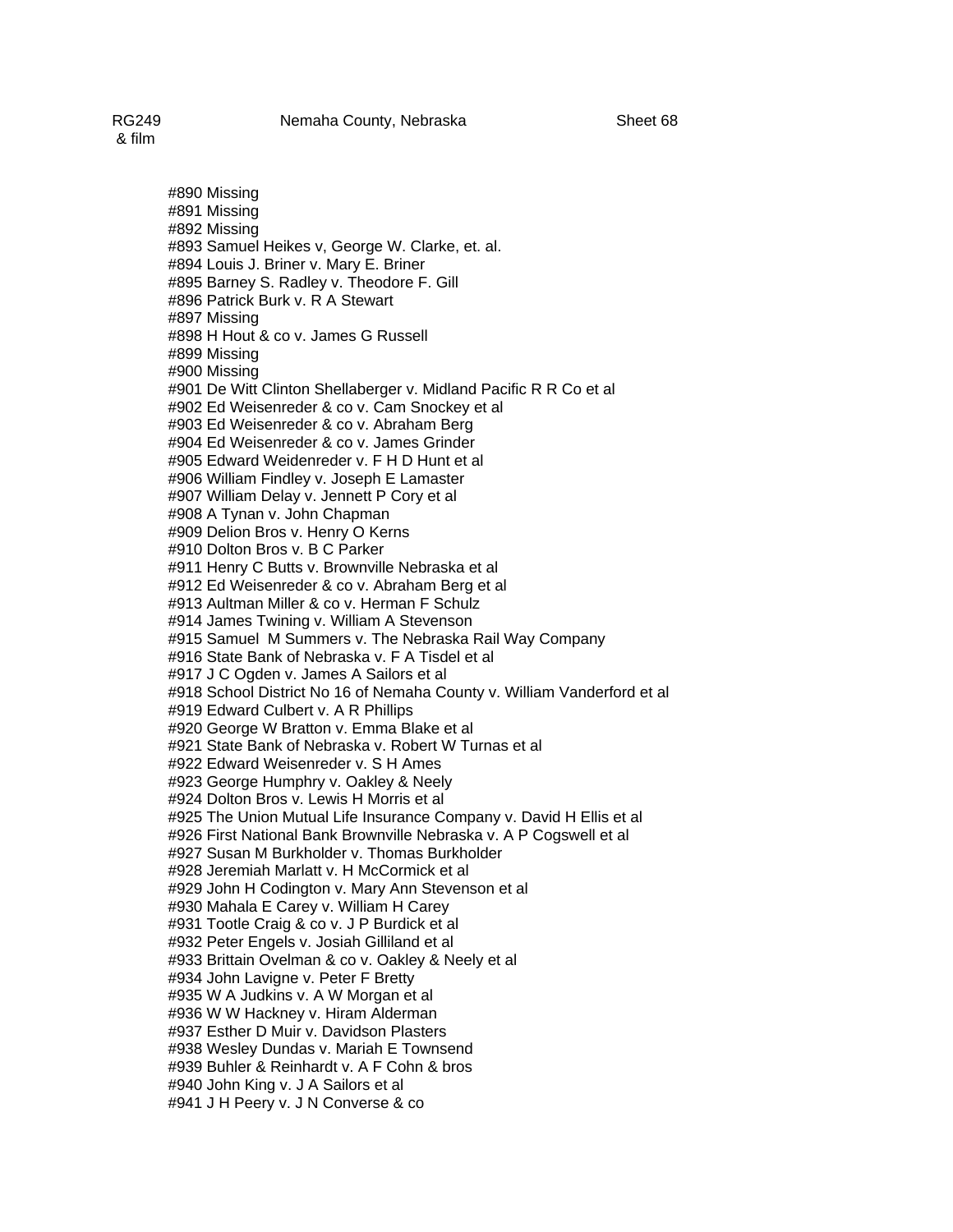#942 Newton B Swan v. T M King et al #943 Elisha Dawson v. Roswell Belsher et al #944 Antonio Vieira v. George Hogue #945 Ed Weisenreder & co v. Rudolph Schneider #946 G A Brown v. O N Dundas et al #947 G A Brown v. O N Dundas et al #948 G A Brown v. O N Dundas et al #949 G A Brown v. O N Dundas et al #950 Nancy J Burge v. George W Burge #951 Nemaha Driving Park Association v. Benjamin Rogers #952 Edward W Thomas v. Nebraska Railway Company #953 Tedte Schmidt v. John L G Schmidt #954 Davidson Plasters v. The Nebraska Railway Company #955 Russell & Holmes v. J Schellnberg et al #956 George W Reed & co v. J P Burdick et al #957 Lorinda J Isabell v. William Isabell #958 Leander Schellenberger et al v. Jonathan Higgins #959 D R Jones v. Nemaha Valley Bank #960 E W Snyder guardian of Mary Gerdis v. Jacob Schaffer et al #961 Herman Plager v. C Aultman & co #962 Robert McVicker v. P Coursey Richards et al #963 Abraham Patrick v. John F Walsh et al #964 Preutiss D Cheney v. Joseph C Eberhart et al #965 Preutiss D Cheney v. Moses Milks et al #966 Edward Weisenreder v. George W Foutch #967 The State Bank of Nebraska v. Thomas Heady Sr. #968 John R Fesler v. Mary Hacker et al #969 State Bank of Nebraska v. R V Muir et al #970 State Bank of Nebraska v. R V Muir et al #971 Ed Weisenreder & Co v. Elizabeth Flack et al #972 Ed Weisenreder & Co v. J H Linn #973 Adolph Miller v. Gerald Weers #974 Christopher Keiser v. P W Warner et al #975 Olivia A Gage v. Robert W Furnas et al #976 State Bank of Nebraska v. Converse McCann & co et al #977 Nathan McArthur v. Samuel H Townseud et al #978 The Continental Insurance Co v. J H Shook & Bro #979 William Varney v. E M McComas et al #980 George Snurr v. Asa Day #981 Ruth Whitney v. P O Avery et al #982 Whitney & Bauserman v. Oakley & Neely #983 Charles F Miller admin of estate of Alex Sharp v. Jackson Sharp et al #984 The Goshen Pump Co v. Hawley & Douglas #985 E W Thomas v. D H Ellis et al #986 Sycamore Marsh Harvester Manufacturing Co v. F H D Hunt #987 D. Satham v. Silas Frazier #988 Rebecka Renner v. Louis Renner #989 Robert Hawke v. R V Black et al #990 Fannie Empson v. Watson Empson #991 John W Bennett v. Morrison M Brown et al #992 F K Skeen or Skein v. David C Day et al

#993 William F Craddock v. Annie Craddock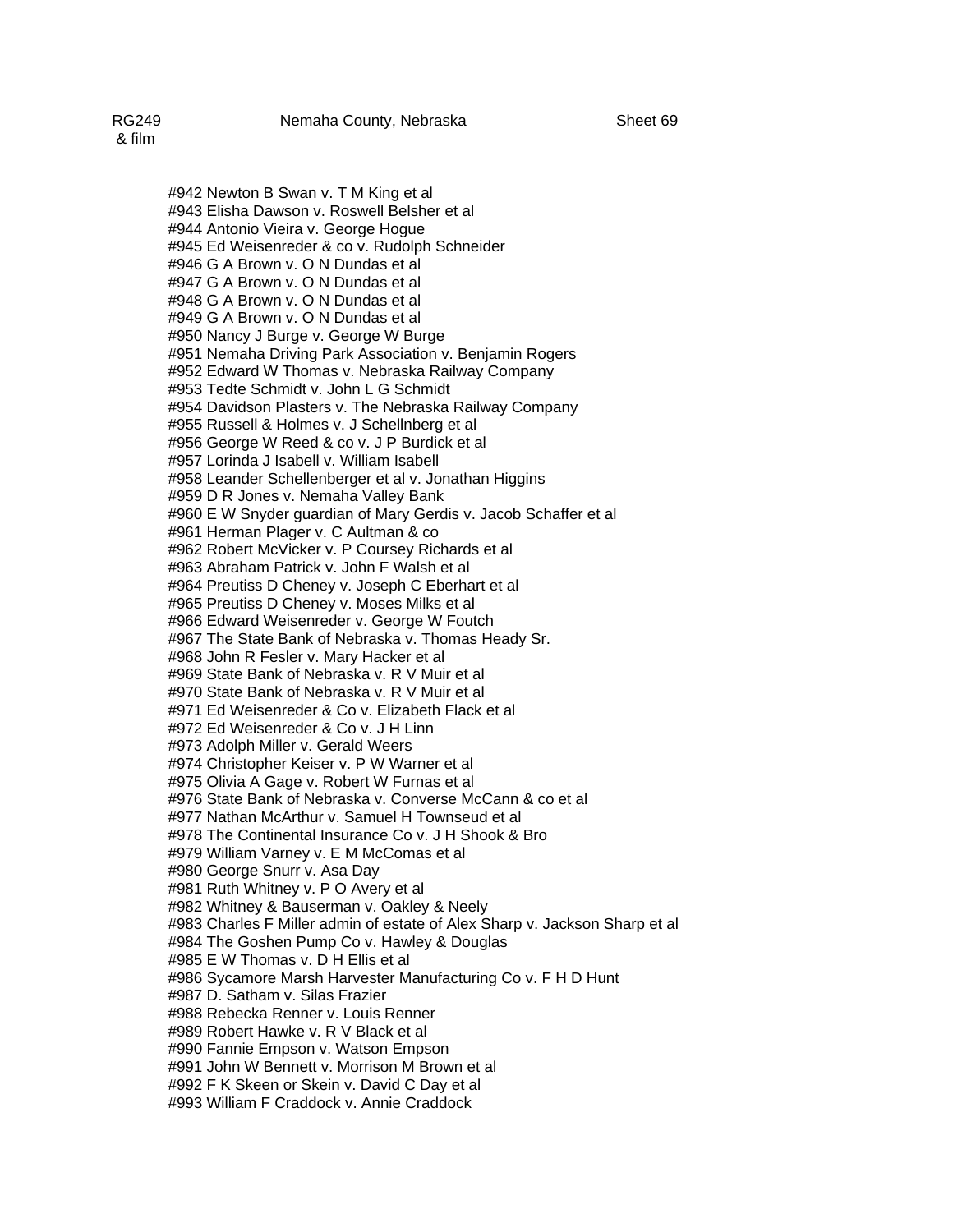RG249 Nemaha County, Nebraska Sheet 70

& film

#994 Missing #995 Jane Hopkins v. Thomas Hopkins #996 Thomas J Morgan v. Hiram M Swartz #997 Doggett Bassett & Hills v. Warren E Manning et al #998 G S Dunn v. G W Shirley #999 W M Durham v. J M Pettit et al #1000 F L Prouty v. S R Dailey #1001 Robert Hawke v. Peter F Brety et al #1002 Rowland E Cable v. Ellen Shellenberger et al #1003 Charles Weinland or Weinlaud v. Andrew Cochran et al #1004 John M Willman v. John Tobin et al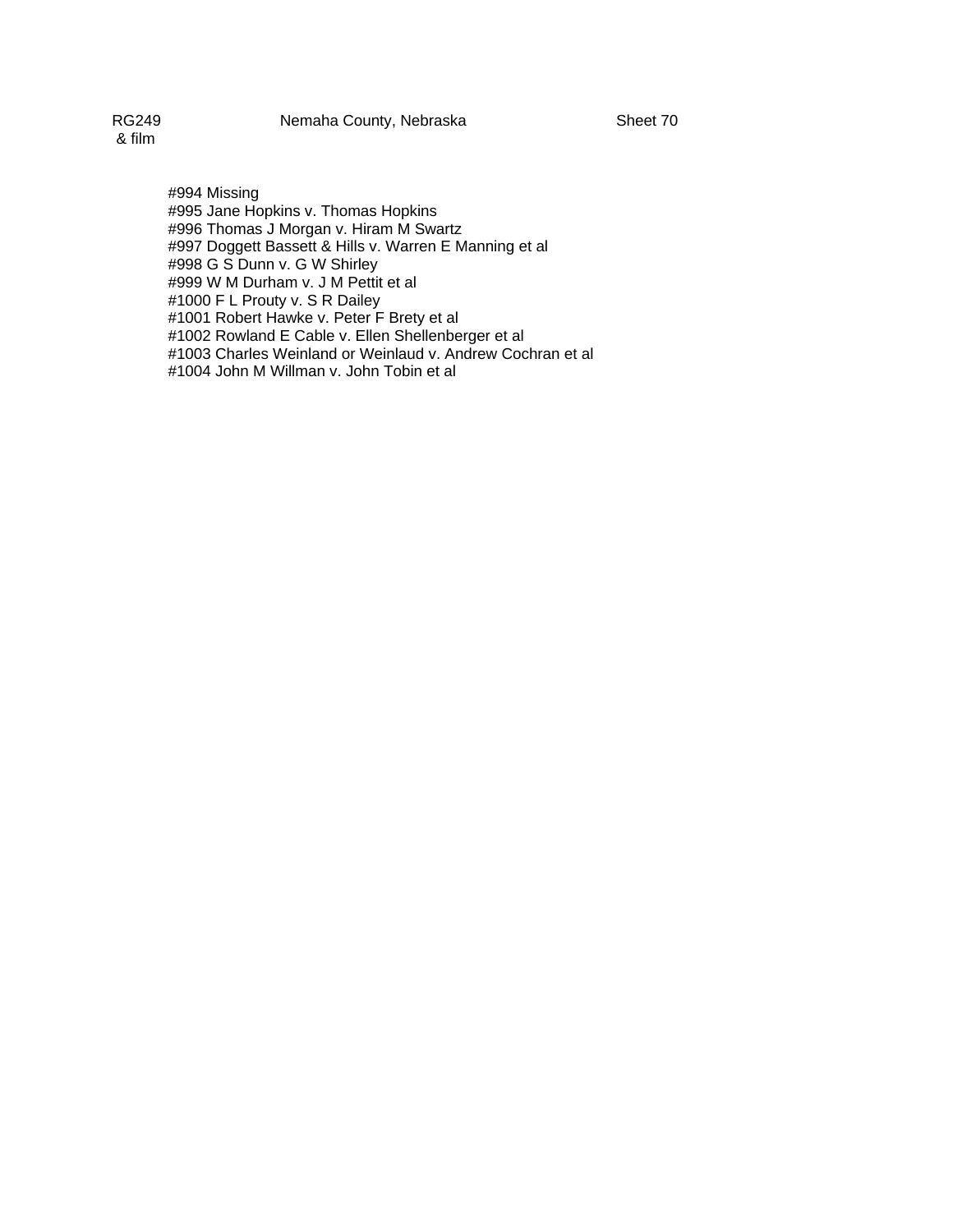& film

## **SUBGROUP SEVEN DISTRICT COURT (cont)**

### **SERIES SIX CASE FILES, 1867-1959**

### **SUBSERIES TWO CRIMINAL CASE FILES (cont)**

B. 1 #1 (1867) thru #260 (1879) #1 The State of Nebraska v. William Ropell or Rassel #2 The State of Nebraska v. Oliver J Mitchell #3 The State of Nebraska v. Missing #4 The State of Nebraska v. Samuel Wagstaff #5 The State of Nebraska v. Buck McDannell et al #6 The State of Nebraska v. J H Clagett #7 The State of Nebraska v. Evan Worthing #8 The State of Nebraska v. Jerome Tann #9 The State of Nebraska v. O P Wells and W P Wood #10 The State of Nebraska v. Missing #11 The State of Nebraska v. James Caldwell #12 The State of Nebraska v. John W Blip #13 The State of Nebraska v. Missing #14 The State of Nebraska v. Buchman McDannell #15 The State of Nebraska v. Missing #16 The State of Nebraska v.Richard F Bamett #17 The State of Nebraska v. Gene Tomlinson #18 The State of Nebraska v. John Patterson #19 The State of Nebraska v. John McRinsay #20 The State of Nebraska v. Seymour S Tomlinson #21 The State of Nebraska v. Rayburn Elliott James Bunnett and William Pavy #22 A K Furman v. G G Staut or Start and Samuel Farnam or Farnham #22.5 The State of Nebraska v. George W Garrison #23 The State of Nebraska v. Edward Weisenreder #24 The State of Nebraska v. John C Ginson #25 The State of Nebraska v. Edward Weisenreder #26 The State of Nebraska v. Dexter Eastman #27 The State of Nebraska v. Rimon Skeen #28 The State of Nebraska v. John Delay #29 The State of Nebraska v. August Claire #30 The State of Nebraska v. John Holen or Holem #31 The State of Nebraska v. Richard Claire #32 The State of Nebraska v. John H More #33 The State of Nebraska v. Edward O'Pett #34 The State of Nebraska v. John J C Miller #35 The State of Nebraska v. John J C Miller #36 The State of Nebraska v. James Coldwell #37 The State of Nebraska v. C J Cullertson or Cuttlertson #38 The State of Nebraska v. Wilkinson J Sage #39 The State of Nebraska v. A J Scott #40 The State of Nebraska v. Daniel Shadley #41 The State of Nebraska v. Henry Hephler #42 The State of Nebraska v. Edward O'Pelt #43 The State of Nebraska v. Henry Knepfer #44 The State of Nebraska v. Missing #45 The State of Nebraska v. Cass Rice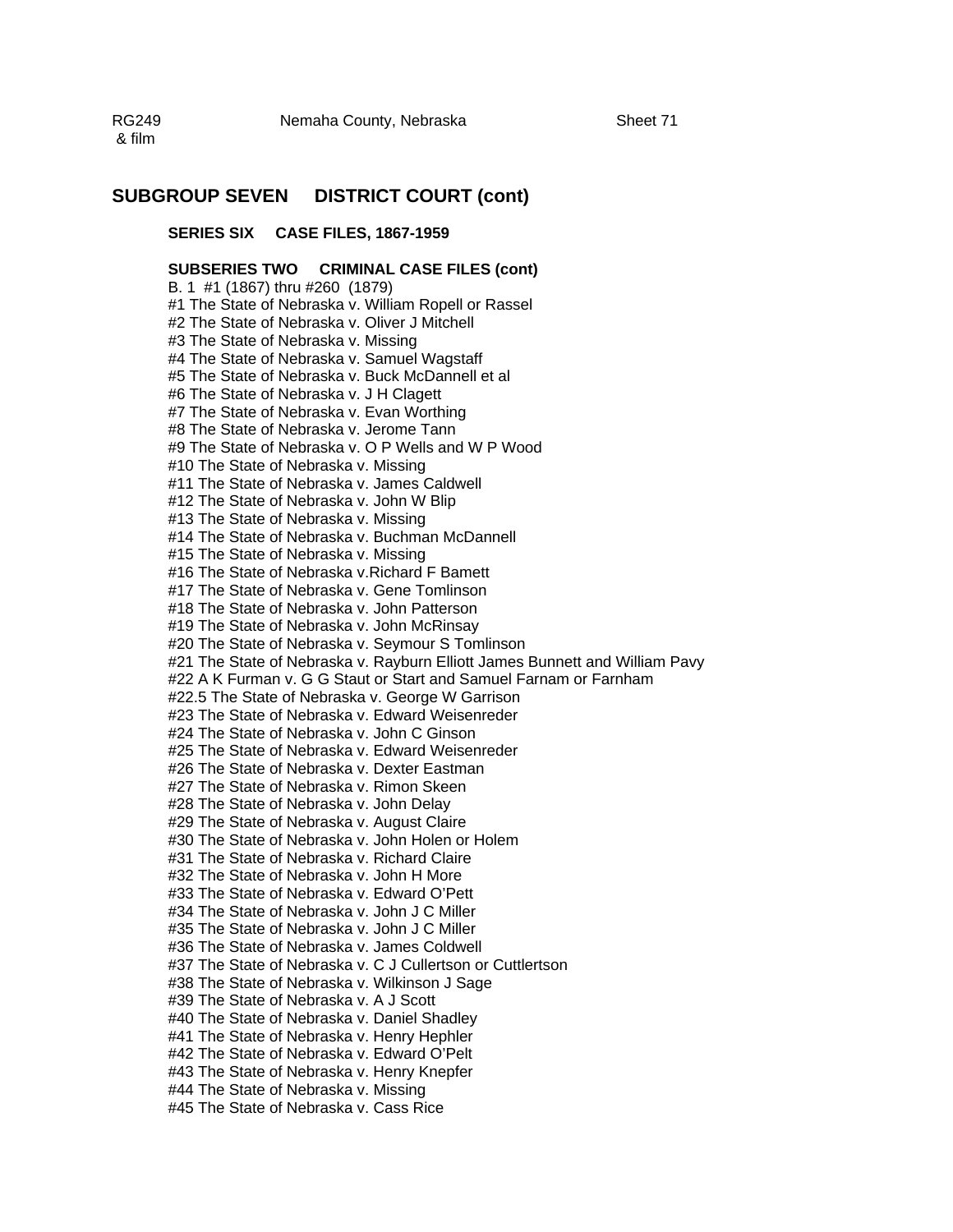#46 The State of Nebraska v. Jaques Miguensy #47 The State of Nebraska v. Andrew H Scoville and Oscar Scoville #48 The State of Nebraska v. George W Garrison and Mary Smith #49 The State of Nebraska v.James Ginder #50 The State of Nebraska v. Oscar Scoville #51 The State of Nebraska v. George W Garison et al #52 The State of Nebraska v. Missing #53 The State of Nebraska v. Jack Ivers #54 The State of Nebraska v. Gordon Fife #55 The State of Nebraska v. Missing #56 The State of Nebraska v. Jacob K or R Bears #57 The State of Nebraska v. Missing #58 The State of Nebraska v. William Crumes #59 The State of Nebraska v. Reuben C Berger #60 The State of Nebraska v. Andrew Keir #61 The State of Nebraska v. John Herschman #62 The State of Nebraska v. William Vallian #63 The State of Nebraska v. John Herschman #64 The State of Nebraska v. William Hodgy alias Boliver Wear #65 The State of Nebraska v. Perry Godfray #66 The State of Nebraska v. Henry M McCartney #67 The State of Nebraska v. Ferdinand Martha et al #68 The State of Nebraska v. James W Wright #69 The State of Nebraska v. Richard Goodin #70 The State of Nebraska v. John Gray #71 The State of Nebraska v. Edward Weisenreder or Weisenrider #72 The State of Nebraska v. Charles W Goodwin #73 The State of Nebraska v. William Clark et al #74 The State of Nebraska v. Phillip Coursey Richards and Martha Swan #75 The State of Nebraska v. Reuben T Stephens #76 The State of Nebraska v. Elizabeth Richards #77 The State of Nebraska v. Phillip Coursey Richards #78 The State of Nebraska v. John Lannam #79 The State of Nebraska v. Simeon Bell #80 The State of Nebraska v. Philip Lowery #81 The State of Nebraska v. William Thompson #82 The State of Nebraska v. Isaac Cranmore #83 The State of Nebraska v. Joseph Higgins #84 The State of Nebraska v. Richard Harpster #85 The State of Nebraska v. Andrew Jackson Ritter #86 The State of Nebraska v. William I Austin #87 The State of Nebraska v. H S Ayers #88 The State of Nebraska v. Richard Claire #89 The State of Nebraska v. Wallace Grant, Samuel Powell and William McFall #90 The State of Nebraska v. William Blunt #91 The State of Nebraska v. George Phillips et al #92 The State of Nebraska v. Hudson L Ayers

#93 The State of Nebraska v. Samuel Powell

#94 The State of Nebraska v. Conrad Schrimer

#95 The State of Nebraska v. Cyrus M Kauffman

#96 The State of Nebraska v. John B McCabe

#97 The State of Nebraska v. George W Neely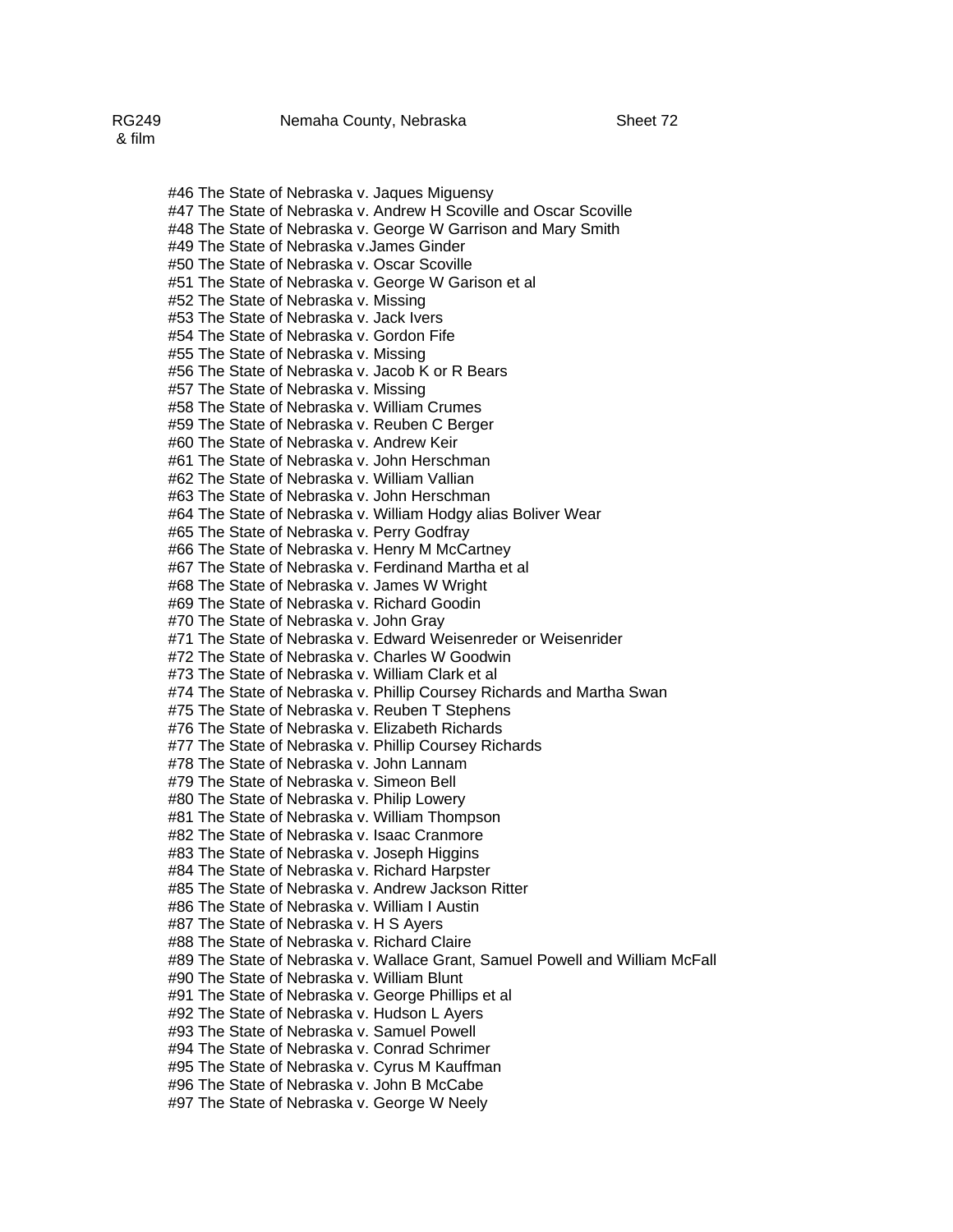#98 The State of Nebraska v. John Flora #99 The State of Nebraska v. Eli H Wilcox #100 The State of Nebraska v. Charles Whitman #101 The State of Nebraska v. James Russell #102 The State of Nebraska v. George S Phillips #103 The State of Nebraska v. Ethan Worthing #104 The State of Nebraska v. William H Small #105 The State of Nebraska v. William Valleau or Vallean #106 The State of Nebraska v. William H Small #107 The State of Nebraska v. Missing #108 The State of Nebraska v. William H Small #109 The State of Nebraska v. Barton S Easley #110 The State of Nebraska v. Alongo Towle and Henry Singleton #111 The State of Nebraska v. Julius Schellenberg or Stellenberger #112 The State of Nebraska v. Henry Knepher #113 The State of Nebraska v. Benjamin Rogers #114 The State of Nebraska v. James Scott #115 The State of Nebraska v. Lewis Thompson #116 The State of Nebraska v. Adolph Opperman #117 The State of Nebraska v. Adolph Opperman #118 The State of Nebraska v. Charles A Culbertson #119 The State of Nebraska v. Charles A Culbertson #120 The State of Nebraska v. Richard Harpster #121 The State of Nebraska v. S F Brandow & Reuben B Berger #122 The State of Nebraska v. R Morrison #123 The State of Nebraska v. R Morrison #124 The State of Nebraska v. E F Westlake #125 The State of Nebraska v. Edward Kimmel, William F Craddock, J Cochran #126 The State of Nebraska v. Thomas Robins #127 The State of Nebraska v. William M Erwin #128 The State of Nebraska v. Mike Wilford #129 The State of Nebraska v. E B Elder, David Ziglor & Lewis Ziglor #130 The State of Nebraska, i.e. Polly M Knapp v. Samuel Bunnett Jr. #131 The State of Nebraska v. Thomas Wagner #132 The State of Nebraska v. W H Kimberlin #133 The State of Nebraska v. William Riley Johnson #134 The State of Nebraska v. Cyrus A Pollock #135 The State of Nebraska v. James G Russell #136 The State of Nebraska v. John Roach #137 The State of Nebraska v. Henry Vanlandingham #138 The State of Nebraska v. Two Germans #139 The State of Nebraska v. Richard V Hughes #140 The State of Nebraska v. Richard V Hughes #141 The State of Nebraska v. William Hayes et al #142 The State of Nebraska v. Joseph Stevenson #143 The State of Nebraska v. William Knapp #144 The State of Nebraska v. Robert Daily #145 The State of Nebraska v. David M Huber #146 The State of Nebraska v. William Richardson and Rebecka Richardson #147 The State of Nebraska v. Walter Starey #148 The State of Nebraska v. Jack Maddox and Joseph Maddox #149 The State of Nebraska v. John Patterson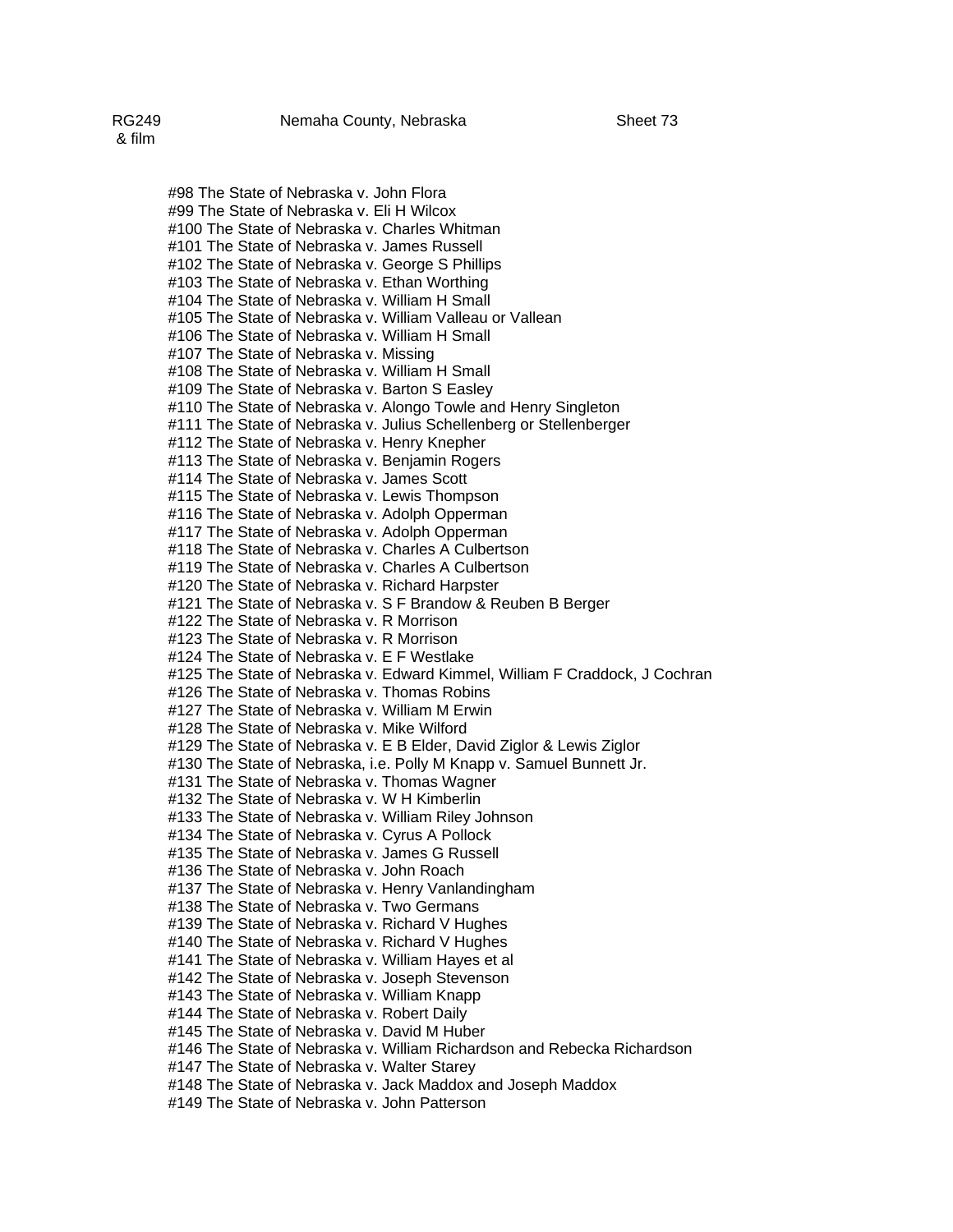#150 The State of Nebraska v. Frank Carrol and Amos Carrol #151 The State of Nebraska v. William Small #152 The State of Nebraska v. John Patterson #153 The State of Nebraska v. James Tindolph #154 David K Farnham v. The People of the State of Nebraska #155 The State of Nebraska v. Alfred Sedoras #156 Ira D Pratt v. The People of the State of Nebraska #157 The State of Nebraska v. William H Blunt #158 The State of Nebraska v. Isaih C Bowmer or Bomer #159 The State of Nebraska v. David K Farnham and Ira Pratt #160 The State of Nebraska v. John Maddox and Joseph Maddox #161 The State of Nebraska v. John Patterson #162 The State of Nebraska v. John Patterson #163 The State of Nebraska v. Willard Harrison #164 The State of Nebraska v. Edward Weisenreder #165 The State of Nebraska v. Phillip Denser #166 The State of Nebraska v. Jesse F Cole #167 The State of Nebraska v. Robert Russell #168 The State of Nebraska v. Raben Elliott #169 The State of Nebraska v. William H Small #170 The State of Nebraska v. B S Wall #171 The State of Nebraska v. William Haniford #172 The State of Nebraska v. Missing #173 The State of Nebraska v. Martha Rouse #174 The State of Nebraska v. Missing #175 The State of Nebraska v. John Ressequil or Reseger or Resiqu or Resiger #176 The State of Nebraska v. Raben Elliott #177 The State of Nebraska v. Frank Shockey #178 The State of Nebraska v. Jarvins Harger #179 The State of Nebraska v. William A Joy #180 The State of Nebraska v. Daniel Bennett #181 The State of Nebraska v. J A Hood #182 The State of Nebraska v. George W Garrison #183 The State of Nebraska v. George W Tate #184 The State of Nebraska v. Emri Heady and Joseph Heady #185 The State of Nebraska v. Anna Parker alias Anna Davis #186 The State of Nebraska v. Anna Parker alias Anna Davis #187 The State of Nebraska v. David H Ellis Sr. #188 The State of Nebraska v. David H Ellis Sr.

- #189 The State of Nebraska v. Fredrick Sedoras #190 The State of Nebraska v. Nathan Sedoras
- #191 The State of Nebraska v. Joseph Loveless
- #192 The State of Nebraska v. W E Stewart
- #193 The State of Nebraska v. John G Bobbitt
- #194 The State of Nebraska v. George Estes
- #195 The State of Nebraska v. David H Ellis Sir and Annie Parker alias Annie Davis
- #196 The State of Nebraska v. John B Hoover
- #197 The State of Nebraska v. William Durrett and John Grey
- #198 The State of Nebraska v. H M Cochran
- #199 The State of Nebraska v. Jane Loveless
- #200 The State of Nebraska v. John Brannigan
- #201 The State of Nebraska v. Newton Daniels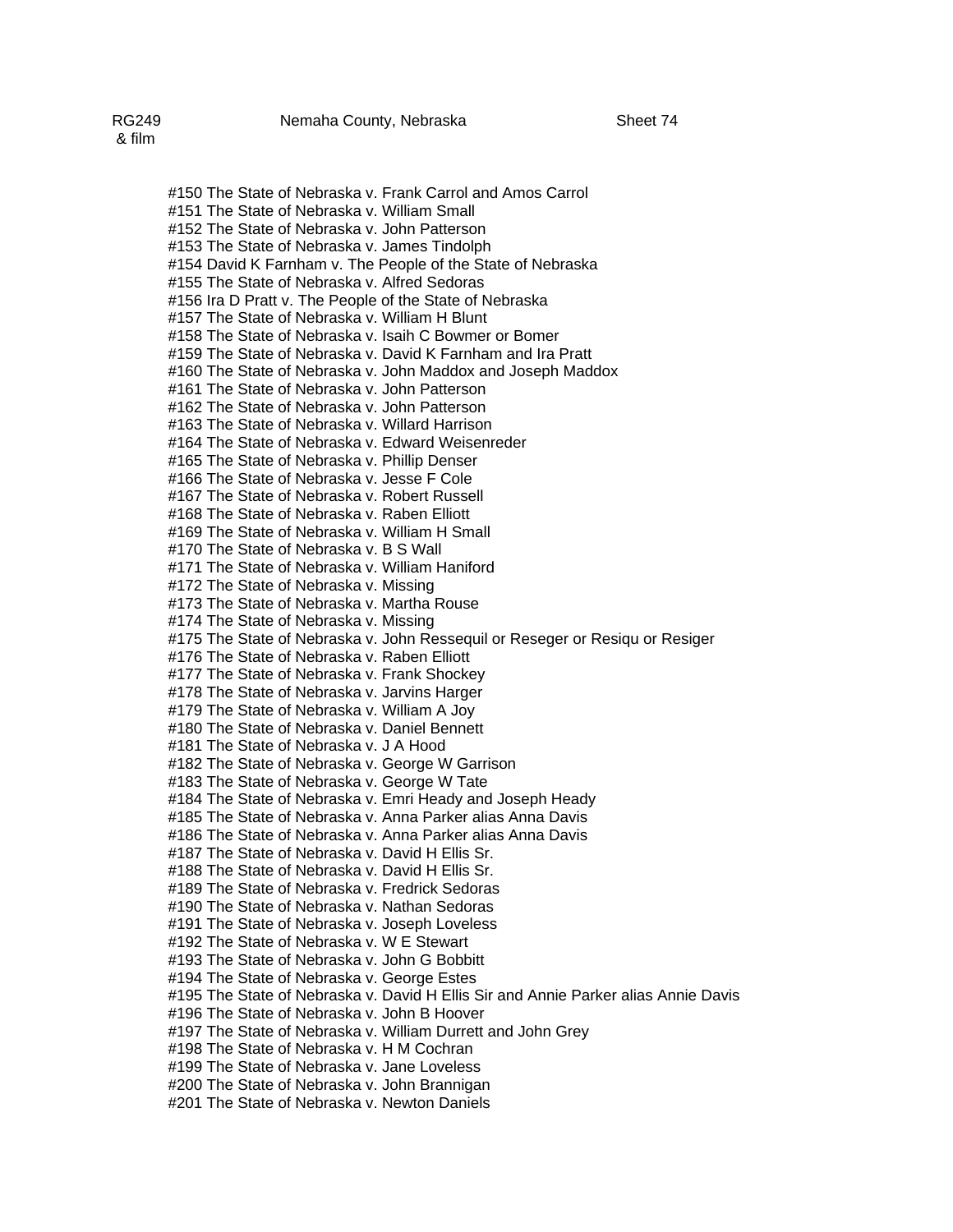#202 The State of Nebraska v. Nathan Sedoras and Grant Clover et al #203 The State of Nebraska v. Thomas Wells #204 The State of Nebraska v. James Campbell #205 The State of Nebraska v. William Clark #206 The State of Nebraska v. Lovemma Overman, Joseph Taylor and Ray Taylor #207 The State of Nebraska v. Uriah Morgan #208 The State of Nebraska v. Samuel H Ames #209 The State of Nebraska v. Delrick or Detrick Gaede #210 The State of Nebraska v. Missing #211 The State of Nebraska v. David H Ellis Senior #212 The State of Nebraska v. Missing #213 The State of Nebraska v. William Thurman and Rabe Elliott #214 The State of Nebraska v. David H Ellis Senior #215 The State of Nebraska v. Missing #216 The State of Nebraska v. Missing #217 The State of Nebraska v. Missing #218 The State of Nebraska v. Nelson Furlough et al #219 The State of Nebraska v. Missing #220 The State of Nebraska v. Goerge C Thompson & George Rhodes #221 The State of Nebraska v. Richard Hatchett #222 The State of Nebraska v. James Dryden #223 The State of Nebraska v. Henry Valandingham et al #224 The State of Nebraska v. George C Thompson and George Rhodes #225 The State of Nebraska v. George C Thompson and George Rhodes #226 The State of Nebraska v. G B McKenzie #227 The State of Nebraska v. William Thurman #228 John Leach v. The People of the State of Nebraska #229 The State of Nebraska v. Edward Weisenreder #230 The State of Nebraska v. Hal Thurman #231 The State of Nebraska v. Edward Weisenreder #232 The State of Nebraska v. James M Cochran #233 The State of Nebraska v. George C Thompson #234 The State of Nebraska v. William Thompson, John Thurman and Benjamin Goff #235 The State of Nebraska v. Charles Patingre #236 The State of Nebraska v. John Savigne #237 The State of Nebraska v. August Clair #238 The State of Nebraska v. Justin Gaviller #239 The State of Nebraska v. Charles Blanchard and James Stewart #240 The State of Nebraska v. Jacob Schaffer #241 The State of Nebraska v. Hans Rennau or Rennan #242 The State of Nebraska v. James Shirley #243 The State of Nebraska v. John Patterson #244 The State of Nebraska v. Missing #245 The State of Nebraska v. Samuel Gilliland #246 The State of Nebraska v. William Stevens #247 The State of Nebraska v. William Drain #248 The State of Nebraska v. Missing #249 The State of Nebraska v. James Cartmel #250 The State of Nebraska v. Enos Johnson #251 The State of Nebraska v. James Bennett

#252 The State of Nebraska v. John E Palmeter #253 The State of Nebraska v. William Small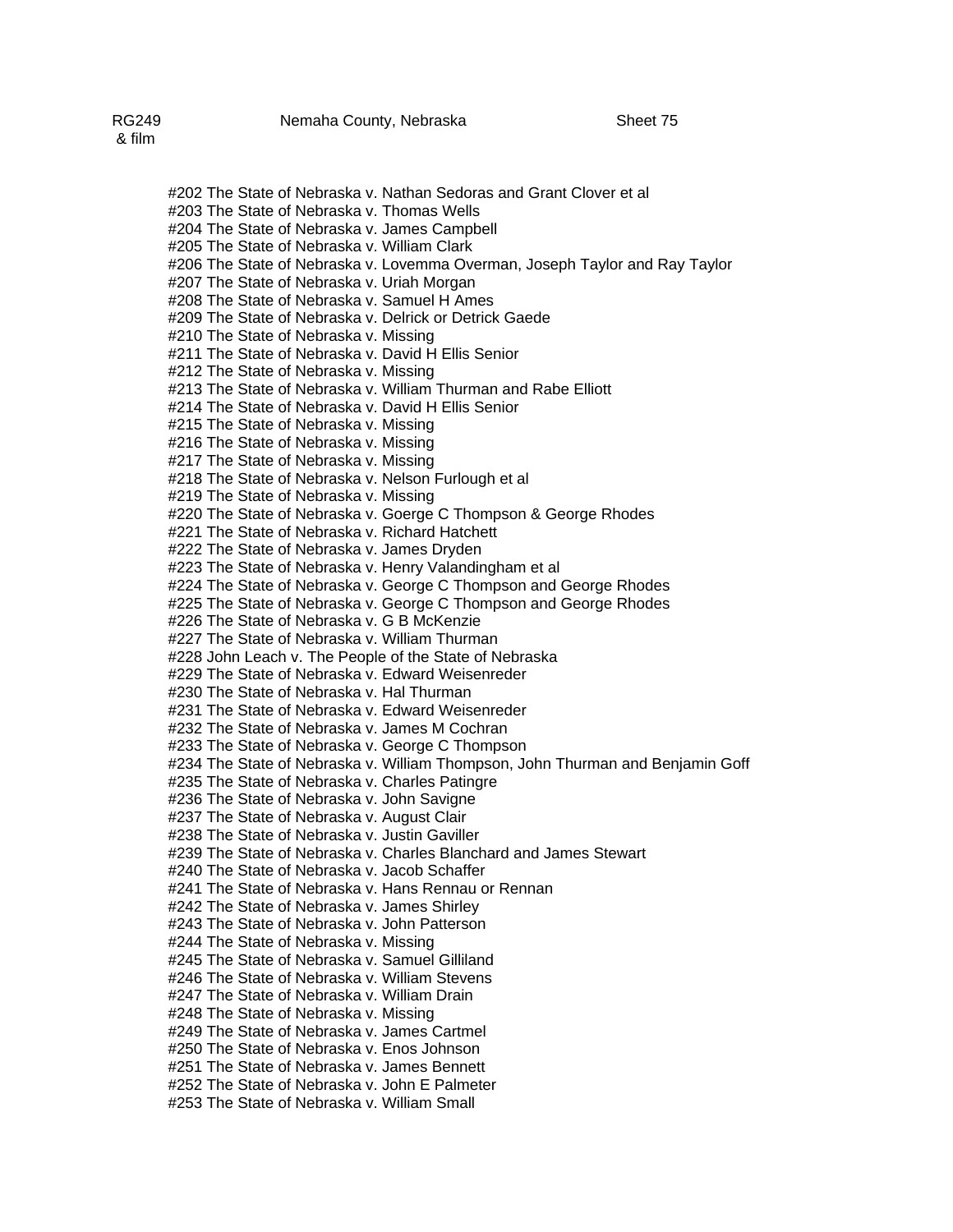#254 The State of Nebraska v. William Small #255 The State of Nebraska v. Elis Wilcox, Edward O'Pelt, Arthur Welch #256 The State of Nebraska v. Godlif Mahle #257 The State of Nebraska v. Elizabeth Allen and Frank Allen #258 The State of Nebraska v. John Patterson #259 The State of Nebraska v. Thomas Hall et al #260 The State of Nebraska v. George Snurr Senior **B. 2** #261 (1879) thru #467 (1890), Criminal Case Files #261 The State of Nebraska v. Samuel Deishaug or Dishoug or Dishong #262 The State of Nebraska v. George Lewis #263 The State of Nebraska v. Jacob Rauschkolb et al #264 The State of Nebraska v. Baltus Stroble #265 The State of Nebraska v. Samuel Bennett Jr #266 The State of Nebraska v. Jackson Sedoris or Sedoras #267 The State of Nebraska v. William Holder #268 The State of Nebraska v. Missing #269 The State of Nebraska v. Conrad Shreiner #270 The State of Nebraska v. Conrad Shreiner #271 The State of Nebraska v. Conrad Shreiner #272 The State of Nebraska v. William Holder #273 The State of Nebraska v. John Seags #274 The State of Nebraska v. John Zook #275 The State of Nebraska v. E M McComas #276 The State of Nebraska v. Charles Young #277 The State of Nebraska v. Isaac Williams #278 The State of Nebraska v. James Williamson #279 The State of Nebraska v. Sylvanus W Tanner #280 The State of Nebraska v. Missing #281 The State of Nebraska v. Jackson Smith #282 The State of Nebraska v. Rufus Kingsmore #283 The State of Nebraska v. Albert Clark #284 The State of Nebraska v. Samuel Bennet or Bennett and George Neal #285 The State of Nebraska v. J B Dezendorf and A T Parish #286 The State of Nebraska v. J B Dezendorf and A T Parish #287 The State of Nebraska v. Jacob Hull and Thomas Townsend #288 The State of Nebraska v. Jacob Hull and Thomas Townsend #289 The State of Nebraska v. John Adams #290 The State of Nebraska v. James H Gagan #291 The State of Nebraska v. Jesse Graham #292 The State of Nebraska v. James Lucker or Tucker #293 The State of Nebraska v. Robert Pate #294 The State of Nebraska v. Jacob Rauschkolb #295 The State of Nebraska v. Anthony Cloid #296 The State of Nebraska v. John Palestine #297 The State of Nebraska v. Edwin Loomis and Loas Loomis #298 The State of Nebraska v. Presley Tucker #299 The State of Nebraska v. Charles Higgins #300 The State of Nebraska v. George Ewh #301 The State of Nebraska v. Charles Davis #302 The State of Nebraska v. Albert Durell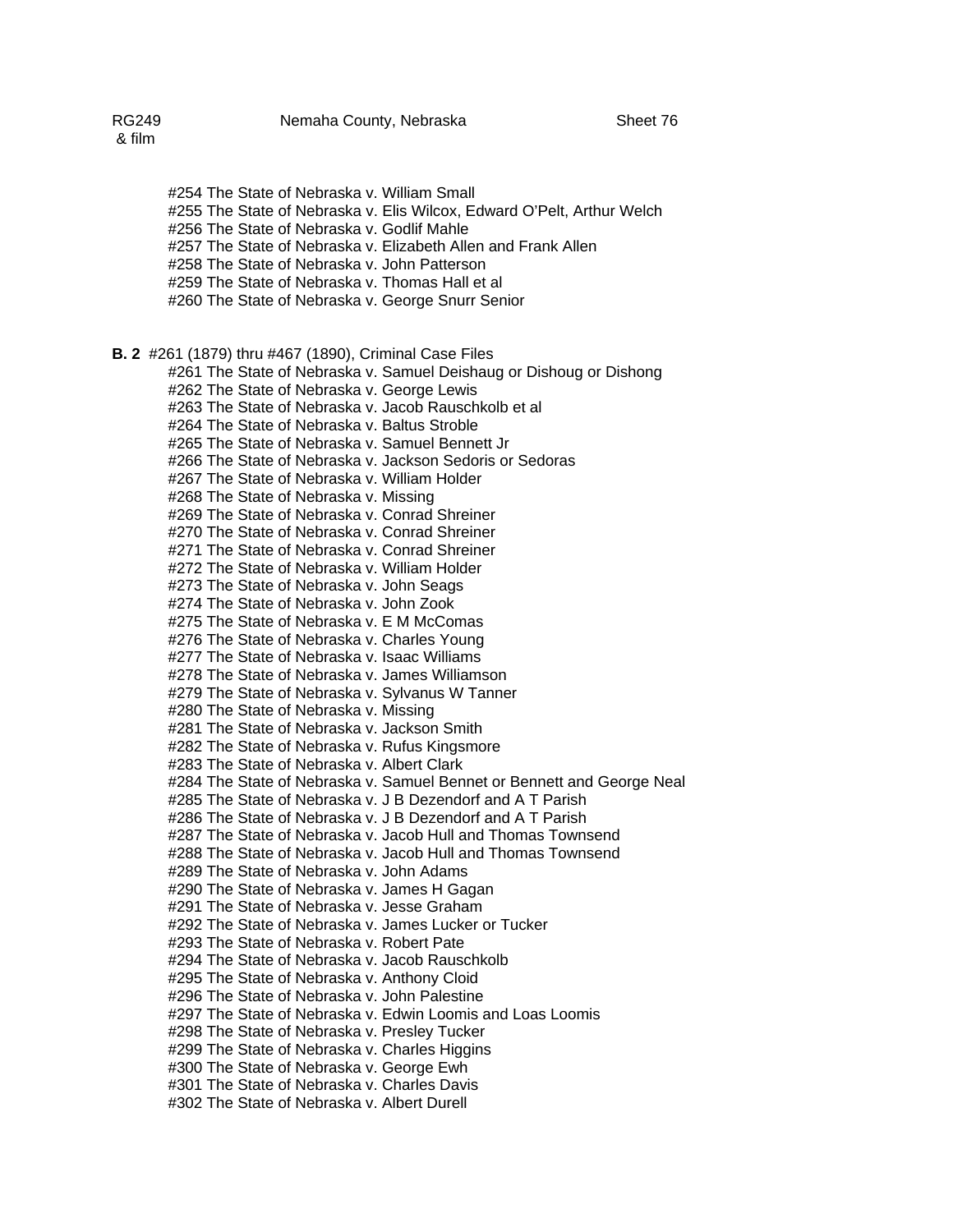#303 The State of Nebraska v. William Spradly or Stradly #304 The State of Nebraska v. James Taylor #305 The State of Nebraska v. Jefferson Campbell #306 The State of Nebraska v. Philip Fraker #307 The State of Nebraska v. Jack Murphy and George Vallandingham #308 The State of Nebraska v. Jack Murphy and George Vallandingham #309 The State of Nebraska v. Marvin Clark #310 The State of Nebraska v. Albert Banks #311 The State of Nebraska v. Henry D Young and Orville J Stowell #312 The State of Nebraska v. Henry D Young and Orville J Stowell #313 The State of Nebraska v. Ted Degman #314 The State of Nebraska v. William Gordon #315 The State of Nebraska v. W S Highfield #316 The State of Nebraska v. Thomas Adams #317 The State of Nebraska v. Alphonse Cowlen #318 The State of Nebraska v. Henry Vanlaningham #319 The State of Nebraska v. Patrick Mahony and James Mahoney #320 The State of Nebraska v. Walter Avery #321 The State of Nebraska v. William Spidle and Charles Highfield #322 The State of Nebraska v. William Spidle and Charles Highfield #323 The State of Nebraska v. Amos Whitlow #324 The State of Nebraska v. Joseph Frazier #325 The State of Nebraska v. William Pugh #326 The State of Nebraska v. Preston Farres #327 The State of Nebraska v. Jerry Brown and Frank McGrew #328 The State of Nebraska v. C E Rosenberry #329 The State of Nebraska v. Henry White #330 The State of Nebraska v. Samuel Ames #331 The State of Nebraska v. Frank Kneffer et al #332 The State of Nebraska v. Robert T Shurtz #333 The State of Nebraska v. Martin Hall #334 The State of Nebraska v. F M Chrisman #335 The State of Nebraska v. A J Morrison #336 The State of Nebraska v. W S Highfield #337 The State of Nebraska v. Benjamin T Neal #338 The State of Nebraska v. Nathan Van Luven #339 The State of Nebraska v. John Tobin Jr #340 The State of Nebraska v. John Tobin Jr #341 The State of Nebraska v. R P Hutchins #342 The State of Nebraska v. R P Hutchins #343 The State of Nebraska v. John Frasure #344 The State of Nebraska v. John Kissinger #345 The State of Nebraska v. Edward Dyer #346 The State of Nebraska v. Charles Crawford #347 The State of Nebraska v. F M Chrisman #348 The State of Nebraska v. F M Chrisman #349 The State of Nebraska v. F M Chrisman #350 The State of Nebraska v. George Wilson #351 The State of Nebraska v. Nathan Van Luven #352 The State of Nebraska v. Nathan Van Luven #353 The State of Nebraska v. Nathan Van Luven #354 The State of Nebraska v. E J Duinn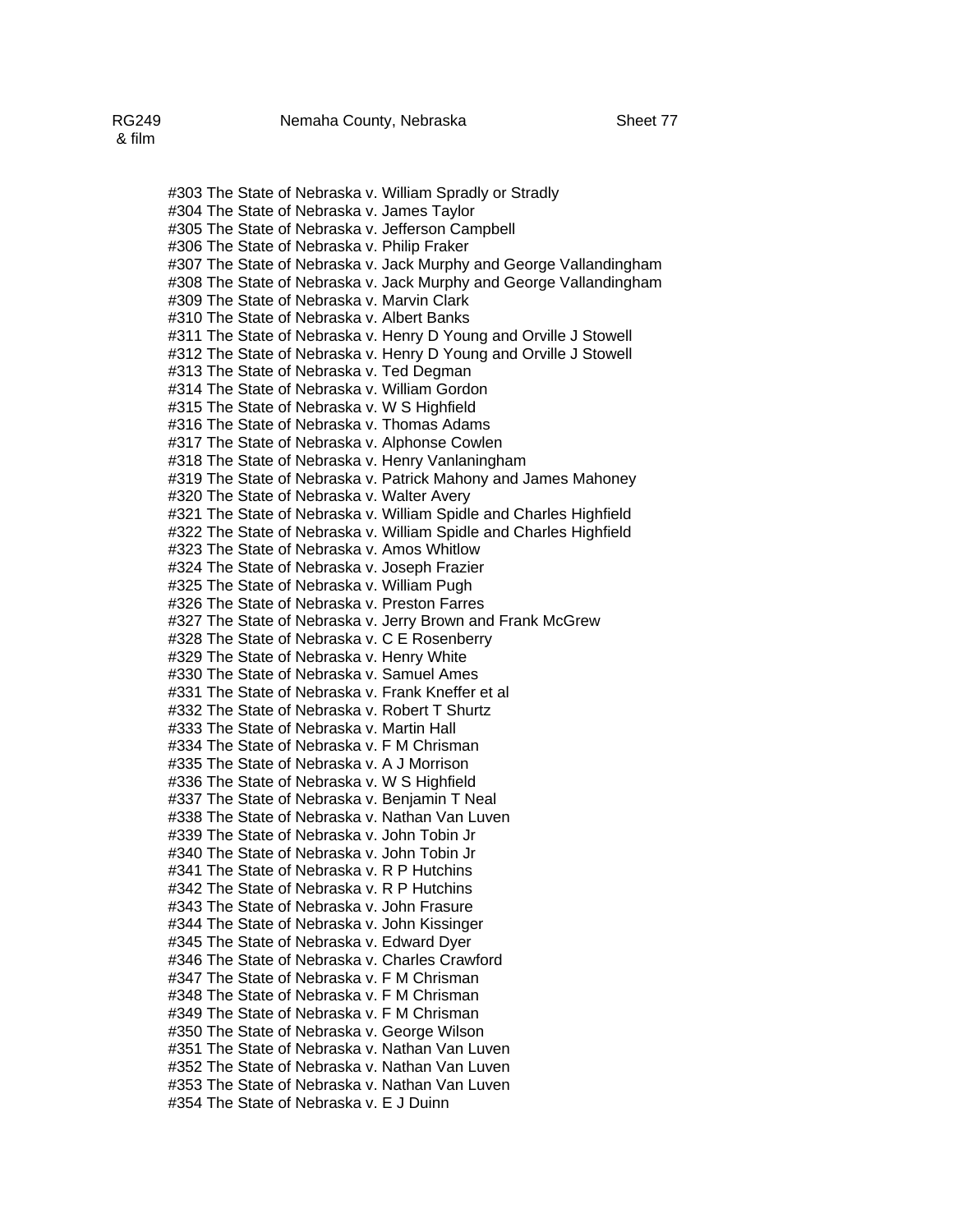#355 The State of Nebraska v. J W Skillman #356 The State of Nebraska v. Edward Lambert #357 The State of Nebraska v. James Collins #358 The State of Nebraska v. James Collins #359 The State of Nebraska v. James Collins #360 The State of Nebraska v. James Collins #361 The State of Nebraska v. Nathan Van Luven #362 The State of Nebraska v. Ed Gray #363 The State of Nebraska v. Joseph Lash #364 The State of Nebraska v. Charles Lewin #365 The State of Nebraska v. John Gould #366 The State of Nebraska v. Carl Rohde #367 The State of Nebraska v. Harvey Brooks #368 The State of Nebraska v. John R Hall #369 The State of Nebraska v. Carl Rohde #370 The State of Nebraska v. Otto Juel #371 The State of Nebraska v. Lewis Lavelett #372 The State of Nebraska v. Wanlupa Barada #373 The State of Nebraska v. James or T Y Allen #374 The State of Nebraska v. Hiram Schaanaven #375 The State of Nebraska v. Burl Carter #376 The State of Nebraska v. Henry Richards #377 The State of Nebraska v. W A Irwin #378 The State of Nebraska v. James Ginden or Ginder Jr. #379 The State of Nebraska v. Joseph Colby #380 The State of Nebraska v. William McSean #381 The State of Nebraska v. F M Christman #382 The State of Nebraska v. Harvey Johnson #383 The State of Nebraska v. William McSean #384 The State of Nebraska v. James Ginden or Ginder Jr #385 The State of Nebraska v. L or S Y Payne #386 The State of Nebraska v. John Brinigar #387 The State of Nebraska v. W H Tyler #388 The State of Nebraska v. W H Tyler #389 The State of Nebraska v. John L or S Hetzel and Joseph G Masan #390 The State of Nebraska v. Dan Hodson #391 The State of Nebraska v. David Hepsheare #392 The State of Nebraska v. W H Tyler #393 The State of Nebraska v. August Leigneur #394 The State of Nebraska v. Benjamin Skillman #395 The State of Nebraska v. E W Pinkley #396 The State of Nebraska v. N McArthur and C L Tripp #397 The State of Nebraska v. Barney Ranschkolb #397.5 The State of Nebraska v. Thomas Wymond #398 The State of Nebraska v. Edward M Deputy #399 The State of Nebraska v. John Ofield #400 The State of Nebraska v. Thomas Tucker #401 The State of Nebraska v. Benjamin Skillman #402 The State of Nebraska v. Ray Taylor #403 The State of Nebraska v. Edward Deputy #404 The State of Nebraska v. Benjamin Skillman #405 The State of Nebraska v. Polk Young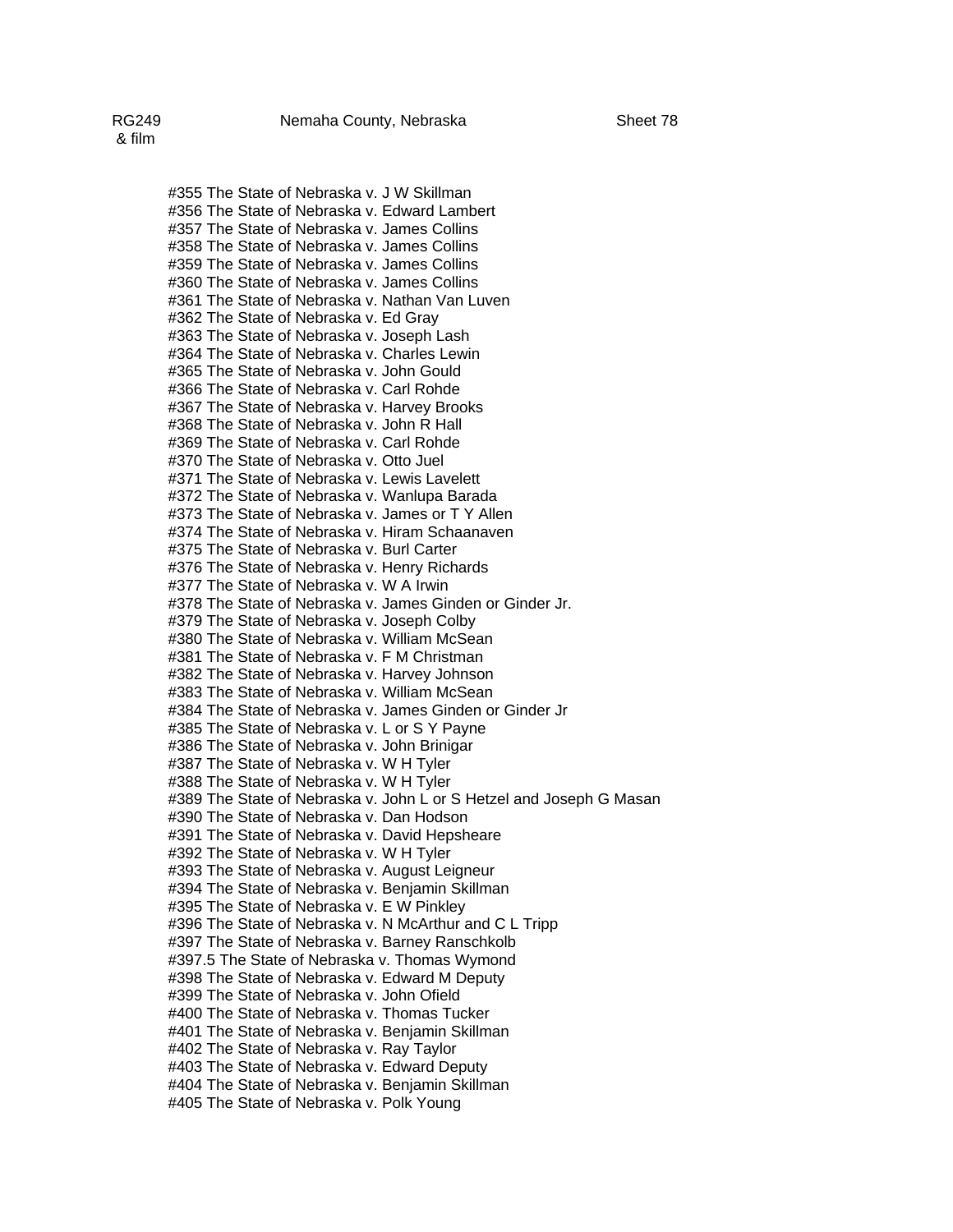#406 The State of Nebraska v. Sarah A Newman #407 The State of Nebraska v. George E McCoy #408 The State of Nebraska v. W J Fenn #409 The State of Nebraska v. W J Fenn #410 The State of Nebraska v. Charles A Zimbleman #411 The State of Nebraska v. Mrs Perry Whitlows and Mrs Jeff Byrum #412 The State of Nebraska v. Lewis F Stoltenburg #413 The State of Nebraska v. J R Thomas #414 The State of Nebraska v. Benjamin Sears #415 The State of Nebraska v. James L or S Gordon #416 The State of Nebraska v. Pling L or S Rice #417 The State of Nebraska v. W M Ramsey #418 The State of Nebraska v. William F Klein #419 The State of Nebraska v. James Robinson alias John Carlock #420 The State of Nebraska v. John Canfield #421 The State of Nebraska v. Charles Kanffman #422 The State of Nebraska v. D R Breakbill #423 The State of Nebraska v. Kate Johnson #424 The State of Nebraska v. Charles Johnson & William Ford #425 The State of Nebraska v. W E O'Pelt #426 The State of Nebraska v. W E O'Pelt #427 The State of Nebraska v. W E O'Pelt #428 The State of Nebraska v. W E O'Pelt #429 The State of Nebraska v. Hiram B Kelley #430 The State of Nebraska v. Hiram B Kelley #431 The State of Nebraska v. W M Ramsey #432 The State of Nebraska v. H S Shroaf #433 The State of Nebraska v. Hiram B Kelley #434 The State of Nebraska v. Hiram B Kelley #435 The State of Nebraska v. Hiram B Kelley #436 The State of Nebraska v. W E O'Pelt #437 The State of Nebraska v. W E O'Pelt #438 The State of Nebraska v. W E O'Pelt #439 The State of Nebraska v. W E O'Pelt #440 The State of Nebraska v. Charles S Kanffman #441 The State of Nebraska v. Charles S Kanffman #442 The State of Nebraska v. Missing #443 The State of Nebraska v. Benjamin Neal #444 The State of Nebraska v. William Maywell #445 The State of Nebraska v. Walter Starry #446 The State of Nebraska v. Walter Jarvis #447 The State of Nebraska v. Walter Jarvis #448 The State of Nebraska v. Charles S. Kanffman #449 Missing #450 Missing #451 Missing #452 The State of Nebraska v. Conrad Schreiner #453 The State of Nebraska v. Benjamin Mal

#454 The State of Nebraska v. Theodore Rouse

#455 The State of Nebraska v. Henry Allen

#456 The State of Nebraska v. Arthur Walsh

#457 The State of Nebraska v. Benjamin B Hoadley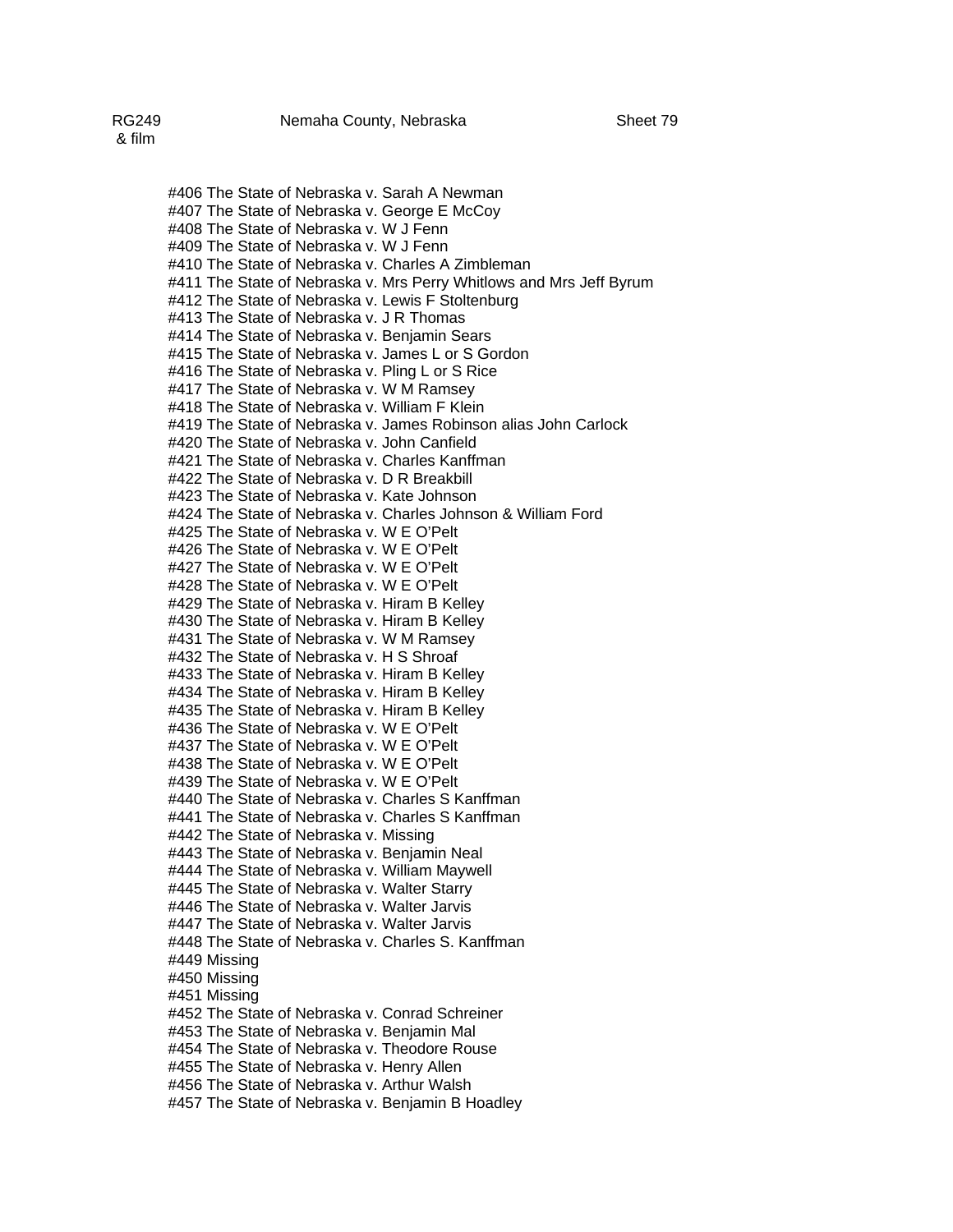#458 The State of Nebraska v. Clinton Banks #459 The State of Nebraska v. John White #460 The State of Nebraska v. J J Ball #461 The State of Nebraska v. J J Ball #462 The State of Nebraska v. J J Ball #463 The State of Nebraska v. Edward Weisenrider #464 The State of Nebraska v. Edward Weisenrider #465 The State of Nebraska v. Edward Weisenrider #466 The State of Nebraska v. Lafe Higgins or Higgens #467 The State of Nebraska v. W H Morrow B. 3 Criminal Case Files, #467 (1890) thru #580 (1893) #468 The State of Nebraska v. Charles E Johnson #469 The State of Nebraska v. Frank Phillips and Bert Patterson #470 The State of Nebraska v. Gillman Bailey #471 The State of Nebraska v. Gillman A Bailey #472 The State of Nebraska v. Charles W Rebert or Robert al #473 The State of Nebraska v. Missing #474 The State of Nebraska v. Jacob Scott #475 The State of Nebraska v. William Eagle #476 The State of Nebraska v. Alfred D Chrisman #477 The State of Nebraska v. Ed Minnick #478 The State of Nebraska v. Ed Minnick #479 The State of Nebraska v. Ed Minnick #480 The State of Nebraska v. Jacob Scott #481 The State of Nebraska v. Jacob Ranschkolb or Rauschkolb #482 The State of Nebraska v. Ed Minnick #483 The State of Nebraska v. Charles Kertsley #484 The State of Nebraska v. Jacob Scott #485 The State of Nebraska v. Dave Donahue #486 The State of Nebraska v. Ed Minnick #487 The State of Nebraska v. Charles Sherman #488 The State of Nebraska v. James Hobson #489 The State of Nebraska v. Charles A Smith #490 The State of Nebraska v. Jacob Scott #491 The State of Nebraska v. Joseph Vanlaningham et al #492 The State of Nebraska v. Joseph Vanlanignham et al #493 The State of Nebraska v. John Vanlaningham #494 The State of Nebraska v. William Knight #495 The State of Nebraska v. Sherman Kanffman #496 The State of Nebraska v. Frank Marion Phillips et al #497 The State of Nebraska v. George Mason #498 The State of Nebraska v. Burd Gibbs #499 The State of Nebraska v. Jacob Ranschkolb and Bernard Ranschkolb or Rauschkolb #500 The State of Nebraska v. Jacob Scott #501 The State of Nebraska v. Bernard Ranschkolb or Rauschkolb #502 The State of Nebraska v. M D Murphy #503 The State of Nebraska v. William Dudley #504 The State of Nebraska v. Ernest Henton #505 The State of Nebraska v. Joseph Migneret and "Jumbo" #506 The State of Nebraska v. Samuel Peery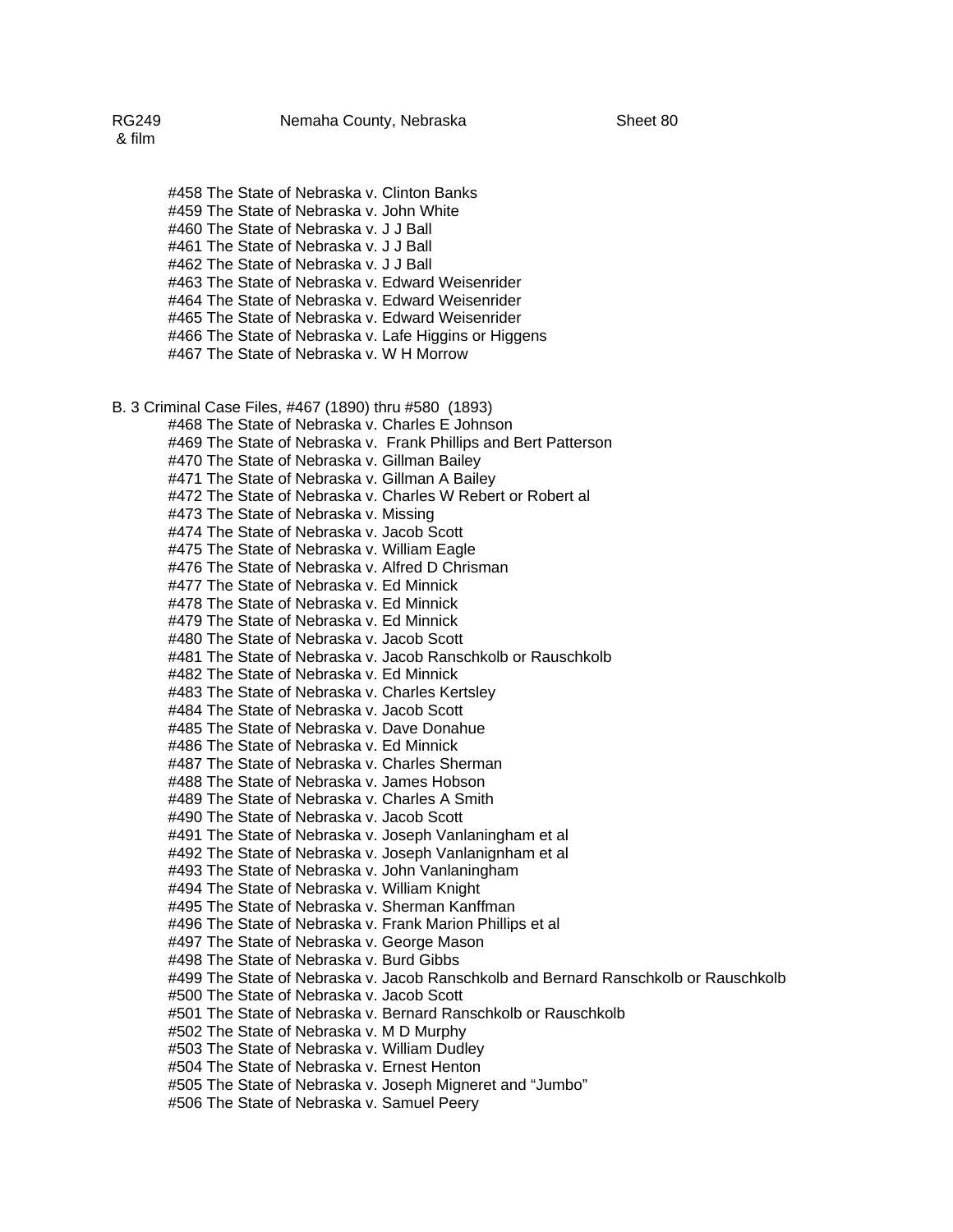#507 The State of Nebraska v. M J Armstrong #508 The State of Nebraska v. John Webb #509 The State of Nebraska v. John F Cannady #510 The State of Nebraska v. John F Cannady #511 The State of Nebraska v. C C Hollenbaugh #512 The State of Nebraska v. J J Ball #513 The State of Nebraska v. August Gunther #514 The State of Nebraska v. Thomas Wright #515 The State of Nebraska v. Behrnardt Ranschkolb or Rauschkolb #516 The State of Nebraska v. August Gunther #517 The State of Nebraska v. C C Hollenbaugh #518 The State of Nebraska v. J J Ball #519 The State of Nebraska v. J J Ball #520 The State of Nebraska v. Lafe Higgens #521 The State of Nebraska v. James Hobson #522 The State of Nebraska v. Thomas J Crummel #523 The State of Nebraska v. W H Hill #524 The State of Nebraska v. George Hays #525 The State of Nebraska v. Charles Clark #526 The State of Nebraska v. Ray Scofield #527 The State of Nebraska v. George Washington Gash #528 The State of Nebraska v. Charles Hall #529 The State of Nebraska v. Francis H D Hunt #530 The State of Nebraska v. David Kuhn #531 The State of Nebraska v. Thomas Brown #532 The State of Nebraska v. Joseph Fisher #533 The State of Nebraska v. Bernard Ranschkolb or Rauschkolb #534 The State of Nebraska v. Thomas Wright #535 The State of Nebraska v. Benjamin Smith and Nelson Kincer #536 The State of Nebraska v. John Kuhman #537 The State of Nebraska v. John Sumner and James Sumner #538 The State of Nebraska v. John Sumner and James Sumner #539 The State of Nebraska v. John Sumner and James Sumner #540 The State of Nebraska v. Charles Sumner and Jesse Sumner #541 The State of Nebraska v. Amos T Hutchinson #542 The State of Nebraska v. Hampton Woodring #543 The State of Nebraska v. Jesse Robertson and John Ebbs Jr. and W C Cory #544 The State of Nebraska v. Jesse Robertson and John Ebbs Jr. and W C Cory #545 The State of Nebraska v. Charles McClary #546 The State of Nebraska v. James D Russell #547 The State of Nebraska v. Amos T Hutchinson #548 The State of Nebraska v. Amos T Hutchinson #549 The State of Nebraska v. James D Russell #550 The State of Nebraska v. Harris Raymon and John Crow #551 The State of Nebraska v. Amos T Hutchinson #552 The State of Nebraska v. August Faber #553 The State of Nebraska v. William F Thompson #554 The State of Nebraska v. Thornton A Faust #555 The State of Nebraska v. Thornton A Faust #556 The State of Nebraska v. Amos G Hutchinson #557 The State of Nebraska v. Amos G Hutchinson #558 The State of Nebraska v. Walter Bailey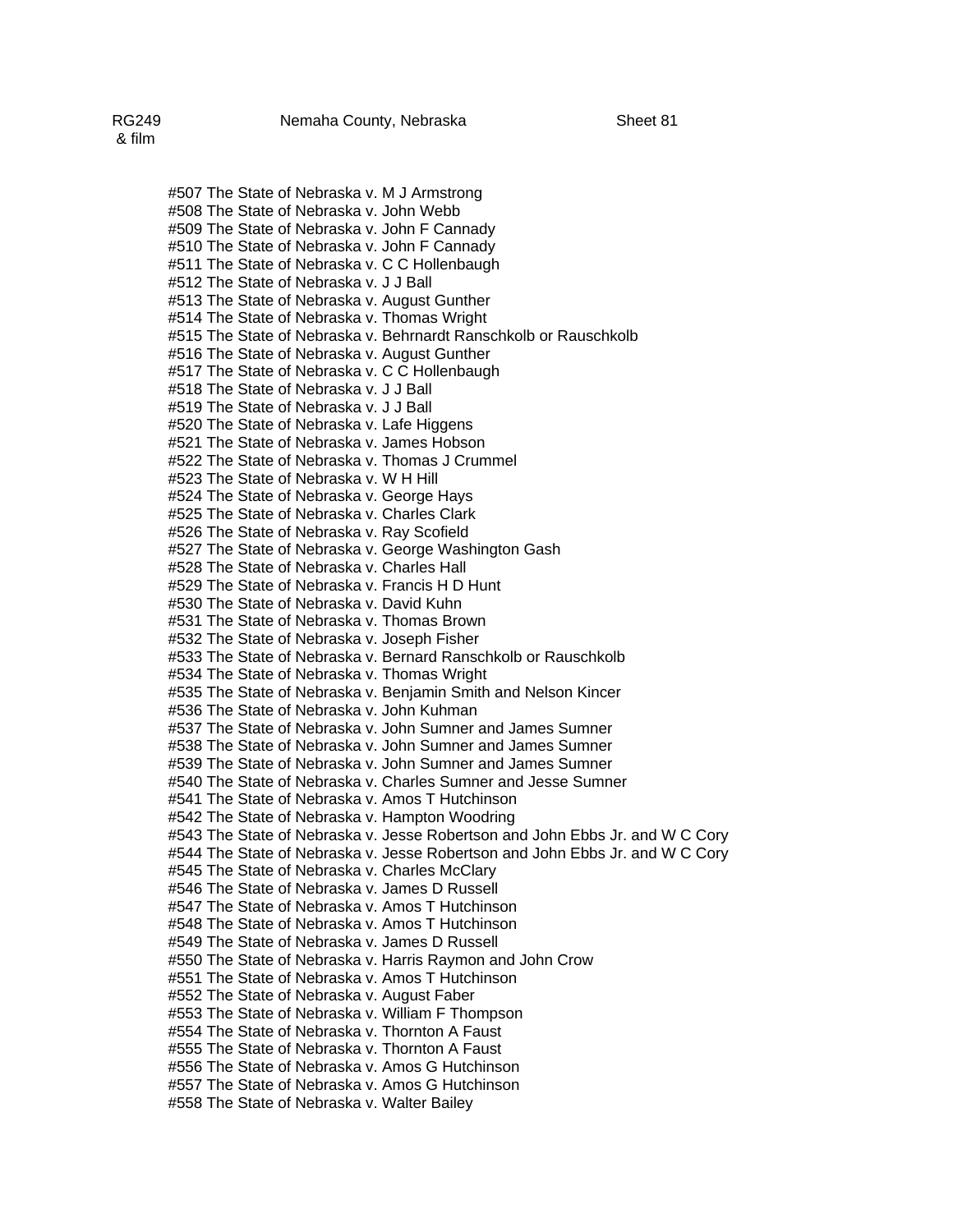#559 The State of Nebraska v. John S Stull #560 The State of Nebraska v. Calvin Gillispie #561 The State of Nebraska v. Henry Morgenstern #562 The State of Nebraska v. Thomas J Congdon #563 The State of Nebraska v. James Hobson, et al #564 The State of Nebraska v. Samuel Carson #565 The State of Nebraska v. C M Kanffman #566 The State of Nebraska v. C M Kanffman #567 The State of Nebraska v. C M Kanffman #568 The State of Nebraska v. William Meeks #569 The State of Nebraska v. Jacob Ranschkolb or Rauschkolb #570 The State of Nebraska v. T E Moore and W E Moore #571 The State of Nebraska v. William Hall #572 The State of Nebraska v. Amos T Hutchinson #573 The State of Nebraska v. Amos T Hutchinson #574 The State of Nebraska v. John Collins and George McCormick

- #575 The State of Nebraska v. William Johnson, Mrs., Virginia Wilson and Ed Johnson
- #576 The State of Nebraska v. William H Zook
- #577 The State of Nebraska v. George Weers
- #578 The State of Nebraska v. George Cleland
- #579 The State of Nebraska v. John M Welch
- #580 The State of Nebraska v. E L Brown
- B.4 Criminal Case Files #581 (1893) thru #684 (1897)
	- #581 The State of Nebraska v. W E Hall & O E Hall
	- #582 The State of Nebraska v. C B Thompson and A R Peery
	- #583 The State of Nebraska v. John H Dundas
	- #584 The State of Nebraska v. Frank Johnson
	- #585 The State of Nebraska v. Frank Johnson, Hayden Edwards, Al Nace, and Gilbert Cole
	- #586 The State of Nebraska v. James Bennett
	- #587 The State of Nebraska v. Geo W Fairbrother Jr.
	- #588 The State of Nebraska v. Ole Steadham
	- #589 The State of Nebraska v. A J Hubbard
	- #590 The State of Nebraska v. A J Hubbard
	- #591 The State of Nebraska v. A J Hubbard
	- #592 The State of Nebraska v. Frank Fisher and James B Hopkins
	- #593 The State of Nebraska v. Theodore D Davis and John Davis
	- #594 The State of Nebraska v. John H Hastie and William Dams
	- #595 The State of Nebraska v. A A McFerrin
	- #596 The State of Nebraska v. John W Argabright
	- #597 The State of Nebraska v. Susan Sparks
	- #598 The State of Nebraska v. Ed Minick
	- #599 The State of Nebraska v. William Y Thompson and James Masan
	- #600 The State of Nebraska v. Henry Marker and Minnie Marker
	- #601 The State of Nebraska v. Ed Minick
	- #602 The State of Nebraska v. William F Thompson and Charles McClary
	- #603 The State of Nebraska v. Robert Miller
	- #604 The State of Nebraska v. William Knipe Jr
	- #605 The State of Nebraska v. John Ireland
	- #606 The State of Nebraska v. William Brooks
	- #607 The State of Nebraska v. Richard Young
	- #608 The State of Nebraska v. George Roe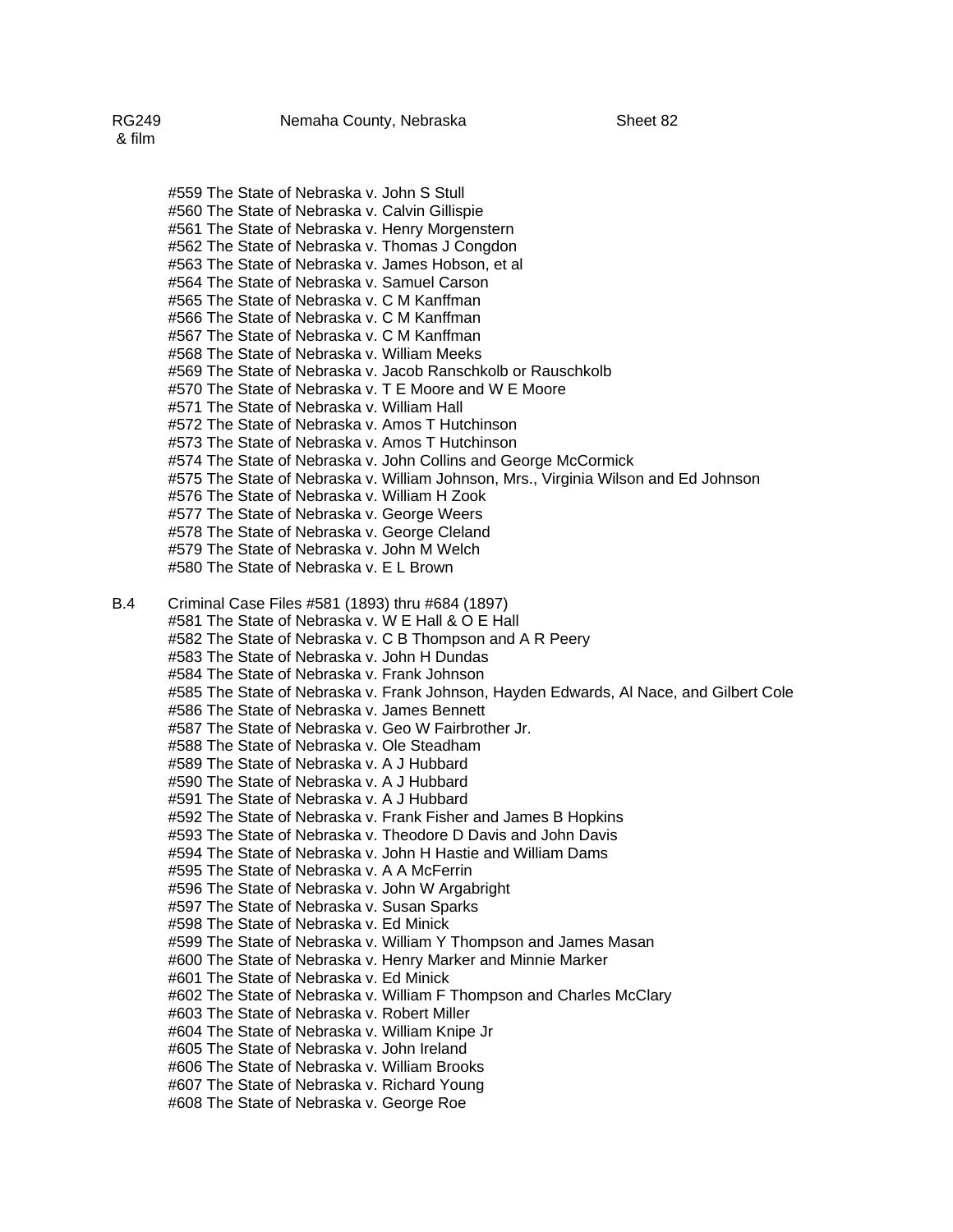#609 The State of Nebraska v. John Smith #610 The State of Nebraska v. C H McDonnel #611 The State of Nebraska v. Joseph Douglas #612 The State of Nebraska v. Gilliam Knipe Jr #613 The State of Nebraska v. Bernhardt Ranschkolb, et al #614 The State of Nebraska v. Wilma Jewell #615 The State of Nebraska v. Nine McComas #616 The State of Nebraska v. William Spradling #617 The State of Nebraska v. Marion Peery #618 The State of Nebraska v. John H Hastie #619 The State of Nebraska v. James Hobson #620 The State of Nebraska v. Ed Minnick #621 The State of Nebraska v. Bernhardt Ranschkolb #622 The State of Nebraska v. William M Neal #623 The State of Nebraska v. James Hobson #624 The State of Nebraska v. John Bergine #625 The State of Nebraska v. John Frerichs #626 The State of Nebraska v. William Chrisman #627 The State of Nebraska v. J E Shirley #628 The State of Nebraska v. Mont Patrick #629 The State of Nebraska v. William McKnight #630 The State of Nebraska v. George Mason #631 The State of Nebraska v. Ed Minick #632 The State of Nebraska v. Alvin McFerris #633 The State of Nebraska v. Ed Minick #634 The State of Nebraska v. James Ireland and Zene Pixley #635 The State of Nebraska v. Al Nase #636 The State of Nebraska v. Al Hunter and Julius Schneider #637 The State of Nebraska v. Frank Brown #638 The State of Nebraska v. Al Hunter #639 The State of Nebraska v. Lee Young #640 The State of Nebraska v. Lee Shores #641 The State of Nebraska v. Calvin Bradway #642 The State of Nebraska v. Harvey Divelbise #643 The State of Nebraska v. A W Mass #644 The State of Nebraska v. Frank Clary #645 The State of Nebraska v. J D Alderman #646 The State of Nebraska v. J H Tucker and E F Harrington #647 The State of Nebraska v. Harvey Divelbiss #648 The State of Nebraska v. J W Kerns and James Kirk #649 The State of Nebraska v. J W McKenney and C E McKenney #650 The State of Nebraska v. H L Ulmer and Gould Pavey #651 The State of Nebraska v. George Densmore #652 The State of Nebraska v. Ed Simpkins #653 The State of Nebraska v. Henry Hobson #654 The State of Nebraska v. James Hobson et al #655 The State of Nebraska v. William Mounts #656 The State of Nebraska v. Kemp Colerick #657 The State of Nebraska v. Benjamin Robertson #658 The State of Nebraska v. Lewis Huff #659 The State of Nebraska v. John Wirrick #660 The State of Nebraska v. B G Whitemore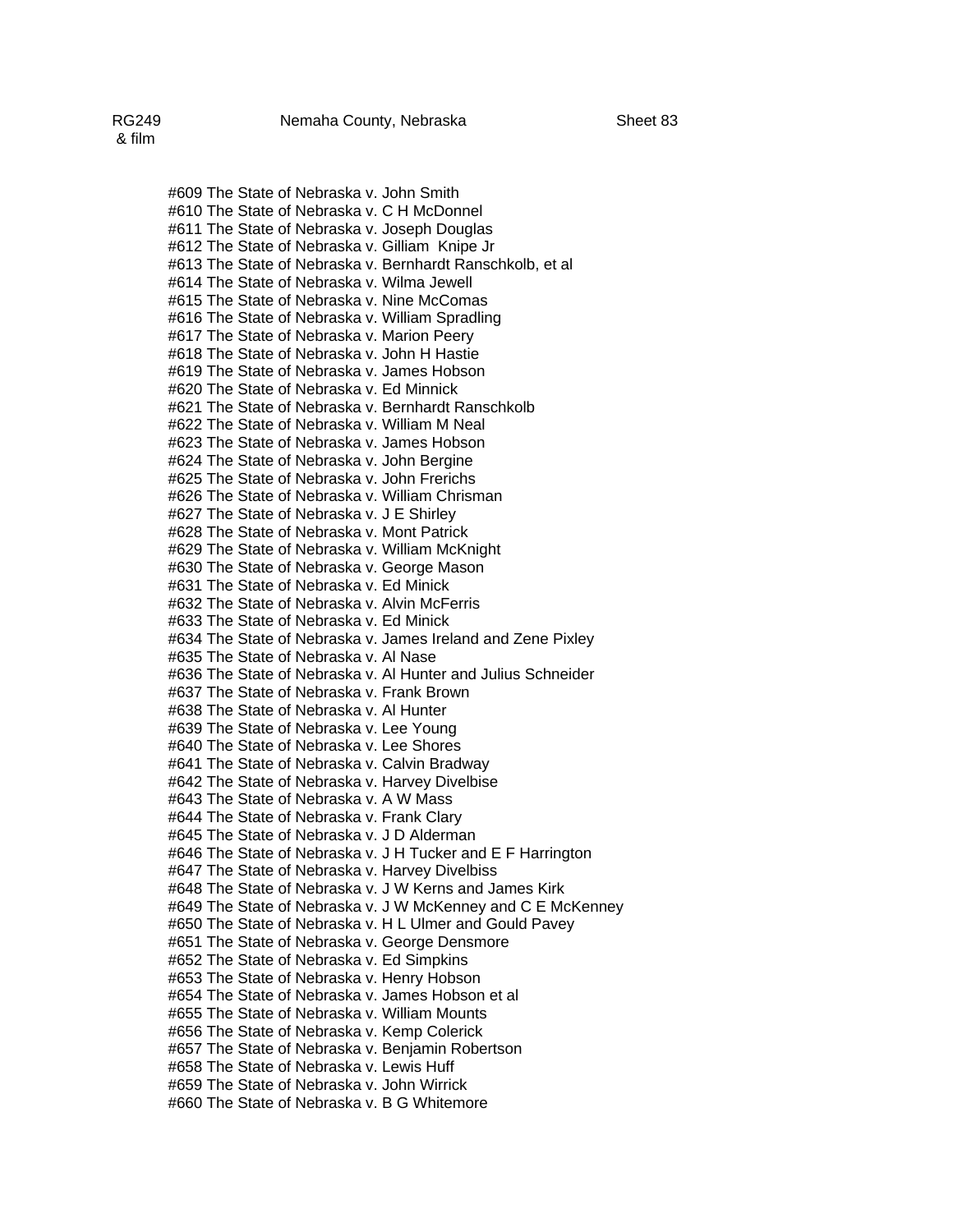#661 The State of Nebraska v. David May #662 The State of Nebraska v. William Muntz #663 The State of Nebraska v. William T Head #664 The State of Nebraska v. A Gunther and Bert Gunther #665 The State of Nebraska v. May Fannan and William Fannan #666 The State of Nebraska v. William Sparks et al #667 The State of Nebraska v. Alfred Crane #668 The State of Nebraska v. Joseph H Littrell #669 The State of Nebraska v. Kemp Colerick #670 The State of Nebraska v. T E Moore #671 The State of Nebraska v. John Wirrick #672 The State of Nebraska, Ex Rel, Dora Harper v. Linn McNulty Green, jr. #673 The State of Nebraska v. Christ Spencer and Dan Cogdell #674 The State of Nebraska v. Frank E Johnson #675 The State of Nebraska v. Thomas Huston and Oscar Swift #676 The State of Nebraska v. J W Darrah, Joseph Colby and Charles Harns #677 The State of Nebraska v. Ben S Smith #678 Missing #679 The State of Nebraska v. Frank McKenney #680 The State of Nebraska v. Thomas Majors Jr. #681 The State of Nebraska v. Roy King #682 Missing #683 The State of Nebraska v. Edwin N Robinson #684 The State of Nebraska v. Joe Sherman B.5 Criminal Case Files #685 (1897) thru #771 (1903) #685 The State of Nebraska v. Henry Slitt or Slilt #686 The State of Nebraska v. Fred M King #687 The State of Nebraska v. Ed Minick and Martin Sroaf or Shroaf #688 The State of Nebraska v. John Smith #689 The State of Nebraska v. Henry L Hobson #690 The State of Nebraska v. Lafe Stanton #691 The State of Nebraska v. Elmer Arback #692 The State of Nebraska v. John Hall #693 The State of Nebraska v. W A Canlandingham #694 The State of Nebraska v. Spencer Gant #695 The State of Nebraska v. Noel Martin and Joe Kelsey #696 The State of Nebraska v. William Hopkins #697 The State of Nebraska v. A P Wilson Jr. #698 The State of Nebraska v. W T S Kauffman #699 The State of Nebraska v. Loren Rounds and Annette Rounds #700 The State of Nebraska v. D Keller

#701 The State of Nebraska v. D Keller

- #702 The State of Nebraska v. William Kelsey and John Kelsey
- #703 Missing
- #704 The State of Nebraska v. Ben Byrum
- #705 The State of Nebraska v. Louise Hall
- #706 The State of Nebraska v. Elmer Delaney
- #707 The State of Nebraska v. C P Shugart
- #708 The State of Nebraska v. Ralph Jenkins
- #709 The State of Nebraska v. A P Tone Wilson Jr. and Clement L Wilson
- #710 The State of Nebraska v. Harvey Divelbiss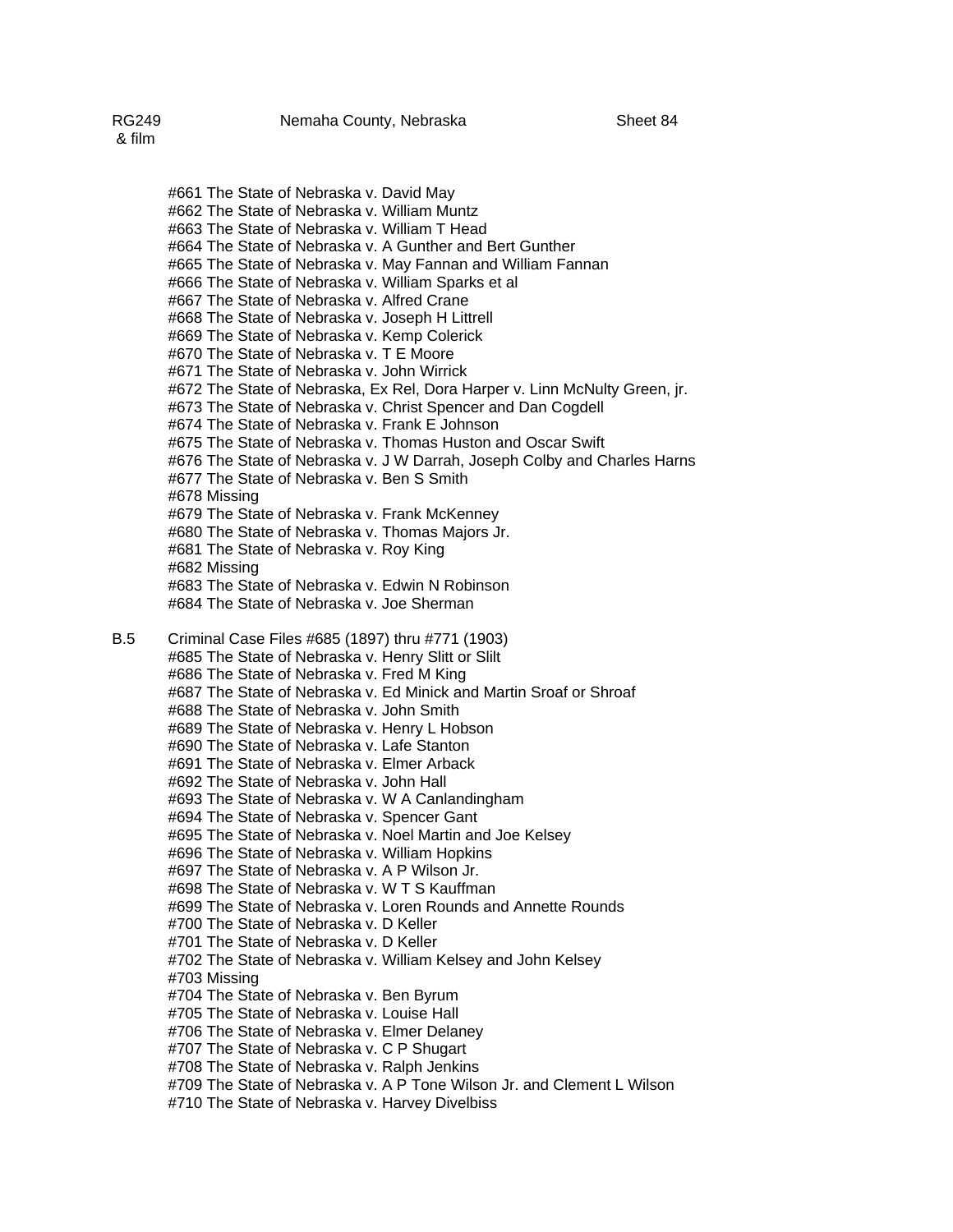#711 The State of Nebraska v. Samuel H Carson #712 The State of Nebraska v. William Zook #713 The State of Nebraska v. Miles Cumming #714 The State of Nebraska v. Frank Forbes #715 The State of Nebraska v. George M Howell #716 The State of Nebraska v. George H Ray #717 The State of Nebraska v. Susan H Rice #718 The State of Nebraska v. H P Barnes #719 The State of Nebraska v. Warren Mullock and John Doe #720 The State of Nebraska v. Edward Bennett, John B Gray, J J Hill and James Shaw #721 The State of Nebraska v. Charles B Smith #722 The State of Nebraska v. Frank Buck #723 The State of Nebraska v. Uriah Gillispie #724 The State of Nebraska v. Mike A Henry #725 The State of Nebraska v. Lester Jordon #726 The State of Nebraska v. Robert Allgood #727 The State of Nebraska v. Sherman Kauffman #728 The State of Nebraska v. John Neal #729 The State of Nebraska v. Claude Clary and Eddie Mason #730 The State of Nebraska v. Thomas J Crunnel #731 The State of Nebraska v. Taylor Adams #732 The State of Nebraska v. A H Mallory #733 The State of Nebraska v. William Dean #734 The State of Nebraska v. John Dean #735 The State of Nebraska v. Nelson Randal #736 The State of Nebraska v. Mrs. H R Conner #737 The State of Nebraska v. Joseph Kuhlman #738 The State of Nebraska v. Frank Wolf #739 The State of Nebraska v. Calvin Bradway #740 The State of Nebraska v. Elvira Curtis #741 The State of Nebraska v. Rueben C Bratt #742 The State of Nebraska v. James Mallory, Elmer Mallory, R Mallory and Cal Bradway #743 The State of Nebraska v. J Ben Reif #744 Missing #745 The State of Nebraska v. Samuel Roberts #746 The State of Nebraska v. Samuel L Goldsberry, Guy Goldsberry and Melvin Goldsberry #747 The State of Nebraska v. Guy Goldsberry #748 The State of Nebraska v. Samuel T Goldsberry #749 The State of Nebraska v. Ed Miller #750 The State of Nebraska v. Merrill Williams #751 The State of Nebraska v. Sherman Kaufman et al #752 The State of Nebraska v. Ralph W Kimler #753 The State of Nebraska v. Ralph W Kimler #754 The State of Nebraska v. George W Brott #755 The State of Nebraska v. Arthur Clark #756 The State of Nebraska v. Ed Mason, Jesse Vannest and Al Harper #757 The State of Nebraska v. John Townsend #758 The State of Nebraska v. Thomas Fickes #759 The State of Nebraska v. George W Brott #760 The State of Nebraska v. John Chuman #761 The State of Nebraska v. Jerry Bolton

#762 The State of Nebraska v. Anna Herzell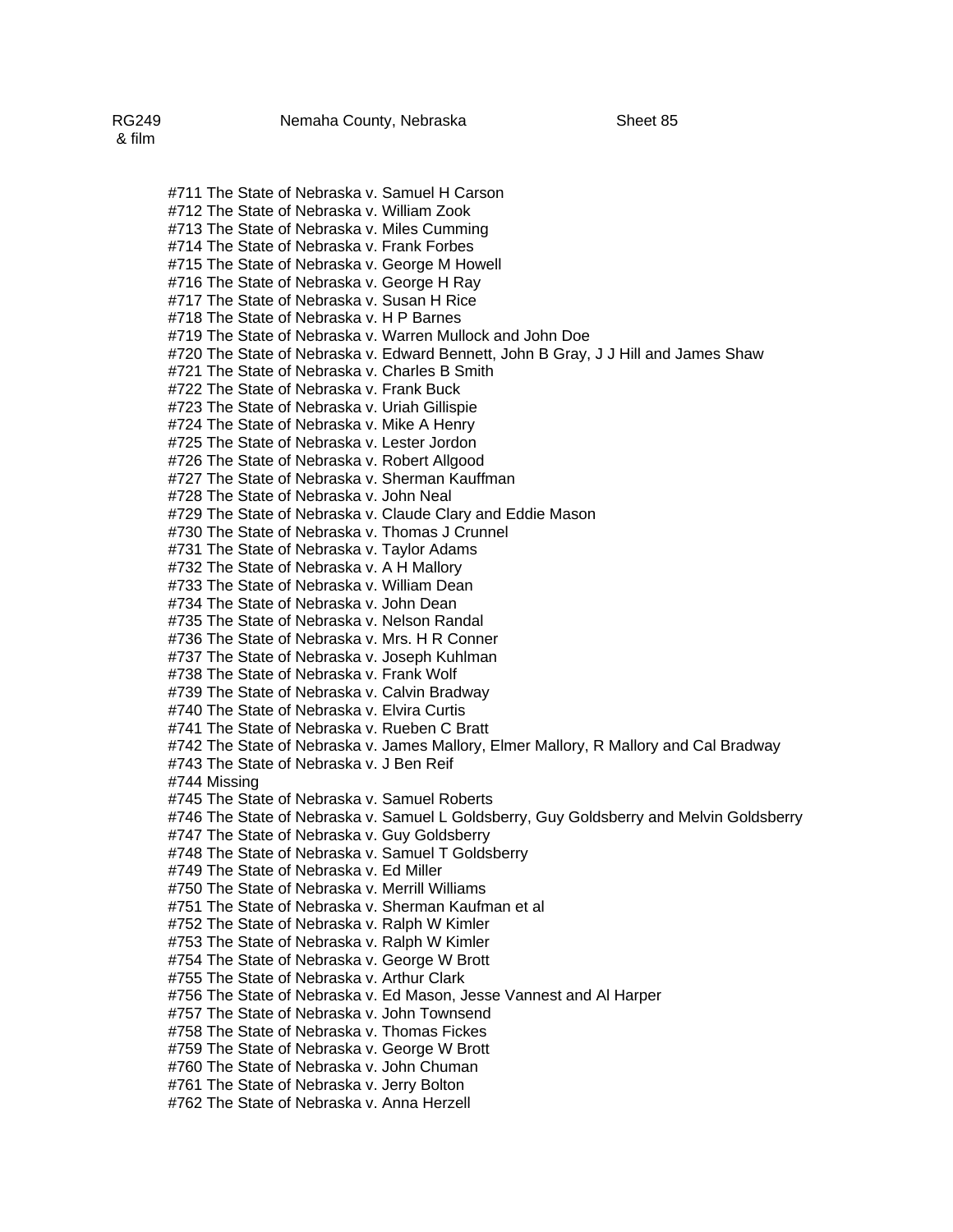#763 The State of Nebraska v. Horace W West #764 The State of Nebraska v. Charles F Shrig #765 The State of Nebraska v. James Plasters #766 The State of Nebraska v. Frank Williamson #767 The State of Nebraska v. Ben Hickey #768 The State of Nebraska v. Calvin Bradway #769 The State of Nebraska v. Mabel Mestre #770 The State of Nebraska v. August Seigneur #771 The State of Nebraska v. Mrs. John Whittaker B.6 Criminal Case Files #772 (1903) thru #857 (1908) #772 The State of Nebraska v. George F Morrisey #773 The State of Nebraska v. Jesse Boop #774 The State of Nebraska v. Desire Eneau and Pauline Eneau #775 The State of Nebraska v. George F Morrisey #776 The State of Nebraska v. Harry Trayer #777 The State of Nebraska v. Robert W Watson #778 The State of Nebraska v. Thomas J Isaacs alias Charles Wright #779 The State of Nebraska v. Oscar Graham #780 The State of Nebraska v. Eddie Mason #781 The State of Nebraska v. Francis Neal #782 The State of Nebraska v. Frank L Hayward #783 The State of Nebraska v. Kenney Gillespie #784 The State of Nebraska v. Frank Bower #785 The State of Nebraska v. James Carman #786 The State of Nebraska v. Samuel C Whittaker #787 The State of Nebraska v. James Dovey #788 The State of Nebraska v. James G Carman #789 The State of Nebraska v. Lee W Maxon #790 The State of Nebraska v. Barney Roschcolb #791 The State of Nebraska v. William Flack #792 The State of Nebraska v. Cyrus Funke #793 The State of Nebraska v. Charles Mason #794 The State of Nebraska v. Henry J Kuhlman #795 The State of Nebraska v. Henry J Kuhlman #796 The State of Nebraska v. W B McCall #797 The State of Nebraska v. Herbert Chandler #797.5 The State of Nebraska v. Robert Algood #798 The State of Nebraska v. Hugh Henry #799 The State of Nebraska v. Sherman Kauffman #800 The State of Nebraska v. K A Clark #801 The State of Nebraska v. W P Young #802 The State of Nebraska v. Charles M Chamberlain #803 The State of Nebraska v. Charles Fox #804 The State of Nebraska v. Jerry Selby #805 The State of Nebraska v. Archie Stephens #806 The State of Nebraska v. Thomas J Crummel or Crummell #807 The State of Nebraska v. Thomas J Crummel or Crummell #808 The State of Nebraska v. James Cook #809 The State of Nebraska v. James Cook #810 The State of Nebraska v. James Cook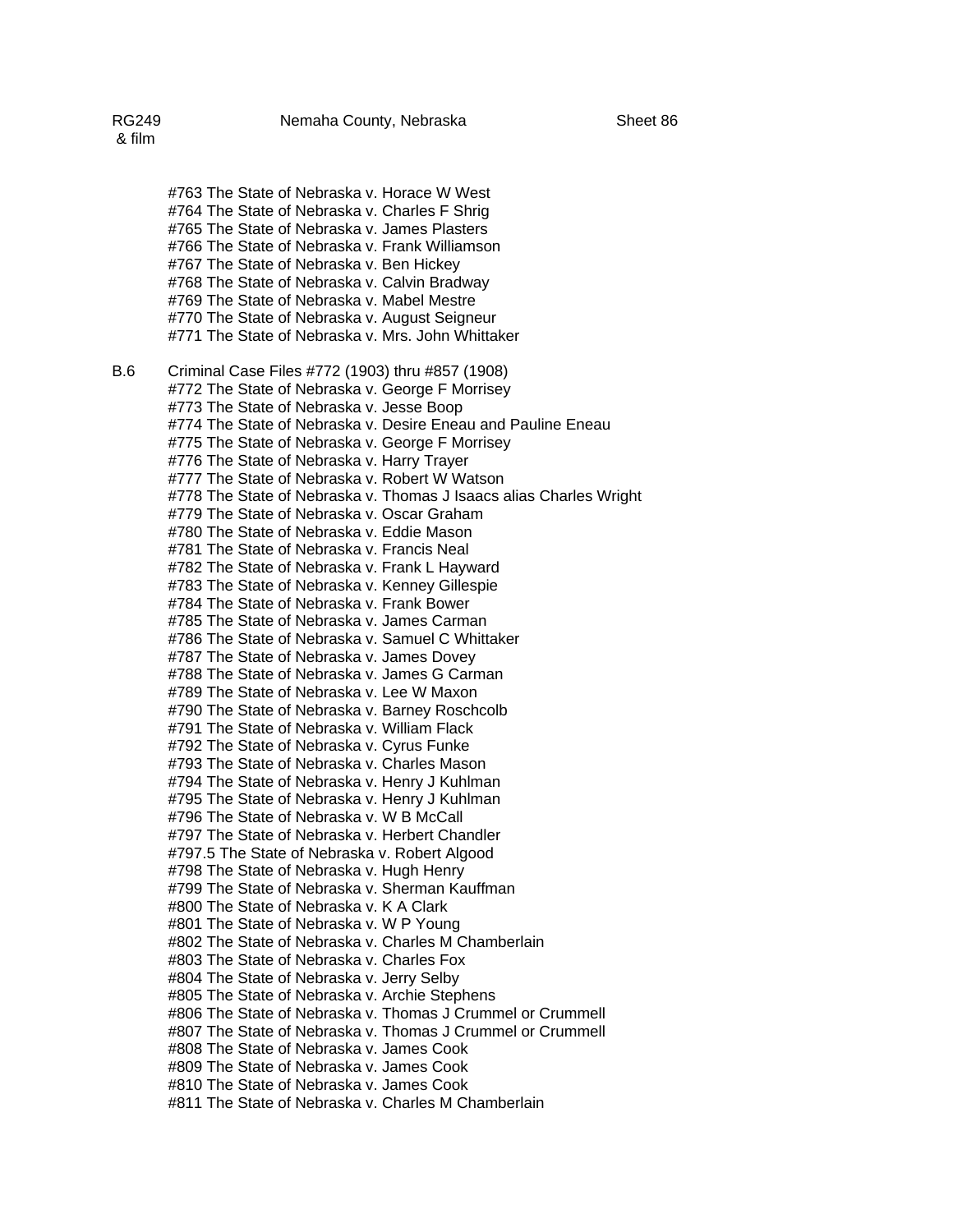#812 The State of Nebraska v. Charles M Chamberlain #813 The State of Nebraska v. Charles M Chamberlain #814 The State of Nebraska v. Charles M Chamberlain #815 The State of Nebraska v. Judge P Cohoe #816 The State of Nebraska v. Emile Migot #817 The State of Nebraska v. James L Gandy #818 The State of Nebraska v. Cal Taylor #819 The State of Nebraska v. George Vaughan #820 The State of Nebraska v. Cal Taylor #821 The State of Nebraska v. George Vaughan #822 The State of Nebraska v. John Churman #823 The State of Nebraska v. J L Gaudy et al #824 The State of Nebraska v. J Warnick #825 The State of Nebraska v. Charles Comstock #826 The State of Nebraska v. Clarence Vandeveer #827 The State of Nebraska v. John Casper #828 The State of Nebraska v. Charles Williams #829 Missing #830 The State of Nebraska v. Charles M Chamberlain #831 The State of Nebraska v. Charles M Chamberlain #832 The State of Nebraska v. Charles M Chamberlain #833 The State of Nebraska v. Charles M Chamberlain #834 The State of Nebraska v. James Cook #835 The State of Nebraska v. Nick Beutler #836 The State of Nebraska v. Fritz Beckman #837 The State of Nebraska v. George Hurley #838 The State of Nebraska v. Edward Mason #839 The State of Nebraska v. Fred Kearnes et al #840 The State of Nebraska v. James Clark and James McClain #841 The State of Nebraska v. Frank J Forbes #842 The State of Nebraska v. John J Ackerman #43 The State of Nebraska v. Mark Hall #944 The State of Nebraska v. E Chowning #945 The State of Nebraska v. James O Hampton #846 The State of Nebraska v. James W Searson #847 The State of Nebraska v. Joseph Andrews #848 The State of Nebraska v. C L Collins #949 The State of Nebraska v. Walter Scott #850 Missing #851 The State of Nebraska v. John Curtis, John Leahy, Benjamin Graham #852 The State of Nebraska v. William W Leekins #853 The State of Nebraska v. George Spitler #854 The State of Nebraska v. August Schultz #855 The State of Nebraska v. John J Ackerman #856 The State of Nebraska v. Roy Shields #857 The State of Nebraska v. George Lynch and Walter Oakley B.7 Criminal Case Files #858 (1908) thru #935 (1913) #858 The State of Nebraska v. Harry Moon #859 The State of Nebraska v. Kearney A Clark #860 The State of Nebraska v. John Jackerman

#861 The State of Nebraska v. Lyda Pool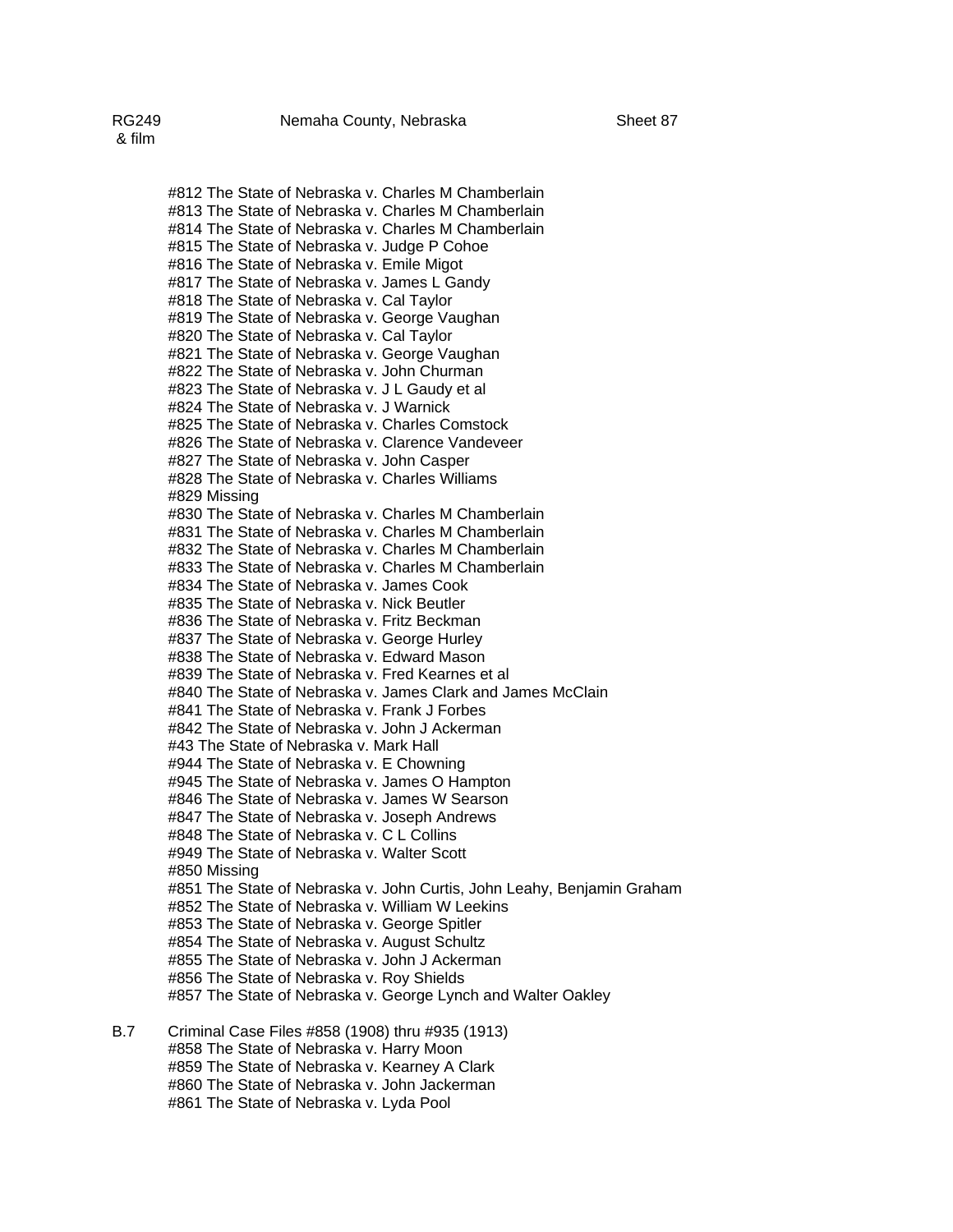## #862 The State of Nebraska v. Judge P Cohoe #863 The State of Nebraska v. Henry Groce #864 The State of Nebraska v. Harry King #865 The State of Nebraska v. The Missouri Pacific Rail Road Co #866 Missing #867 The State of Nebraska v. Joseph S Clark #868 The State of Nebraska v. J Linn Carson #869 The State of Nebraska v. Annie E Warren #870 The State of Nebraska v. John J Ackerman #871 The State of Nebraska v. Wildon Shiveley #872 The State of Nebraska v. George Nixon and Harry Allison #873 The State of Nebraska v. Lee B Throop #874 The State of Nebraska v. George Nixon and Harry Allison #875 The State of Nebraska v. Walter Stratlon #876 The State of Nebraska v. George Beck #877 The State of Nebraska v. August Wey #878 The State of Nebraska v. William Smith #879 The State of Nebraska v. William Smith and Alfred Cassen #880 The State of Nebraska v. Thomas Clarke #881 The State of Nebraska v. Thomas J Adamson #882 The State of Nebraska v. Henry C Bourstetta #883 The State of Nebraska v. Weldon Shiveley #884 The State of Nebraska v. Earl Mathews #885 The State of Nebraska v. Harlen Mathews #886 The State of Nebraska v. Earl Mathews and Harlen Mathews #887 The State of Nebraska v. Roy Van Camp #888 The State of Nebraska v. Joseph Sayers #889 The State of Nebraska v. Glen Parker #890 The State of Nebraska v. Ella Satterly #891 The State of Nebraska v. William McCormick #992 The State of Nebraska v. Raymond Wilburger #893 The State of Nebraska v. Reid Dillon #894 The State of Nebraska v. Alfred Bohling #895 The State of Nebraska v. Charles McLaughlin et al #896 The State of Nebraska v. Levi L Coryell #897 The State of Nebraska v. John T Hall #898 The State of Nebraska v. J T Hall #899 The State of Nebraska v. Archibald McFarland #900 The State of Nebraska v. Wincle Shaffer #901 The State of Nebraska v. Joseph Sayers #902 The State of Nebraska v. Wincle Shaffer #903 The State of Nebraska v. Wincle Shaffer #904 The State of Nebraska v. Henry Furrow #905 The State of Nebraska v. Mark Hall #906 The State of Nebraska v. Delia Brown #907 The State of Nebraska v. Albert W Herr #908 The State of Nebraska v. William Reed et al

#909 The State of Nebraska v. William Reed et al

#910 The State of Nebraska v. Ralph Prasson

#911 The State of Nebraska v. Lee West

#911.5 The State of Nebraska v. Diedrich Antholz et al

#912 The State of Nebraska v. Diedrich Antholz et al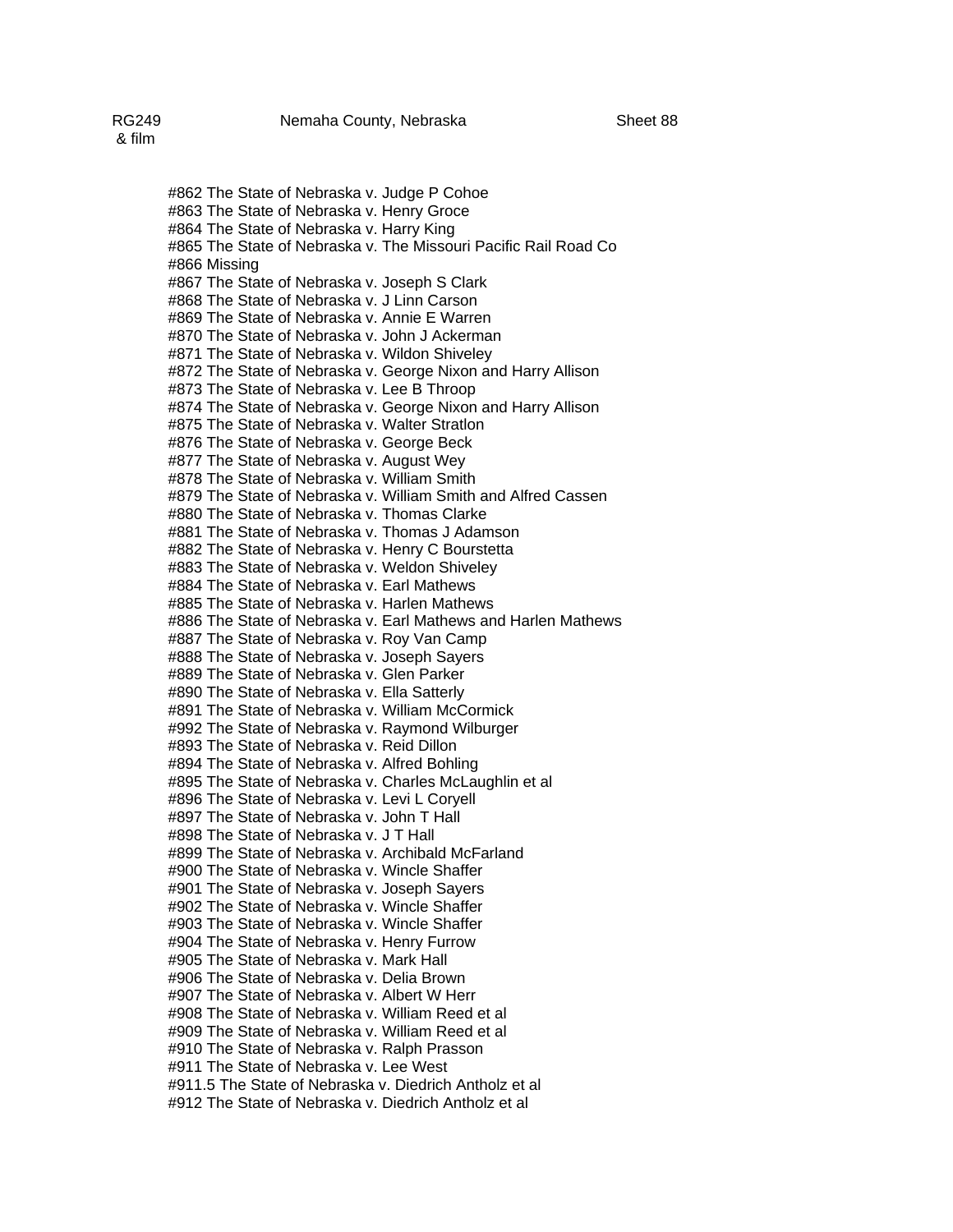#913 The State of Nebraska v. Bert Redelfs #914 The State of Nebraska v. A Golden #915 The State of Nebraska v. Arthur Tanner #916 The State of Nebraska v. Ira B Dye #917 The State of Nebraska v. Wincle Shaffer #918 The State of Nebraska v. Wincle Shaffer #919 The State of Nebraska v. John J Gillispie and Mary Young #920 The State of Nebraska v. Wilson Voorhies #921 The State of Nebraska v. Martin Blinde and Macy Blinde

- #922 The State of Nebraska v. Ralph Grant
- #923 The State of Nebraska v. Wilson Voorhies
- #924 Missing
- #925 The State of Nebraska v. William Schwab
- #926 The State of Nebraska v. George Cohee
- #927 The State of Nebraska v. John H James
- #928 The State of Nebraska v. Abraham Cease and Stella Bourlier
- #929 The State of Nebraska v. Truman Martin
- #930 The State of Nebraska v. Sylvester Johnson and Harry Davis
- #931 The State of Nebraska v. Felix Woodie
- #932 The State of Nebraska v. Fuller Shellenburger or Shellenberger
- #933 The State of Nebraska v. Joseph Kopf
- #934 The State of Nebraska v. J L Morgan
- #935 The State of Nebraska v. Joseph Kolar

## B.8 Criminal Case Files #936 (1913) thru #1040 (1919)

#936 The State of Nebraska v. Nicholas Filen and James Hampton #937 The State of Nebraska v. Fuller Shellenberger or Shellenburger and Joseph Kopf #938 The State of Nebraska v. Emma Martin Alias Emma Rosso #939 The State of Nebraska v. Bert Martin and Emma Martin #940 The State of Nebraska v. Ed Minick #941 The State of Nebraska v. James Stokes #942 The State of Nebraska v. Charles Hattan #943 The State of Nebraska v. Ed Minick #944 The State of Nebraska v. Ed Minick #945 The State of Nebraska v. Ralph Stewart #946 The State of Nebraska v. Ralph Stewart #947 The State of Nebraska v. James Hampton #948 The State of Nebraska v. J E Arnold #949 The State of Nebraska v. Lucien Lazarine #950 The State of Nebraska v. Lucien Lazarine #951 The State of Nebraska v. Ed Tucker #952 The State of Nebraska v. Jesse Hall #953 The State of Nebraska v. Joseph Thompson and Ed Minick #954 The State of Nebraska v. Warren Cummings et al #955 The State of Nebraska v. Warren Cummings et al #956 The State of Nebraska v. #957 The State of Nebraska v. Rexford Burdick #958 The State of Nebraska v. Jesse Cackler #959 The State of Nebraska v. William Carter et al #960 The State of Nebraska v. William Carter et al #961 The State of Nebraska v. Joseph Kolar

#962 The State of Nebraska v. Ira Strange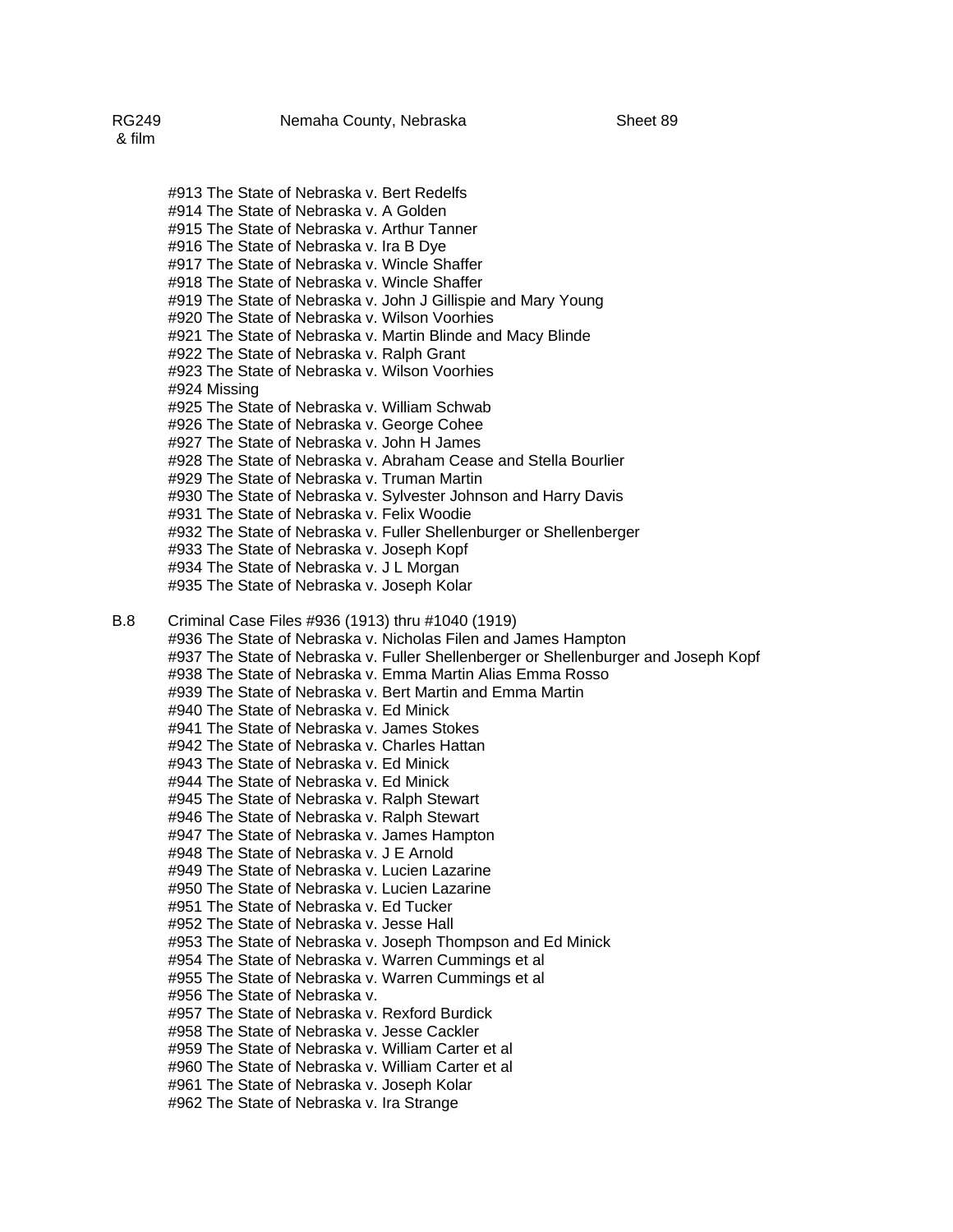#963 The State of Nebraska v. Ira Strange #964 The State of Nebraska v. James Ireland et al #965 The State of Nebraska v. Jesse Cackler #966 The State of Nebraska v. Joseph L Griffith et al #967 The State of Nebraska v. Henry Chuman #968 The State of Nebraska v. William Smith et al #969 The State of Nebraska v. Oren Smith #970 The State of Nebraska v. Roy Ellsworth #971 The State of Nebraska v. Ray Harris #972 The State of Nebraska v. Walter Huston #973 The State of Nebraska v. Barney Dempsey #974 The State of Nebraska v. George W Stanley et al #975 The State of Nebraska v. Robert Stewart #976 The State of Nebraska v. Henry Moore & Hugh Thompson #977 The State of Nebraska v. Charles Courtney #978 The State of Nebraska v. Robert Rader #979 The State of Nebraska v. W A Crozier #980 The State of Nebraska v. Alex Stoddard et al #981 The State of Nebraska v. Walter Pummell #982 The State of Nebraska v. L L Mardin #983 The State of Nebraska v. Gaylord Andrews #984 The State of Nebraska v. Madge Rothrocks #985 The State of Nebraska v. William A Crosier #986 The State of Nebraska v. Truman Martin #987 The State of Nebraska v. Lon Taylor #988 The State of Nebraska v. Claude Robinson #989 The State of Nebraska v. Oren Smith #990 The State of Nebraska v. Leo La France #991 The State of Nebraska v. John H Kearnes #992 The State of Nebraska v. John H Kearnes #993 The State of Nebraska v. Lon Taylor #994 The State of Nebraska v. Webb Ray #995 The State of Nebraska v. Elmer Barrett #996 The State of Nebraska v. Oren Chuman #997 The State of Nebraska v. Harry Essex #998 The State of Nebraska v. Earl Beezley #999 The State of Nebraska v. Barbara Watkins #1000 The State of Nebraska v. Walter Bishop et al #1001 The State of Nebraska v. James O Hampton #1002 The State of Nebraska v. Thomas Eugles #1003 The State of Nebraska v. Dewey Spradling #1004 The State of Nebraska v. William McCormick or McCormic #1005 The State of Nebraska v. Newton Jarvis #1006 The State of Nebraska v. George Stevens #1007 The State of Nebraska v. Stanley Hager

#1008 The State of Nebraska v. Dewey Sampson #1009 Missing

#1010 The State of Nebraska v. Frank Dillard

#1011 The State of Nebraska v. Frank Dillard

#1012 The State of Nebraska v. C J Rapp

#1013 The State of Nebraska v. Claude Linn

#1014 The State of Nebraska v. Lloyd Barlow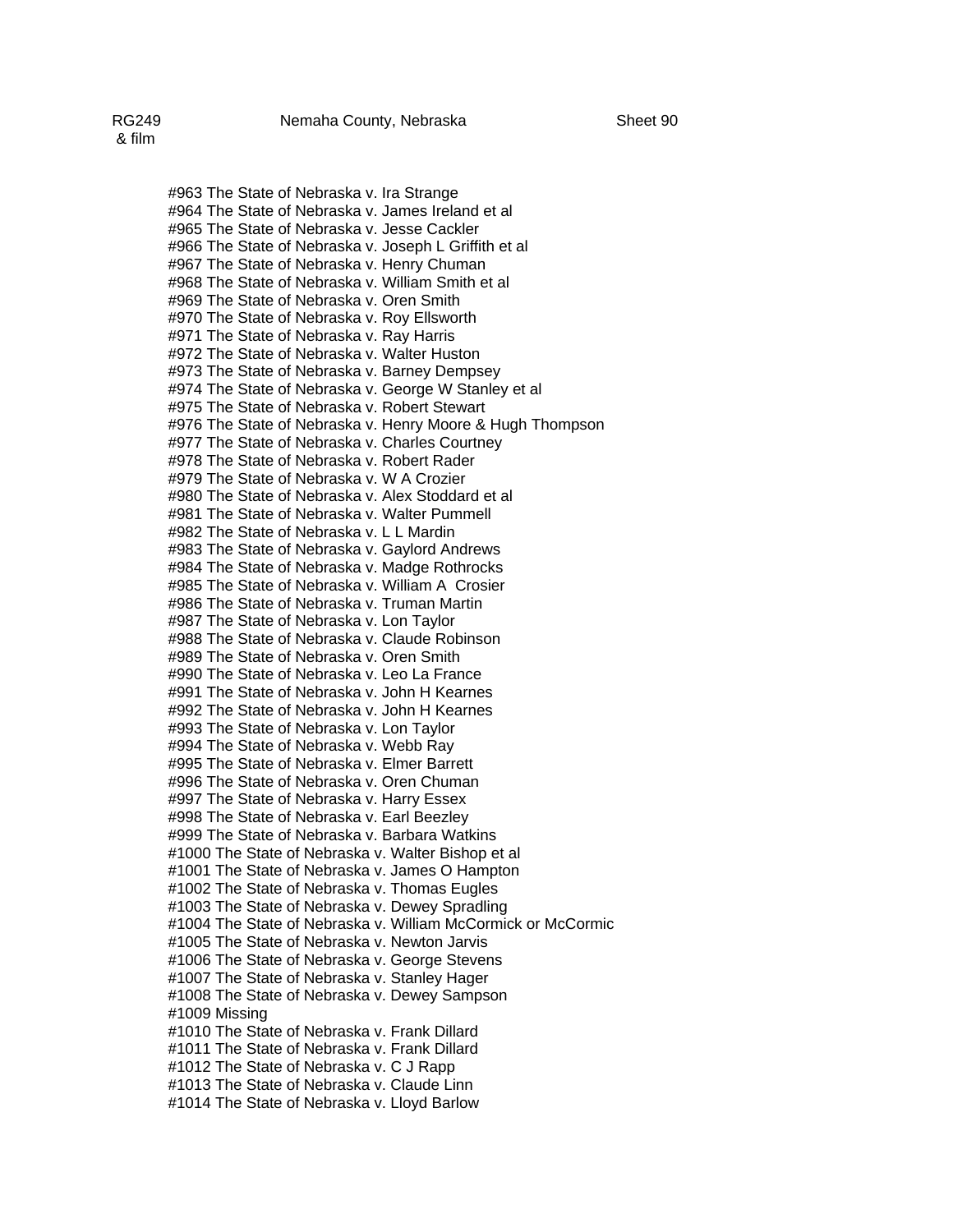#1015 The State of Nebraska v. Carl Davis #1016 The State of Nebraska v. Lee Huston #1017 The State of Nebraska v. Carl Lewis #1018 The State of Nebraska v. Howard Dennis #1019 The State of Nebraska v. Sabe Choate #1020 The State of Nebraska v. Carl Davis #1021 The State of Nebraska v. Hugh Hause et al #1022 The State of Nebraska v. Ben Medley et al #1023 The State of Nebraska v. Jesse Bishop #1024 The State of Nebraska v. William D Hill #1025 The State of Nebraska v. Ray Gelbur et al #1026 The State of Nebraska v. Wood Hopkins #1027 The State of Nebraska v. William Robinson #1028 The State of Nebraska v. Shelby Pummel #1029 The State of Nebraska v. William Robinson #1030 The State of Nebraska v. Thomas Collins #1031 The State of Nebraska v. Ray Reed #1032 The State of Nebraska v. Ira Dovel #1033 The State of Nebraska v. Edward Whittow #1034 The State of Nebraska v. Vergil Swan #1035 The State of Nebraska v. Jack Balwin #1036 The State of Nebraska v. Charles Hattan #1037 The State of Nebraska v. Fred Tapp #1038 The State of Nebraska v. Ned O'Pelt #1039 The State of Nebraska v. Ned O'Pelt #1040 The State of Nebraska v. Ned O'Pelt

B.9 Criminal Case Files #1041 (1919) thru #1136 (1925) #1041 The State of Nebraska v. Ned O'Pelt #1042 The State of Nebraska v. James Mathews and Ed O'Pelt et al #1043 The State of Nebraska v. Henry Moore and Shelby Hayes #1044 The State of Nebraska v. Joe Andrews, William Hampton et al #1045 The State of Nebraska v. William Reimers #1046 The State of Nebraska v. Harry Scroggins #1047 The State of Nebraska v. Wallace Gillispie #1048 The State of Nebraska v. Harry Wixon #1049 The State of Nebraska v. Joseph O'Neal #1050 The State of Nebraska v. Harry Smith #1051 The State of Nebraska v. Lee Huston #1052 The State of Nebraska v. Harry Kelly, Edward Ingram, Frank Schneider #1053 The State of Nebraska v. Harry Kelly #1054 The State of Nebraska v. Edward Ingram #1055 The State of Nebraska v. Murry Ferguson et al #1056 The State of Nebraska v. Richard Barlow #1057 The State of Nebraska v. Diedrich Holthus #1058 The State of Nebraska v. Frank Neff #1059 The State of Nebraska v. Thomas Hall #1060 The State of Nebraska v. Thomas Hall #1061 The State of Nebraska v. John McIntyre #1062 The State of Nebraska v. Earl Hughes et al #1063 The State of Nebraska v. Harry Falk #1064 The State of Nebraska v. Mary Alice Devorss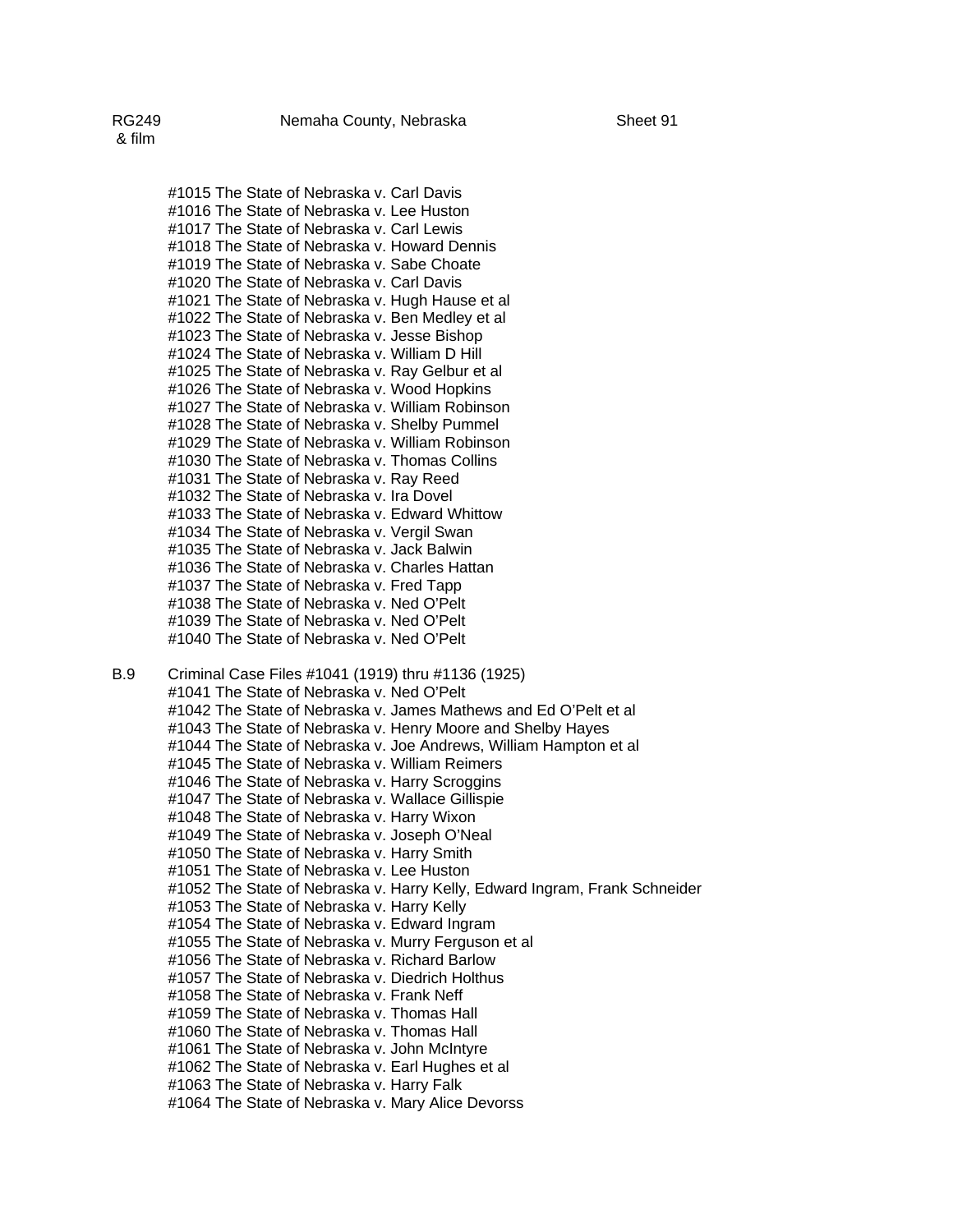#1065 The State of Nebraska v. Hugh Thompson #1066 The State of Nebraska v. Goldie Bowers #1067 The State of Nebraska v. Virgil or Virgel Roliff #1068 The State of Nebraska v. Lucille Neal #1069 The State of Nebraska v. Harry Creiger #1070 Missing #1071 The State of Nebraska v. Frank Spencer #1072 The State of Nebraska v. Raymond Davis #1073 The State of Nebraska v. Jesse Pullen and Tappan Pullen #1074 The State of Nebraska v. Charles H Alexander #1075 The State of Nebraska v. Jack Alexander #1076 The State of Nebraska v. Thomas William Wescott #1077 The State of Nebraska v. George Tice #1078 The State of Nebraska v. Roy Teare, Edward Teare and Max Teare #1079 The State of Nebraska v. John Doe real name David H James #1080 The State of Nebraska v. Herbert Kidwell #1081 The State of Nebraska v. Harvey Parish and Lester Haith #1082 The State of Nebraska v. Fred Blevins #1083 The State of Nebraska v. Lee Huston #1084 The State of Nebraska v. Hugh Carmen #1085 The State of Nebraska v. Paul Turner, Lee West and Eva Barton #1086 The State of Nebraska v. Dave James #1087 The State of Nebraska v. George Doile #1088 The State of Nebraska v. Fred Polfus #1089 The State of Nebraska v. Jack Weddle #1090 The State of Nebraska v. William Pierce #1091 The State of Nebraska v. Newt Thompson #1092 The State of Nebraska v. George Tice #1093 The State of Nebraska v. Eddie Mason #1094 The State of Nebraska v. Elra Ungry #1095 The State of Nebraska v. Martin Antholtz #1096 The State of Nebraska v. Charles Grunden #1097 The State of Nebraska v. Edward Marchand #1098 The State of Nebraska v. William Pierce #1099 The State of Nebraska v. Mell or Robert Courtney #1100 The State of Nebraska v. Almeda McDonald #1101 The State of Nebraska v. Findlay Mason #1102 The State of Nebraska v. Mamie Milan #1103 The State of Nebraska v. John Scheetz #1104 The State of Nebraska v. W W Barnes #1105 The State of Nebraska v. John Gochis #1106 The State of Nebraska v. Don Reafern #1107 The State of Nebraska v. Alton Sander #1108 The State of Nebraska v. Findlay Mason #1109 The State of Nebraska v. Hulda Beard #1110 The State of Nebraska v. Hugh Thompson

#1111 The State of Nebraska v. Louis Culwell

#1112 The State of Nebraska v. Maude Huston

#1113 The State of Nebraska v. Clyde Harper

#1114 The State of Nebraska v. Barton Furlong

#1115 The State of Nebraska v. Binem Long

#1115.5 The State of Nebraska v. Grover Railsback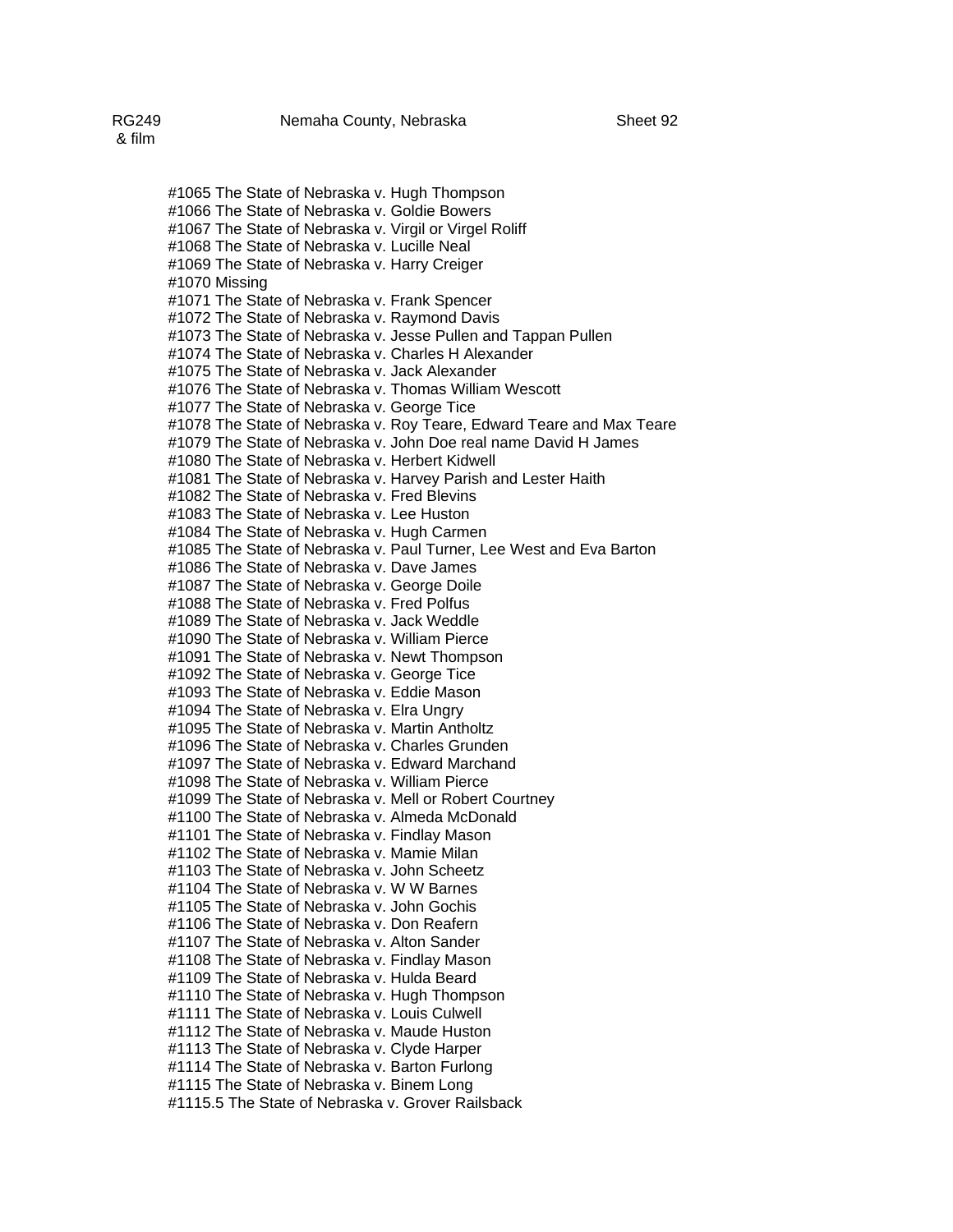#1116 The State of Nebraska v. Charles Joy #1117 The State of Nebraska v. Melvin Hagelbach #1118 The State of Nebraska v. Elra Ungry\ #1118.5 The State of Nebraska v. Carl Patterson #1119 Missing #1120 The State of Nebraska v. Roy Gillispie #1121 The State of Nebraska v. Martin Lechliter #1122 The State of Nebraska v. Jeff Drum #1123 The State of Nebraska v. Clyde DeVault #1124 The State of Nebraska v. William Van Lanningham #1125 The State of Nebraska v. Henry Antholz #1126 The State of Nebraska v. Nyman Alexander and Otis Cogsdill #1127 The State of Nebraska v. Arthur Duffer #1128 The State of Nebraska v. Helen Bright and Margaret Fort #1129 The State of Nebraska v. Joe Wells #1130 The State of Nebraska v. Lon Taylor #1131 The State of Nebraska v. Robert Holmes #1132 The State of Nebraska v. Joe Wells #1133 The State of Nebraska v. Dean Smith et al #1134 The State of Nebraska v. Frank Smith #1135 The State of Nebraska v. Arthur Duffer Jr and Lesley Haith #1136 The State of Nebraska v. Joe Ramer B.10 Criminal Case Files: #1137 (1925) thru #1213 (1931) #1137 The State of Nebraska v. Sylvia Waters #1138 The State of Nebraska v. Henry D Antholz #1139 The State of Nebraska v. Henry D Antholz #1140 The State of Nebraska v. Perry Merritt #1141 The State of Nebraska v. Mason Arnold and Lewis Oliver #1142 The State of Nebraska v. Flora Sons #1143 The State of Nebraska v. Alberta Sons #1144 The State of Nebraska v. Henry S Curtis #1145 The State of Nebraska v. Henry S Curtis #1146 The State of Nebraska v. Martin Peterson #1147 The State of Nebraska v. John J Leahy #1148 The State of Nebraska v. Grant Miguery #1149 The State of Nebraska v. Fred R Young #1150 The State of Nebraska v. Jake Hinkle #1151 The State of Nebraska v. Le Roy Black #1152 The State of Nebraska v. Albert Watson #1153 The State of Nebraska v. John Merrick #1154 The State of Nebraska v. Lilly Hatton Ramey or Rainy and Charles Ramey or Rainy #1155 The State of Nebraska v. Ben Medley et al #1156 The State of Nebraska v. Lester Dawdy and Omar Orr #1157 The State of Nebraska v. Ben Medley et al #1158 The State of Nebraska v. Thomas G Skinner #1159 The State of Nebraska v. Dewey Clark #1160 The State of Nebraska v. Herbert K Miller #1161 The State of Nebraska v. Sherman Kauffman #1162 The State of Nebraska v. George Kelley #1163 The State of Nebraska v. Jesse Bodle and Thomas A Donnell #1164 The State of Nebraska v. George Stevens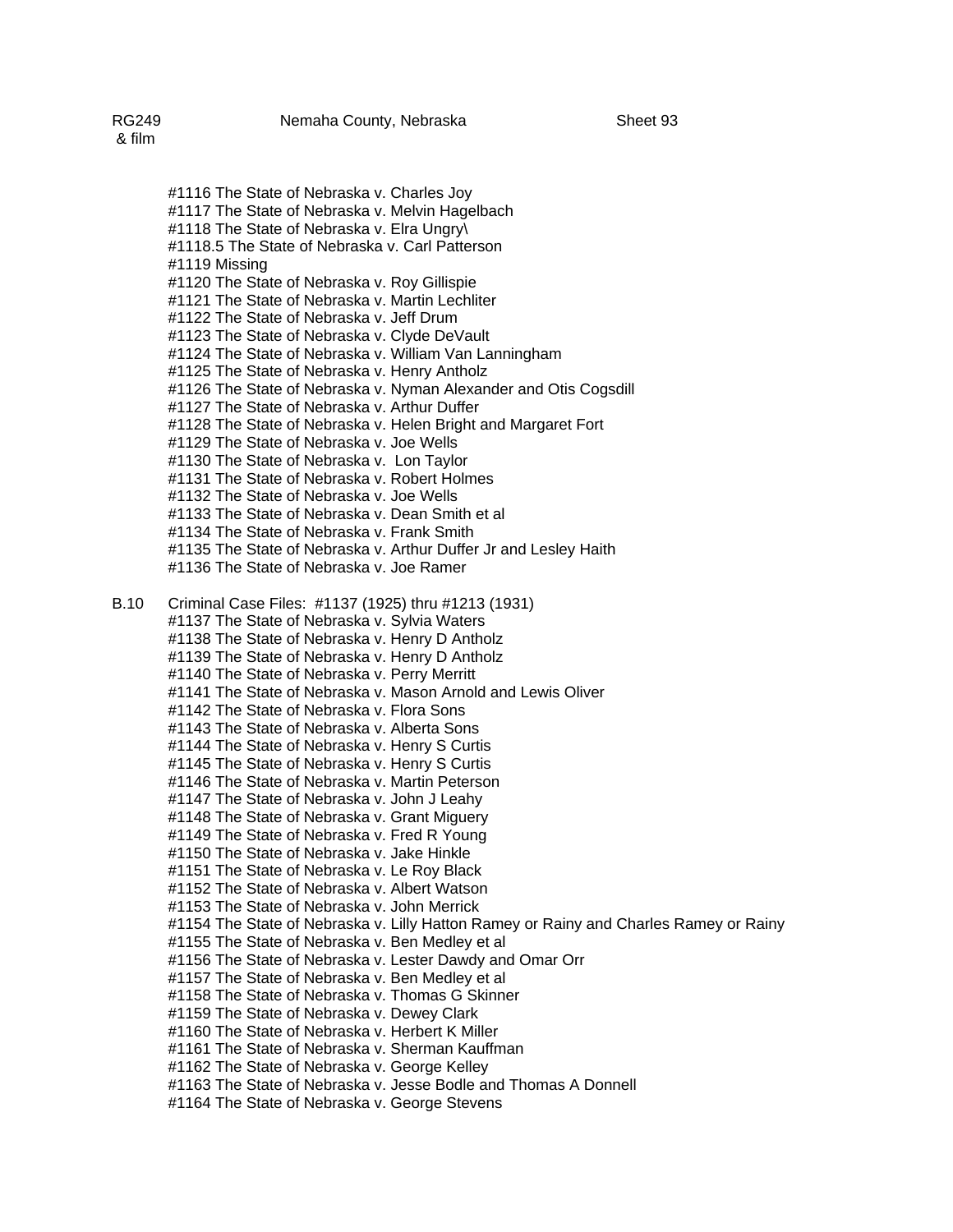#1165 The State of Nebraska v. William Owings #1166 The State of Nebraska v. James Doyle #1167 The State of Nebraska v. Glen Johnson #1168 The State of Nebraska v. Frank Neff #1169 The State of Nebraska v. Edward Riley #1170 The State of Nebraska v. James Irvin Clark #1171 The State of Nebraska v. Arnold C Sodmon #1172 The State of Nebraska v. Otto F Bates #1173 The State of Nebraska v. Henry D Antholz #1174 The State of Nebraska v. Callis Young #1175 The State of Nebraska v. Joe Snyder et al #1176 The State of Nebraska v. Charles Mignery and Noah Mignery #1177 The State of Nebraska v. Charles Williams #1178 The State of Nebraska v. Elra or Ellra Unger #1179 The State of Nebraska v. Von Farson et al #1180 The State of Nebraska v. Von Farson et al #1181 The State of Nebraska v. Von Farson et al #1182 The State of Nebraska v. Von Farson et al #1183 The State of Nebraska v. Jess Dovel #1184 The State of Nebraska v. Albert Bogert #1185 The State of Nebraska v. William Anderson et al #1186 The State of Nebraska v. Julius Johnson #1187 The State of Nebraska v. Carl Hill and Clifford Compton #1188 The State of Nebraska v. Jack Wolfe #1189 The State of Nebraska v. Durbin Trumble #1190 The State of Nebraska v. Penick Gillispie #1191 The State of Nebraska v. Robert C Reid #1192 The State of Nebraska v. John Hoffman and Ray Hoffman #1193 The State of Nebraska v. Martin Franck #1194 The State of Nebraska v. Dale Augus and Curtis Conner #1195 The State of Nebraska v. Keene Cooper #1196 The State of Nebraska v. Charles Johnson and Charles Mignery and Kelly Crum #1197 The State of Nebraska v. Robert Joe Prettyman and Adrian Morris Stearns #1198 Missing #1199 The State of Nebraska v. Arnold Sodman #1200 The State of Nebraska v. Cleo Curtis, Harold Curtis and Fred Curtis #1201 The State of Nebraska v. Lee Trotter #1202 The State of Nebraska v. Glen B Young #1203 The State of Nebraska v. #1204 The State of Nebraska v. Albert F Ackerman #1205 The State of Nebraska v. Harry Wilson #1206 The State of Nebraska v. Russell Clark and Frank Benedict and William Hunt #1207 The State of Nebraska v. Kenneth Dwyer #1208 The State of Nebraska v. Lester Dovel #1209 The State of Nebraska v. Peter Jezewskie #1210 The State of Nebraska v. Leland Woods #1211 The State of Nebraska v. Earl Oslin and Fred Chism #1212 The State of Nebraska v. Jack McNeil, Donald Cain and Ted Patterson #1213 The State of Nebraska v. Bert Thorn #1213.5 The State of Nebraska v. John Wagner and Fred Streubel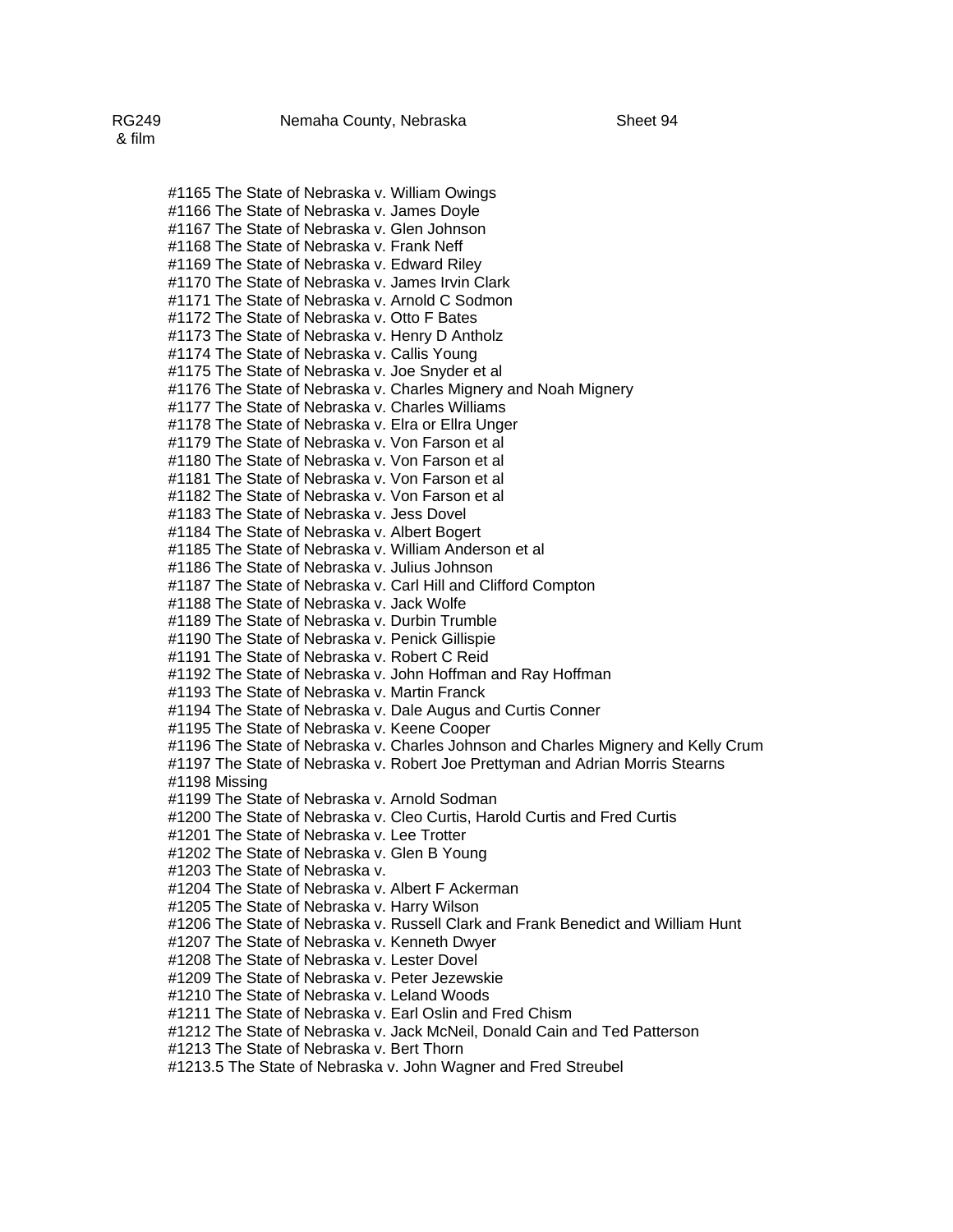| RG249  | Nemaha County, Nebraska | Sheet 95 |
|--------|-------------------------|----------|
| & film |                         |          |

B.11 Criminal Case Files: #1214 (1931) thru #1293 (1937) #1214 The State of Nebraska v. Delbert Barnes #1215 The State of Nebraska v. Floyd Wells #1216 The State of Nebraska v. Howard Smith #1217 The State of Nebraska v. Walter Grant et al #1218 The State of Nebraska v. Robert Elliott et al #1219 The State of Nebraska v. John Umland and Clyde Chessman #1220 The State of Nebraska v. Raymond Ulbrick #1221 The State of Nebraska v. Irnvin Holman #1222 The State of Nebraska v. Delbert Barnes #1223 The State of Nebraska v. Raymond Bohl and Dale Rumbaugh #1224 Huling Wetmore v. The State of Nebraska #1225 Robert E Leeper et al v. State of Nebraska #1226 The State of Nebraska v. David Sato #1227 The State of Nebraska v. James Allen and Ray Merritt #1228 The State of Nebraska v. Clifford Ross #1229 The State of Nebraska v. Huey White and William Clark #1230 The State of Nebraska v. Le Roy Neal and Lloyd Moser #1231 The State of Nebraska v. Merle Newton #1232 The State of Nebraska v. Alvin D Antholz #1233 The State of Nebraska v. Charles Patterson #1234 The State of Nebraska v. Clyde Harper #1235 The State of Nebraska v. J I Richards #1236 The State of Nebraska v. Earl Barton #1237 The State of Nebraska v. Dewey Stradling #1238 The State of Nebraska v. Kenneth Frazier and Everett Von Achen #1239 The State of Nebraska v. Jim Dublin and Roy Miller #1240 The State of Nebraska v. Orville Humphrey #1241 The State of Nebraska v. John Guilliatt #1242 The State of Nebraska v. Thomas Greene #1243 The State of Nebraska v. Donald Andrews #1244 The State of Nebraska v. Franklin Fritch #1245 The State of Nebraska v. John Trimble and Jim Trimble #1246 The State of Nebraska v. Ray B Holt #1247 The State of Nebraska v. Ray Williams #1248 The State of Nebraska v. Elmer Roberts and May Conn #1249 The State of Nebraska v. Wayne Liebhart #1250 The State of Nebraska v. Wallace Deming #1251 The State of Nebraska v. Edwin Stutt #1252 The State of Nebraska v. Reginald Vance #1253 The State of Nebraska v. Cecil Stoddard and William Stoddard #1254 The State of Nebraska v. Hugh Carman #1255 The State of Nebraska v. Hugh Carman #1256 The State of Nebraska v. Orville McIntyre #1257 The State of Nebraska v. Arthur Keithley #1258 The State of Nebraska v. Charles Brown #1259 The State of Nebraska v. Raymond H Lohnes #1260 The State of Nebraska v. Rettia Mathis #1261 The State of Nebraska v. Julian D Lindsay #1262 The State of Nebraska v. Jack W Furnas #1263 The State of Nebraska v. Willard Orme #1264 The State of Nebraska v. Marion L Williams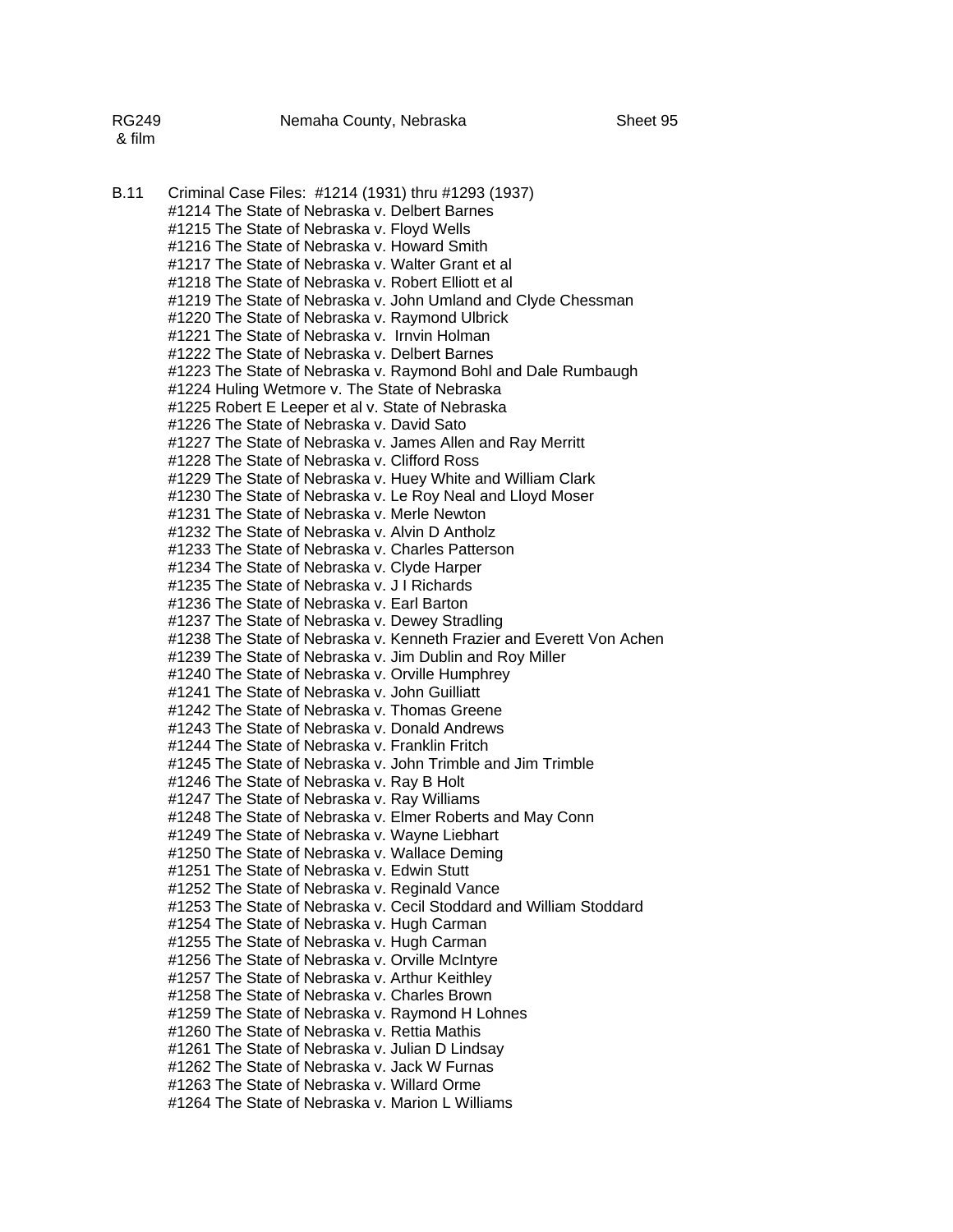#1265 The State of Nebraska v. Three Gambling Devices #1266 The State of Nebraska v. Wayne Liebhart, Walter Williard, Otto Bohrer and Everett Sims #1267 The State of Nebraska v. Chance Davidson and Glen Dishong #1268 The State of Nebraska v. Frank Wages #1269 The State of Nebraska v. John Mills #1270 The State of Nebraska v. Orville Humphrey #1271 The State of Nebraska v. Gailen Moore #1272 The State of Nebraska v. Richard R McMahan et al #1273 The State of Nebraska v. Arthur Keithley #1274 The State of Nebraska v. One Gambling Device #1275 The State of Nebraska v. Buster Van Winkle #1276 The State of Nebraska v. Floyd De Lozier #1277 The State of Nebraska v. Buch Goodman alias Griever Goodman #1278 The State of Nebraska v. Lloyd Sims #1279 The State of Nebraska v. Eugene Phillips #1280 The State of Nebraska v. Orval DeLong #1281 The State of Nebraska v. Irvin Holman #1282 The State of Nebraska v. Silas Pierce #1283 The State of Nebraska v. John Bratcher #1284 The State of Nebraska v. Robert A Wilson #1285 The State of Nebraska v. Jake Perdue and Fred Douglas #1286 The State of Nebraska v. Lester Bridgmon #1287 The State of Nebraska v. Orval McIntyre #1288 The State of Nebraska v. Burley Bullard #1289 The State of Nebraska v. I Rosinsky #1290 The State of Nebraska v. Dean Van Winkle #1291 The State of Nebraska v. Orey Green #1292 The State of Nebraska v. Charles Blankenship #1293 The State of Nebraska v. Martha Runkles B.12 Criminal Case Files: #1294 (1937) thru #1349 (1349)

#1294 The State of Nebraska v. Harold Jennings #1295 The State of Nebraska v. Two Gambling Devices #1296 The State of Nebraska v. Louis Duethman et al #1297 The State of Nebraska v. A L Bridgmon #1298 The State of Nebraska v. William Roberts #1299 The State of Nebraska v. Edwin Stutt #1300 The State of Nebraska v. W A Richardson and M B Cox #1301 The State of Nebraska v. Glen Heinke et al #1302 The State of Nebraska v. Orville Humphry #1303 The State of Nebraska v. Grant Gillard et al #1304 The State of Nebraska v. Clarence Iricke et al #1305 The State of Nebraska v. Joann Umland Stiers #1306 The State of Nebraska v. Mace Harper #1307 The State of Nebraska v. Merton Morriss et al #1308 The State of Nebraska v. Theodore Ross #1309 The State of Nebraska v. Charles Adams et al #1310 The State of Nebraska v. Vermon Lee #1311 The State of Nebraska v. Norman Miles et al #1312 The State of Nebraska v. Charles V Harris #1313 The State of Nebraska v. Robert E Lynch #1314 The State of Nebraska v. Delman Brown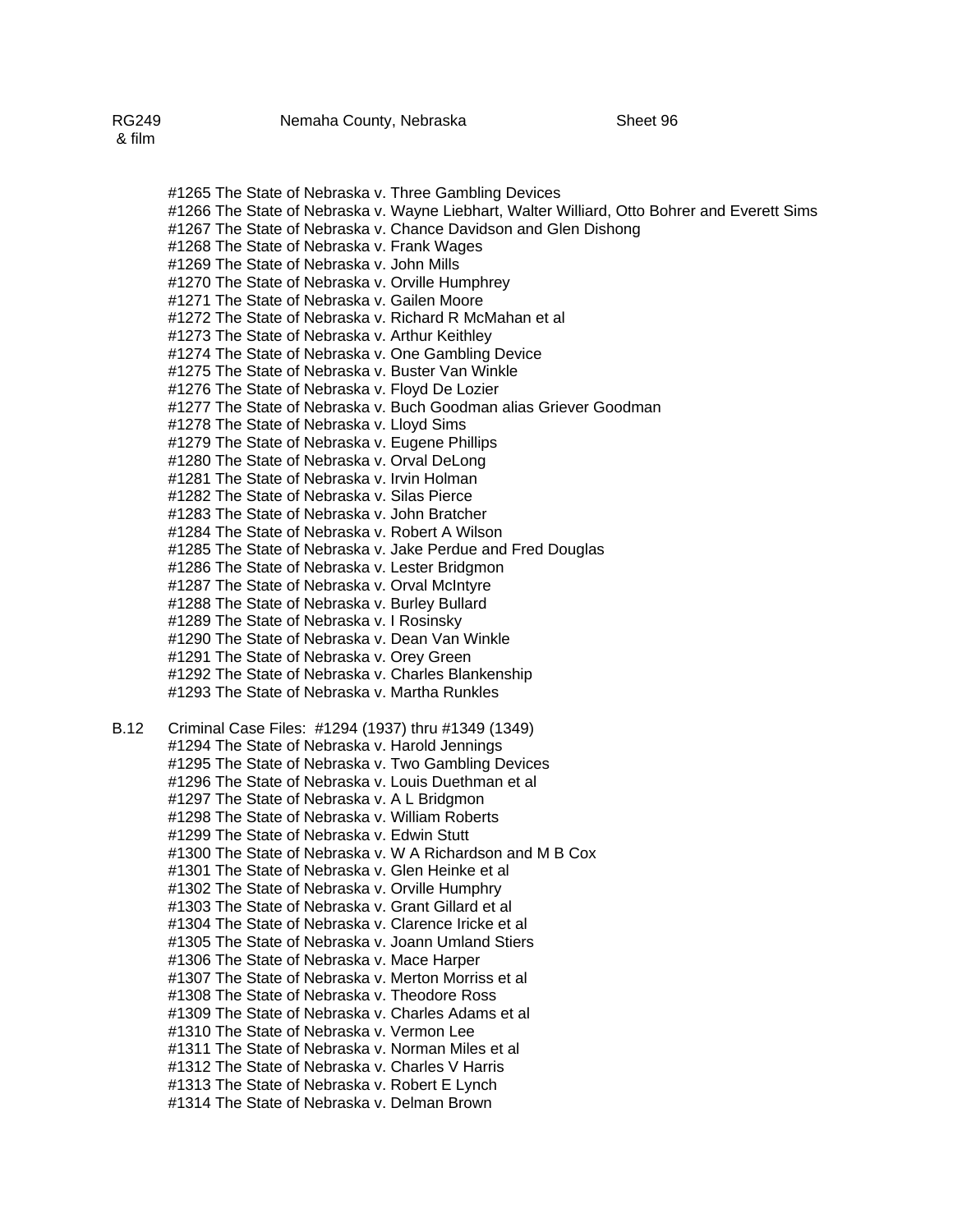#1315 The State of Nebraska v. Jess Dovel #1316 The State of Nebraska v. Clarence Marlow #1317 The State of Nebraska v. Henry J. Vetter #1318 The State of Nebraska v. Jessie McIntyre #1319 The State of Nebraska v. H. H. Rhodes #1320 The State of Nebraska v. Frank Smith et al #1321 The State of Nebraska v. Reimers Everett #1322 The State of Nebraska v. James Kiethley #1323 The State of Nebraska v. W T Hooper et al #1324 The State of Nebraska v. Melvin Byron et al #1325 The State of Nebraska v. John Whitaker #1326 The State of Nebraska v. Everett Haith #1327 The State of Nebraska v. Dale Deloyer #1328 The State of Nebraska v. Douglas McMann #1329 The State of Nebraska v. Robert Farson Jr. et al #1330 The State of Nebraska v. Orville Broadus #1331 The State of Nebraska v. Carl Straw #1332 The State of Nebraska v. John Franklin Thomas #1333 The State of Nebraska v. Leonard Whitaker #1334 The State of Nebraska v. Vern Curtis #1335 The State of Nebraska v. Charles Kennedy #1336 The State of Nebraska v. Sam R Adams Jr. #1337 The State of Nebraska v. Norman Armstrong #1338 The State of Nebraska v. Leonard Mabbitt #1339 The State of Nebraska v. Henry Barker #1340 The State of Nebraska v. Jack Furnas #1341 The State of Nebraska v. Oscar J Walters #1342 The State of Nebraska v. Sterling Nelson #1343 The State of Nebraska v. Harvey Kuenning #1344 The State of Nebraska v. Calvin Stranger #1345 The State of Nebraska v. Ed Rousslanger #1346 The State of Nebraska v. Virgil Fox #1347 The State of Nebraska v. Eugene L Woods #1348 The State of Nebraska v. William Sage #1349 The State of Nebraska v. Jesse L Meritt

B.13 Criminal Case Files: #1350 (1946) thru #1426 (1953) #1350 The State of Nebraska v. William Carl Pickens #1351 The State of Nebraska v. Gene Woods #1352 The State of Nebraska v. Elmer Huffman Jr. #1353 The State of Nebraska v. Carl E Jantzen #1354 The State of Nebraska v. Ralph Wheeler #1355 The State of Nebraska v. Everett Haith #1356 The State of Nebraska v. Charles McGinnis #1357 The State of Nebraska v. James S Sevenson #1358 The State of Nebraska v. Jack Furnas #1359 The State of Nebraska v. Finnes Ballard #1360 The State of Nebraska v. Jack McGinnis Jr. #1361 The State of Nebraska v. Ernie Potter #1362 The State of Nebraska v. Harry E Warner #1363 The State of Nebraska v. Delbert Johnson #1364 The State of Nebraska v. James E Lee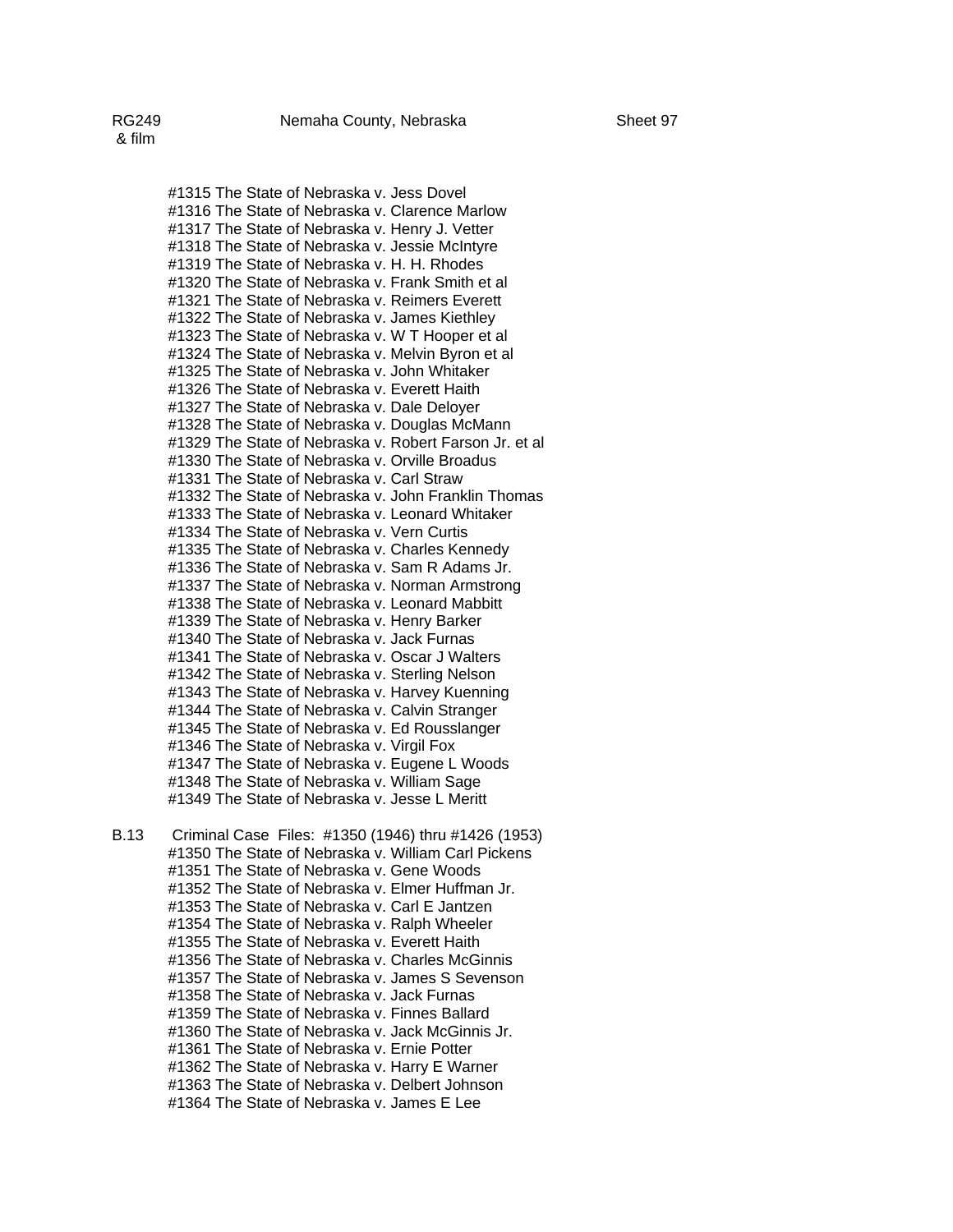#1365 The State of Nebraska v. B K Hunter #1366 The State of Nebraska v. Don Irvin #1367 The State of Nebraska v. Debert R Gillespie #1368 The State of Nebraska v. Debert R Gillespie #1369 The State of Nebraska v. Joseph W Brown #1370 The State of Nebraska v. Joe Vance #1371 The State of Nebraska v. Ernest Norvell #1372 The State of Nebraska v. Ernest Norvell #1373 The State of Nebraska v. Forrest Woolsey Jr. #1374 The State of Nebraska v. Carroll Propp #1375 The State of Nebraska v. Don Irvin #1376 The State of Nebraska v. William Haws #1377 The State of Nebraska v. Walter Scott Douglas #1378 The State of Nebraska v. Shelby Adamson #1379 The State of Nebraska v. Charles Gilliland #1380 The State of Nebraska v. Wilbur McPherson #1381 The State of Nebraska v. Morris DeFreece #1382 The State of Nebraska v. Ernest Norvell #1383 The State of Nebraska v. E V Kizer #1384 The State of Nebraska v. Lloyd Brown #1385 The State of Nebraska v. Robert Wetmore #1386 The State of Nebraska v. Lee W Kussman #1387 The State of Nebraska v. Harry Buckles #1388 The State of Nebraska v. Donald Eugene Bishop #1389 The State of Nebraska v. Robert Donald Benedict #1390 The State of Nebraska v. James Bigley #1391 The State of Nebraska v. Bob L Lindsey #1392 The State of Nebraska v. Robert C Cathcart #1393 The State of Nebraska v. Gilbert Runkles #1394 The State of Nebraska v. Robert Avery #1395 The State of Nebraska v. Samuel Franklin Gillispie #1396 The State of Nebraska v. Earl Roberts #1397 The State of Nebraska v. Howard Michelson #1398 The State of Nebraska v. Marvin Michels #1399 The State of Nebraska v. Jim Walz #1400 The State of Nebraska v. Jake Sailors #1401 The State of Nebraska v. Herman Hanika #1402 The State of Nebraska v. Earl Roberts #1403 The State of Nebraska v. Lee W Kussman #1404 The State of Nebraska v. Paul C Mullins #1405 The State of Nebraska v. Joseph W Flack #1406 The State of Nebraska v. John Warner #1407 The State of Nebraska v. Stanley Landry #1408 The State of Nebraska v. Claude Robinson #1409 The State of Nebraska v. Opal Pilmore #1410 The State of Nebraska v. Jackie Morris #1411 The State of Nebraska v. David Whaler #1412 The State of Nebraska v. Carl Henry #1413 The State of Nebraska v. Wlliam Oelke #1414 The State of Nebraska v. Robert Pugh #1415 The State of Nebraska v. Robert Pugh #1416 The State of Nebraska v. William Brown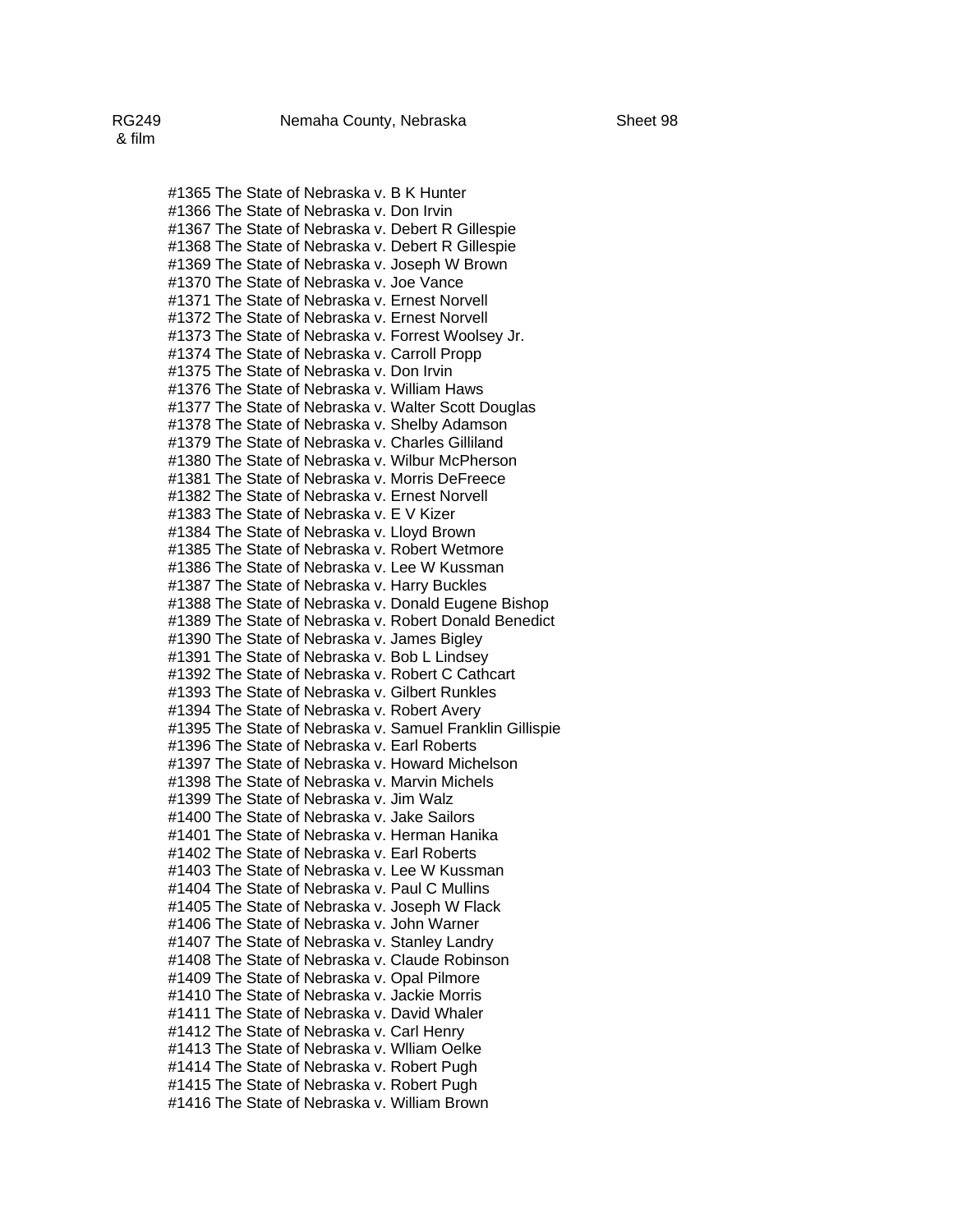#1417 The State of Nebraska v. Ernest A Guhde #1418 The State of Nebraska v. Ernest Norvell #1419 The State of Nebraska v. James A Wensien #1420 The State of Nebraska v. Marvin Davison #1421 The State of Nebraska v. Louis Pilmore #1422 The State of Nebraska v. Raymond D Angus #1423 The State of Nebraska v. Dwight Goings #1424 The State of Nebraska v. Dwight Goings #1425 The State of Nebraska v. Harvey Conn

#1426 The State of Nebraska v. Paul Hagelback B.14 Criminal Case Files: #1427 (1953) thru #1514 (1959) #1427 The State of Nebraska v. Bill Weston #1428 The State of Nebraska v. Bob Haith #1429 The State of Nebraska v. Benjamin H Thomas #1430 The State of Nebraska v. Myrna Hale #1431 The State of Nebraska v. Gail V Nelson #1432 The State of Nebraska v. William Birdsley #1433 The State of Nebraska v. James L Reed Jr. #1434 The State of Nebraska v. Dene Davison #1435 The State of Nebraska v. Marvin Kreitzer #1436 The State of Nebraska v. Marvin Davison #1437 The State of Nebraska v. Fred Sillik #1438 The State of Nebraska v. Louis Delezene #1439 The State of Nebraska v. Howard Vice #1440 The State of Nebraska v. Dwight Goings #1441 The State of Nebraska v. Dale Angus #1442 The State of Nebraska v. Earl Roberts #1443 The State of Nebraska v. Dwight L Mills #1444 The State of Nebraska v. Warren Little #1445 The State of Nebraska v. Harold J Twamley #1446 The State of Nebraska v. Ernie Potter #1447 The State of Nebraska v. Donald H Witte #1448 The State of Nebraska v. Lawrence Graham #1449 The State of Nebraska v. John Groathouse #1450 The State of Nebraska v. Howard C Ham #1451 The State of Nebraska v. Ralph Woodrow Mounce #1452 The State of Nebraska v. Steve M Stitt #1453 The State of Nebraska v. Percy Horner #1454 The State of Nebraska v. Douglas Grant McMann #1455 The State of Nebraska v. Warren Little #1456 The State of Nebraska v. Earl Kipling #1457 The State of Nebraska v. John P Warner #1458 The State of Nebraska v. Albert Hill #1459 The State of Nebraska v. Edward C Hershey #1460 The State of Nebraska v. Dean Jodry #1461 The State of Nebraska v. Irvin Straw #1462 The State of Nebraska v. Charles Riggs #1463 The State of Nebraska v. Gerald M Walters #1464 The State of Nebraska v. Melvin E Mullenax #1465 The State of Nebraska v. Robert Skeen #1466 The State of Nebraska v. Charles Gilliland Jr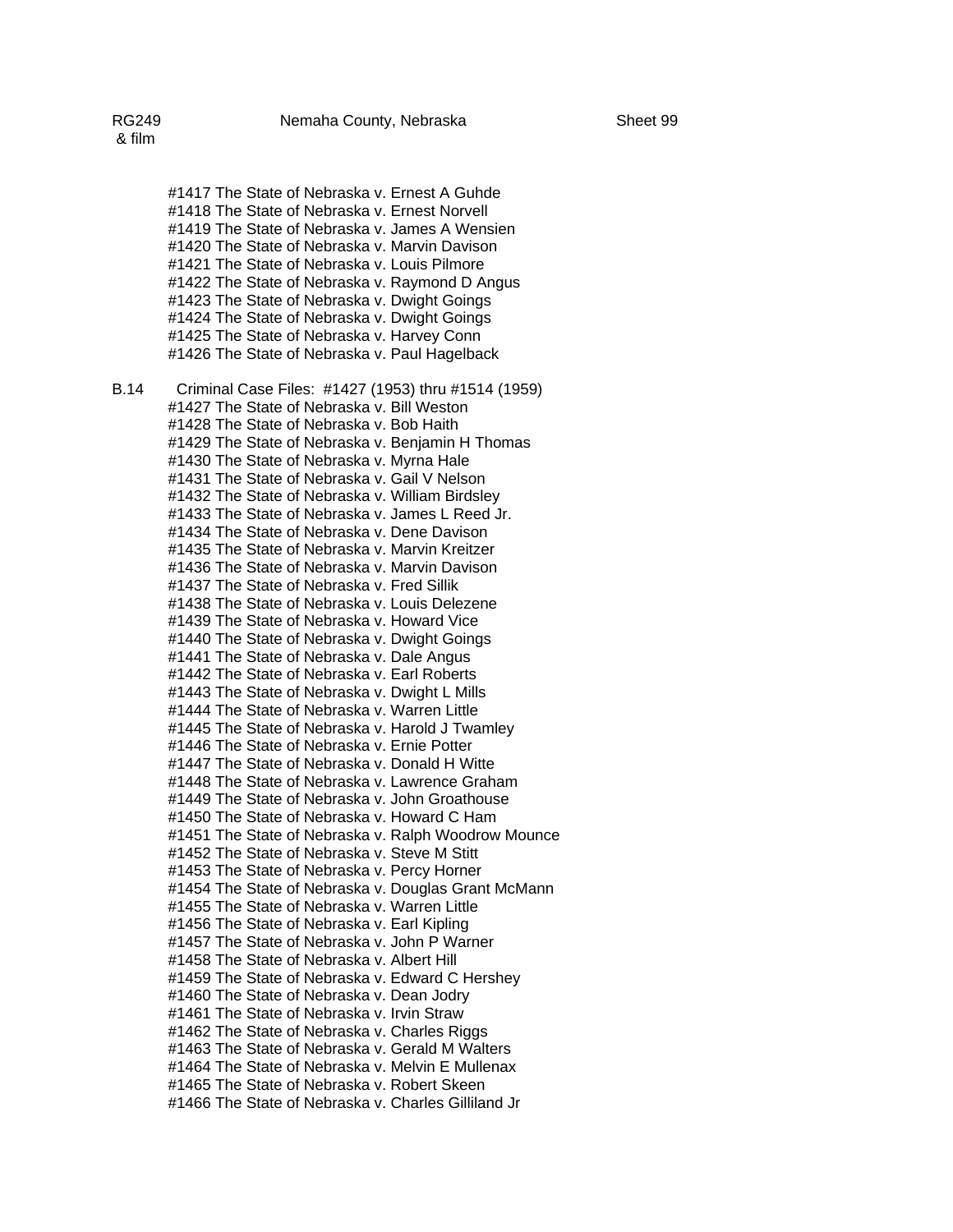#1467 The State of Nebraska v. Gilbert Runkles #1468 The State of Nebraska v. Howard C Ham #1469 The State of Nebraska v. John Rundle #1470 The State of Nebraska v. Joe Shewey #1471 The State of Nebraska v. Farrell Sitzman Jr. #1472 The State of Nebraska v. Arthur L Whitaker #1473 The State of Nebraska v. Melvin Strecker #1474 The State of Nebraska v. Melvin Strecker #1475 The State of Nebraska v. Melvin Strecker #1476 The State of Nebraska v. Marion Ballue #1477 The State of Nebraska v. Jack Headley #1478 The State of Nebraska v. Lester Draney #1479 The State of Nebraska v. Leonard E Allen #1480 The State of Nebraska v. Clarence Williams #1481 The State of Nebraska v. Palmer A Lloyd #1482 The State of Nebraska v. Irvan Eden #1483 The State of Nebraska v. Robert M AufenKamp #1484 The State of Nebraska v. Edmund G Steiner #1485 The State of Nebraska v. Alvin Jorgensen #1486 The State of Nebraska v. Harlan Prentice #1487 The State of Nebraska v. Charles Gilliland Jr. #1488 The State of Nebraska v. Dean E Wheeler #1489 The State of Nebraska v. Carl Dovel #1490 The State of Nebraska v. Sidney M Carr #1491 The State of Nebraska v. Eugene Murray #1492 The State of Nebraska v. Loren Douglas #1493 The State of Nebraska v. William Sage #1494 The State of Nebraska v. Duard J Smith #1495 The State of Nebraska v. Clarence Michel #1496 The State of Nebraska v. Clarence Michel #1497 The State of Nebraska v. Kenneth P Setzman #1498 The State of Nebraska v. Eugene Luhr and Company Inc. #1499 The State of Nebraska v. John W Spencer #1500 The State of Nebraska v. George F Frew #1501 The State of Nebraska v. Paul Vetters or Vetter #1502 The State of Nebraska v. Albert Kleckinger #1503 The State of Nebraska v. Melvin Burns #1504 The State of Nebraska v. Donald Huddart #1505 The State of Nebraska v. Donald Jensen #1506 The State of Nebraska v. James Allgood #1507 The State of Nebraska v. Leonard Gruenwaldt #1508 The State of Nebraska v. Ronald R Griffin #1509 The State of Nebraska v. William Hardy #1510 The State of Nebraska v. Boyd Palmer #1511 The State of Nebraska v. Alan L Robertson #1512 The State of Nebraska v. Truman Martin #1513 The State of Nebraska v. Bob Pugh #1514 The State of Nebraska v. Theodore S Goike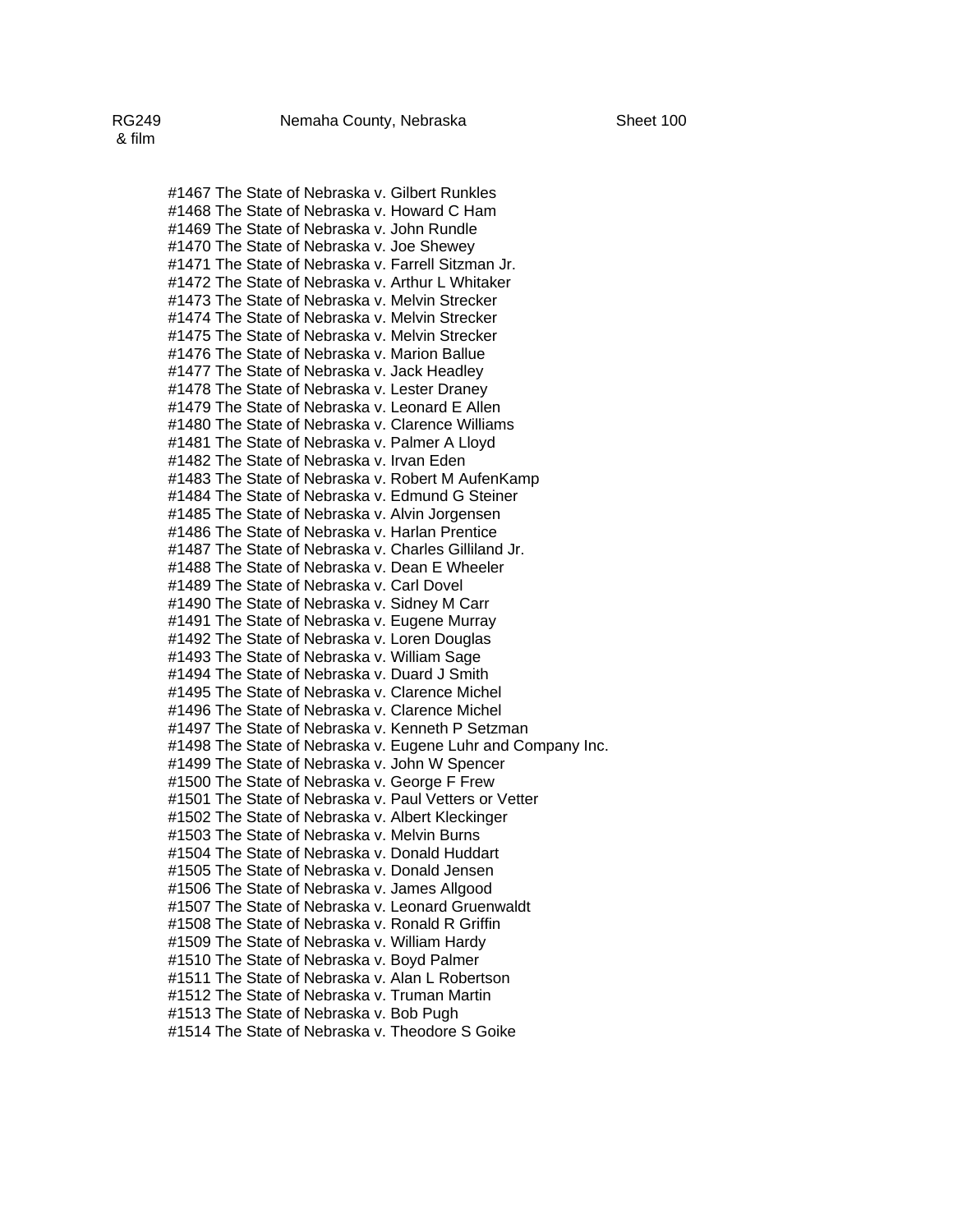## **SERIES SEVEN TRAIL DOCKETS & CALENDARS, 1867-1919**

- V.1 Calendar, 1859-1865
- V.2 Calendar #1 (Spring Term 1866) thru
- #432 (Spring Term 1872)
- V.3 Bar Docket Civil & Criminal, 1866-1881
- V.4 Bar Docket Civil, March 1882 Dec. 1894
- V.5 Trial Docket, March 1876 May 1891
- V.6 Trial Docket, Oct. 1891 May 1897
- V.7 Trial Docket, June 1897 December 1904
- V.8 Criminal Trial Docket #1
	- #759 (Mar. Term 1905) #1021 (Apr. Term 1919)
- V.8 Trail Docket #2

#61 (Fall Term 1872) thru #919 (March Term 1876)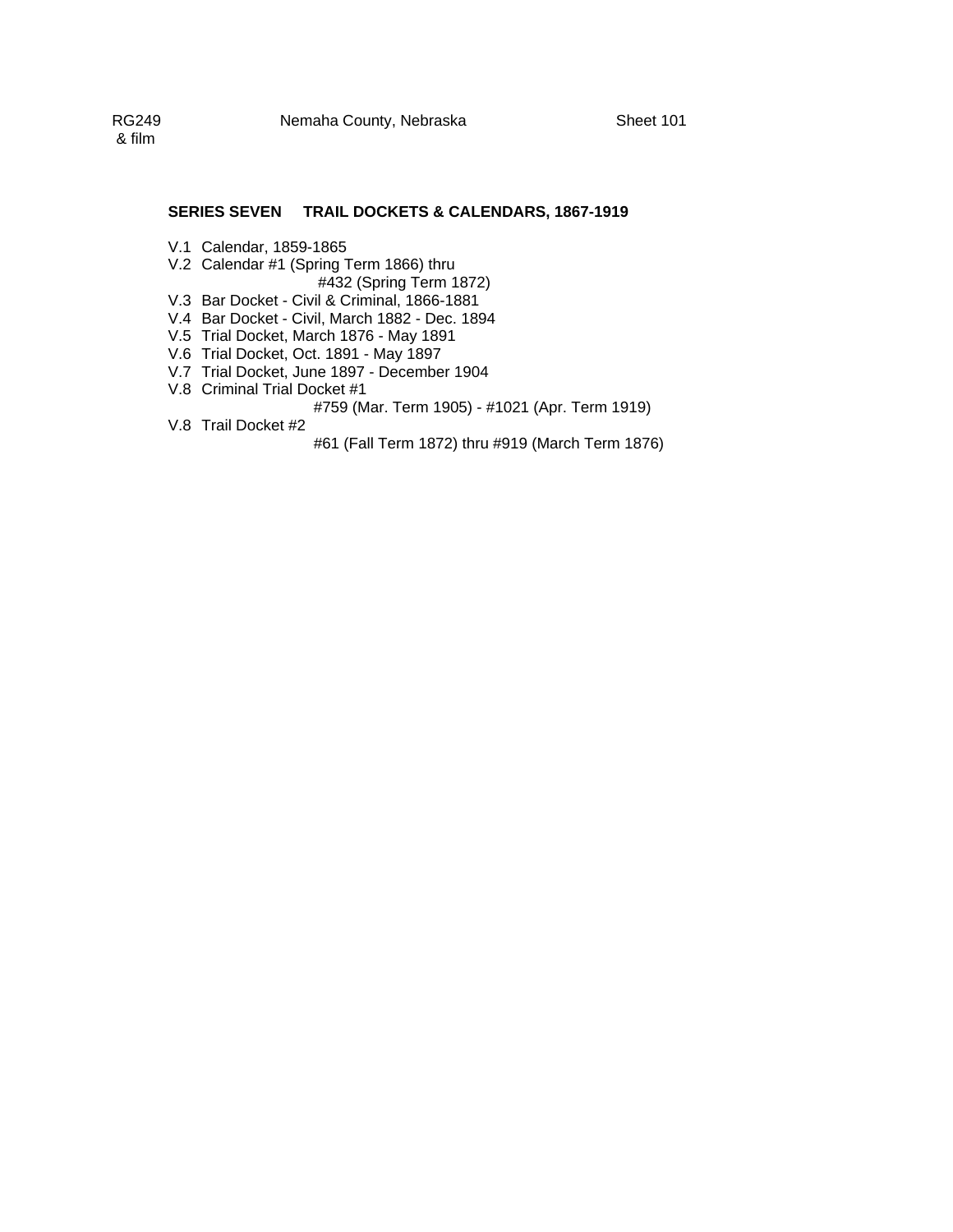RG249 Nemaha County, Nebraska Sheet 102 & film

# **SUBGROUP SEVEN DISTRICT COURT (cont)**

## **SERIES SEVEN TRAIL DOCKETS & CALENDARS, 1867-1919**

V.9 Trial Docket #3

#1 (350), May Term 1876 - #68 (1163), Nov. Term 1878 V.10 Trial Docket #4 #1 (45), Nov. Term 1878 - #1483 (Fall Term 1883) V.11 Trial Docket #5 #1258 (Spring Term 1884) - #1922 (Spring Term 1889) V.12 Trial Docket #6 #1925 (Spring Term 1889) - #2288 (Fall Term 1893) V.13 Trial Docket #7 #2289 (Fall Term 1893) - #2570 (Fall Term 1896)

## **SERIES EIGHT JUDGEMENT & EXECUTION DOCKETS, 1857-1968**

NOTE: See also Appearance Dockets for Judgement information.

## **SUBSERIES ONE JUDGEMENT DOCKETS, 1857-1968**

- V.1 Judgement Docket #2, Oct. 24, 1857 #305 (9/15/1868)
- V.2 Judgement Record #2, Sept. 9, 1867 Sept. 16, 1880
- V.3 Judgement Record #3, #1277 (9/17/1881) thru #2532 (10/19/1896)
- V.4 Judgement Record #4, Jan. 14, 1914 May 21, 1968 By Judgement Debtor A-Z

## **SUBSERIES TWO EXECUTION DOCKETS, 1857-1968**

- V.1 Execution Docket #2, Nov. 8, 1859 Apr. 10, 1876
- V.2 Execution Docket #3, Apr. 13, 1876 June 16, 1888
- V.3 Execution Docket #4, Dec. 6, 1887 Sept. 29, 1896

## Note: pp. 499-636 are blank

V.4 Execution Docket #5

p.1 - #5467 (J-78), November 2, 1925 thru p.12 - #8284 (S-30), April 16, 1968 Note: pp. 13-39 are blank p.40 - #4522 (G-92), November 18, 1920 Note: Remainder of vol. pp. 41-350 are blank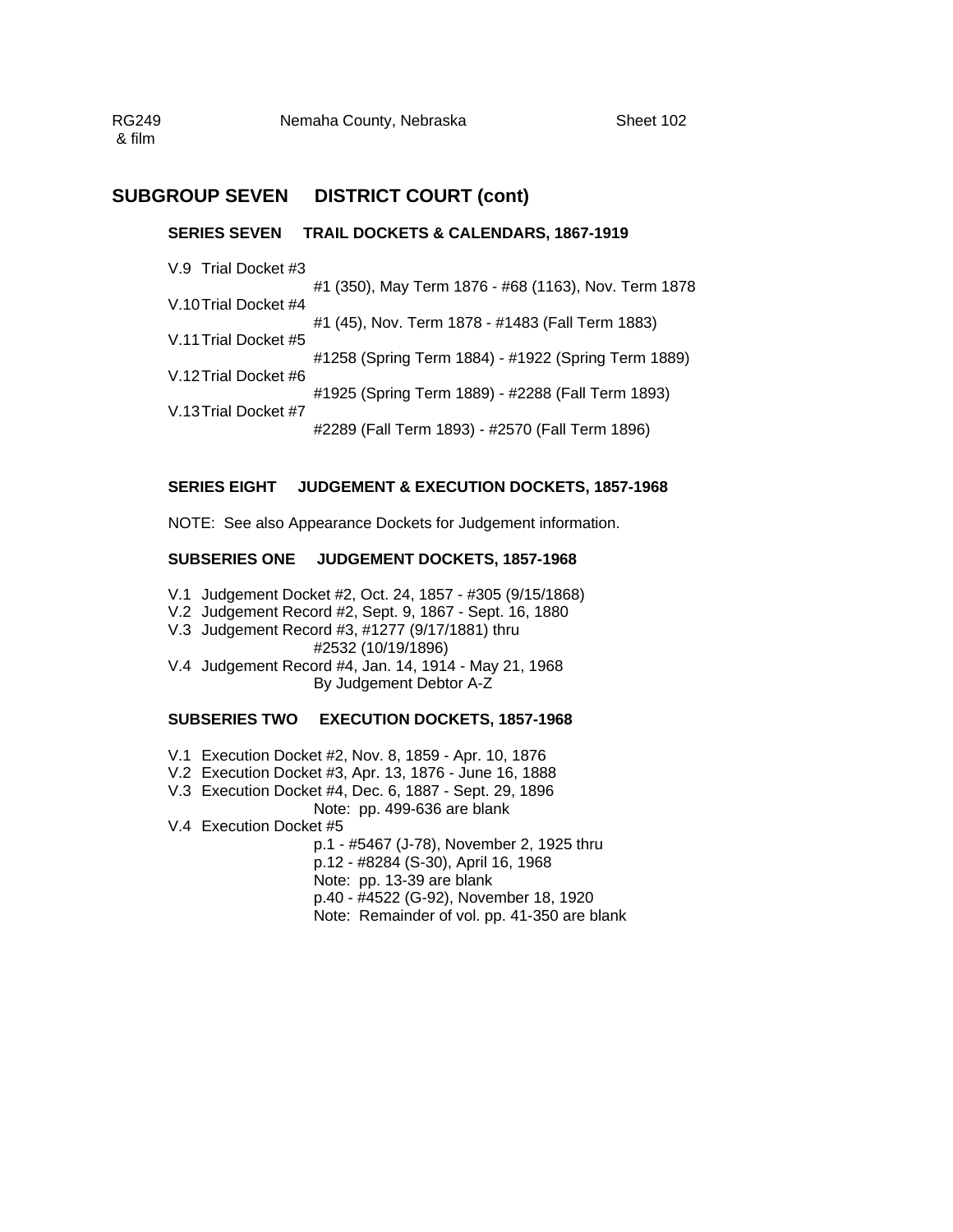RG249 Nemaha County, Nebraska Sheet 103 & film

# **SUBGROUP SEVEN DISTRICT COURT (cont)**

#### **SERIES NINE STATE TAX SUIT, 1911-1919**

- V.1 Appearance Docket, Aug. 11, 1911 1919
- V.2 General Index
- V.3 Final Notice, Tracts #71 (1911) #1205 (1916)
- V.4 Confirmation of Sales, Nov. 24, 1911 Feb. 11, 1919

## **SERIES TEN JURY RECORDS, 1880-1953**

- B.1 Misc. Jury Records.
- V.1 Jury Book #1, A-Z by precincts, 1880-1885
- V.2 Jury Book #2, 1902 September Term 1953

# **SERIES ELEVEN MISCELLANEOUS RECORDS, 1853-1972**

- B.1 Powers of Attorney, Grand Jury Information, Criminal Indictments, 1853-1866, Juvenile Matters, Orders of the Court, 1901-1909
- V.1 Clerk's Docket #1, March 1872 March 1886
- V.2 Coroner's Record #1
- #1 (3/13/1910\_ thru #27 (8/11-18/1921)
- V.3 Coroner's Record #2, Jan. 1, 1889 Dec. 29, 1972
- V.4 Stay Bond Record, Jan. 24, 1876 Dec. 21, 1896
- V.5 Stay Bond Record #2
	- #974 (Apr. 5, 1920) #1280 (Sept. 23, 1935)
- V.6 Commissioners of Insanity Record #1 (indexed) #1 (Apr. 18, 1873) thru #329 (Feb. 23, 1923) V.7 Commissioners of Insanity Record #2 (indexed) #330 (May 21, 1923) - #734 (Dec. 31, 1968)